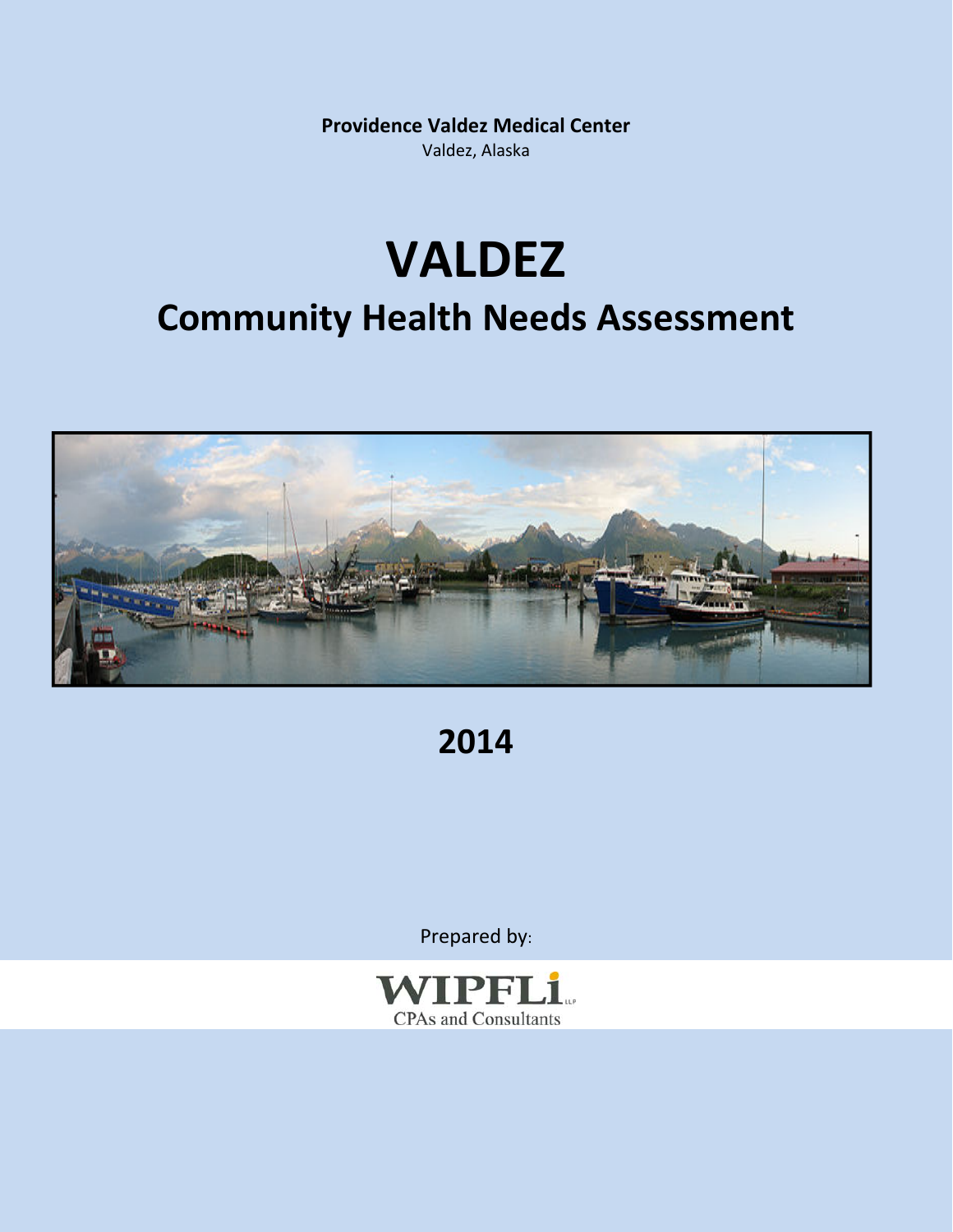#### **Table of Contents**

| Appendix 6 – CHNA Executive Summary and Implementation Plan  84 |  |
|-----------------------------------------------------------------|--|
|                                                                 |  |
|                                                                 |  |
|                                                                 |  |
|                                                                 |  |
|                                                                 |  |
|                                                                 |  |
|                                                                 |  |
|                                                                 |  |
|                                                                 |  |
|                                                                 |  |
|                                                                 |  |
|                                                                 |  |
|                                                                 |  |
|                                                                 |  |
|                                                                 |  |
|                                                                 |  |
|                                                                 |  |
|                                                                 |  |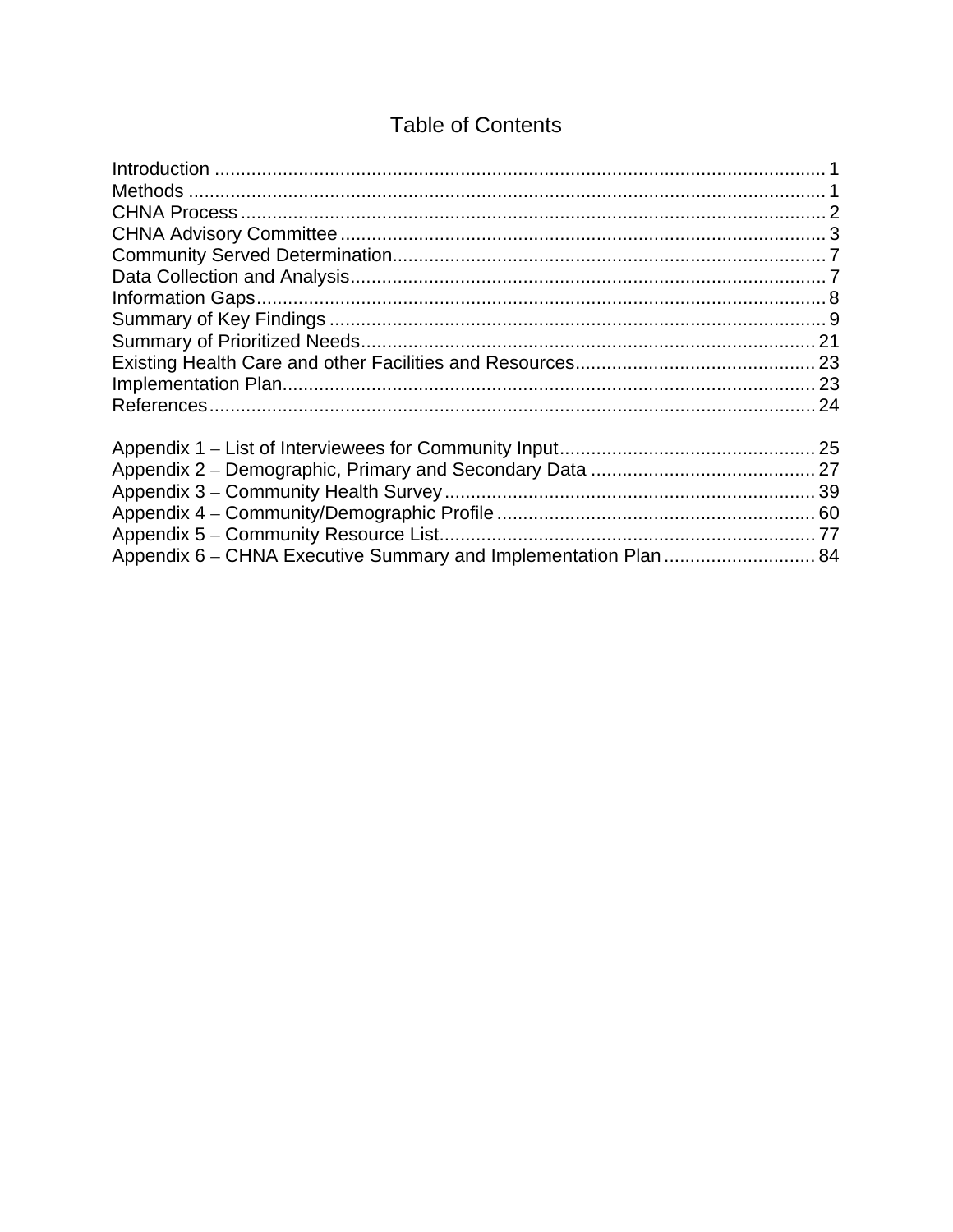## Introduction

Providence Valdez Medical Center (PVMC) is an 11 bed critical access hospital (CAH) that provides quality inpatient and outpatient health care to Valdez residents and visitors with an array of local services.

- 24-hour Emergency Services
- 11 acute care and 10 long-term care beds
- Obstetrical services, anesthesia, labor & delivery, post-partum care
- Laboratory CLIA-certified
- Imaging services to include ultrasound, CAT scan, and bone densitometry
- Physical, Occupational and Speech Therapy
- Stress testing
- General medical care
- Endoscopy and minor surgical services
- Sleep disorder studies
- Specialty Physician Clinics

Our team of physicians, nurses, and support staff deliver compassionate, quality care to all patients.

## Methods

#### Wipfli's Role

In 2014, Wipfli LLP (Wipfli) was engaged by leadership at PVMC and Providence Health Services Alaska to facilitate a community health needs assessment (CHNA) process on behalf of the hospital. This CHNA report was completed in compliance with the IRS requirements described in section 501(r)(3) of the Internal Revenue Code.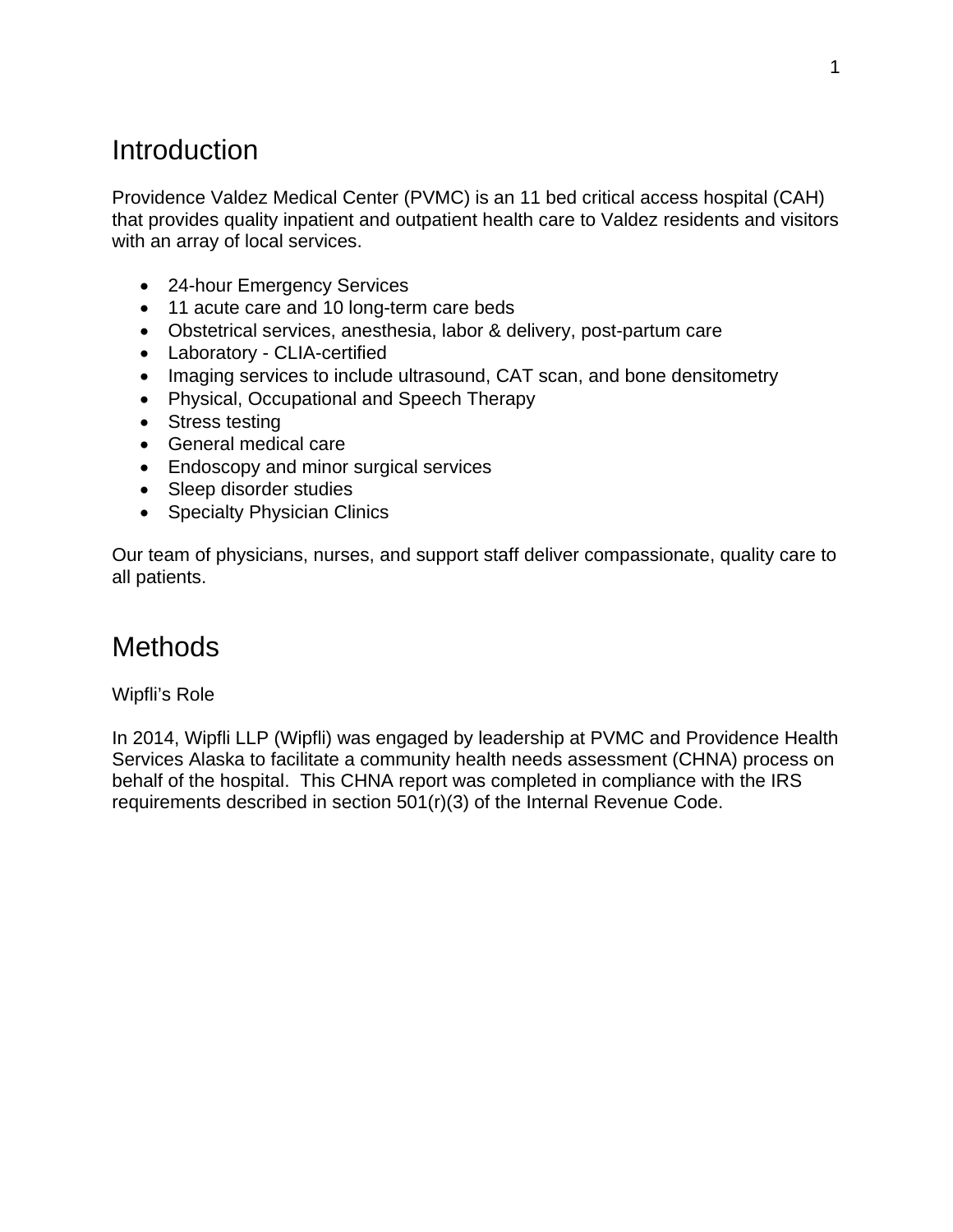## CHNA Process

The CHNA process that Wipfli and Providence Health and Services Alaska (PHSA) utilized to conduct the assessment has been adopted from several of the leading sources on the subject. These sources include:

- Association for Community Health Improvement,
- Flex Monitoring Team, and
- Rural Health Works.

The following outline explains the process that Wipfli and PHSA followed to conduct the CHNA. Each process is described in more detail throughout the report.

- 1. Formation of a CHNA advisory committee
- 2. Definition of the community served by PVMC
- 3. Data collection and Analysis
	- a. Demographics of the community
	- b. Primary data (community survey and key-stakeholder interviews)
	- c. Secondary data/Demographics
	- d. Existing health care facilities and resources
- 4. Identification and prioritization of community health needs and services to meet community health needs
- 5. Adoption of goals and implementation strategy to respond to prioritized needs in collaboration with community partners
- 6. Dissemination of priorities and implementation strategy to the public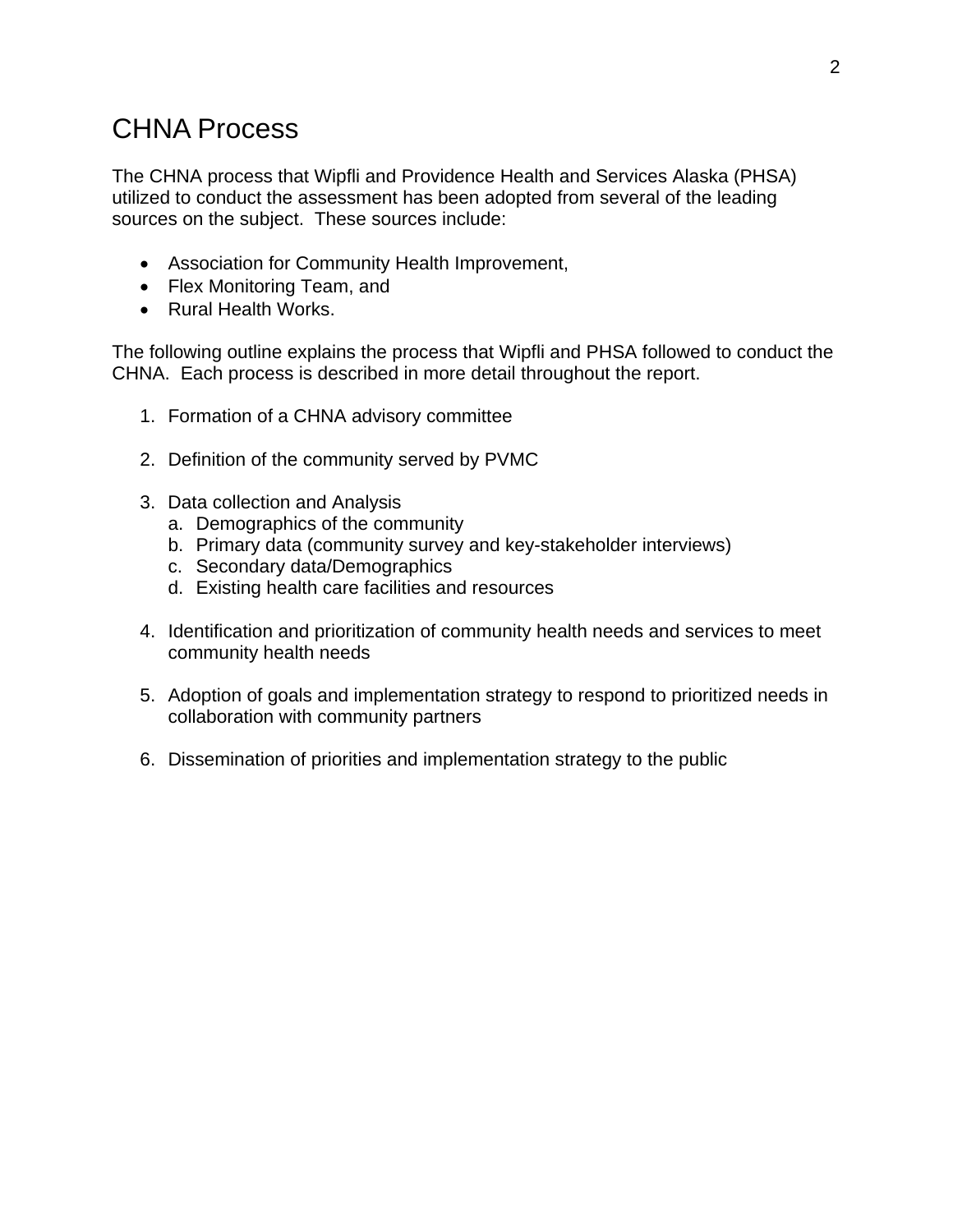## CHNA Advisory Committee

The committee was tasked with completing key objectives outlined by the IRS CHNA requirements, including the identification of health issues and prioritized health needs within the community. The committee consisted of the following members:

**Barbara Bigelow**, Chief Administrative Officer, Providence Valdez Medical Center. PVMC provides comprehensive health care to residents and visitors of Valdez; Prince William Sound and Richardson Highway communities. As a critical access hospital (CAH), PVMC features 11 acute care and swing beds. PVMC delivers about 45 babies annually and provides general acute care services, including emergency care; diagnostic lab; an imaging center, soon to include an MRI (end of 2014); a sleep center; and rehabilitation therapy (PT, OT & Speech) services. In addition PVMC provides 10 extended care beds and a counseling center.

**Joshua Buffington**, Administrative Coordinator, Valdez Fisheries Development Association, Inc. (Human Resources, Safety and Occupational Health, Information Technology, Permitting, Grants) Joshua currently holds positions with the Valdez Local Emergency Planning Committee as Chair, PVMC HAC, and communications for Epiphany Church in Valdez. He has worked as a Paramedic in Emergency Medical Services for 17 years, including holding the rank of Captain and Director of Operations. Formerly Joshua served as the Deputy Director for the State of Kansas Immunization Program.

**John Cullen**, MD, General Partner, Valdez Medical Clinic; Chief of Staff, PVMC; and member of the PVMC Health Advisory Board. The Valdez Medical Clinic is a fullservice family practice clinic, consisting of four physicians, that includes coverage of the hospital's emergency room. It is the only primary care clinic located in Valdez.

**Dave Dengel**, CEO, Copper Valley Telecom, PVMC Health Advisory Council Member. Copper Valley Telecom is a telecommunications provider offering Wireline, Internet, Cellular, Long Distance and long haul fiber in the Valdez, Prince William Sound and Copper Basin.

**Pauline Doucet**, Assistant Administrator-Director of Clinical Services, PVMC. Her responsibilities include community outreach, physician engagement and day-to-day management of clinical operations (Acute Care departments and Long Term Care- as LTC Administrator and Manager). She brings 30 years of clinical nursing experience to her role at PVMC.

**Marianne Freebury,** PVMC Health Advisory Council Member. She is a registered nurse with over 30 years experience in hospital, long term care, home care/hospice, quality improvement, wellness and disease management, as well as in data analytical areas of healthcare.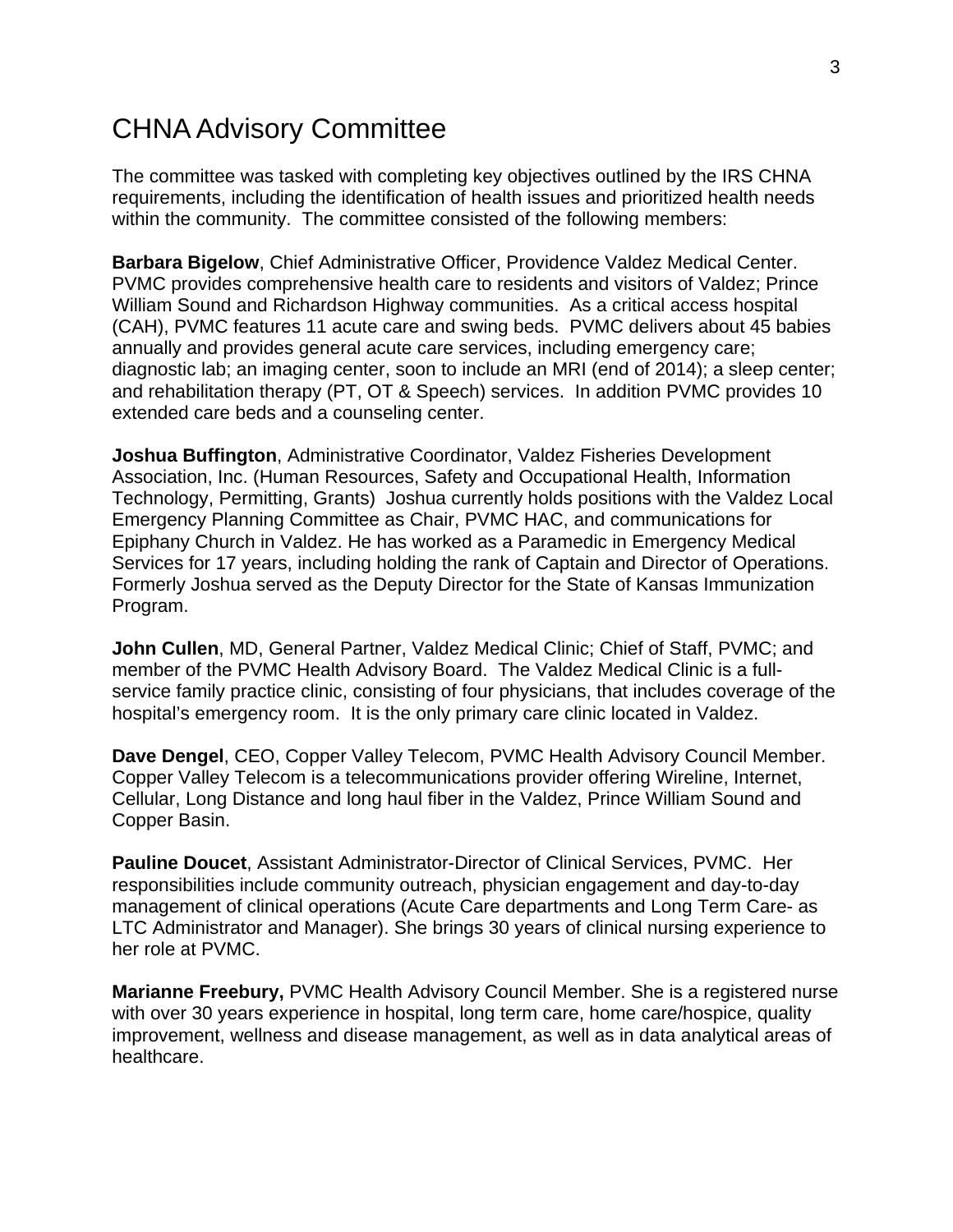**Joan Heikens**, BSN. Care Coordinator, Valdez Senior Center and PVMC Health Advisory Council Member. She has worked in nursing since she was 16. She began her work with seniors as an aid in a nursing home and continues her service to seniors as a care coordinator at the Valdez Senior Center.

**Valencia (Val) Hiebert** is a lifelong, Native Alaskan originally from Southeast AK and has been residing in Valdez since 1987. She is a PVMC Health Advisory Council Member and her goals pertaining to health care are elder care and advocacy and further developing quality health care to rural communities. She has worked in the oil industry in areas pertaining to automation and operations of oil production and transportation.

**Ruth E. Knight**, Teacher- Valdez City Schools, City Council member - City of Valdez, and PVMC Health Advisory Council Member. Valdez City Schools is a rural, public school district with one elementary school, one middle school, one high school, and one home school program.

**Nancy Lethcoe**, Retired tourism business owner and owner of Prince William Sound Books, PVMC Health Advisory Council Member and a 25 year resident of Valdez. Her volunteer work includes a Buddhist Paper Sangha for prisoners, the Valdez Food Bank, Epiphany Church Council, and the Providence Health Advisory Council.

**Jeremy O'Neil**, CFO - PVMC, Director - Providence Valdez Counseling Center (PVCC). PVMC provides comprehensive health care to residents and visitors of Valdez; Prince William Sound and Richardson Highway communities. PVCC is the sole behavioral health service provider in Valdez offering a variety of services and is staffed by a Psychiatrist, Licensed Professional Counselors, a Licensed Clinical Social Worker, Certified Chemical Dependency Counselors, and a Case Manager.

**Cindy Rymer**, Administration, City of Valdez Public Works Department and PVMC Health Advisory Council Member. She is a 39 year resident of Valdez and has been a part of the Hospital in one way or the other as a member of the Hospital Task Force , Hospital Auxiliary, as well as the Advisory board since 1999.

**Pam Shirrell**, Registered Nurse (RN), Licensed Nursing Home Administrator, 25 year resident of Valdez. 12 years acute care experience as an RN prior to moving to Valdez, 6 years as Health Services Director, Harborview Developmental Center, and 17 years as the Valdez Public Health Nurse retiring in 2013. Currently: Chair, Providence Valdez Health Advisory Board; Member, Providence Regional Ministry Board; Chair, Prince William Sound Community College; Member, Valdez Local Emergency Planning Committee; Co-Chair, Prince William Sound Traveling Health & Safety Fair.

**Todd Wegner**, Assistant City Manager - City of Valdez, PVMC Health Advisory Council Member. The City of Valdez is responsible for a variety of public services, including emergency services and public safety, community planning, public facilities and city lands, hazard mitigation and flood zone management, harbor management, snow and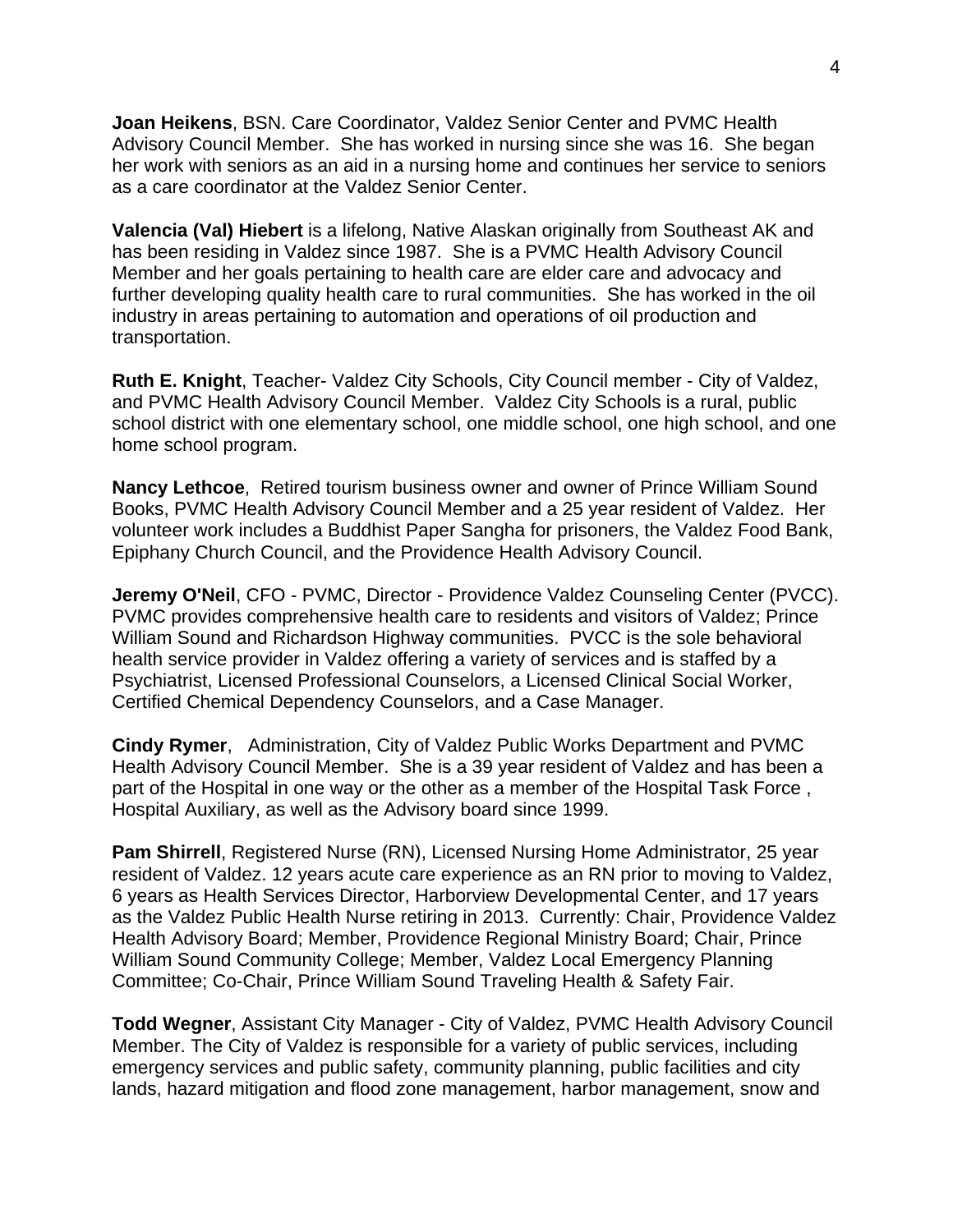garbage removal, water and wastewater provision, parks and recreation, annual budgeting, Valdez permanent fund management, and governance. Healthcare Continuum of Care has been a long-standing priority for the community of Valdez, as it strives promote a superior healthcare system for its residents.

**Tina Fifarek**, Former Board Chairperson of Sound Wellness Alliance Network (SWAN) and member since SWANS' inception. Executive Assist/HR Specialist, City of Valdez-13 years at COV Middle and High School Cheer Coach-entering 7th year coaching at HS level, 4th at MS level.

**Hope Finley**, Sound Wellness Alliance Network (SWAN) Coordinator - PVMC. SWAN was established in 2009 to address needs identified in the 2008 Valdez Community Health Needs Assessment. Its mission is to provide every Prince William Sound Resident the opportunity to improve their health and well being. To achieve its mission, SWAN sponsors numerous healthy living programs and activities in Valdez including which have included Healthier biometric screening campaigns, community hikes and runs, Ski-For-Free program and Health Fairs.

**Jenny Heckathorn**, Biology/PE/Health Teacher, Valdez High School and a member of the SWAN Core Team. Valdez High School is a comprehensive four-year high school serving the educational needs of 186 students in grades 9 – 12 residing in the City of Valdez.

**Sarah Histand**, Health & Fitness Center Coordinator, Prince William Sound Community College (PWSCC). She is the PWSCC representative to SWAN and is currently the Chair of the SWAN Core Team. PWSCC Health and Fitness Center provides workout facilities, equipment, and classes to Valdez community members, students, and visitors.

**Joe Kuchin**, Valdez Operations Business Strategy Manager, Alyeska Pipeline Service Co., Valdez, Sound Wellness Alliance Network core team member. Alyeska operates the Trans Alaska Pipeline System, including the Marine Terminal and the Ship Escort & Response Vessel System in Valdez. Alyeska is the largest private employer in Valdez.

**Sara Pullen**, Public Health Nurse, State Division of Public Health, DHHS - Valdez Public Health Center and a SWAN core team member. The Valdez Public Health Center provides an array of sliding-fee-scale public health services including immunizations, family planning, STD screening, well-child checks and newborn visits, nutritional screening vision screening, infectious disease screening and referral services.

**Mo Radotich**, Director of Ancillary Services, PVMC and SWAN Core Team member and co-founder. SWAN was established in 2009 to address needs identified in the Valdez Community Health Needs Assessment. Its mission is to provide every Prince William Sound Resident the opportunity to improve their health and well being. PVMC provides comprehensive health care to residents and visitors of Valdez; Prince William Sound and Richardson Highway communities.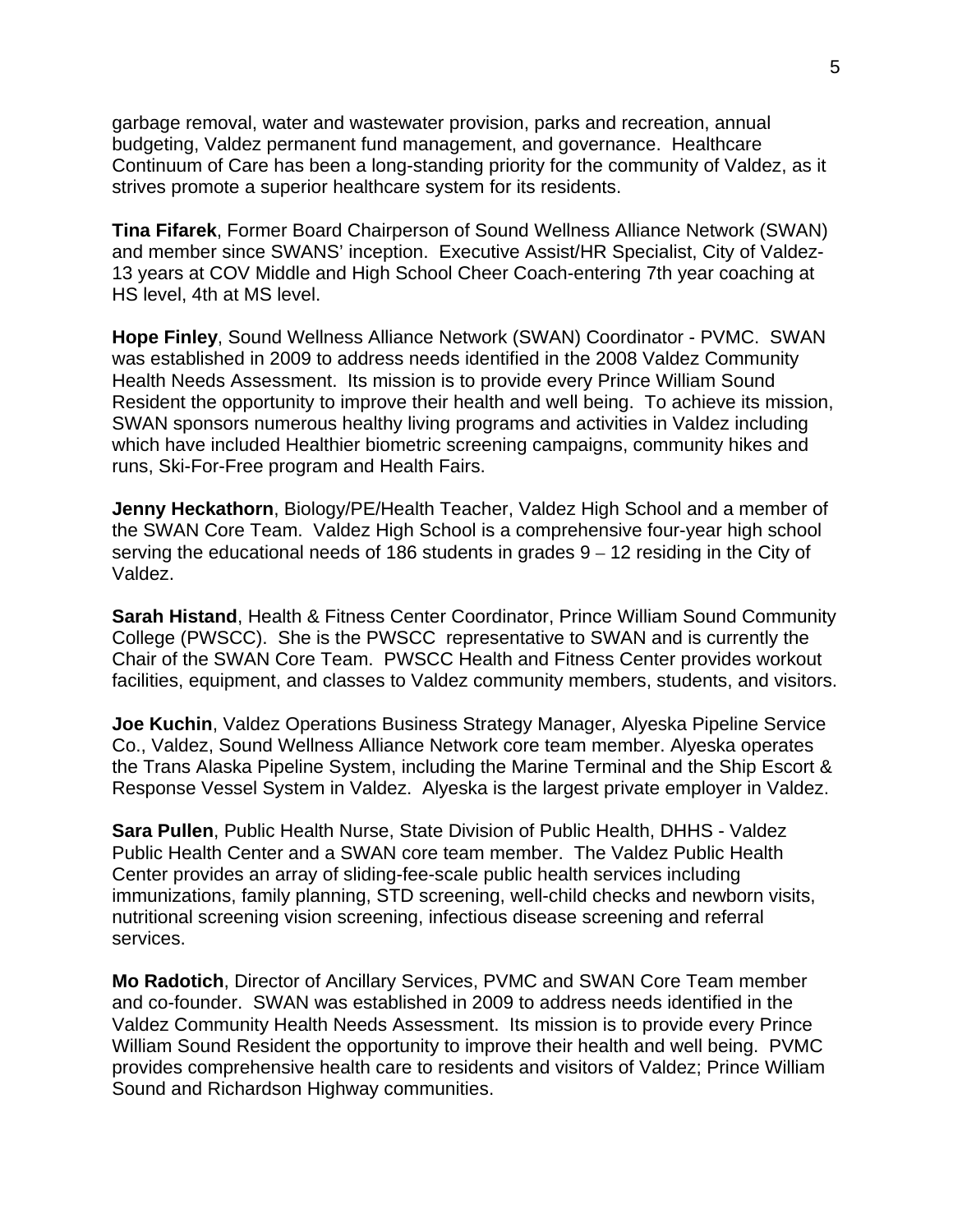**Captain Darryl P. Verfaillie**, USCG (Ret), Director, City of Valdez Parks, Recreation & Cultural Services Department. The City of Valdez Parks, Recreation & Cultural Services Department operates and maintains the city's numerous parks, recreation areas, and recreational service programs for residents and visitors. The Department also partners with many community and state organizations to bring new, exciting ideas into its programming to enhance the community's quality of life.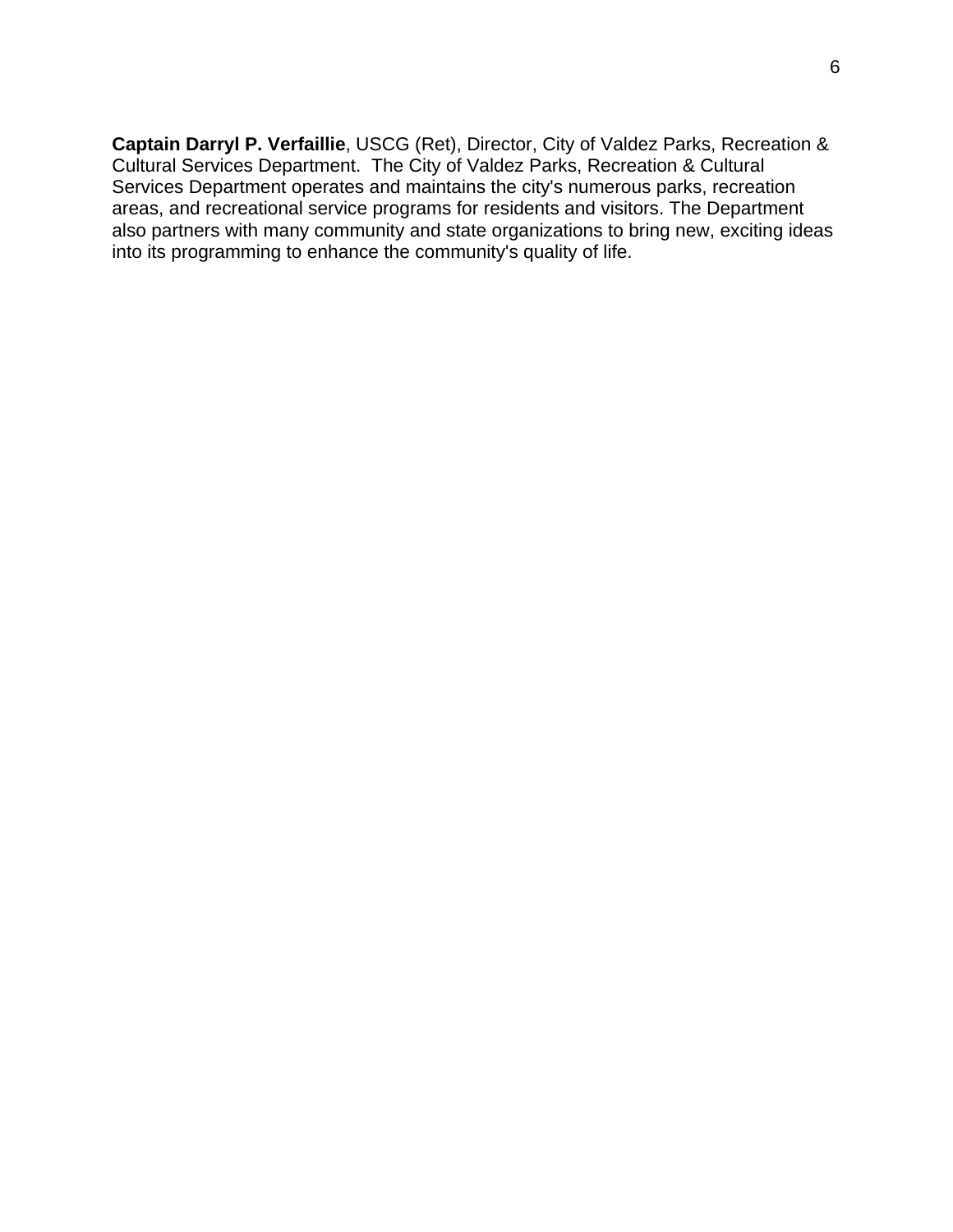### Community Served Determination

The service area for PVMC was created with input from the PVMC and Providence leadership team. The CHNA focused on the needs of the greater Valdez community. While every effort was taken to gather detailed data for the Valdez community, it was necessary in certain areas to expand the definition of the service area to the Valdez-Cordova Census Area. This was done to collect census and County Health Rankings data that is only available for the Census Area.

## Data Collection and Analysis

#### **Primary Data**

Key stakeholder interviews were conducted with members of the community served by PVMC. These individuals were identified by the CHNA Advisory Committee based on their qualifications to represent the broad interest of the community served. Generally, the interviewees included persons with special knowledge or expertise in public health and persons who represent the medically underserved and vulnerable populations. Interviewees were contacted and asked to participate in the key informational interviews. A list of the interviewees can be found in Appendix 1. A summary of the key findings from the key informational interviews can be found later in this document, and the interview notes can be found in Appendix 2.

A community survey was published online and distributed by the advisory committee and PVMC staff. The survey was developed based on an existing template utilized by Providence Health Services Alaska among its affiliated hospitals, and augmented to capture input regarding unique health-related characteristics that exist within the Valdez community. Results from the community survey can be found in Appendix 3.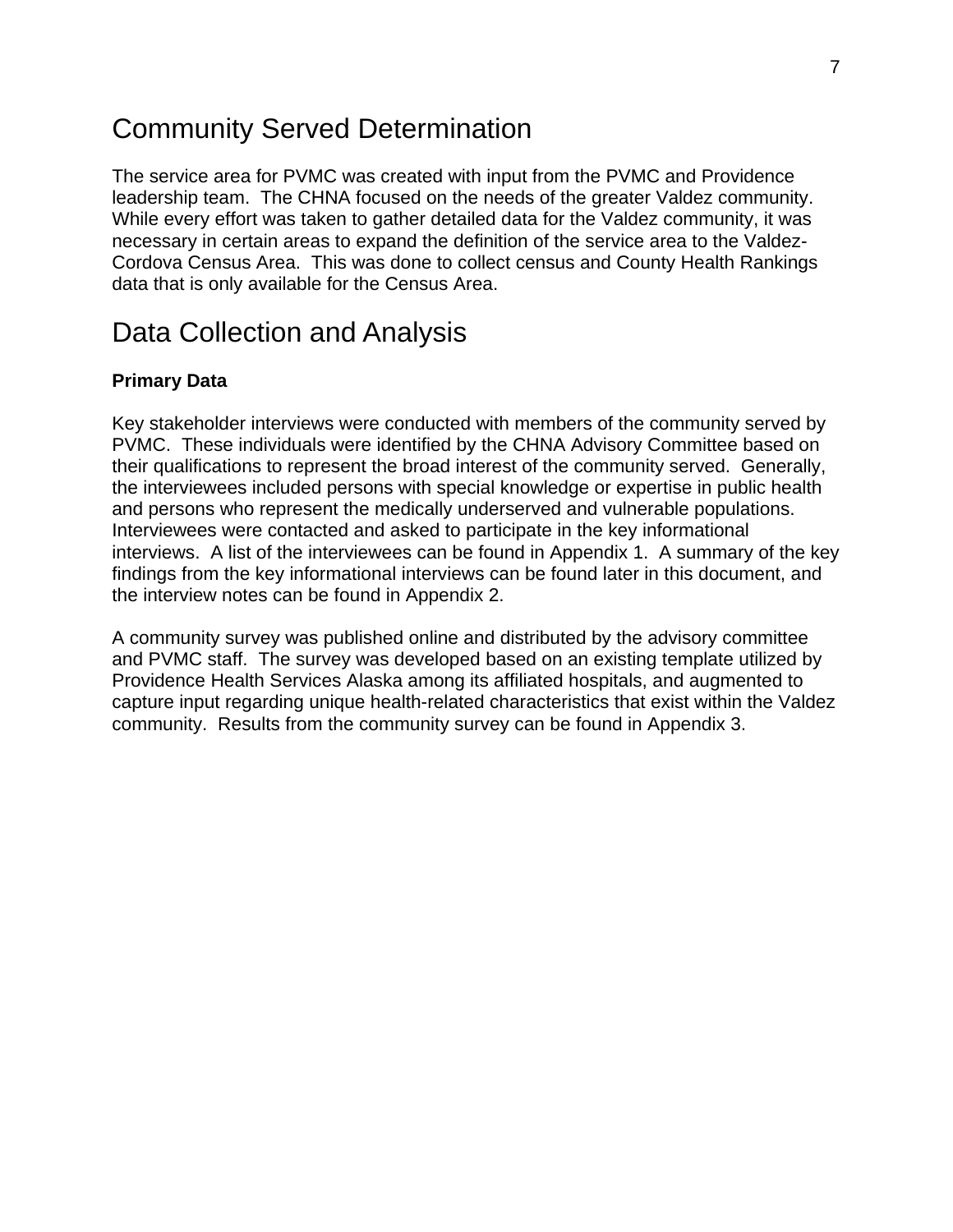#### **Secondary Data Collection**

Secondary data was collected from two major sources:

- ESRI, 2013 (Based on US Census Data)
- County Health Rankings

The secondary data includes a variety of service areas, state and national measures to present a community profile, birth and death characteristics, access to health care, chronic diseases, social issues, and other demographic characteristics. Data was collected and presented at the service area level and wherever possible, compared to Alaska and National Benchmarks. Results of the secondary data can be found in Appendix 4.

County Health Rankings data is aggregated from the following national data sources:

- The Behavioral Risk Factor Surveillance System (BRFSS)
- National Vital Statistics System (NVSS)
- US Census Bureau's Small Area Health Insurance Estimates (SAHIE) program

This report presents a summary that highlights the data findings, presents key priorities identified through the CHNA, and PVMC Board-approved implementation plan.

## Information Gaps

Primary data was collected via surveys and a series of interviews. The responses reflect the opinions of the survey and interview respondents and may not reflect the needs of the entire community. Secondary data (BRFSS, NVSS, SAHIE) is only available at the Valdez-Cordova Census Area level. Therefore, to the extent that health status differs significantly between the Valdez-Cordova Census Area and the community of Valdez, health information was not available at that granularity in the secondary data sources.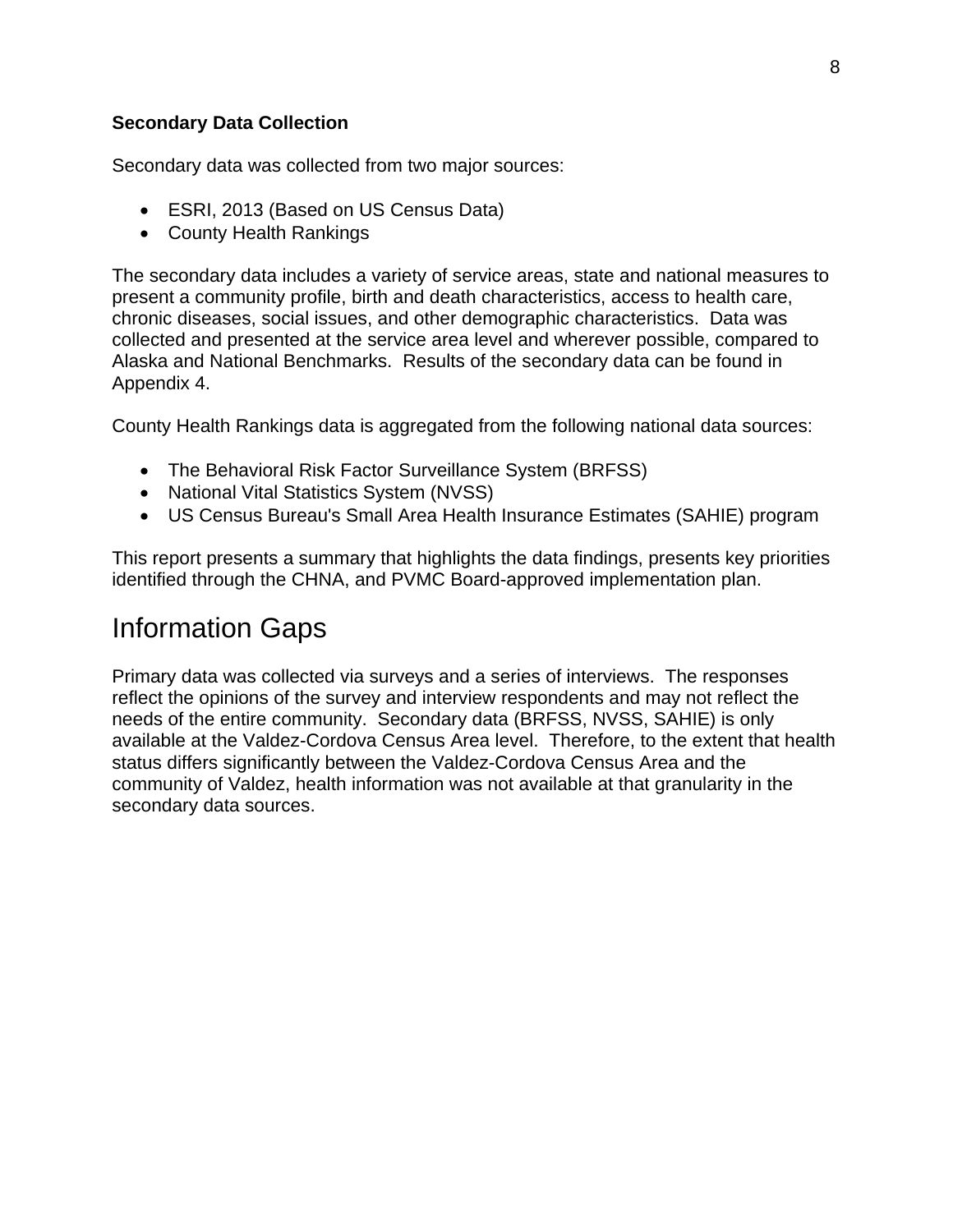## Summary of Key Findings

Results from the three data collection methods including demographic data, primary data, and secondary data were analyzed. Significant findings were grouped into health issues under three distinct categories. The categories, which include continuum of care, access to health care, and health and wellbeing were used to organize the health issues into common themes so that they could be combined later on in the prioritization phase of this process.

#### **HEALTH AND WELLBEING**

The following factors play a significant role in the health care continuum in Valdez. The organizations providing health care within the Valdez community, and their collaboration in providing a full continuum of care to individuals, plays a vital role in maintaining the health of the community at large.

| <b>Response</b>    | 20% |                  |  | 40% 60% 80% 100% Count | 2014  | $2011*$ | 2007*   |
|--------------------|-----|------------------|--|------------------------|-------|---------|---------|
| A - underweight    |     |                  |  | 7                      | 1.3%  | $\star$ | $\star$ |
| B - Normal         |     |                  |  | 173                    | 33.1% | $\star$ | $\star$ |
| C - Overweight     |     |                  |  | 176                    | 33.7% | $\star$ | $\star$ |
| D - Obese          |     |                  |  | 144                    | 27.6% |         |         |
| E - Morbidly Obese |     |                  |  | 22                     | 4.2%  | 28%**   | 31.8%** |
| Not Answered       |     |                  |  | 39                     |       |         |         |
|                    |     | <b>Responses</b> |  | 522                    |       |         |         |

#### **1. Overweight/Lack of Physical Activity**

\*Not included in survey that year.

\*\*2007 and 2012 data from BRFSS for **Valdez/Cordova** census area. 2014 survey data is for Valdez alone.

- a) When surveyed how many days per week do you engage in physical activity for a total of 30 minutes or more, 36.6% of respondents indicated none or 1-2 days (Survey Question 15)
- b) 65.5% of survey respondents reported BMI of overweight, obese or very obese (Survey Question 21)
- c) When asked what are the three most significant health care needs in your community, one response given was "A big portion of the population struggles with living a healthy lifestyle, especially regarding their weight. I see many high school kids that already make unhealthy decisions, especially with food and exercise. Even with SWAN programs lack of education and lack of exercise are problems." (Key Stakeholder Interview)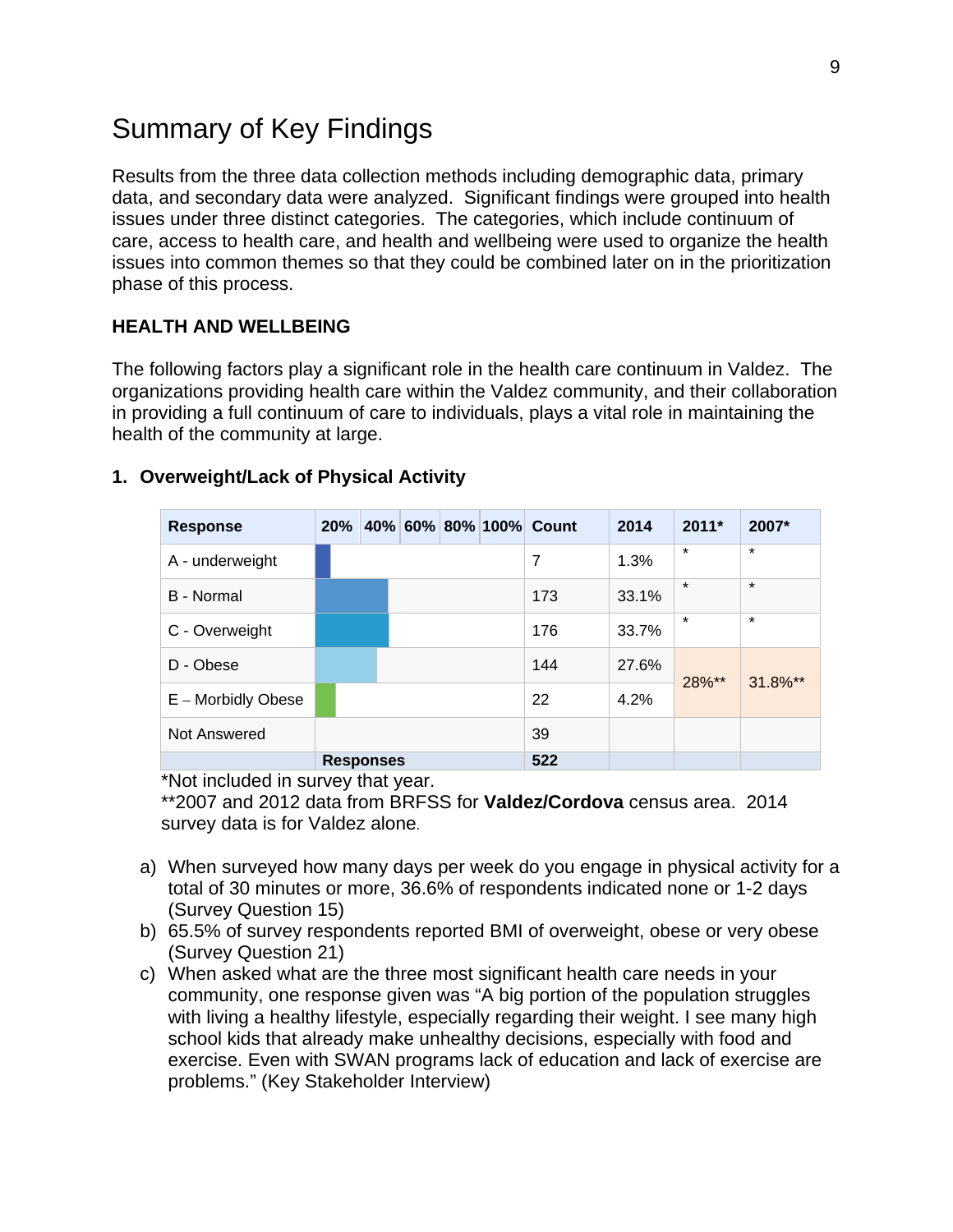#### **2. Low Utilization of Preventive Services/Not engaged in preventive Care**

- a) When surveyed, 80.2% of respondents indicated yes to having insurance coverage for preventive care/annual exam (Survey Question 4)
- b) When surveyed, 8.9% of respondents indicated no to having insurance coverage for preventive care/annual exam (Survey Question 4)
- c) When surveyed, 11.0% of respondents indicated don't know to having insurance coverage for preventive care/annual exam (Survey Question 4)
- d) When surveyed, 38.2% of respondents indicated no to having had an annual exam with a health care provider for preventive purposes in the past year (Survey Question 19)
- e) When surveyed, 45.0% of respondents indicated no to having had biometric screening completed in the past year (Survey Question 20)
- f) Of those who had biometric screening in the past year, 32.2% of respondents indicated that they took no further action based on the results (Survey Question 20a)

#### **3. Chronic Conditions**

- a) When surveyed,18.6% of respondents indicated every day or some days to smoking cigarettes or using smokeless tobacco (Survey Question 12)
- b) When asked what are the three most significant health care needs in your community, one response given was "Diabetes/treatment." (Key Stakeholder Interview)
- c) When asked what groups or vulnerable populations in your community are underserved regarding their health care needs and what is the nature of their needs, one response given was "Patients with chronic diseases such as diabetes and COPD are underserved. There are no support groups for them. We often don't see them until there is a crisis and they have to come to the hospital. People needing home health, hospice, or skilled care are underserved. We don't have community based skilled care, no outreach or delivery model for sub-acute care. In general we have a pretty homogenous community. The Native American population is well served in their delivery system. The migrant workers who work in the fisheries could be an underserved population." (Key Stakeholder Interview)
- d) Valdez/Cordova percent of adults that report smoking is slightly higher than Alaska and significantly higher than the national benchmark (Secondary Data)
- e) Valdez/Cordova Percent of adults that report a BMI>=30 is in line with Alaska and 3% higher than the national benchmark (Secondary Data)
- f) Valdez/Cordova percent of diabetic Medicare enrollees that receive HbA1c screening (86%) is slightly below the national benchmark (90%) but above the Alaska rate (75%) in 2014 (Secondary Data)

#### **4. Mental Health/Substance Abuse**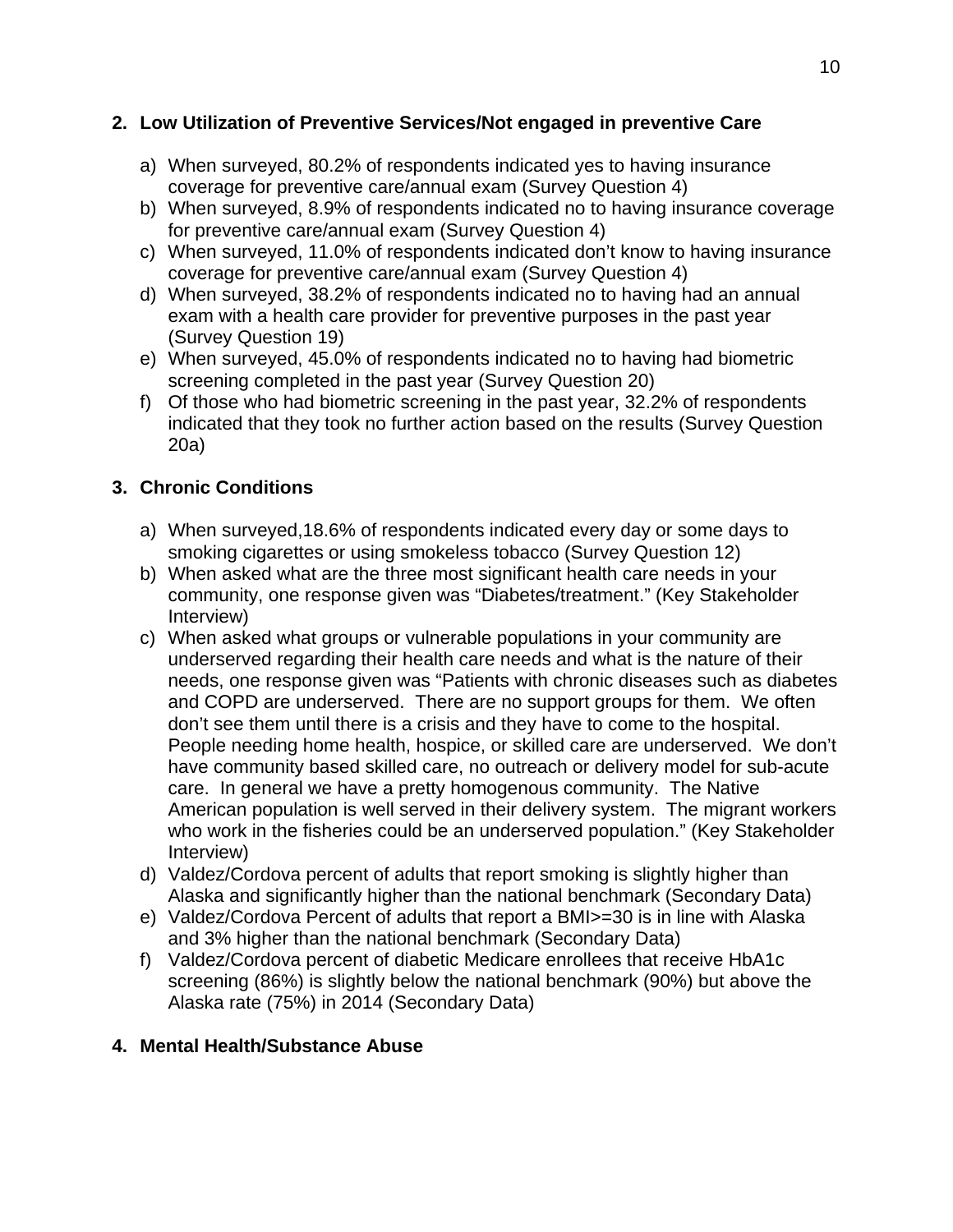- a) **43.0%** of respondents indicated that their health insurance covers treatment for substance abuse, (Survey Question 4)
- b) **15.1%** of respondents indicated they needed mental health service in the past 12 months (Survey Question 6)
- c) **25.6%** of those who needed mental health services in the last 12 months indicate they were not able to receive the needed services. (Survey Question 6a)
- d) 42.1% of respondents unable to receive needed mental health services in the last 12 months identified the lack of insurance/inability to afford as the reason. (Survey Question 6b)
- e) **13.5%** of respondents indicated they felt depressed in the past 12 months, yes (Survey Question 7)
- f) **5.0%** of respondents indicated they had thought about committing suicide at some point in the past 12 months. (Survey Question 8)
- g) **1.1%** of respondents report that they needed substance abuse treatment in the last 12 mos.
- h) **42.9%** of respondents who needed substance abuse treatment indicated they were not able to receive the needed services, (Survey Question 9a) The following were the reasons given:
- i) When asked what are the three most significant health care needs in your community? (Key Stakeholder Interview)
	- "Mental illness."
	- "Alcohol and drug abuse."
	- "Counseling services."
	- "Substance abuse treatment and support."
- j) Valdez/Cordova average number of mentally unhealthy days reported in the past 30 days has been above Alaska and national benchmarks for the past three years (Secondary Data)

#### **5. Social and Economic Determinates of Health**

- a) What are the three most significant health care needs in your community? (Key Stakeholder Interview)
	- *"Homelessness."*
- b) What are the main barriers to obtaining health care in the community or taking care of significant health needs and how can those barriers be addressed? (Key Stakeholder Interview)
	- *"Housing for those who cannot or do not care to live by themselves any longer is another major issue. The hospital has a number of swing beds and there is a home outside of town that has a few rooms with assistance, but there is no assisted living facility in Valdez. Many of those needing this relocate to Anchorage, leaving family and friends behind, isolating them in an unfamiliar city."*
- c) What groups or vulnerable populations in your community are underserved regarding their health care needs and what is the nature of their needs? (Key Stakeholder Interview)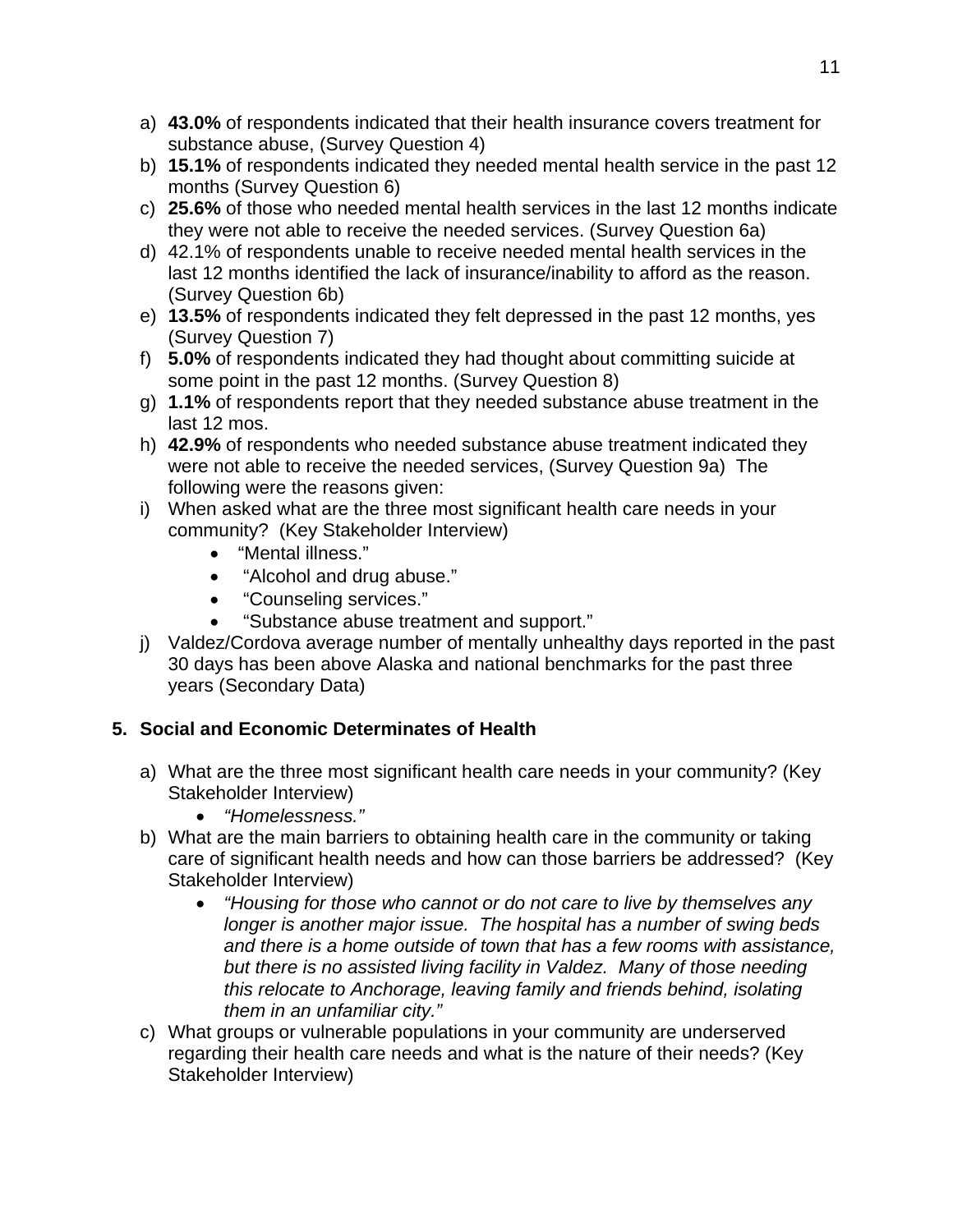- *"The low income population, but now they have access with the healthcare act."*
- *"The unemployed is one group, and the 18-30 year olds who do not seem to fit anywhere after they leave school. We see many cultural groups from the Philippines and other places who come for work in the canneries in the summer. Public Health reaches out to them for the time they are here."*



#### **ACCESS TO HEALTH CARE**

The following issues concern Valdez residents' ability to gain access to the care they need. Challenges people face in gaining access to the care they need include cost, service availability, access to primary and specialty care, insurance coverage, and attracting and retaining medical providers to name a few.

#### **6. Uninsured/Cost of Care as a Barrier to Access**

- a) **39.5%** of survey respondents indicated not being able to receive needed services due to no insurance/couldn't afford it (Survey Question 1b)
- b) Valdez percent of uninsured varies in the two separate surveys possible causes of variation Valdez survey includes respondents 65+ years of age and the secondary data source includes both Valdez and Cordova.
	- **2014 CHNA survey 10.6%** of Valdez respondents indicated they are uninsured (Survey Question 3)
	- (24%) Valdez/Cordova percent of adults under age 65 without health insurance (24%) is slightly higher than Alaska (22%) and significantly higher than the national benchmark (11%) (Secondary Data)
- c) **31.0%** of uninsured respondents indicated they do not have insurance because employer doesn't offer health insurance (Survey Question 3b)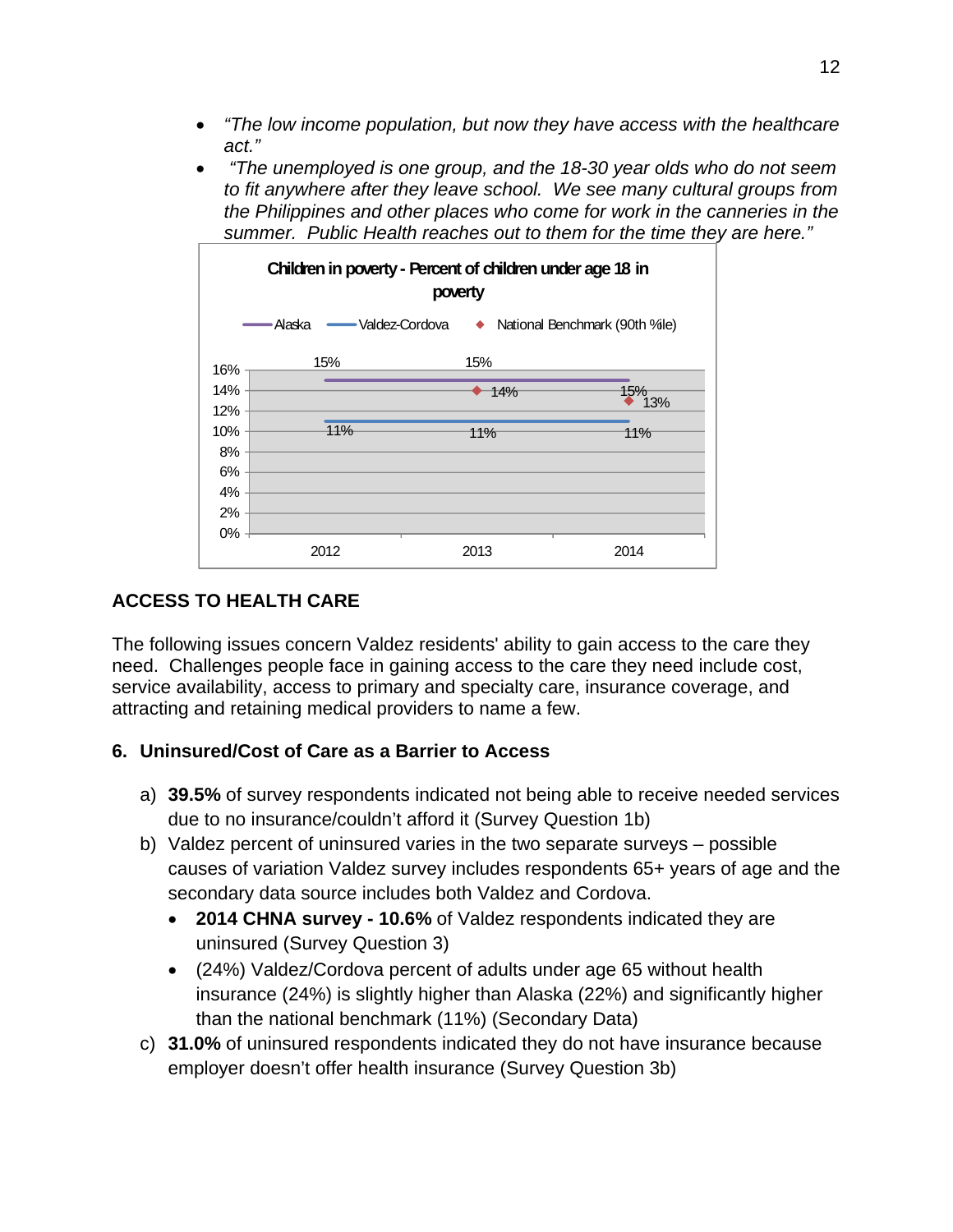- a) **62.1%** of uninsured respondents indicated the reason for not having health insurance as too expensive (Survey Question 3b)
- d) **11.0%** of respondents indicated their dependent children do not have dental insurance (Survey Question 5)
- e) When surveyed why individuals or their family members couldn't receive needed mental health services,
- f) **42.1%** of respondents indicated not receiving needed mental health services due to no insurance/couldn't afford it (Survey Question 6b)
- g) How does the lack of insurance impact the population/constituency that you serve or represent and what tool or resources might help address those issues? (Key Stakeholder Interview)
	- *"Lack of insurance is a major issue, even with the ACA and the insurance marketplace. Many people are distrustful of the government in the first place, and the information they need is not getting out, and not getting to those who need it. It is not only the leadership but everyone's responsibility to get the resources and information to those who are in need of it."*
- h) How does the lack of insurance impact the population/constituency that you serve or represent and what tool or resources might help address those issues? (Key Stakeholder Interview)
	- *"we do not refuse service to anyone, with or without insurance. Several people now have insurance through the health insurance market place,*  but I have not seen a huge impact from it. What would make a big *difference is the Medicaid expansion, to fill the gap for those who cannot afford insurance but do not qualify for Medicaid. I am advocating politically for this." (Key Stakeholder Interview)*
	- *"Those without insurance don't come in, skip important medical tests, and they don't see the specialists when needed I Anchorage. Some come in anyway and the people with insurance pay more to cover the uninsured or underinsured."*
	- *"It has a tremendous impact. People come in looking for natural alternatives for their medical problems. I see it especially among the season workers that don't have insurance. I haven't noticed that the health insurance marketplace has impacted this at all but maybe it is too soon."*
- i) When asked what are the main barriers to obtaining health care in the community or taking care of significant health needs and how can those barriers be addressed? (Key Stakeholder Interview)
	- *"Lack of insurance or underinsured."*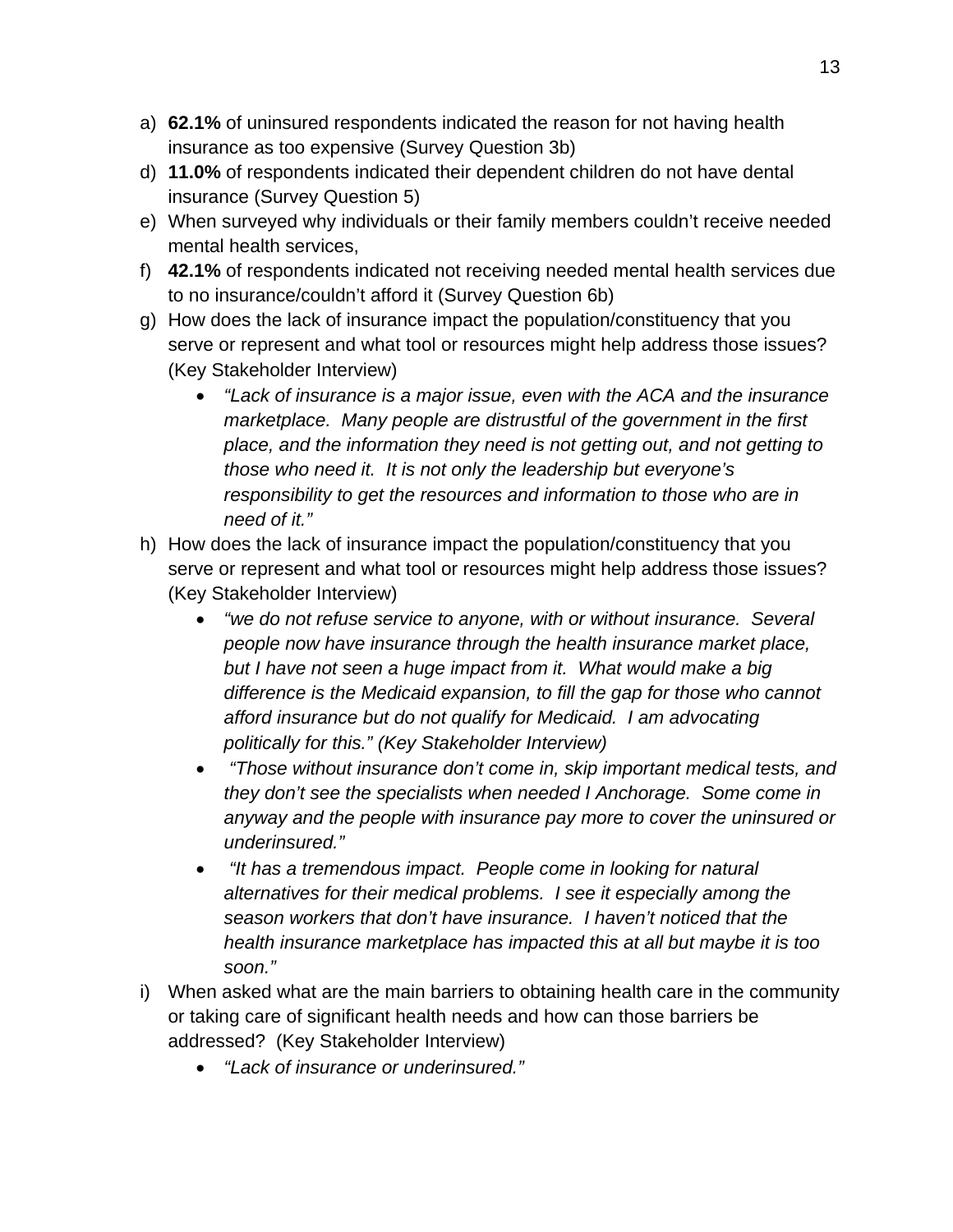- *"Many of our families without insurance do not seek or receive the preventative care they and their children need, especially dental and basic exams and screenings."*
- j) **62.1%** of uninsured respondents indicated the reason for not having health insurance as too expensive (Survey Question 3b)
- k) **42.1%** of respondents indicated not receiving needed mental health services due to no insurance/couldn't afford it (Survey Question 6b)
- l) How does the **lack of insurance impact the population/constituency** that you serve or represent and what tool or resources might help address those issues? (Key Stakeholder Interview)
	- *"It doesn't affect our workers as the union and non-union contractors provide health insurance. I really don't have a good understanding of the uninsured in our community but this is a terrible place to live without insurance due to the cost of health care."*
- m) When asked what are the **main barriers to obtaining health care** in the community or taking care of significant health needs and how can those barriers be addressed? (Key Stakeholder Interview)
	- *"Not enough funding; funding is limited. If we had a situation where someone ran up a \$20,000 ER bill for instance, we wouldn't have the funds to cover that."*
- n) What groups or **vulnerable populations in your community are underserved** regarding their health care needs and what is the nature of their needs? (Key Stakeholder Interview)
	- *"Those who don't qualify for Medicaid and those who need personal care assistance are very underserved. There have been huge cutbacks, and the number of personal care hours allotted has been drastically reduced. We help with public assistance applications and many of our clients fall through the cracks. They may have a Medicare waiver but have no paper trail or medical visits and do not qualify for a PCA."*
- o) What are the greatest **weaknesses of the health care system in Valdez?** (Key Stakeholder Interview)
	- "*Higher costs; health care costs are higher here."*

#### **7. Availability and Access to Primary Care Services**

- a) What are the three most significant health care needs in your community? (Key Stakeholder Interview)
	- *"Valdez needs an after hour clinic so you don't have to go to the ER if it's after 5:00."*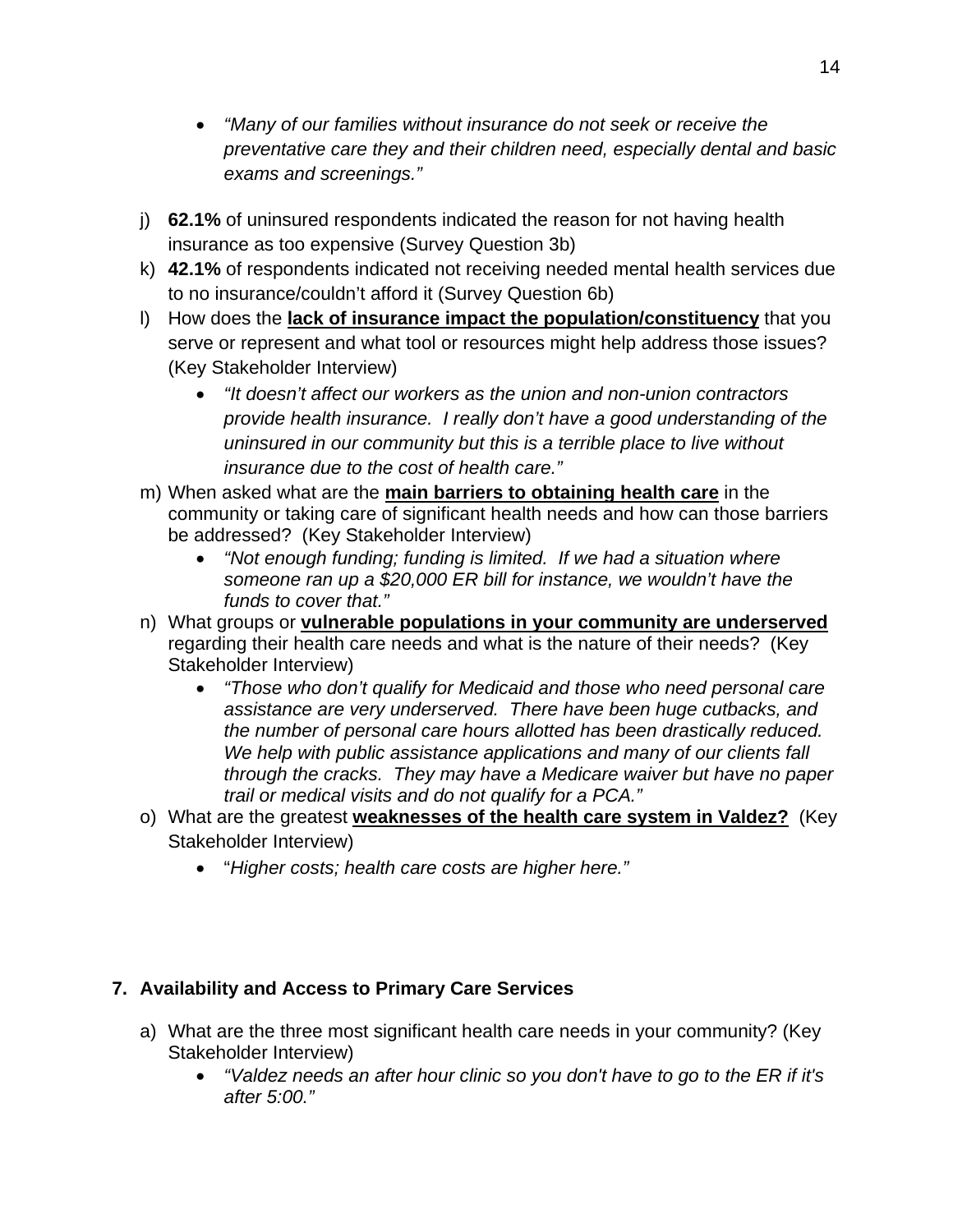- *"Preventative care in general."*
- *"To get an appointment at the clinic it's several weeks out. You have no option if you have an immediate need but to sit and wait but many people don't bother doing that."*
- b) **35.2%** of respondents indicated more primary care providers as a top three health care need in Valdez (Survey Question 23)
- c) **48.7%** of respondents indicated timely access to care in a physician clinic (appointment in a reasonable timeframe) as a top three health care need in Valdez (Survey Question 23)
- d) What are **the three most significant health care needs** in your community? (Key Stakeholder Interview)
	- *"The doctors we have are overworked."*
	- *"I believe we are doing well in providing needed services, but having another doctor or two would be ideal. We are looking to hire another general practitioner who can help cover the ER and has surgical skills. Having one or two more doctors would help us maintain the safety net of care for Valdez."*
	- *"Access to quality, efficient, and timely primary care. Geriatric care, chronic illness, and obstetrics. Recruitment and retention of physicians."*
	- *"Inability for people to get a quick health care exam if they need something. The clinic is so backed up. If they need something right away they need to wait in the clinic for 3 hours or go to the ER which is so expensive."*
- e) What are the main barriers to obtaining health care in the community or taking care of significant health needs and how can those barriers be addressed? (Key Stakeholder Interview)
	- *"We are a rural community, so it seems hard to keep good doctors here. We are working hard to attract them, and hopefully have them stay. The infrastructure is in place and there is space available."*
	- *"The lack of health care workers. We don't have people who are able and/or willing to do the work."*
	- *"There is a breakdown in communication. Lab results might take a week*  and if you think there is something seriously wrong with you, that is a long *time to wait."*
	- *"Lack of enough family practitioners, they are a vanishing breed. The quick fixes from the federal government don't apply here. Family practitioners choose not to come here because of the compensation and oftentimes lack of respect from big city doctors."*
- f) Have you or anyone you know had to leave Valdez to receive needed health care services and if so, what was it for?
	- "yes, many go there for specialty care or even primary care if they can afford it. There is a lack of primary care here and it can be 3-4 hours wait in the clinic or ER. An appointment may be up to a month or more out." (Key Stakeholder Interview)
- g) What are the greatest weaknesses of the health care system in Valdez? (Key Stakeholder Interview)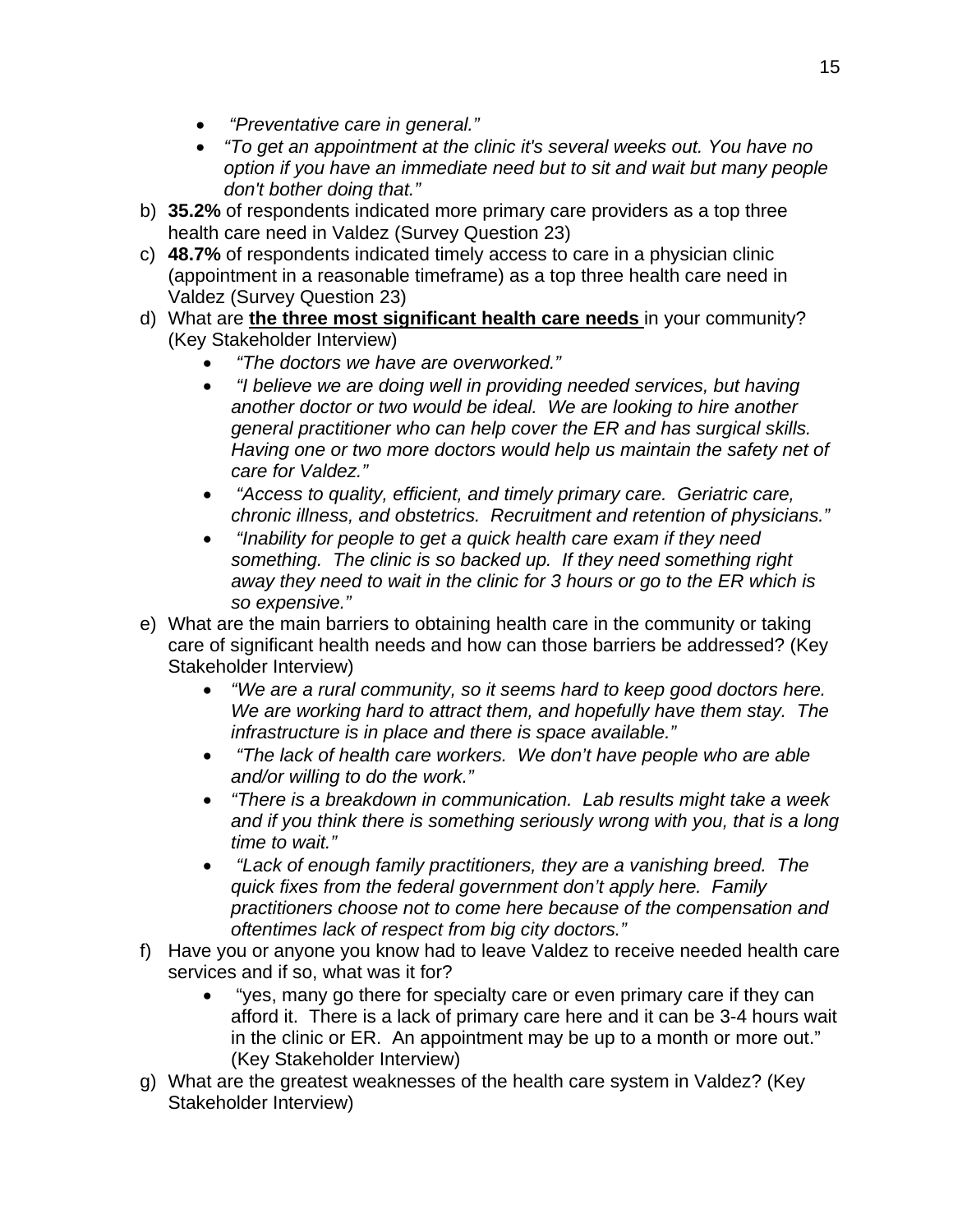- *"Physician recruitment and retention."*
- *"Not utilizing mid-level providers."*
- *"There are long wait lists to be seen by a doctor right now as we just lost one of our four doctors and really need five."*
- *"Our doctors are overworked. We need quicker response times and thoroughness."*
- *"We need more doctors as there is a limited number here and wait times can be long."*
- h) What could be done to improve the health care system in Valdez? (Key Stakeholder Interview)
	- *"Healthcare in Valdez could be greatly improved if we could use mid-level providers, like nurse practitioners and physicians' assistants. The model has worked well in other small communities and could have an impact here too. They can free up the doctors' schedules to allow them to see acute patients while the NPs and PAs handle routine visits. If this alternative were pursued, this could save long waits in the clinics and ER; if they staffed a walk-in clinic, especially after hours, it would save many visits to the ER for routine services. Hiring mid-level providers would also increase the workforce here and provide better health coverage. As it is now our doctors are overworked, but some [doctors] do not want to allow or hire NPs or PAs. We think the community would be open to this alternative, and we ourselves have been seen by NPs.*
	- *"Hiring one or two primary care doctors so we would have a team of up to five would be ideal."*
	- *"Finding a new and better model for health care delivery or primary care services; improving accessibility to primary care."*
	- *"Getting enough practitioners will do it. We have terrible wait times right now. We have a new doctor coming in July but still need one more. I don't think hiring NPs and PAs is the answer. They can't work in the ER by themselves or do surgery." (Key Stakeholder Interview)*

#### **8. Access to Specialty Services**

- a) **31.6%** of respondents indicated they needed a specialist that was not available in Valdez as a reason for not receiving healthcare (Survey Question 1b)
- b) **41.9%** of respondents who went without needed healthcare services indicated that they type of health care they went without was a Specialist (Survey Question 1c)
- c) **37.8%** of respondents who went without needed healthcare services indicated that a needed specialist opinion/surgery/procedure was not available (specify specialty) (Survey Question 11)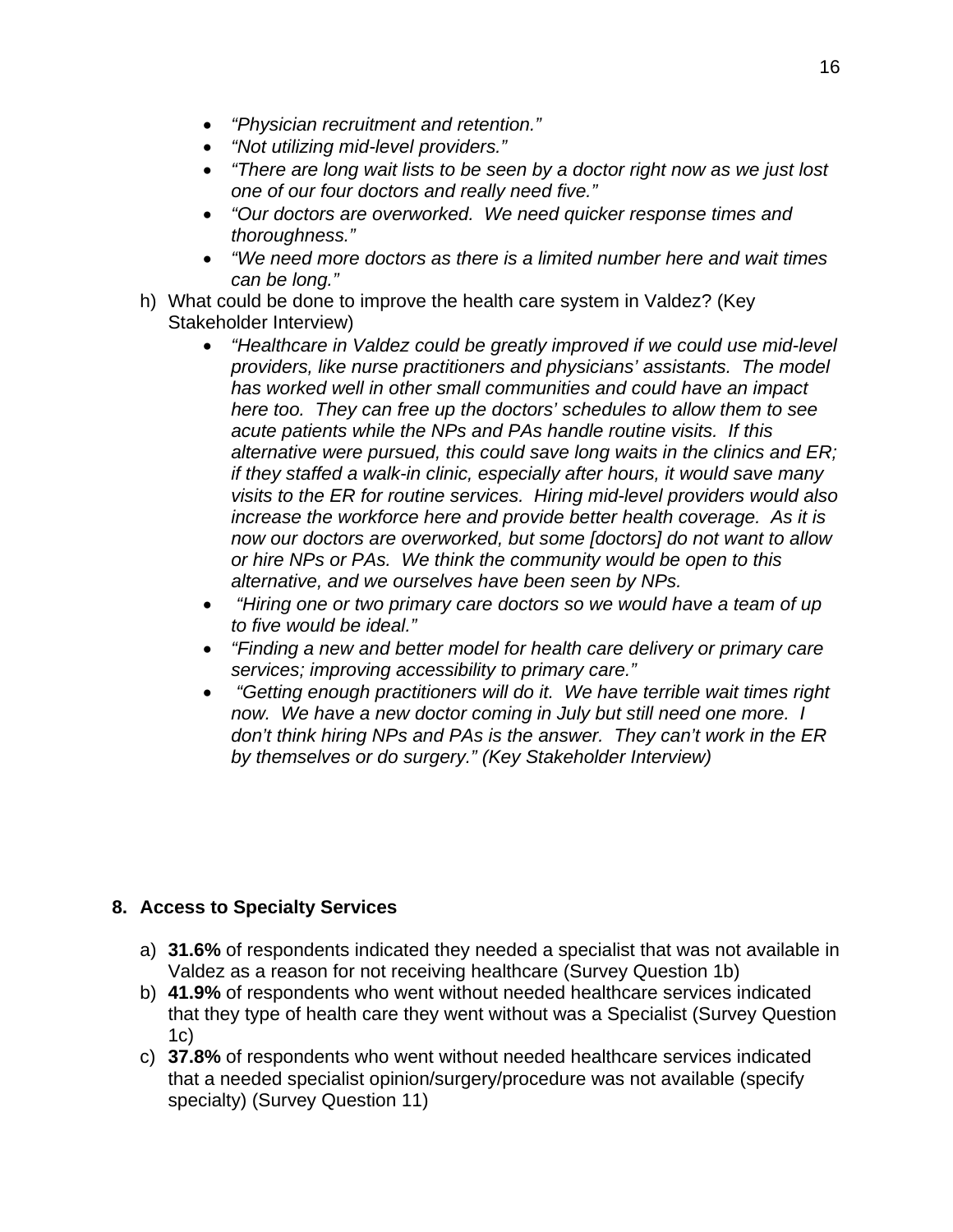- d) **39.3%** of respondents indicated dental care as a top three health care need in Valdez (Survey Question 23)
- e) **25.6%** of respondents indicated female health care (OBGYN) as a top three health care need in Valdez (Survey Question 23)
- f) When asked what are the three **most significant health care needs** in your community? (Key Stakeholder Interview)
	- *"dental care."*
	- *"Dental."*
	- *"Dental services."*
	- *"specialty doctors; we are starting to bring in more to the community."*
	- *"Choice. There is a lack of choice; for example we only have one dentist."*
	- *"Prenatal screenings and education for prenatal and parenting skills."*
	- *"Access to quality, efficient, and timely primary care. Geriatric care, chronic illness, and obstetrics. Recruitment and retention of physicians."*
	- *"Consistent, wide-ranging general medical care including OB, surgery, psychiatry, etc. We need a good solid health care system that can handle 95 percent of common medical needs."*
	- *"Heart disease and stroke. We have a lot of stroke victims here. Cancer, a lot of cancer here; lung, uterine, breast, and brain."*
- g) What are the main **barriers to obtaining health care** in the community or taking care of significant health needs and how can those barriers be addressed?
	- *"The main barrier is access to care. We are limited in what services we provide also, i.e., specialty services. People have to travel to Anchorage for specialty care. There is not enough business for specialty physicians to live here." (Key Stakeholder Interview)*
	- *"Cost/complexity of traveling to Anchorage for specialty services. People have a hard time getting off of work to go or paying for travel."*
- h) When asked have you or anyone you know **had to leave Valdez to receive needed health care** services and if so, what was it for? (Key Stakeholder Interview)
	- *"Yes, for dialysis, good dental care, and major surgery. We do have traveling doctors who come to Valdez, but there is little choice of service providers."*
	- *"yes, everyone has to leave Valdez and go to Anchorage for anything serious like cancer."*
	- *"We medevac serious injuries or emergency situations to Anchorage. People will also go there if they are referred by their doctor. We have quality doctors and most people are satisfied here."*
	- *"Yes, many go there for specialty care or even primary care if they can afford it. There is a lack of primary care here and it can be 3-4 hours wait in the clinic or ER. An appointment may be up to a month or more out."*
	- *"Yes, I have left for cataract surgery. My wife has left for dermatology and optometry/glasses (personal choice). Also women's health. My kids have had to leave for orthodontics, dental, and oral surgery. My child had*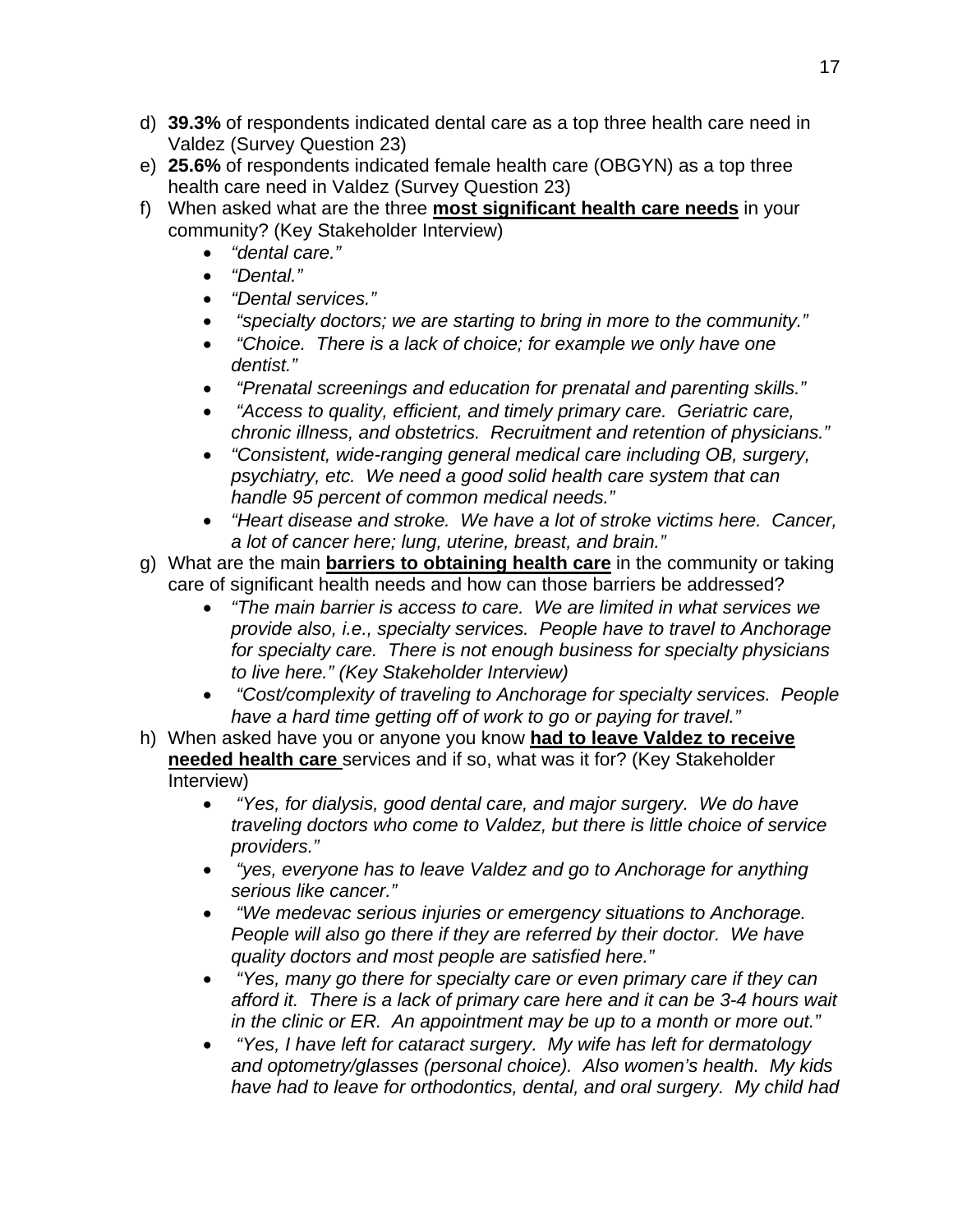*a broken bone that got set here in Valdez but the doctor wanted a second opinion in Anchorage."* 

- *"I refer patients to specialists in Anchorage for any number of reasons. MRI is probably one of the major reasons, and we try to schedule this along with any follow up that may be needed with a specialist. I have referred for hysterectomies and other major surgery, neurology, oncology, etc. We do have chemo treatments here but for more extensive oncology I refer patients."*
- *"Yes, people have to travel to receive pediatric, OB, orthopedics, and oncology care. Sometimes patients with insurance choose to seek primary care outside of Valdez also."*
- *"Yes, my son had to have an appendectomy and I don't think I would have wanted him to have the surgery here as a burst appendix is pretty tricky."*
- *"People leave for everything from chronic allergies to oncology to complicated births. They do their best here but we could do a better job for post-operative care so people don't have to travel back and forth to Anchorage. There is a lot of breakdown in communication. An elderly man who I am friends with is diabetic and has cancer and his medications weren't being carefully monitored."*
- i) What are the **greatest strengths of the health care system** in Valdez? (Key Stakeholder Interview)
	- *"The hospital. It was built for the community and has served it well, especially Physical Therapy and Rehab. This has allowed people to return to their own homes. Providence has provided good oversight of management and the professional staff. The building itself is welcoming to the community and is seen as a friendly place. MRI and telemedicine will have an influence on healthcare."*
	- *"We have a robust system of care here that provides CAT scans, surgery, OB, and other services. We recently had a woman who needed a Caesarian section for twins and we were able to do that and delivered two healthy babies."*
	- *"We have a good array of services for a small town. If all the doctors are in town they can perform emergency surgeries if they need to. They all pull together."*
- j) When asked what are the **greatest weaknesses of the health care system** in Valdez? (Key Stakeholder Interview)
	- *"We have a robust system of care in place here, but we cannot do major surgeries or provide MRI services. We only have one dentist in town and he is very good, but we could probably use another. Another primary care doctor or two would also help."*
- k) When asked what could be done to **improve the health care system** in Valdez? (Key Stakeholder Interview)
	- *"There is no anesthesiologist on staff at the hospital so only minimal surgeries are performed. Hire an anesthesiologist."*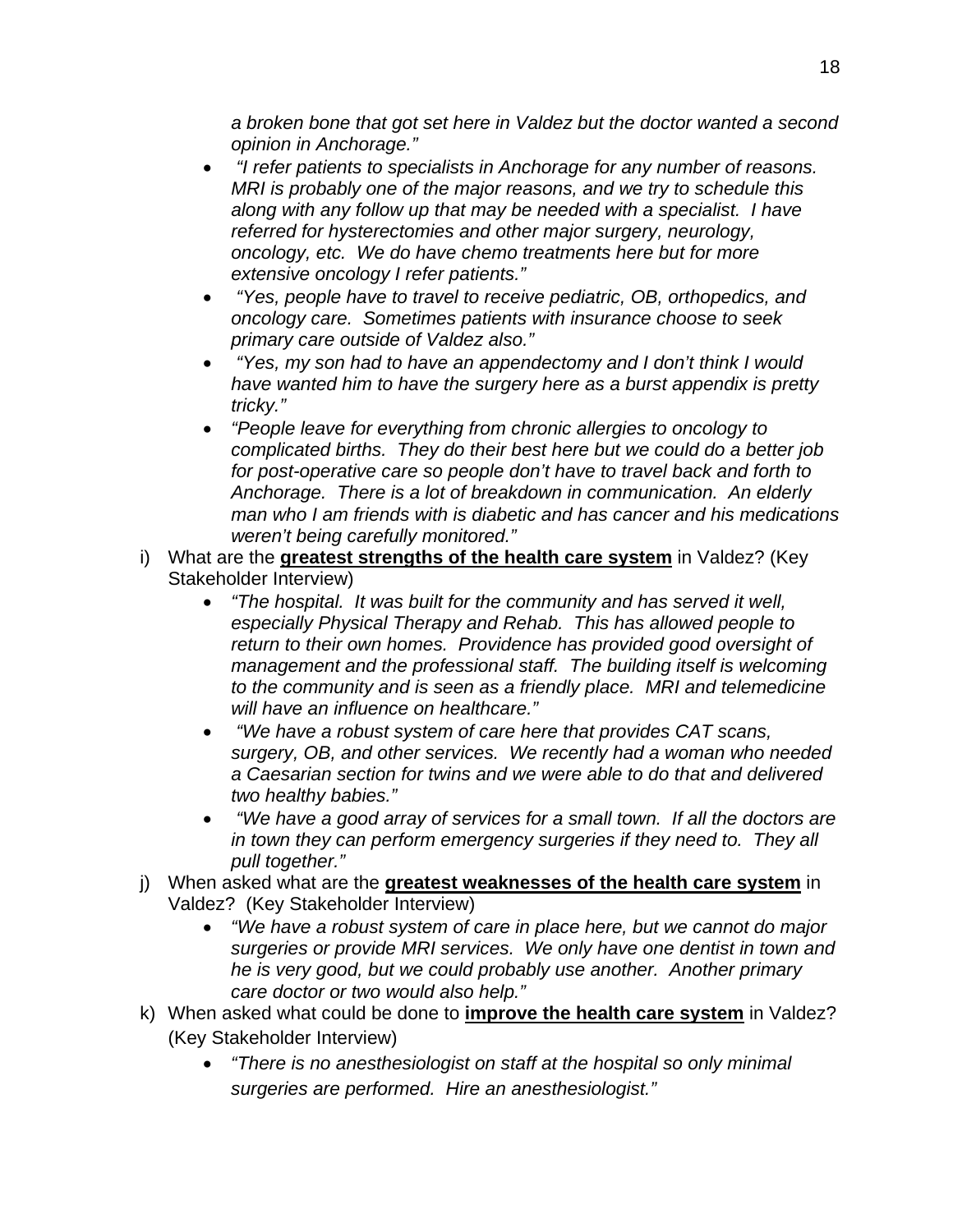- l) Have you or anyone you know had to **leave Valdez to receive needed health care** services and if so, what was it for? (Key Stakeholder Interview)
	- *"We were just in Anchorage this week for dental/orthodontic care. Many people go to Anchorage for specialists"*
- m) What groups or **vulnerable populations in your community are underserved** regarding their health care needs? (Key Stakeholder Interview)
	- *"I think anyone who needs specialty services is underserved as they have to leave to receive them."*

#### **CONTINUUM OF CARE**

The following factors play a significant role in the healthcare continuum in Valdez. The organizations providing healthcare within the Valdez community, and their collaboration in providing a full continuum of care to individuals, plays a vital role in maintaining the health of the community at large.

#### **9. Aging and the Elderly**

a) Survey Question 4 - Does your health insurance cover or do you have additional coverage for:

|                                   | Yes   | <b>No</b> | Don't know | Total |     |
|-----------------------------------|-------|-----------|------------|-------|-----|
| Long-term care?<br>(nursing home) | Count | 119       | 131        | 233   | 483 |
|                                   | 2014  | 24.6%     | 27.1%      | 48.2% |     |
|                                   | 2011  | 22.2%     | 27.4%      | 50.4% |     |
|                                   | 2007  | 25.8%     | 40.3%      | 33.9% |     |

- b) When asked how specifically, based on your experience, what are the **three most significant health care needs** in your community? (Key Stakeholder Interview responses)
	- *one response given was "There is a definite need for an assisted living facility here. The hospital offers some long-term care and the Senior Center has some independent living, but there is no assisted living available."*
	- *"Hospice and in-home care that will bill insurance."*
	- *"long-term care."*
	- *"Elder care."*
	- *"I see the assisted living as the biggest need. The hospital does a good job here of taking care of health needs."*
	- *"We have some PCAs to help the elderly in their homes, but they are stretched very thin. Many need palliative care or hospice and may have to*  leave their homes to go to Anchorage for this. They are not able to stay in *their homes or to die at home because of lack of resources. Home health*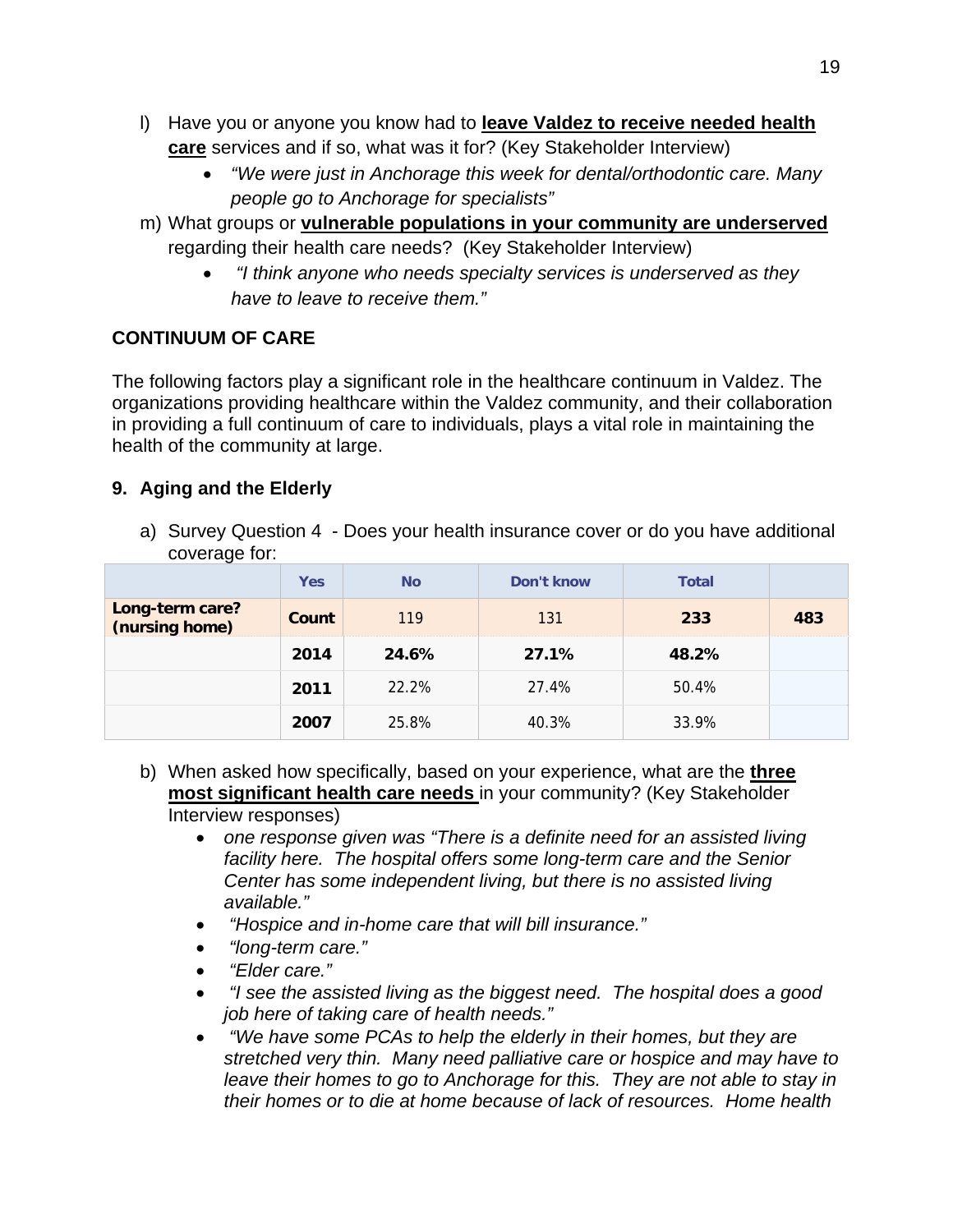*care would serve a greater good in keeping them in the community where they are familiar and have family and friends."* 

- c) What groups or **vulnerable populations in your community are underserved** regarding their health care needs and what is the nature of their needs? (Key Stakeholder Interview responses)
	- *"Those needing assisted living. As it is now people need to move to Anchorage or another town when they need assisted living and that takes them a long way from Valdez and family and friends."*
	- *"Elderly. Services that won't allow them to stay in their homes (Alzheimer's Resource of Alaska and Connecting Ties serves them but resources are limited)."*
- d) When asked what are the **greatest strengths of the health care system in Valdez**?
	- *"The hospital is really doing a great thing in Valdez. They are doing a good job with long-term care, the staff is eager to learn and are good people. Unfortunately the LTC is too small, they need more assisted living facilities. The LTC is short staffed and spread too thinly really."*
- e) What are the **greatest weaknesses of the health care system in Valdez?** (Key Stakeholder Interview responses)
	- *"No assisted living."*
	- *"One weakness is not offering hospice and home health services through the hospital. Also, there is no nursing home in Valdez and only limited assisted living."*

#### **10. Coordination of Care and Education regarding Services Available**

- a) What are the three **most significant health care needs** in your community? (Key Stakeholder Interview responses)
	- *"Consistent, wide-ranging general medical care including OB, surgery, psychiatry, etc. We need a good solid health care system that can handle 95 percent of common medical needs."*
- b) What are the **main barriers to obtaining health care** in the community or taking care of significant health needs and how can those barriers be addressed? (Key Stakeholder Interview responses)
	- *"The main barrier is access to care. We are limited in what services we provide also, i.e., specialty services. People have to travel to Anchorage for specialty care. There is not enough business for specialty physicians to live here."*
	- *"Getting referrals takes longer than it should."*
- c) What are the **greatest strengths of the health care system in Valdez**? (Key Stakeholder Interview responses)
	- *"Dedicated doctors and support staff at the hospital and clinic have been very creative in meeting people's needs. They are also involved in the community. The hospital also has a non-profit support group through the Board."*
	- *"Being able to provide health care to the Indian population through the grant money we receive."*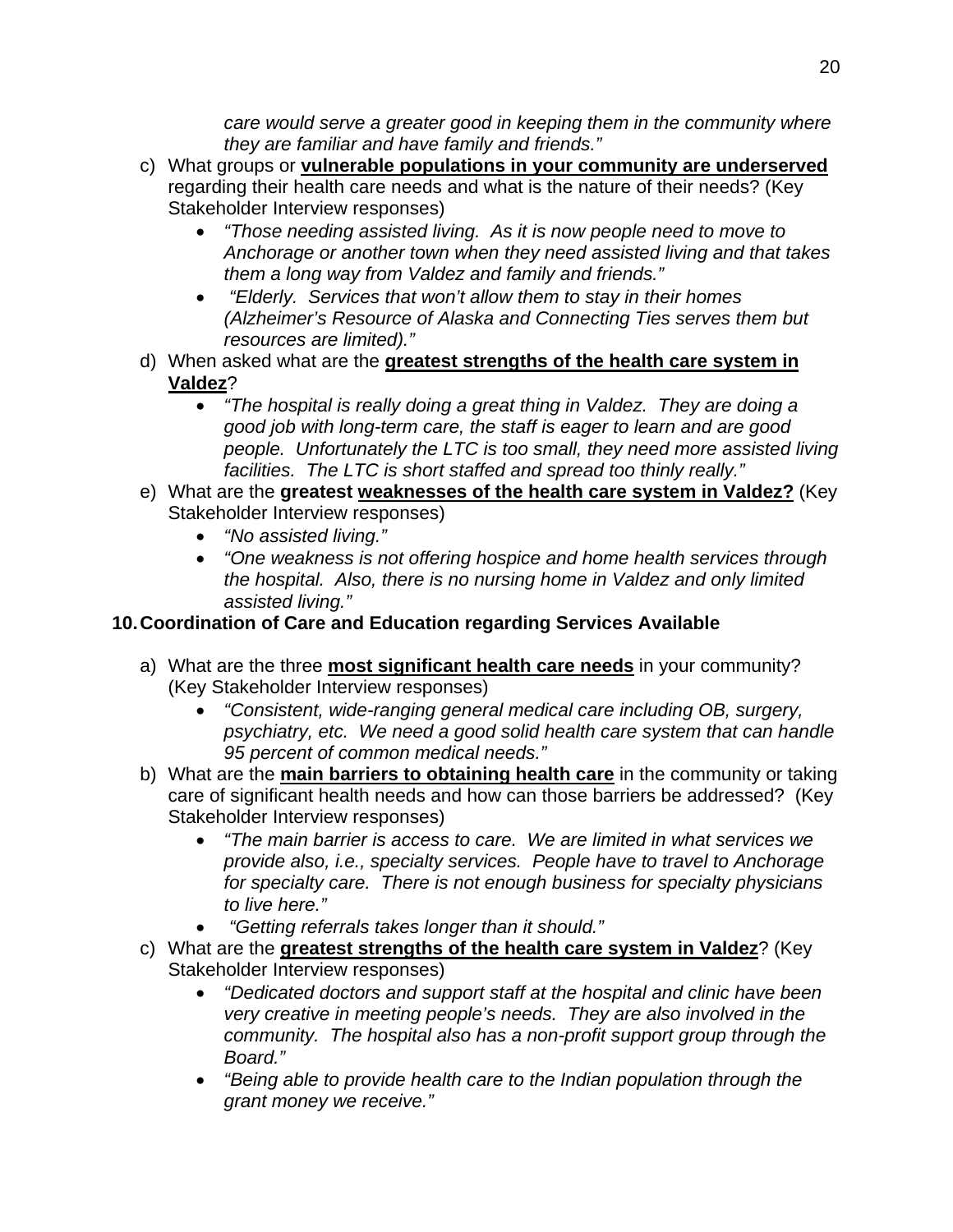- *"From the top on down, we have quality healthcare. There is great leadership from Providence and the Director of the hospital. We have quality doctors, nurses, and staff who work as a team to provide quality customer service. They have also done a great job fiscally. We also have a fully staffed counseling center." (Key Stakeholder Interview)*
- *"Our mass dispensing clinic. Once a year Public Health partners with the City of Valdez, Providence Hospital, and the medical clinic to give flu shots to the entire community. We have used the Civic Center and its three ballrooms, over 70 volunteers and professional healthcare workers to immunize up to 400 people an hour. It is well organized and well received. Also SWAN and the regional health fair, also serving surrounding communities.*
- *"We have a robust system of care here that provides CAT scans, surgery, OB, and other services."*
- *"Greatest strengths of the health system in Valdez is a professional management of the hospital (they have high patient satisfaction scores too). Health care is close, safe, and personal; you are never a number here. We have an engaged Health Advisory Counsel for hospital services delivery."*
- *"As of recently, we have had consistency in doctors and nurses. It's nice for patients to see the same person more than once."*
- d) What are the **greatest weaknesses of the health care system in Valdez?** (Key Stakeholder Interview responses)
	- *"Our health care system is becoming centralized and one size doesn't fit all."*
	- *"Physicians having a hard time embracing and optimizing technology."*
- e) What could be done to **improve the health care system in Valdez**?
	- *"Nursing staff at the hospital is understaffed, and most are part-time to save on benefits. We have no nursing home and one limited assisted living facility in Valdez. They need to be offered FT status with benefits and hire more."*

## Summary of Prioritized Needs

In September of 2014, members of the CHNA Advisory Committee were asked to rate the health issues identified previously according to three key variables, including:

- **SIZE** = How significant is the scope of the health issue number of people affected?
- **SERIOUSNESS** = How severe are the negative impacts of this issue on individuals, families, and the community?
- **ABILITY TO IMPACT** = What is the probability that the community could succeed in addressing this health issue? (Consider community resources, whether there are known interventions, community commitment, etc.)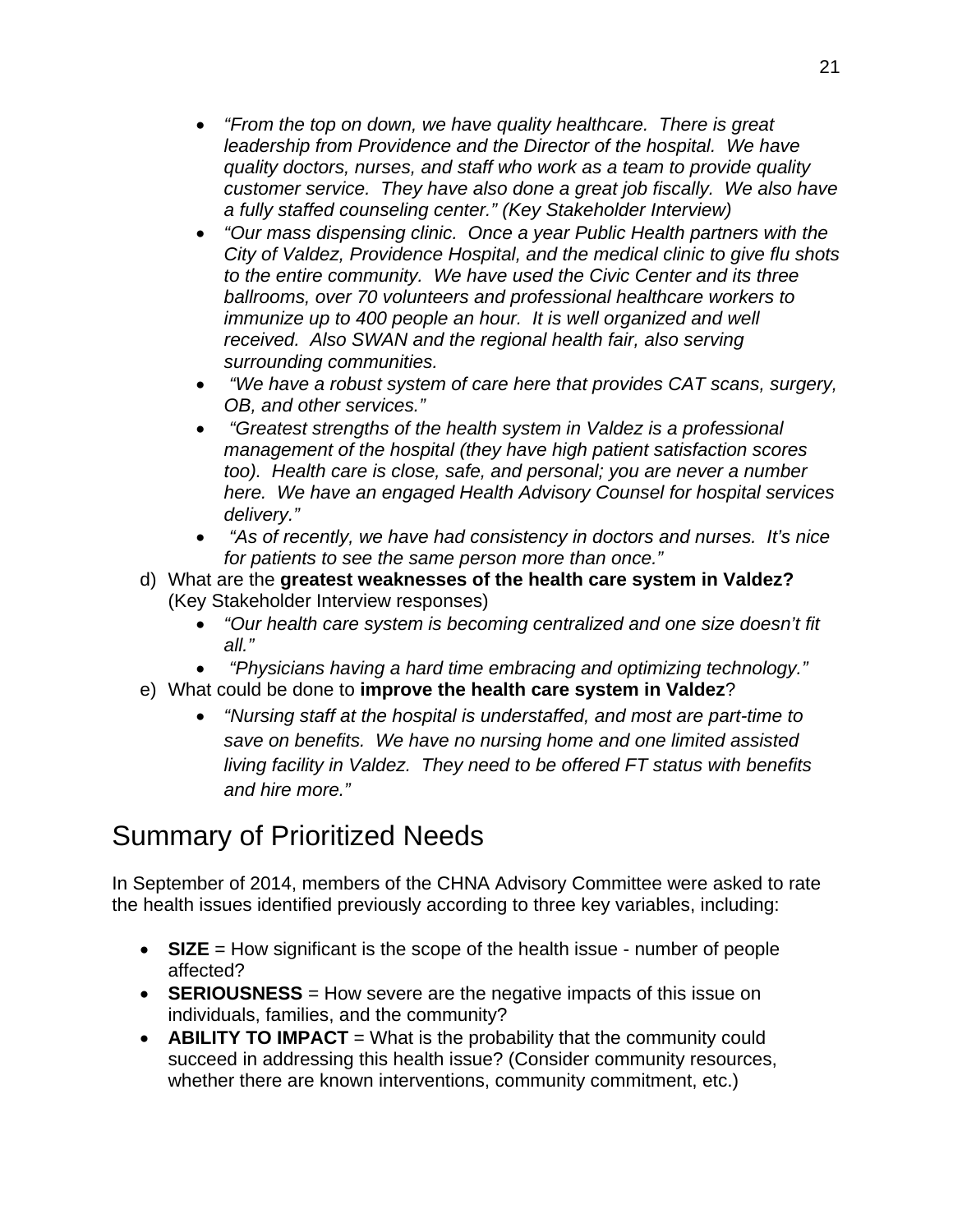The committee convened after individually rating the health issues to come up with the top priorities as a group. The following two priorities were identified by the CHNA Advisory Committee:

#### **1. Overweight/Lack of Physical Activity**

Roughly 2 out of 3 Valdez adults are either overweight or obese. The obesity rate for Valdez adults is over 3% greater than the rate for Alaskan adults as a whole. Being overweight or obese is directly linked to some of the most life-threatening conditions and diseases, such as diabetes, cancer, coronary heart disease, high blood pressure and stroke. This threat to the health and well being of Valdez residents is compounded by Valdez's remoteness and climate. The remote location of Valdez makes fresh healthy foods costly and its rainy northern climate makes outdoor activity more challenging for during the dark and rainy season.

#### **2. Availability and Access to Primary Care Services**

Improved availability and access to primary care services were identified by the community as a significant issue. Nearly 50% of the survey respondents identified "Timely access to care in a physician clinic (appointment in a reasonable timeframe)" as one of the top 3 health care needs in Valdez. According to survey respondents and stakeholder interviews, access to primary care in Valdez has been challenged with issues of clinic through-put, maintaining sufficient physician-to-population ratios, physician recruitment and retention, appointments that are 2-3 weeks out and long wait times. Roughly 1 in 10 respondents indicated they use the emergency room as their main source of healthcare.

#### **3. Mental Health/Substance Abuse**

Poor mental health and the related issue of substance abuse were identified as problems in the Valdez community. Rainy climates and long dark winters are known to negatively impact mental health and is frequently associated with increased substance abuse. Roughly 1 in 7 Valdez adults report needing mental health services in the last 12 months. The same number of respondents report having felt so sad or hopeless almost every day for two weeks or more in the last 12 months that they stopped doing some usual activities. Roughly 1 in 20 Valdez adults report having thought about committing suicide during the past 12 months. Drug and alcohol abuse are closely associated with mental illness and health. Roughly 1 in 20 Valdez residents report having engaged in binge drinking within the past 30 days.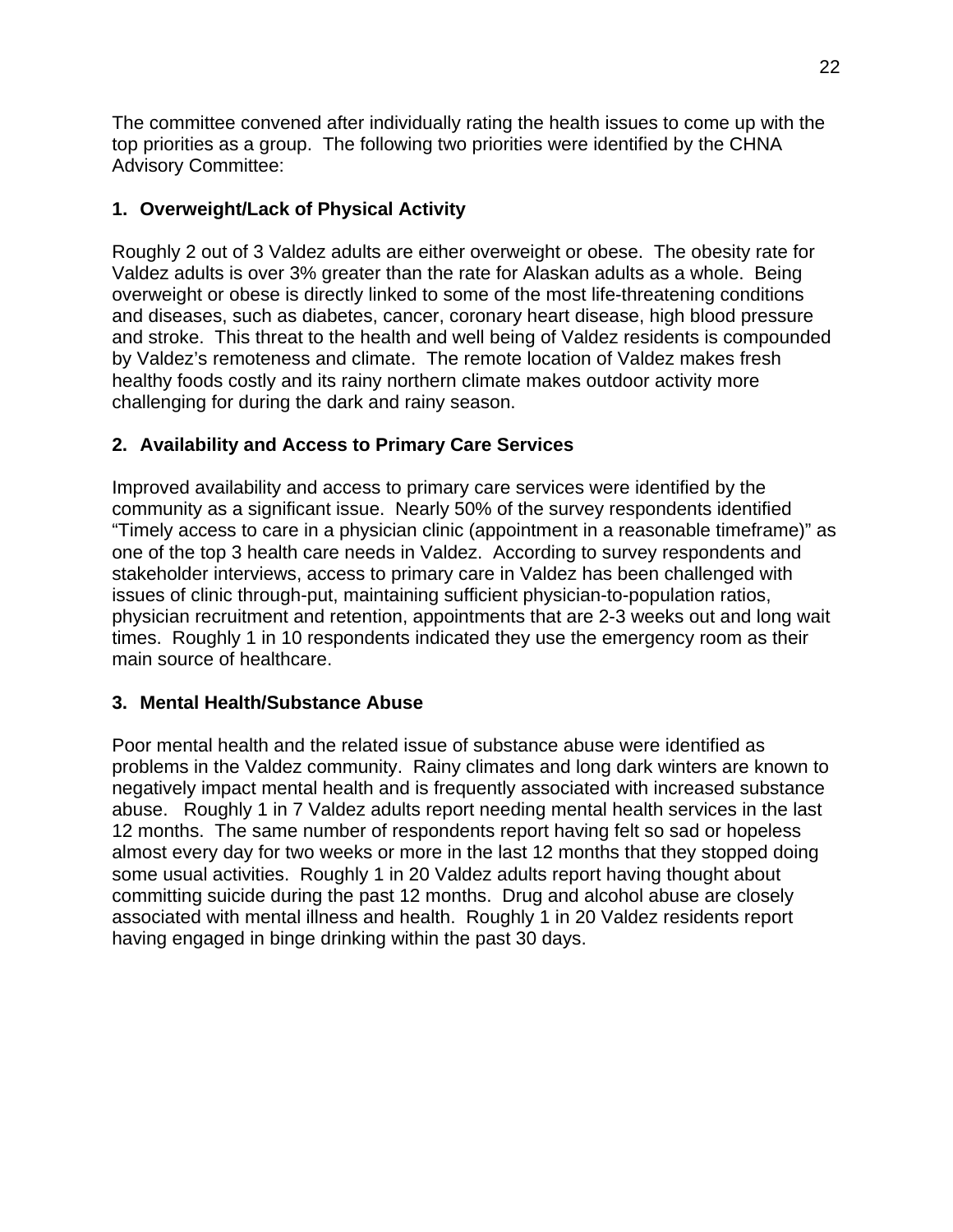## Existing Health Care and other Facilities and Resources

A complete list of health care and other facilities and resources available within the community to meet the health needs including location, contact information, and description of services can be found in Appendix 5.

### Implementation Plan

Once the health needs were prioritized by the CHNA Advisory Committee, the final step in the CHNA process involved developing an implementation strategy. The purpose of the implementation strategy is to develop a clear set of goals to respond to the priorities identified through the CHNA. The implementation strategy addresses top community health priorities identified through the CHNA by the CHNA Advisory Committee and describes how PVMC plans to address the health priorities

With input from the CHNA Advisory Committee and leadership at Providence Health Services Alaska the PVMC Leadership Team developed the implementation strategy. The following implementation strategy components were addressed within each priority identified:

- 1. Objectives/Strategy
- 2. Tactics (How)
- 3. Programs/Resources to Commit
- 4. Impact of Programs/Resources on Health Need
- 5. Accountable Parties
- 6. Partnerships/Collaboration

The detailed implementation strategy for each priority can be found in Appendix 6, including supporting tactics, programs/resources, accountable parties, and potential partnerships/collaboration for each strategy. PVMC will continue to work with the community to address the needs identified in the CHNA.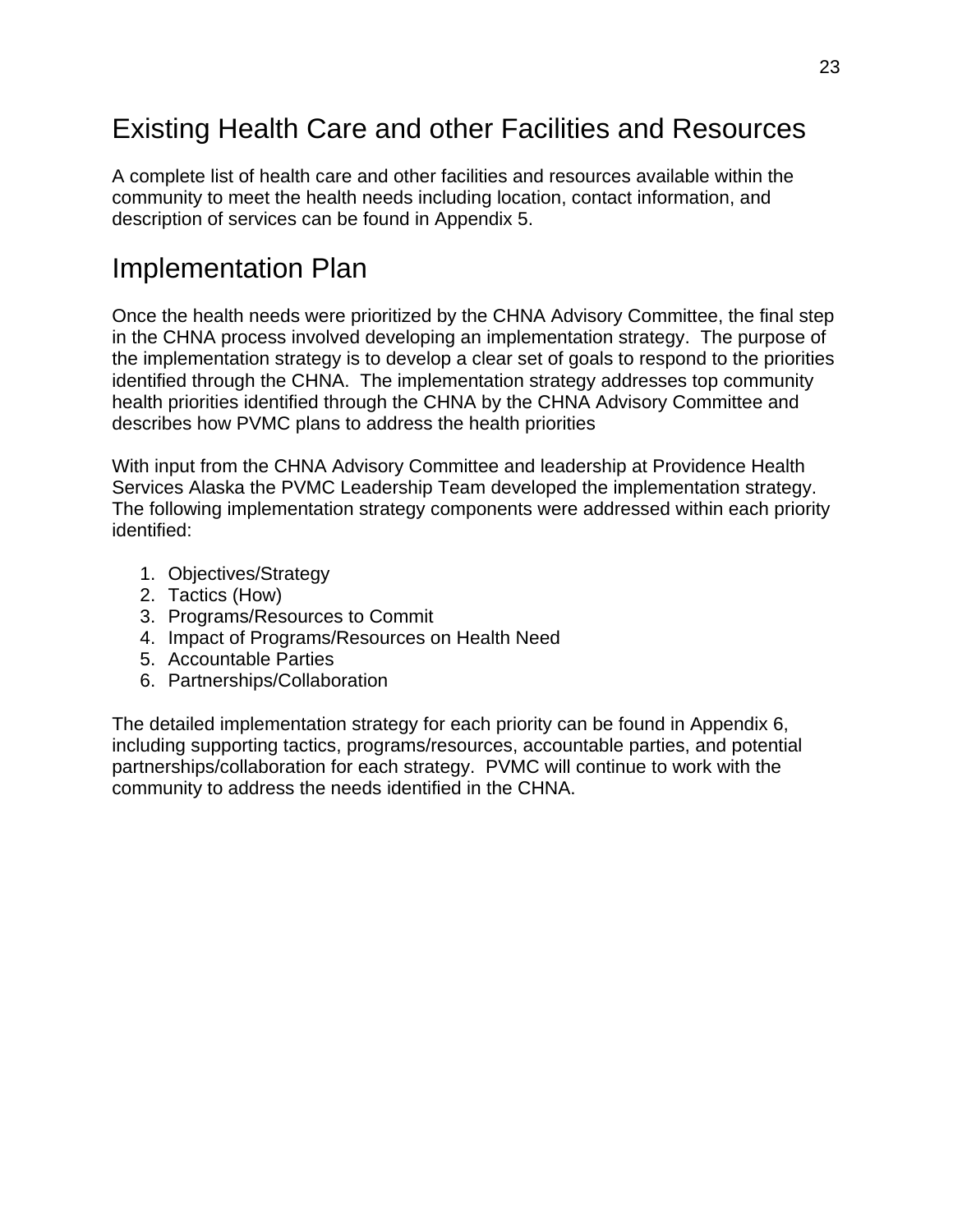## References

- Alaska Department of Public Health
- Alaska Vital Statistics
- Association for Community Health Improvement
- County Health Rankings
- ESRI Business Information Solutions, 2014
- Flex Monitoring Team
- Rural Health Works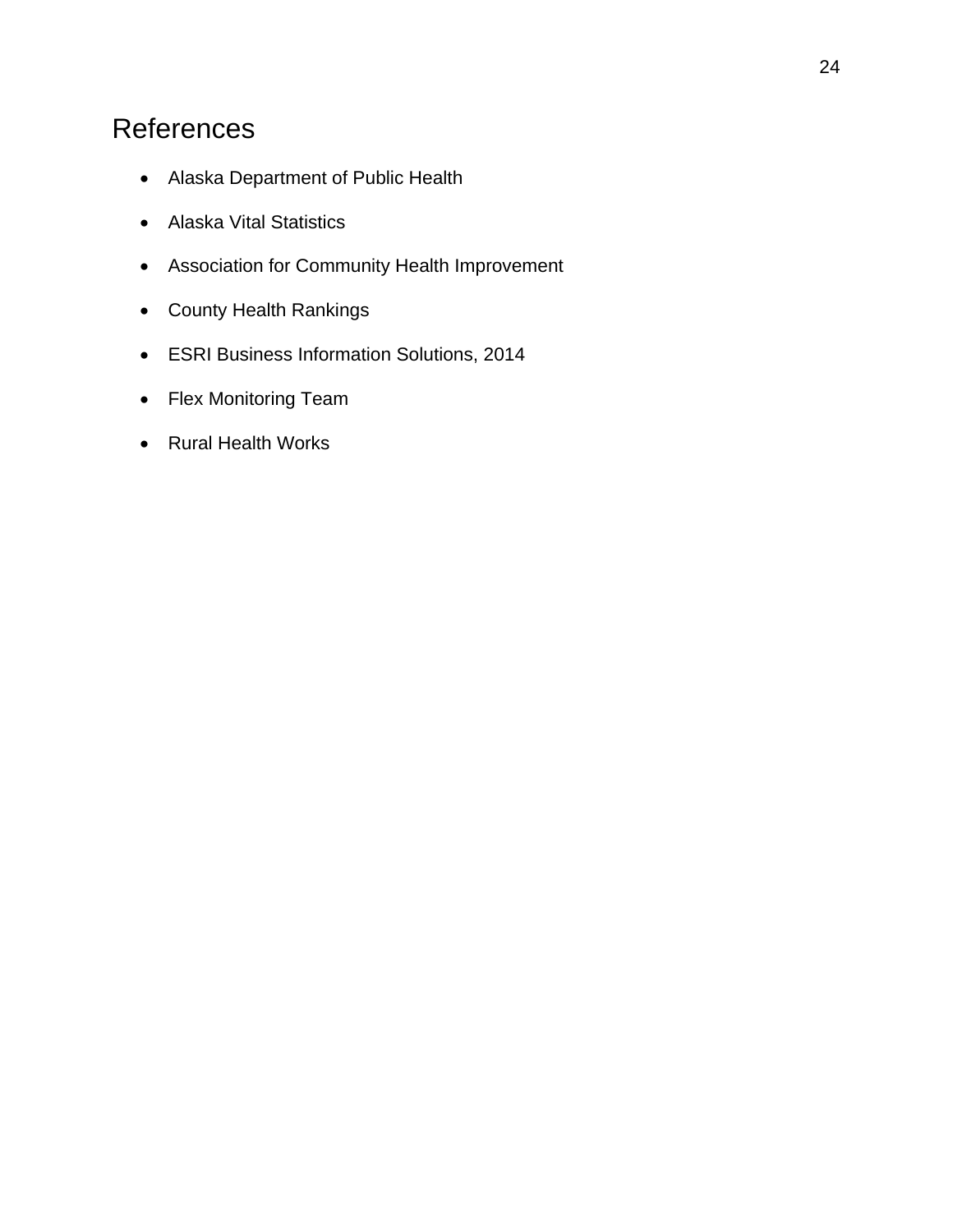# Appendix 1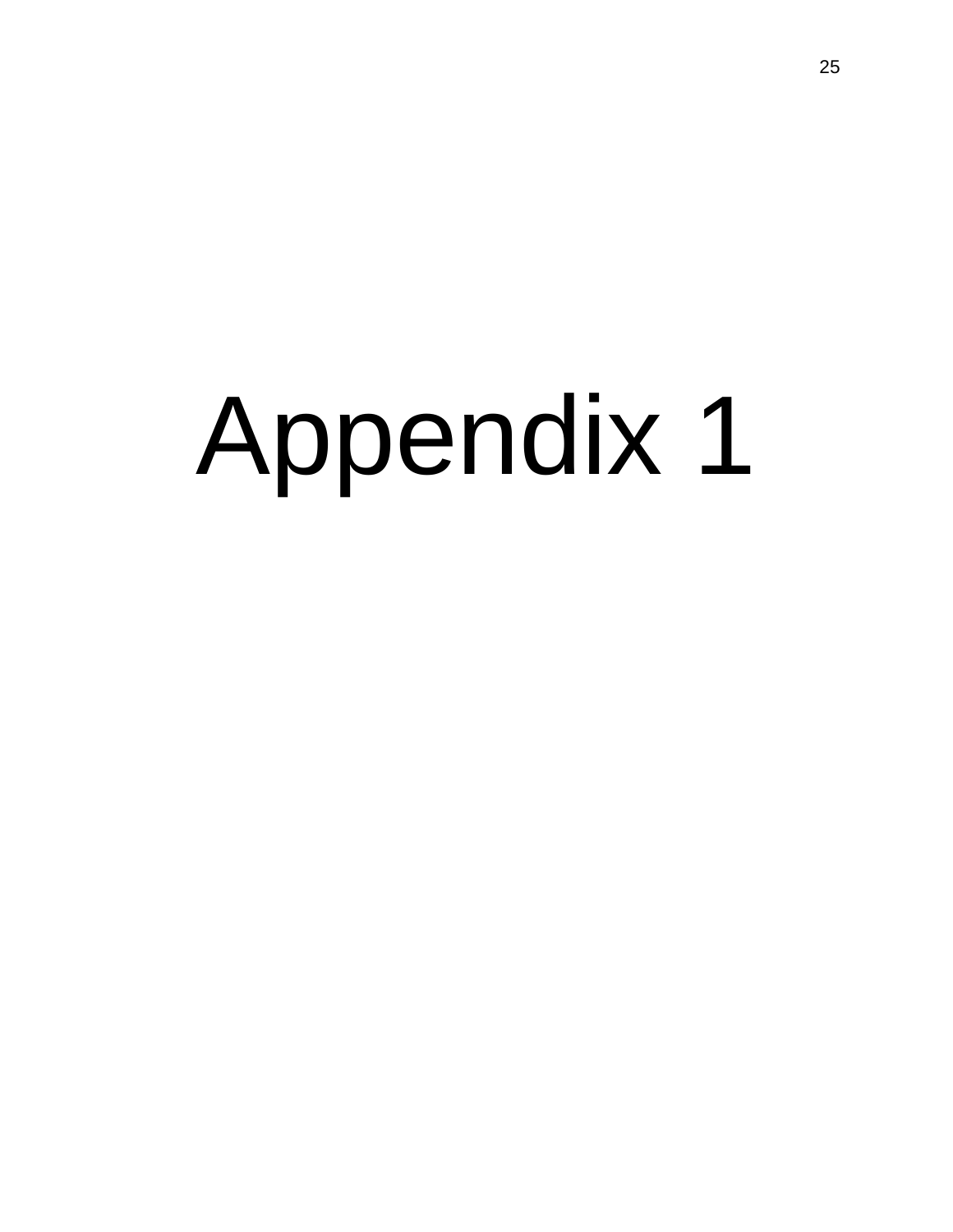#### **Key Stakeholder Interviews**

The following are a list of organizations that had representatives who participated in the community stakeholder input process of the CHNA.

- Alyeska
- Alzheimer's Resource of Alaska
- City of Valdez
- Connecting Ties
- Food Bank
- Valdez Native Tribe
- Providence Valdez Counseling Center
- Providence Valdez Medical Center
- Rogues Garden
- State of Alaska Public Health Nursing
- Valdez Medical Clinic
- Valdez School District
- Valdez Senior Center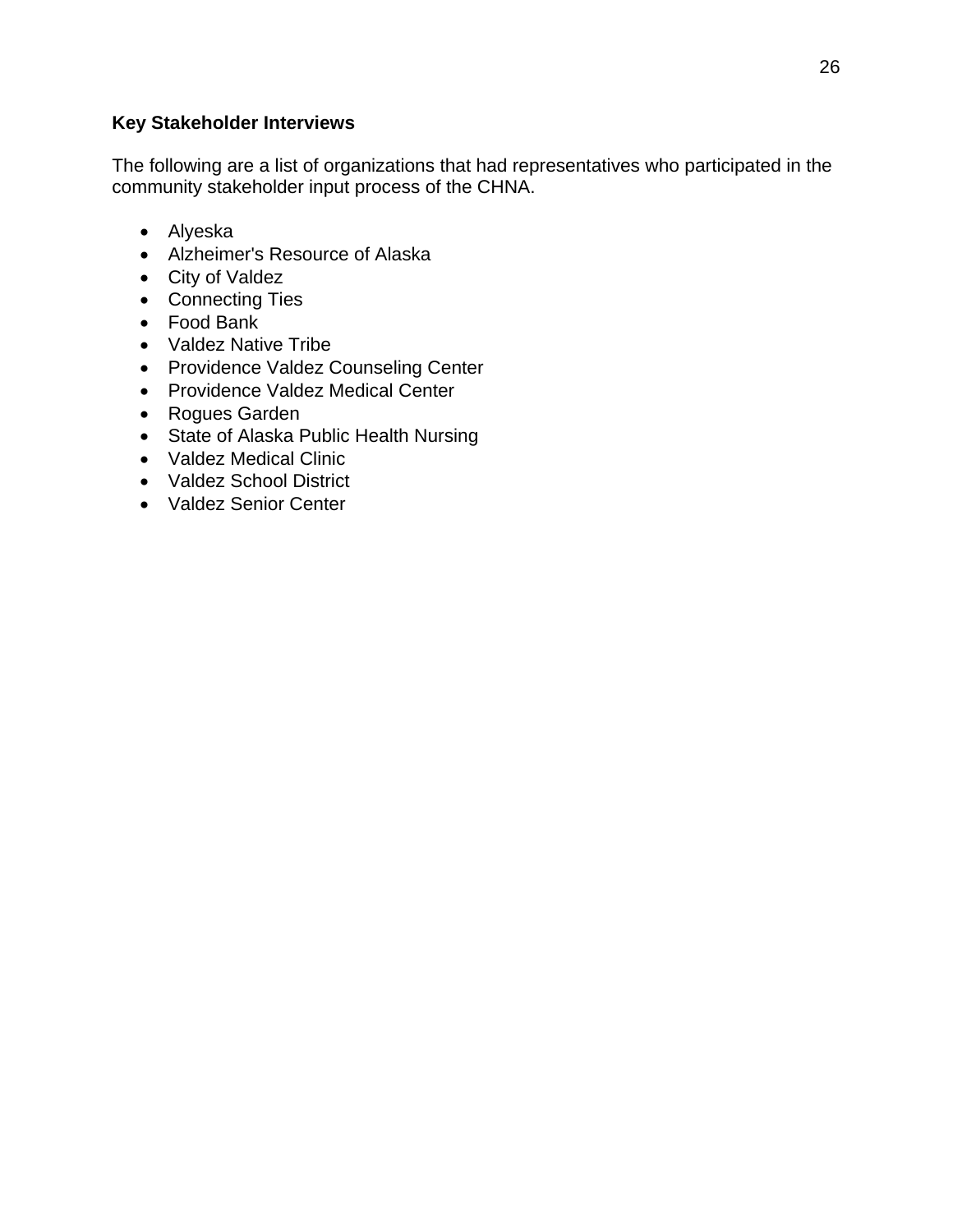## Appendix 2

## **Valdez Stakeholder Interview Results**

**Primary data** was collected via surveys and a series of interviews. The responses reflect the opinions of the survey and interview respondents and may not reflect the needs of the entire community.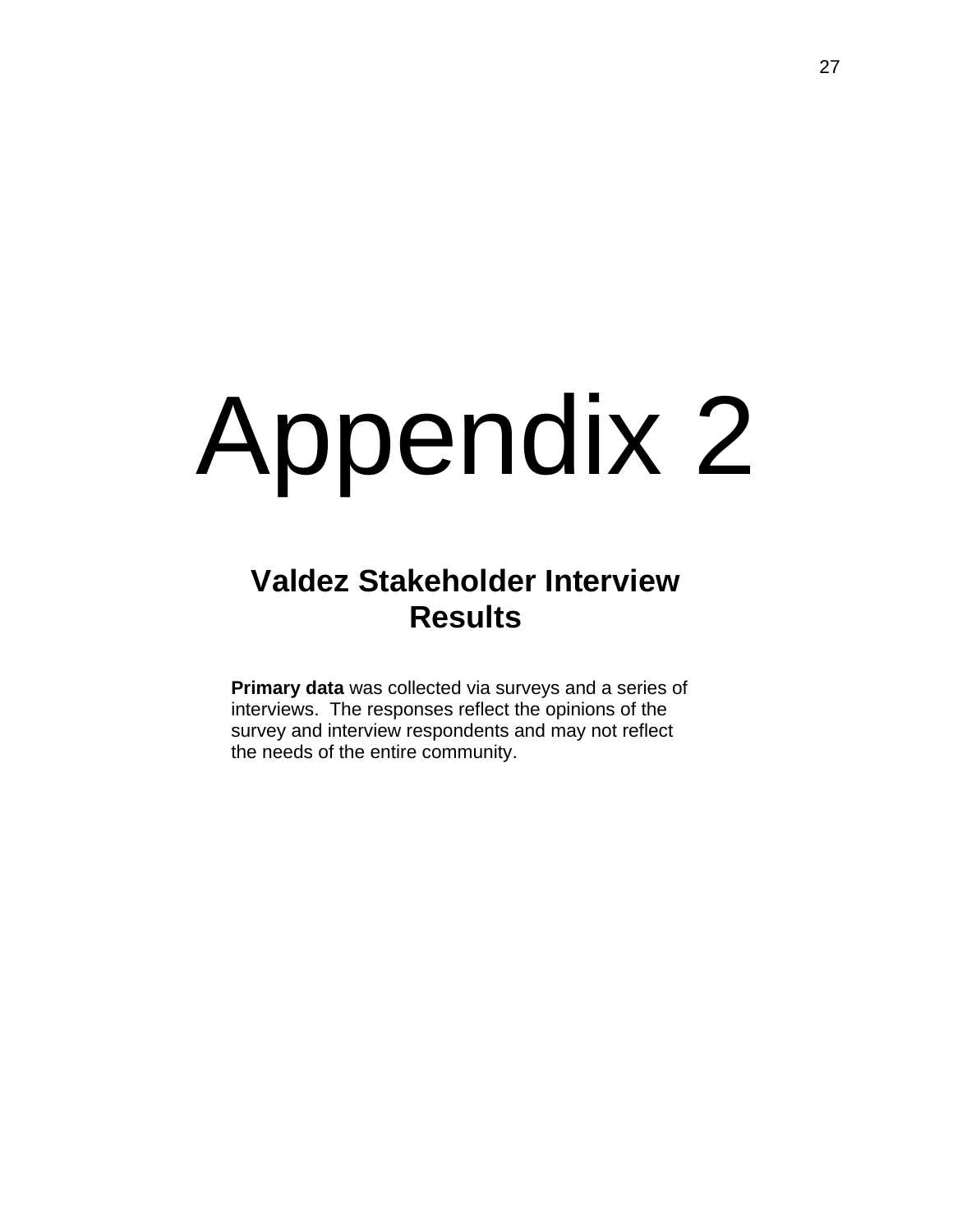## Valdez Stakeholder Interview Results

| <b>Stakeholder Name</b>                    |
|--------------------------------------------|
| <b>Response</b>                            |
| Alyeska/SERVs                              |
| Alzheimer's Resource of Alaska             |
| City of Valdez                             |
| <b>Connecting Ties</b>                     |
| Food Bank                                  |
| <b>Valdez Native Tribe</b>                 |
| <b>Providence Valdez Counseling Center</b> |
| <b>Providence Valdez Medical Center</b>    |
| Rogues Garden                              |
| <b>State Public Health Nurse</b>           |
| <b>Valdez Medical Clinic</b>               |
| <b>Valdez School District</b>              |
| <b>Valdez Senior Center</b>                |
| 13<br><b>Total Responses</b>               |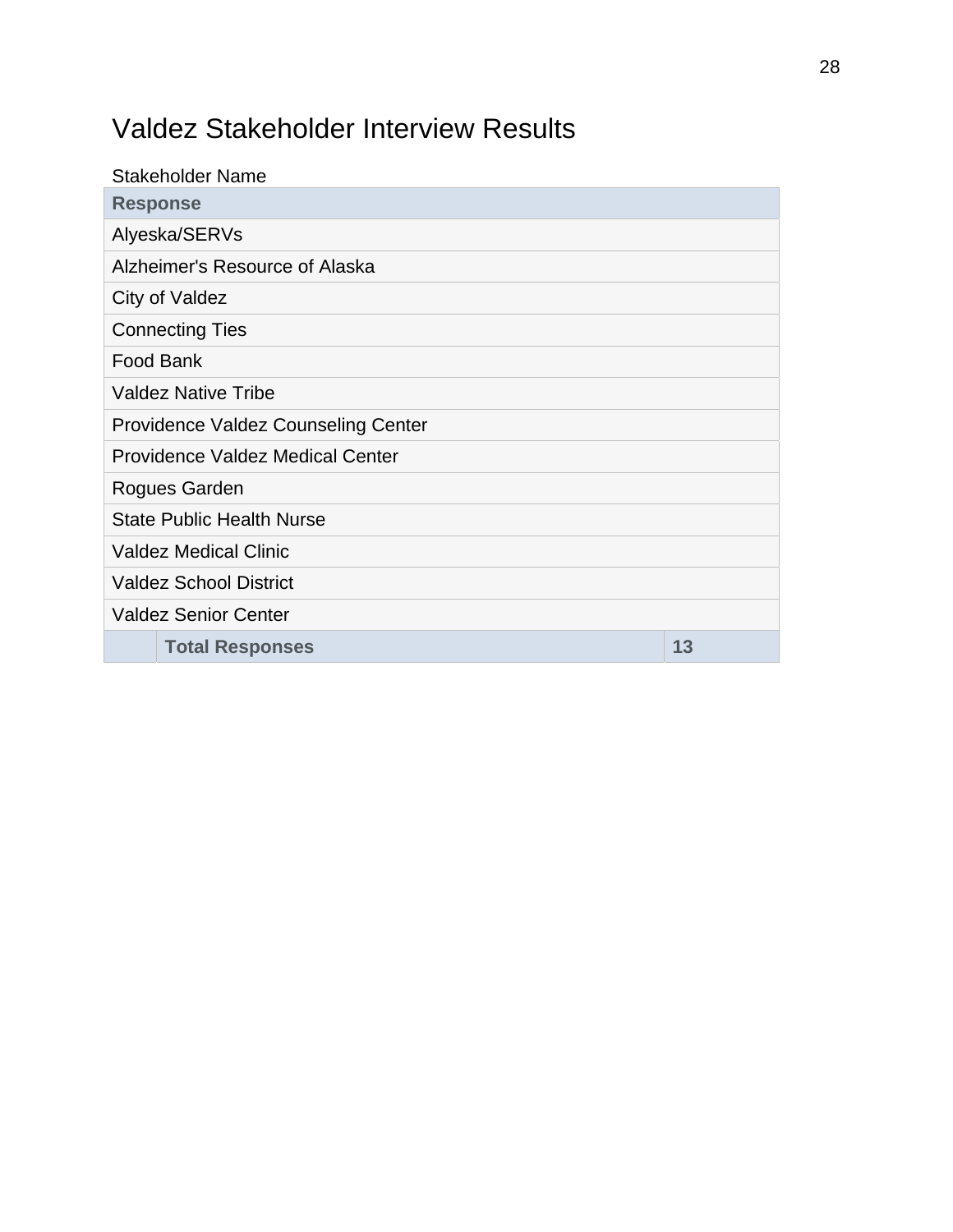**Do you or your organization serve or represent a particular population or constituency in the community (i.e. native, low income, seniors, entire population, etc…)? If so, please give a brief description of the population and how you serve or represent them.**

#### Response

We serve seniors in a variety of ways. Seven days a week we deliver Meals on Wheels and also have an in-house meal program. There are a few independent living apartments here. We are able to offer rides to seniors to appointments and stores at a minimal cost to them.

We serve seniors and those of any age with developmental disabilities and/or low income within a 100-mile area. Our services are non-profit and include advocacy, vocational rehab, a second-hand store that offers training, respite care, transportation for low income and those with disabilities. Yes we are subcontracted by the Federal Government to serve the native Alaskans and American Indians. In order to quality they have to have a certificate of Indian blood. We have 430 people that we serve.

I serve the whole community.

Our focus is on the uninsured and the underserved. Public Health is a safety net, a safe place where people can come for health services but also referrals in other areas of life. Our healthcare services include immunizations, well-child checks, pregnancy and STD screenings, and family planning counseling, among others. We also can give referrals to clients who are abused, addicted, homeless or have other problems. We have one RN and one admin person on staff.

No. We are an oil pipeline service company that operates the marine terminal. We load the oil on the tankers and send it south. We employ about 350 people here year-round which is a significant demographic of our community.

We serve the entire population of Valdez, not just a particular population. We are available to everyone, from labor and delivery to the elderly, and those without insurance or on Medicaid as well as insured. Our services are quite extensive, including occupational health, testing, surgery, and most basic services. We have a contract with the Valdez Native Tribe and also the Coast Guard. We are an 11-bed acute care hospital and 10-bed licensed long term care facility. We are also a counseling center.

No we serve everybody.

We serve elders age 60 and up. We do a lot of training/consultation with elders' loved ones and the community on how to keep elders in their home. If they need long term care we advise on the next steps. Our goal is to keep people in their home as long as possible. We also hire in-home care workers. Our main challenge is finding in-home workers.

We are a health food store and are open to the public.

I work at the Food pantry. We provide food and emergency services like fuel and housing. We serve everyone including children and seniors. We coordinate a backpack program with food for kids that is sent home with them on Friday's.

I am a high school teacher, teaching biology, sciences, and PE, so I serve primarily teenagers but also interact with their families.

Total Responses 13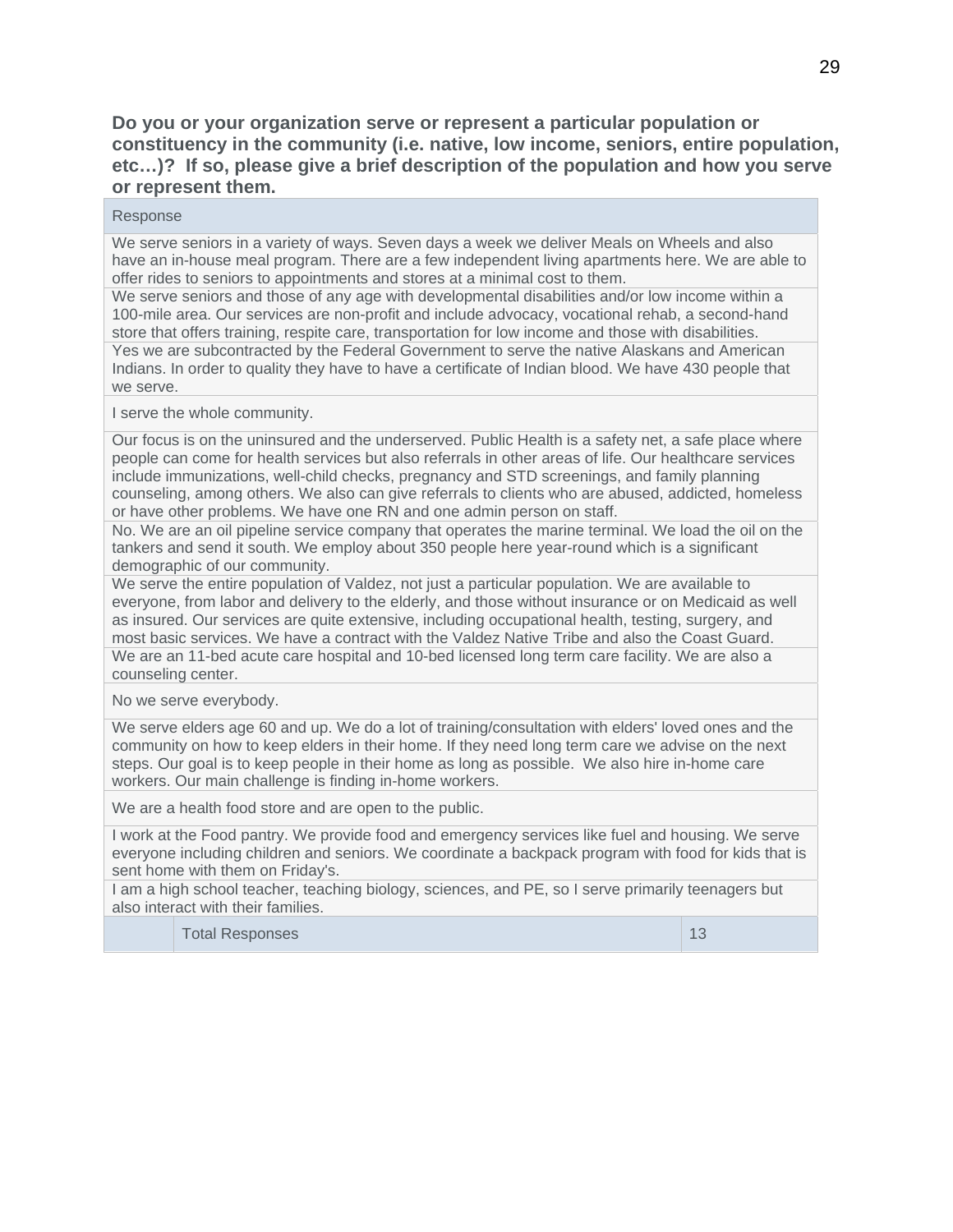**How, specifically, does the lack of insurance impact the population/constituency you serve or represent? What tools or resources might help address those issues?**

Response

Most of our population qualifies for Medicare or Medicaid.

All of our clientele have Medicaid, grants, or self-pay their health care.

This doesn't affect our population because they qualify for free health insurance through the Federal Government.

I am not aware of the impact it may have. There are others who would be more knowledgeable about that issue.

Lack of insurance is a major issue, even with the ACA and the insurance marketplace. Many people are distrustful of the government in the first place, and the information they need is not getting out, and not getting to those who need it. It is not only the leadership but everyone's responsibility to get the resources and information to those who are in need of it.

It doesn't affect our workers as the union and non-union contractors provide health insurance. I really don't have a good understanding of the uninsured in our community but this is a terrible place to live without insurance due to the cost of health care.

We do not refuse service to anyone, with or without insurance. Several people now have insurance through the health insurance market place, but I have not seen a huge impact from it. What would make a big difference is the Medicaid expansion, to fill the gap for those who cannot afford insurance but do not qualify for Medicaid. I am advocating politically for this.

It's possible that a lack of insurance causes the uninsured not to seek services. Anyone that seeks services from us is not turned away though due to our generous assistance program (sliding fee). We promote our sliding fee scale. Overall the community is getting a high level of care compared to similar communities. We partnered with the Benefits Group in Alaska to help un/under insured enroll in Obamacare through The Affordable Care Act. We had a trained financial counselor travel here to help enroll people. Unfortunately there was a less than stellar turnout of people coming in to sign up despite our attempts to communicate and educate. Other communities in Alaska didn't have boots on the ground like we did to help enroll people. We think this could be due to the bad publicity surrounding the implementation of Obamacare coupled with the lack of education on what the benefits are. Economically this is a strong community with good growth and a strong industrial workforce. Valdez is in the enviable position of having a strong payer mix, largely due to the influence of the pipeline. There are some people living on the margins of life though. Around ten percent of the patients we see are uninsured or underinsured. According to the United Way, 25 percent of our populations regularly visit the food bank. Those without insurance don't come in, skip important medical tests, and they don't see the specialists when needed in Anchorage. Some come in anyway and the people with insurance pay more to cover the un or underinsured.

Lack of insurance doesn't really affect the elder population for our services. Either they are on Medicaid or they qualify for our generous sliding fee scale made available through state grants. The state grant doesn't look at the elder's assets only their income. Not one family has had to use their private insurance to pay for our services.

It has a tremendous impact. People come in looking for natural alternatives for their medical problems. I see it especially among the season works who don't have insurance. I haven't noticed that the health insurance marketplace has impacted this at all but maybe it's too soon.

I have no idea.

Many of our families without insurance do not seek or receive the preventative care they and their children need, especially dental and basic exams and screenings. Only one family that I know of has been happy with the insurance through the HC Marketplace. Am not sure if others have used it or not. Athletes do receive help with the required physicals through the District so they can participate in sports.

**Total Responses** 13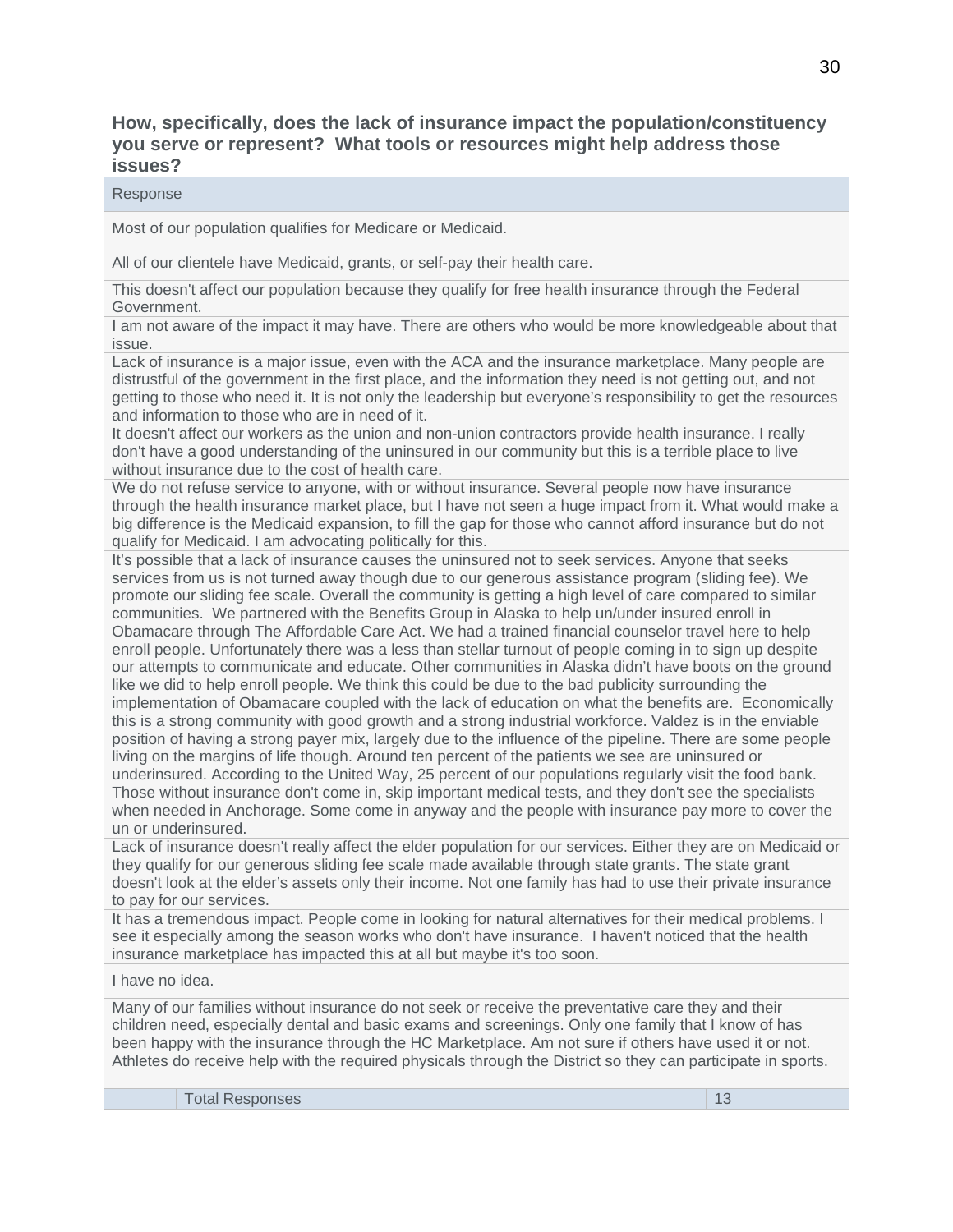#### **Based on your experience, what are the three most significant health care needs in your community?**

#### **Response**

There is a definite need for an assisted living facility here. The hospital offers some long-term care and the Senior Center has some independent living, but there is no assisted living available.

Hospice; in-home care that will bill insurance; dental care.

Not sure.

1) Long term care; we are addressing that.

2) Specialty doctors; we are starting to bring in more to the community.

3) The doctors we have are overworked.

1) Mental illness; 2) Elder Care; 3) Alcohol and drug abuse. There are many others, including homelessness

1. Choice: There is a lack of choice; for example we only have one dentist.

2. Isolation: If you have an emergency you end up having to fly to Anchorage for treatment.

I believe we are doing well in providing needed services, but having another doctor or two would be ideal. We are looking to hire another general practitioner who can help cover the ER and has surgical skills. Having one or two more doctors would help us maintain the safety net of care for Valdez.

Access to quality, efficient, and timely primary care. Geriatric care, chronic illness and obstetrics. Recruitment and retention of physicians.

1. Consistent, wide-ranging general medical care including OB, surgery, psychiatry, etc. We need a good solid health care system that can handle 95 percent of common medical needs.

2. Dental services

3. Counseling services

1. Substance abuse treatment and support. I hear that meth and heroin is a new problem in China.

2. Diabetes/treatment

3. Heart disease and stroke. We have a lot of stroke victims here.

4. Cancer; a lot of cancer here; lung, uterine, breast and brain.

1. Dental

2. Inability for people to get a quick health care exam if they need something. The clinic is so backed up. If they need something right away they need to wait in the clinic for 3 hours or go to the ER which is so expensive.

Personally I think Valdez needs an afterhours clinic so you don't have to go to the ER if it's after 5.

1) A big portion of the population struggles with living a healthy lifestyle, especially regarding their weight. I see many high school kids that already make unhealthy decisions, especially with food and exercise. Even with SWAN programs lack of education and lack of exercise are problems. 2) Prenatal screenings and education for prenatal and parenting skills.

3) Preventative care in general.

**Total Responses 13 13**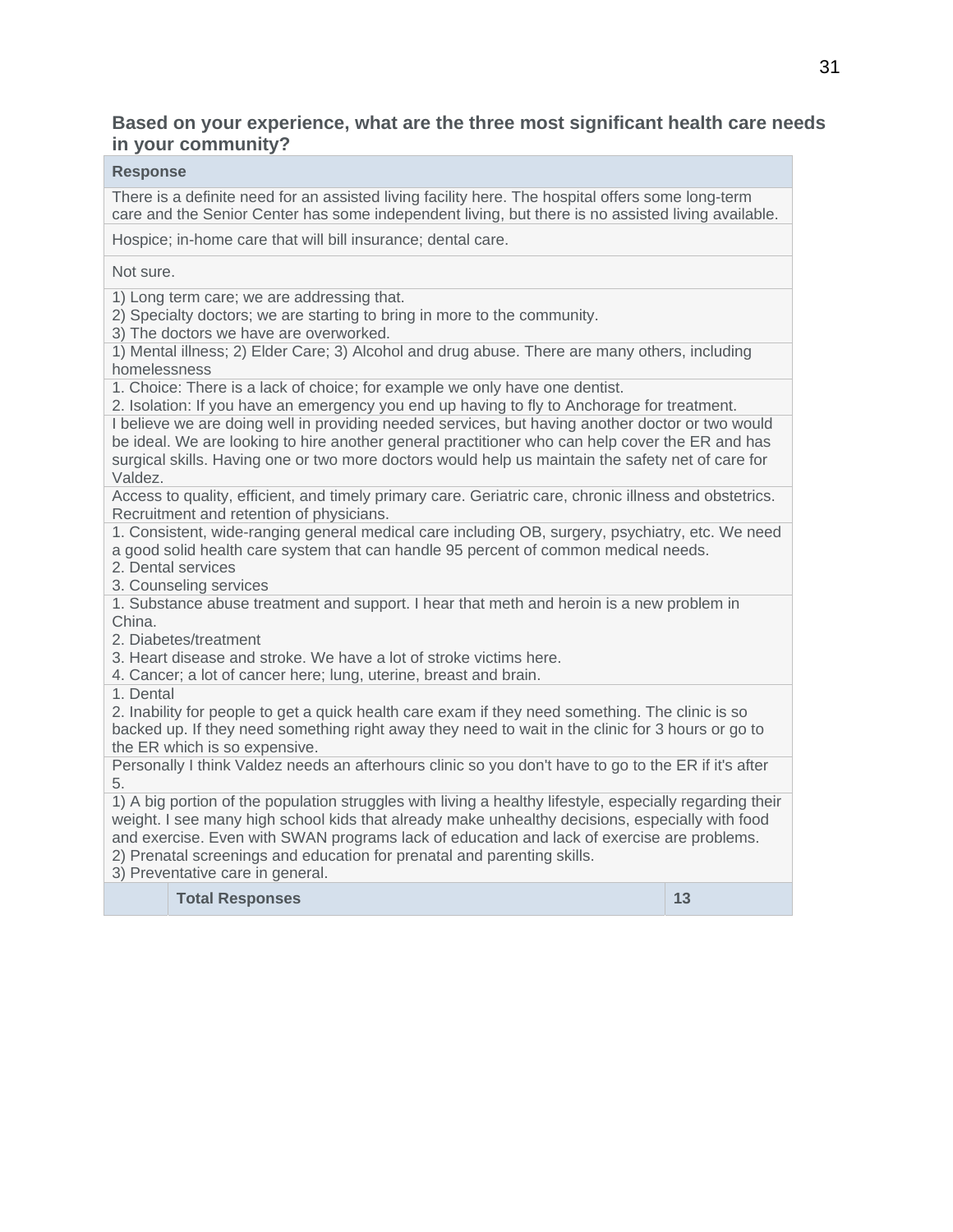#### **What are the main barriers to obtaining health care in the community or taking care of significant health needs? How can those barriers be addressed?**

#### **Response**

I see the assisted living as the biggest need. The hospital does a good job here of taking care of health needs.

Housing for those who cannot or do not care to live by themselves any longer is another major issue. The hospital has a number of swing beds and there is a home outside of town that has a few rooms with assistance, but there is no assisted living facility in Valdez. Many of those needing this relocate to Anchorage, leaving family and friends behind, isolating them in an unfamiliar city.

Not enough funding; funding is limited. If we had a situation where someone ran up a \$20,000 ER bill for instance, we wouldn't have the funds to cover that.

We area rural community, so it seems hard to keep good doctors here. We are working hard to attract them, and hopefully have them stay. The infrastructure is in place and there is space available.

We do not have the ability or the resources to care for many mentally ill persons in their homes. There is some counseling but not home care on a daily basis. We are seeing an alarming incidence of suicide or attempted suicide in the 18-30 age groups. We have few if any intervention resources.

We have some PCAs to help the elderly in their homes, but they are stretched very thin. Many need palliative care or hospice and may have to leave their homes to go to Anchorage for this. They are not able to stay in their own homes or to die at home because of lack or resources. Home health care would serve a greater good in keeping them in the community where they are familiar and have family and friends.

There is very little help for those with addictions. There seems to be abuse of drugs and alcohol on both ends of the financial spectrum—those who can afford it may do so recreationally, and the others to dull their pain and cope with their situations.

Although many do not acknowledge homelessness it is here. Many times teachers at school recognize and discover it in children living in campers or busses. The school serves breakfasts and lunches and will send home a box from the food pantry on Friday; they also may refer the family to an agency that may be able to help.

1. Transportation: its 600 miles round trip to Anchorage.

2. Cost of services

Some people have self-imposed barriers, for whatever reason, but basic healthcare is available here. Our location and the level of medicine we require is a barrier to attracting more doctors here, but we continue to look to hire.

The main barrier is access to care. We are limited in what services we provide also, i.e. specialty services. People have to travel to Anchorage for specialty care. There is not enough business for specialty physicians to live here.

1. Lack of insurance or under insured.

2. Cost/complexity of traveling to Anchorage for specialty services. People have a hard time getting off of work to go or paying for travel.

3. Lack of enough family practitioners, we are a vanishing breed. The quick fixes from the federal government don't apply here. Family practitioners choose not to come here because of the compensation and often times lack of respect from big city doctors.

To address the lack of family practitioners we need to encourage medical schools to keep teaching the full range of family practice skills including those for practicing in a truly rural environment vs. Seattle.

We need to encourage medical students to train in other locations not just big cities because then they think they can't do their job without a big medical system behind them. It's also a money situation. We need to pay family practitioners for working here which take a lot of expertise and time.

1. Transportation; lack of public transportation. We need to figure out a way to subsidize public transportation. (Gas is so expensive here.)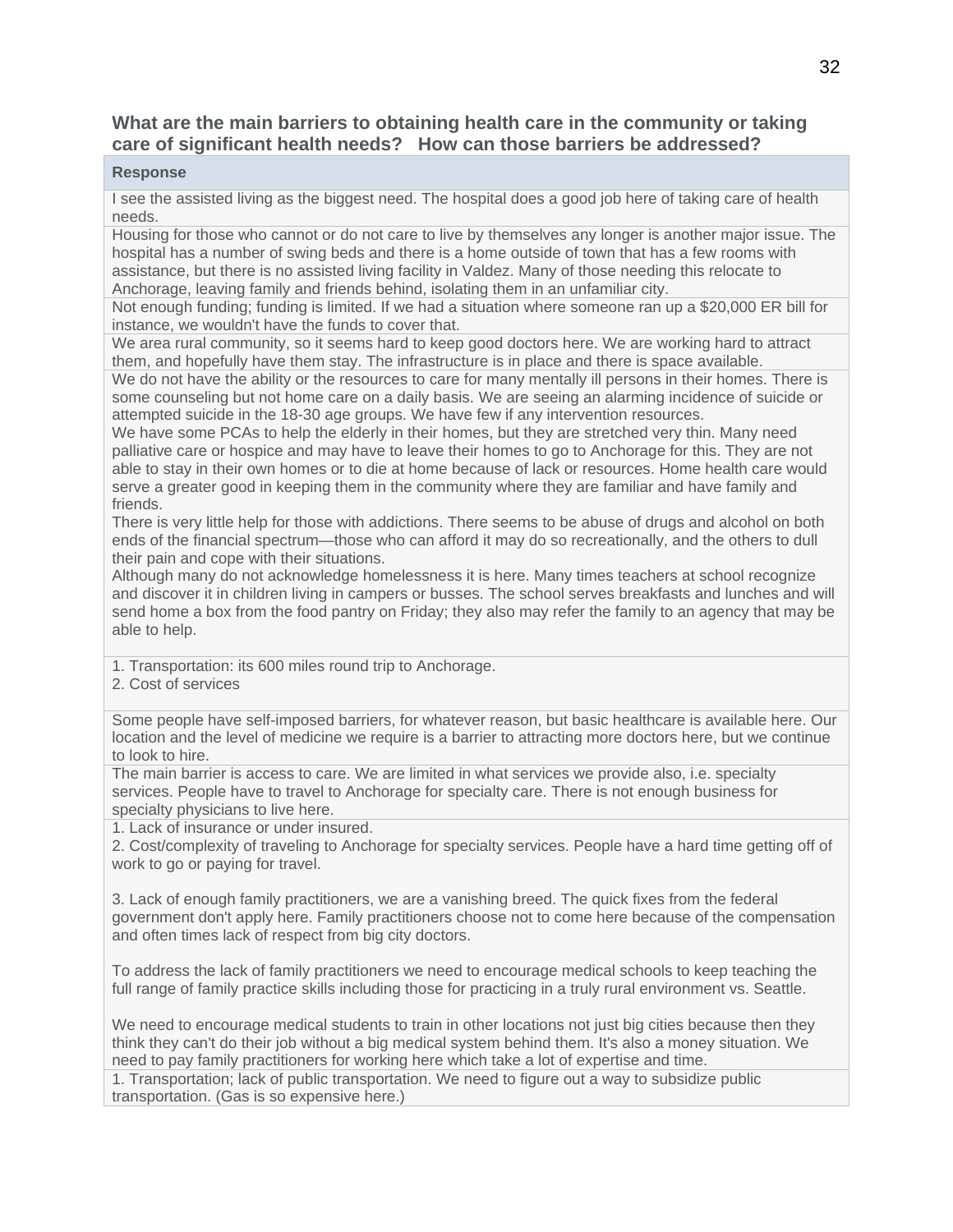2. The lack of health care workers. We don't have people who are able and/or willing to do the work.

To solve these problems I would set up more small, localized centers like in Kennedy Lake (where she resides) so people don't have to drive to Valdez. These could be staffed with people who are trained in many things, not just one including counseling, medical care and substance abuse treatment. This could be similar to "Doctors Without Borders" programs that leave the US but could be done right in Alaska. Develop teams of people who would live in the community for free in exchange for at least a two year commitment. We need to bring the services to the people instead of the other way around.

Trust and confidence. I've lived here a long time and people report that they have been misdiagnosed or not taking seriously. Because of this many of them feel more confident going to Anchorage.

There is a breakdown in communication. Lab results might take a week and if you think there is something seriously wrong with you that's a long time to wait.

Getting referrals takes longer than it should. Kathy Todd is great but for some reason it seems hard to get referrals through.

To get an appointment at the clinic it's several weeks out. You have no option if you have an immediate need but to sit and wait but many people don't bother doing that and I'm one of them.

I see the cost of healthcare as prohibitive to many of our families, but also lack of knowledge/education as to what free or low cost services are available to them.

**Total Responses 13**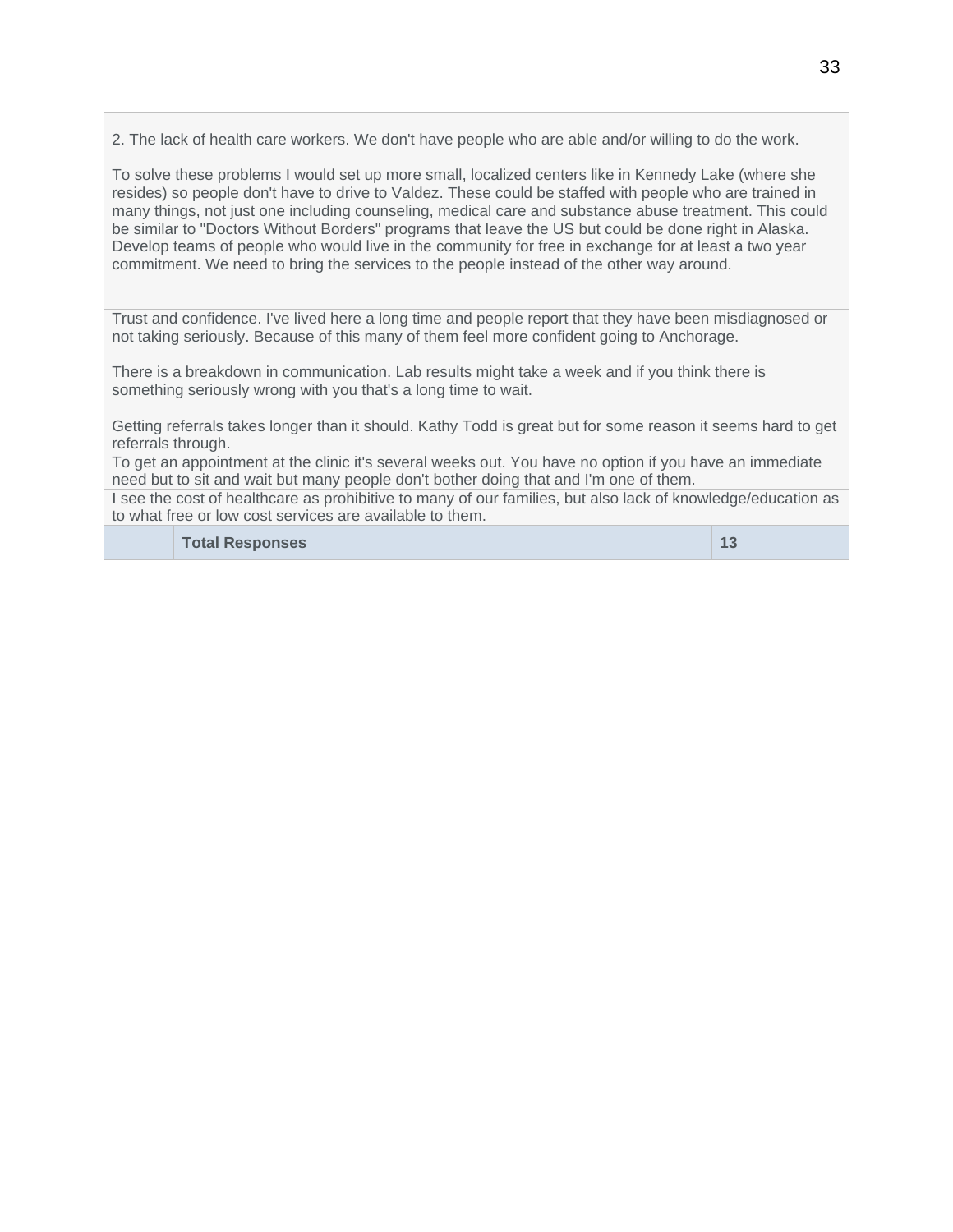**Have you or anyone you know had to leave Valdez to receive needed health care services? If so, what was it for what? (If provider: Have you referred any of your patients to locations outside of Valdez? If so, for what?)** 

#### **Response**

Yes. I have had friends and family members go to Anchorage or Fairbanks for major surgery.

Yes, for dialysis, good dental care, major surgery. We do have traveling doctors who come to Valdez, but there is little choice of service providers.

Yes, everyone has to leave Valdez and go to Anchorage for anything serious like cancer.

We medevac serious injuries or emergency situations to Anchorage. People will also go there if they are referred by their doctor. We have quality doctors and most people are satisfied here. Yes; many go there for specialty care or even primary care if they can afford it. There is a lack of primary care here, and can be a 3-4 hours wait in the clinic or ER. An appointment may be up to a month or more out.

Families have moved to Anchorage to be closer to primary or specialty care.

Yes. I have left for cataract surgery. My wife has left for dermatology and optometry/glasses (personal choice). Also women's health. My kids have had to leave for orthodontics, dental and oral surgery. My child had a broken bone that got set here in Valdez but the doctor wanted a second opinion in Anchorage.

I refer patients to specialists in Anchorage for any number of reasons. MRI is probably one of the major reasons, and we try to schedule this along with any follow up that may be needed with a specialist. I have referred for hysterectomies and other major surgery, neurology, oncology, etc. We do have chemo treatments here but for more extensive oncology I refer patients.

Yes. People have to travel to receive pediatric, OB, orthopedics and oncology care. Sometimes patients with insurance choose to seek primary care outside of Valdez also.

Of course. I left for cardiology follow up and a breast MRI. We don't have an echo cardiac machine here because it wouldn't be cost effective. I refer my patients all the time.

Yes.

Yes. My son had to have an appendectomy. I don't think I would have wanted him to have the surgery here as a burst appendix is pretty tricky.

People leave for everything from chronic allergies to oncology to complicated births. They do their best here but we could do a better job for post op care so people don't have to travel back and forth to Anchorage. There is a lot of breakdown in communication. An elderly man who I am friends with is diabetic and has cancer and his medications weren't being carefully monitored.

Yes.

Yes. We were just in Anchorage this week for dental/orthodontic care. My husband has also has knee surgery in Anchorage, and we have had need of ENT services and podiatry. Many people go to Anchorage for specialists.

**Total Responses 13 13**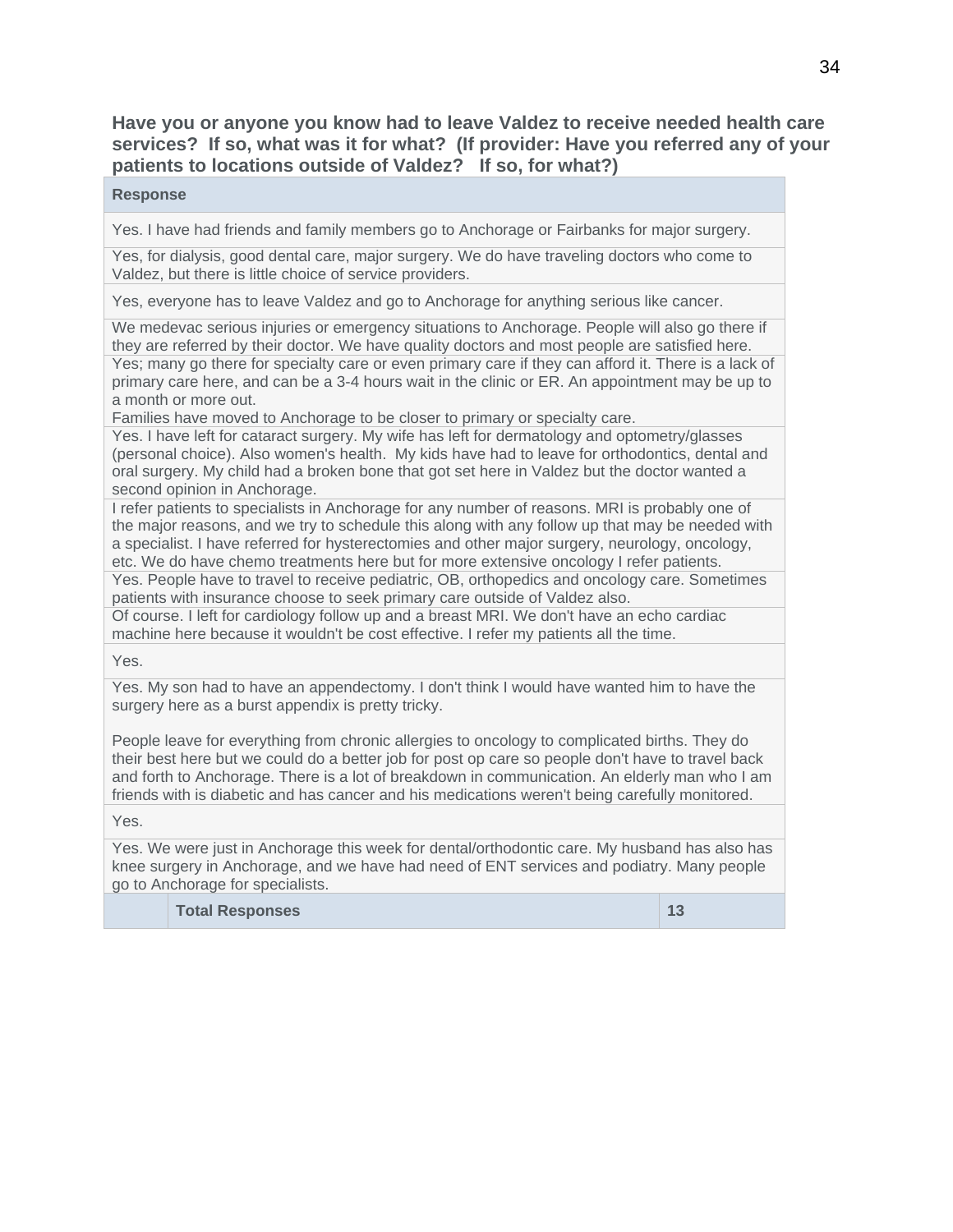**What groups or vulnerable populations in your community are underserved regarding their health care needs? What is the nature of their need(s)? What are the major obstacles to reaching and serving these groups? What individuals or organizations currently serve these populations?**

#### **Response**

Those needing assisted living. As it is now people have to move to Anchorage or another town when they need AL, and that takes them a long ways from Valdez and family and friends. Those who don't qualify for Medicaid and those who need personal care assistance are very underserved. There have been huge cutbacks, and the number of personal care hours allotted has been drastically reduced. We help with public assistance applications and many of our clients fall through the cracks. They may have a Medicare waiver but have no paper trail of medical visits and do not qualify for a PCA.

No one is underserved.

The low income population, but now they have access with the healthcare act.

The unemployed is one group, and the 18-30 year olds who do not seem to fit anywhere after they leave school. We see many cultural groups from the Philippines and other places who come for work in the canneries in the summer. Public Health reaches out to them for the time they are here. Good question. I know several elderly people who seem to be getting their health care needs met locally for managing diabetes for example. I do know of one horror story of a man who had to take a new job at a grocery store and with that a pay cut. Then his child broke his growth plate and had to go to Anchorage. They have now lost their lease and are homeless, living in a tent.

We offer care to all, and I am not aware of any particular group or population that is underserved. BCHC (Breast Cancer and Cervical Health) checks are available to women who meet certain income guidelines, and many do use the service.

Patients with chronic diseases such as diabetes and COPD are underserved. There are no support groups for them. We often don't see them until there is a crisis and they have to come to the hospital. People needing home health, hospice or skilled care are underserved. We don't have community based skilled care, no outreach or delivery model for sub-acute care. In general we have a pretty homogeneous community. The Native American population is well served in their delivery system. The migrant workers who work in the fisheries could be an underserved population.

There are street people who don't come here as well as Natives who are forced to deliver their babies in Anchorage in order to have it paid for. They are forced into less than optimum dynamics by their insurance company.

1. Elderly: services that allow them to stay in their homes.(Alzheimer's Resource of Alaska and Connecting Ties serves them but resources at both are limited).

2. Children at risk

For sure the underinsured and uninsured. I think the Denali Kid Care which is free health care for kids is still around (I hope) and it's great.

I think anyone who needs specialty services is underserved as they have to leave to receive them.

I am aware of the low income population. I do not know about the needs of the elderly or other groups. Because they cannot afford the cost or do not have insurance many do not seek medical help when it is necessary. I have seen knee and other sports-related injuries that go untreated longer than they should. Many students come to me, coaches, and other teachers because we do not have a school nurse. One of our teachers is an EMT and others have knowledge of sports medicine and we do pretty well.

Alaska does have some school health coverage that is available to students.

**Total Responses** 13

35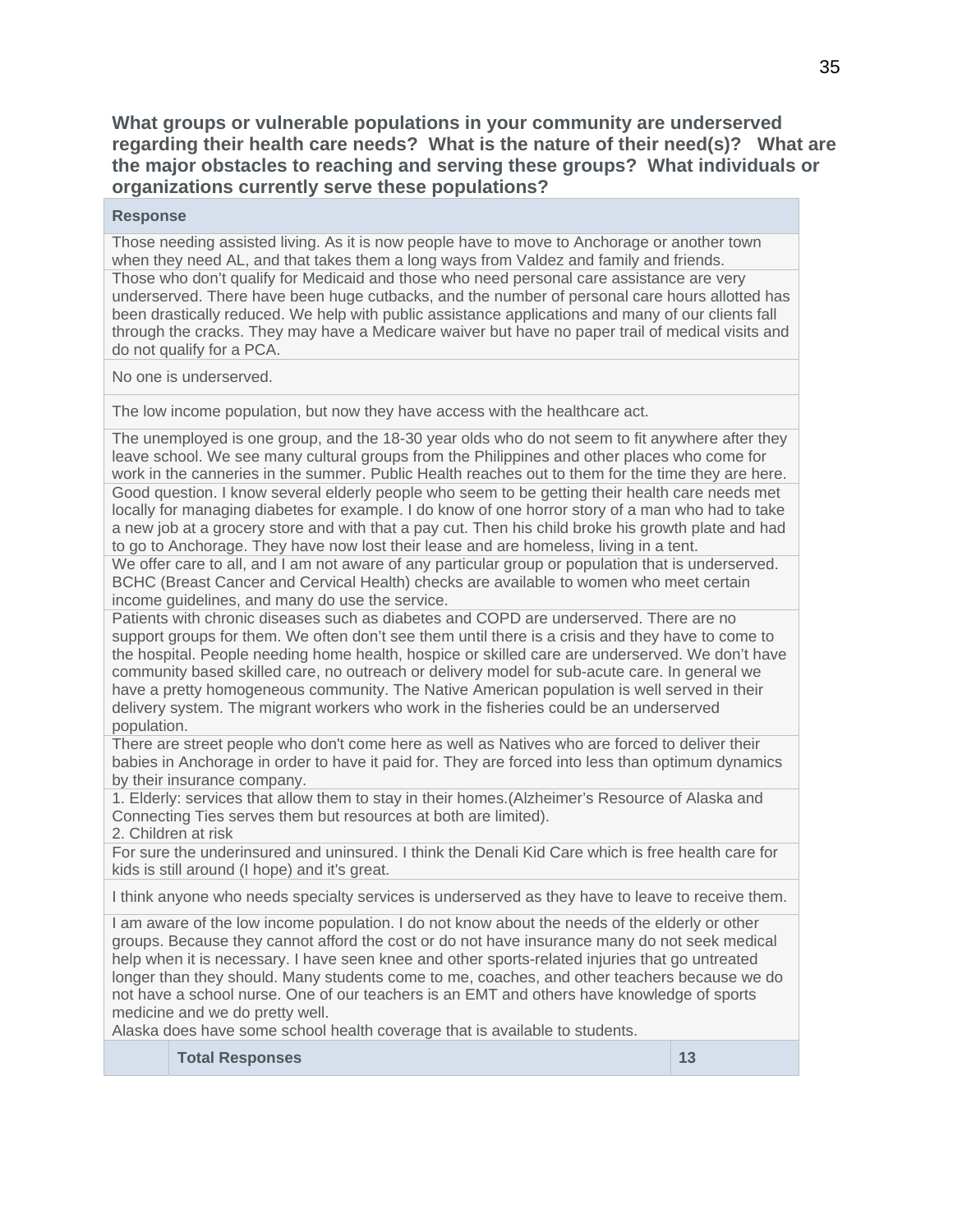### **What are the greatest strengths of the health care system in Valdez? Response**

We have a modern hospital that is well-maintained. The clinic also sees to health care needs. Med-evac services are also available when needed.

Dedicated doctors and support staff at the hospital and clinic have been very creative in meeting people's needs They are also involved in the community. The hospital also has a non-profit support group through the board.

Being able to provide health care to the Indian population through the grant money we receive. From the top on down, we have quality healthcare. There is great leadership from Providence and the director of the hospital. We have quality doctors, nurses and staff who work as a team to provide quality customer service. They have also done a great job fiscally. We also have a fully staffed counseling center.

-The Hospital; it was built for the community and has served it well, especially Physical Therapy and Rehab. This has allowed people to return to their own homes. Providence has provided good oversight of management and the professional staff. The building itself is welcoming to the community and is seen as a friendly place.

-MRI and telemedicine will have an influence on healthcare.

-The people are committed to affordable healthcare.

-Our Mass Dispensing Clinic. Once a year Public Health partners with the City of Valdez, Providence Hospital and the medical clinic to give flu shots to the entire community. We have used the Civic Center and its three ballrooms, over 70 volunteers and professional healthcare workers to immunize up to 400 people per hour. It is well organized and well received. -SWAN

-The regional health fair, also serving surrounding communities.

I'm impressed with the medical center here. They provide a good standard of care. The fact that a small, remote community of our size even has health care is strength in itself. I had to have a cat scan and was surprised that I could get one here. Later, when seeing my eye doctor in Anchorage he was able to use that MRI for my eye needs and told me that many times they have redo the ones from the "small town docs" so that was a nice surprise.

We have a robust system of care here that provides CAT scans, surgery, OB, and other services. We recently had a woman who needed a Caesarian section for twins, and we were able to do that and delivered two healthy babies. I have been here 20 years and my partner 35 years, so we offer a lot of experience and stability to healthcare in Valdez.

Greatest strengths of the health system in Valdez is the professional management of the hospital (they have high patient satisfaction scores too). Health care is close, safe and personal; you are never a number here. We have an engaged Health Advisory Counsel for hospital services delivery.

As of recently we have had consistency in doctors and nurses. It's nice for patients to see the same person more than once. We offer a lot of services for our size partly due to the City of Valdez helping with cash flow.

The hospital is really doing a great thing in Valdez. They are doing a good job with long term care, the staff is eager to learn and are good people. Unfortunately the LTC is too small, need more assisted living facilities. The LTC facility is short staffed and spread too thin really. Their physical therapy department is great, but we don't have it here. We need a mobile PT unit here.

1. We have a good array of services for a small town. If all the doctors are in town they can perform emergency surgeries if they need to. They all pull together.

2. We have a fancy hospital with a lot of diagnostic equipment but I'm not sure we have the people who know how to use it always. For example, I don't think we have an onsite radiologist. Our ER staff is top notch. The ER takes care of us!

1) The people who work in the HC profession here. They are concerned and quite capable.

2) The diagnostic capabilities we do have here: CAT scans, x-rays, ultrasounds, etc. **Total Responses 13 13**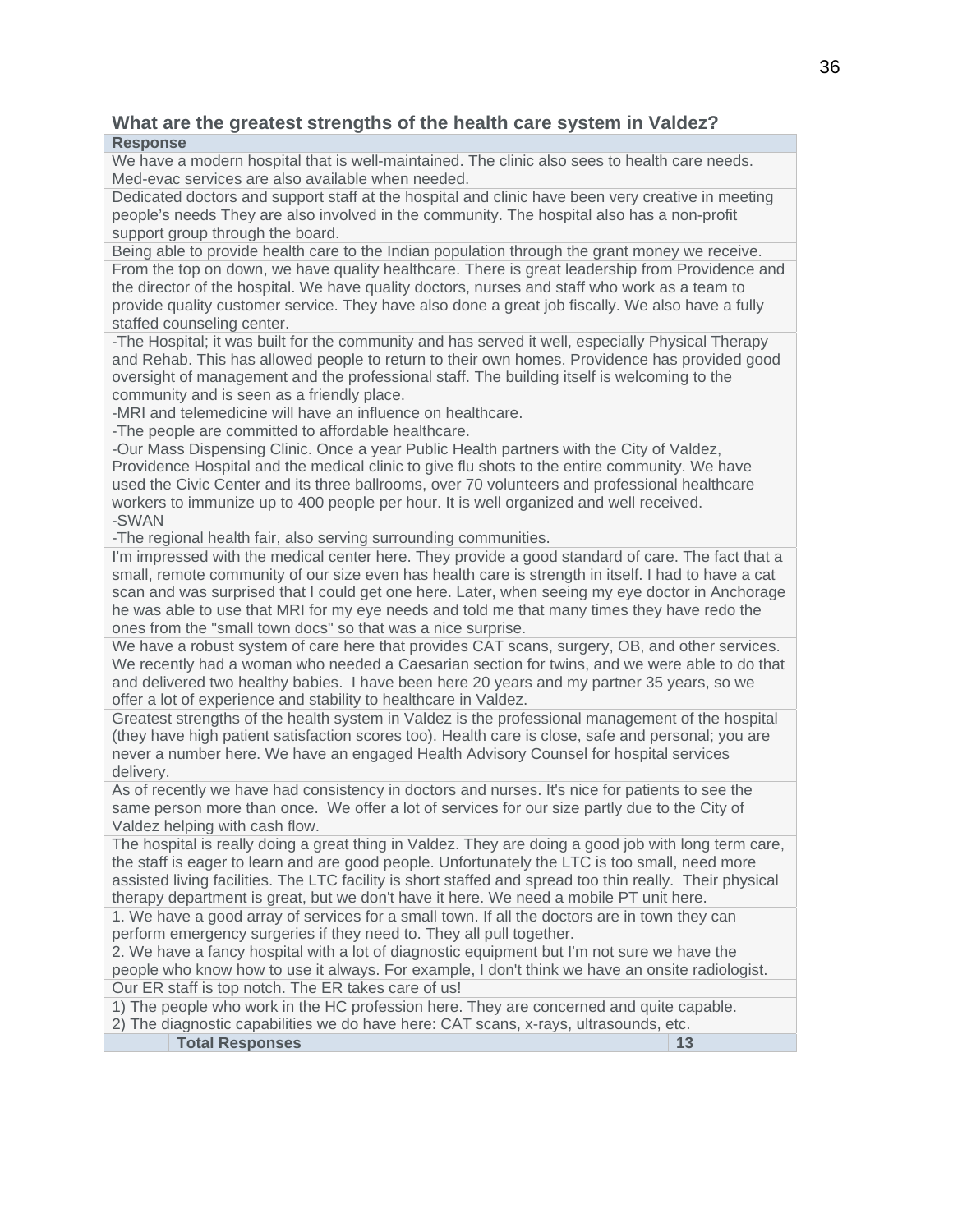# **What are the greatest weaknesses of the health care system in Valdez?**

#### **Response**

No assisted living.

One weakness is not offering hospice and home health services through the hospital. There is no nursing home in Valdez and only limited assisted living. We are also limited by the Medicare-Medicaid dilemma.

Higher costs; health care costs are higher here.

I don't see many, if any, weaknesses, but if I needed to name one area it might be the EPIC system we recently got. Everyone is doing well at learning it, but I think it may fit a larger hospital better than ours.

[See previous answers, especially to Questions 2, 3 & 4]

Lack of choice and limited expertise. When I first moved here 14 years ago I used to hear many anecdotal stories about people who weren't getting better with their local treatment so they finally went to Anchorage and it turns out their problem was being treated completely wrong locally. In the last 5 to 10 years I rarely hear those kinds of stories anymore.

We have a robust system of care in place here, but we cannot do major surgeries or provide MRI services. We only have one dentist in town and he is very good, but we could probably use another. Another primary care doctor or two would also help.

•Our health care system is becoming centralized and one size doesn't fit all.

•Physicians having a hard time embracing and optimizing technology.

•Physician recruitment and retention

•Not utilizing midlevel providers

1. There are long wait lists to get seen by a doctor right now as we just lost one of our four doctors and really need five.

2. Providence is in a mode of "centralization" right now which causes a waste of a lot of local energy that is spent fighting the parts of the system that don't fit in Valdez. For example, they have a hiring freeze so it's taking forever to advertise for getting another doctor in Valdez. They also have a formula for the number of bandages we get. You can't predict our bandage usage from month to month.

1. Lack of people to do the work. It's very difficult to find in-home workers for the elderly. Connecting Ties does a good job but they are spread too thin as they cover those with developmental disabilities as well as the elderly. I know 3 or 4 families that could benefit from inhome care but there are no workers.

2. Valdez can't cover everything. Many people in Kenny Lake go to Glen Allen or Anchorage for any health care need.

Our doctors are overworked. We need quicker response times and thoroughness.

I believe it's trying to get in for an appointment.

Our lack of specialists. We do have visiting specialty doctors, but they may come only once or twice a year.

**Total Responses 13 and 13 and 13 and 13 and 13 and 13 and 13 and 13 and 13 and 13 and 13 and 13 and 13 and 13 and 13 and 13 and 13 and 13 and 13 and 13 and 13 and 13 and 13 and 13 and 13 and 13 and 13 and 13 and 13 and 13**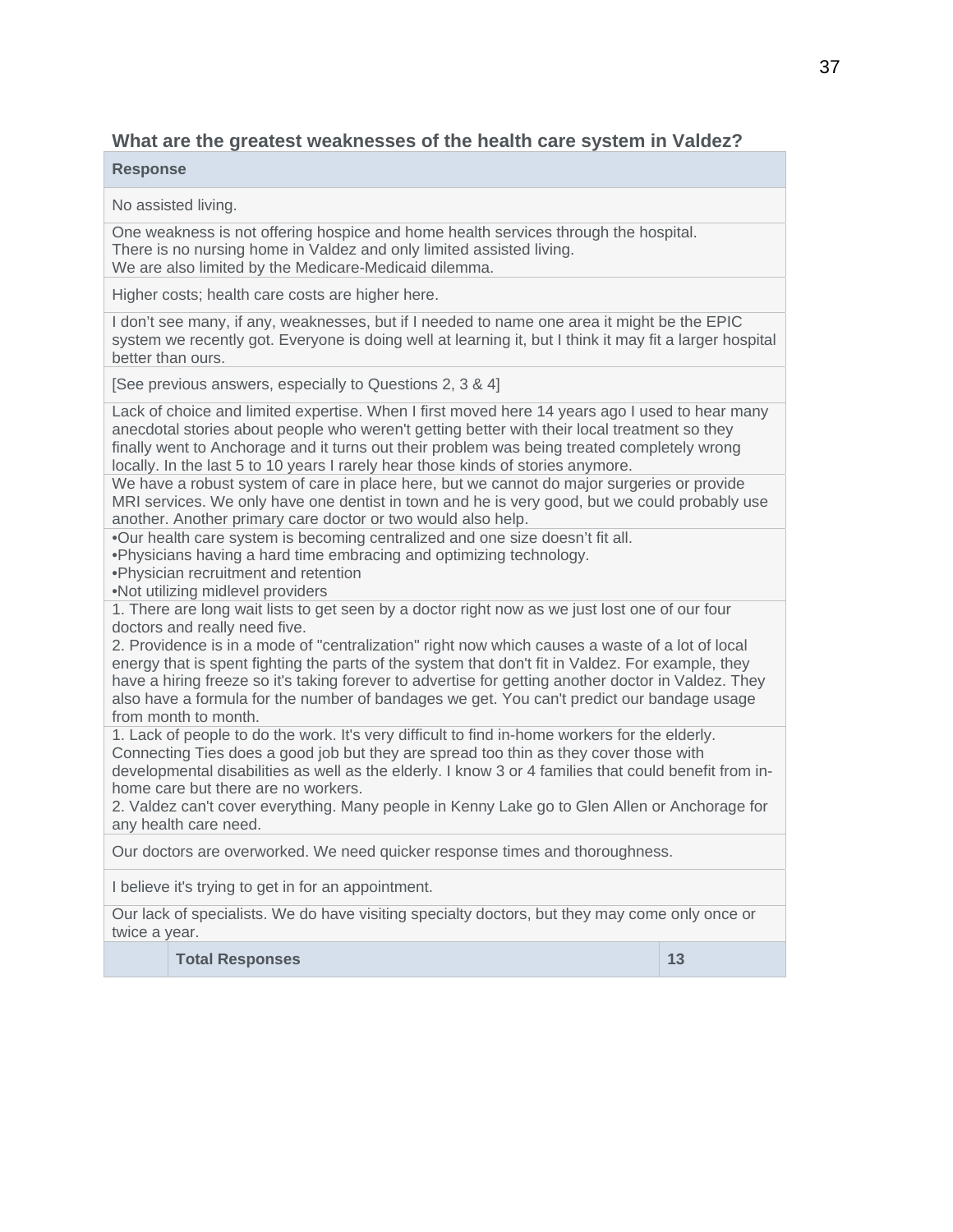# What could be done to improve the health care system in Valdez?

#### **Response**

The hospital and clinic do a good job for Valdez.

Nursing staff at the hospital is understaffed, and most are part-time to save on benefits. We have no nursing home and one limited assisted living facility in Valdez. They need to be offered F-T status with benefits and hire more. Our traveling doctors cannot buy into the clinic, so they generally stay only 3 years. Being allowed a stake in the community might entice them to stay. There is no anesthesiologist on staff at the hospital so only minimal surgeries are performed. Hire an anesthesiologist. The med-evac helicopter was good, being able to land right at the hospital, but now with the med-evac jet a lot of time is lost preparing for and transporting the patient to the airport, both here and then back to the hospital in Anchorage. Get the chopper back!

We need more doctors as there is a limited number here and wait times can be long.

I cannot think of any way to improve. Valdez is a great place and has a good partnership with Providence.

Healthcare in Valdez could be greatly improved if we could use mid-level providers, like nurse practitioners and physicians' assistants. The model has worked well in other small communities and could have an impact here too. They can free up the doctors' schedules to allow them to see acute patients while the NPs and PAs handle routine visits.

If this alternative were pursued this could save long waits in the clinics and ER; if they staffed a walk-in clinic, especially after hours, it would save many visits to the ER for routine services. Hiring mid-level providers would also increase the workforce here and provide better health coverage. As it is now our doctors are overworked, but some [doctors] do not want to allow or hire NPs or PAs. We think the community would be open to this alternative, and we ourselves have been seen by NPs.

I have no clue! There is a concern that we will get the high technology in our local health care system but then won't be able to maintain the expertise to use it effectively.

Hiring one or two more primary care doctors so we would have a team of up to five would be ideal.

-Finding a new and better model for health care delivery of primary care services. -Improving accessibility to primary care.

Initiatives we are working on currently to improve health care include expanding pharmacy accessibility, increasing access to primary care physicians and helping to recruit physicians.

1. Getting enough practitioners will do it. We have horrible wait times right now. We have a new doctor coming in July but still need one more. I don't think hiring NPs and PAs is the answer. They can't work in the ER by themselves or do surgery. People say "let them see the cold". Well we need the colds to pay for the people on call.

2. We are still transitioning to EMR. I think EMR will always take more time than paper charts until the product improves.

See above.

It would help to get more alternative medicine providers in town. I know one doctor is stubborn about letting them have an office in the hospital. A lot of people go to Anchorage for alternative care. It would be nice if they could get it here.

I think if our walk in clinic had one doctor assigned to see only walk ins that would help all of their appointments getting pushed back.

1) More education. We have only limited requirements for Health Education in the school system.

2) More preventative care at affordable costs.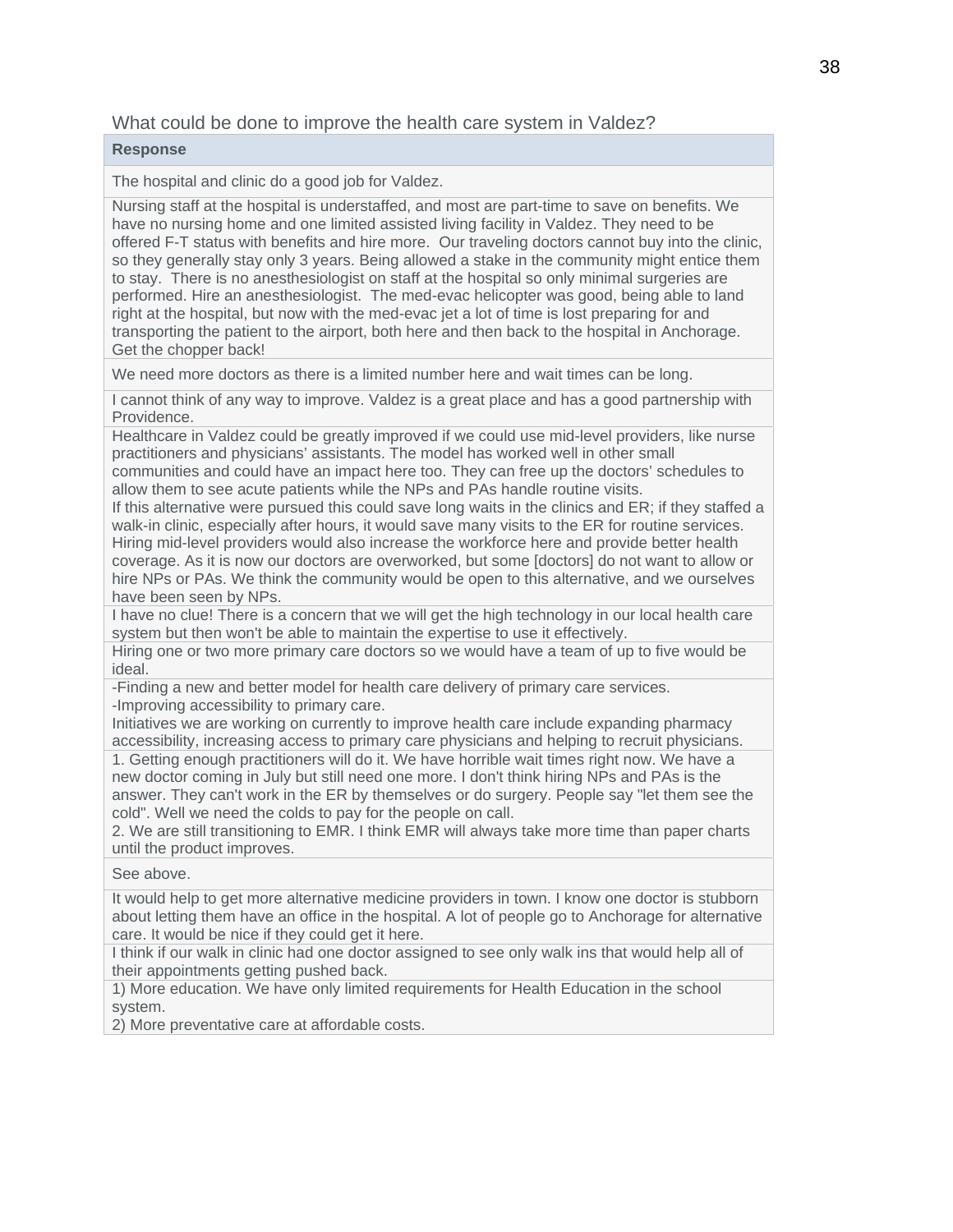# Appendix 3

# **Primary Data Valdez Community Survey Results**

**Primary data** was collected via surveys and a series of interviews. The responses reflect the opinions of the survey and interview respondents and may not reflect the needs of the entire community.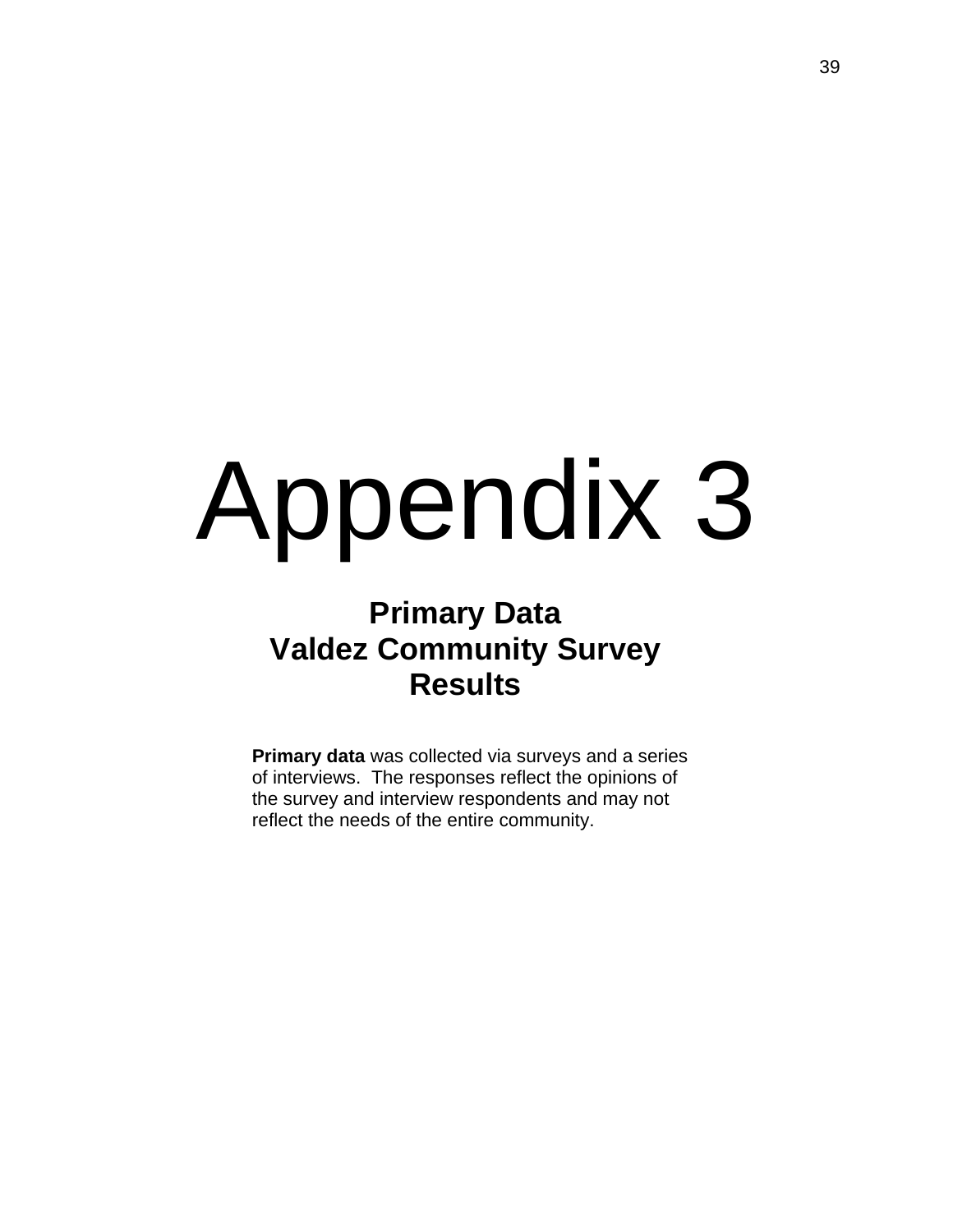# Valdez Community Health Survey

1. Have you needed health care in the last 12 months and were you able to receive it? (Respondents could only choose a **single** response)

| <b>Response</b>            | 20% |     |  |  |                                  | 40% 60% 80% 100% Count | 2014  | 2011  | 2007  |
|----------------------------|-----|-----|--|--|----------------------------------|------------------------|-------|-------|-------|
| Yes                        |     | 73% |  |  |                                  | 410                    | 73.0% | 77.6% | 73.0% |
| No                         |     |     |  |  |                                  | 54                     | 9.6%  | 8.1%  | 16.1% |
| Didn't need health<br>care |     |     |  |  |                                  | 98                     | 17.4% | 14.3% | 10.9% |
| Not Answered               |     |     |  |  |                                  | $\overline{7}$         |       |       |       |
|                            |     |     |  |  | <b>Valid</b><br><b>Responses</b> |                        | 562   |       |       |
|                            |     |     |  |  | <b>Total</b><br><b>Responses</b> |                        | 569   |       |       |

1a. If yes, what was the primary reason for your most recent visit? (Respondents could only choose a **single** response)

| <b>Response</b>                         |  |  |  |                        | 20% 40% 60% 80% 100% Count | 2014  | 2011  | 2007  |
|-----------------------------------------|--|--|--|------------------------|----------------------------|-------|-------|-------|
| Emergency care                          |  |  |  |                        | 59                         | 14.3% | 17.0% | 20.4% |
| Acute (new) problem                     |  |  |  |                        | 94                         | 22.8% | 25.8% | 22.3% |
| Chronic (ongoing)<br>problem            |  |  |  |                        | 69                         | 16.7% | 17.5% | 24.9% |
| Preventive care                         |  |  |  |                        | 88                         | 21.4% | 18.5% | 23.0% |
| Required physical/annual<br>examination |  |  |  |                        | 62                         | 15.0% | 19.1% |       |
| Other (specify)                         |  |  |  |                        | 40                         | 9.7%  | 2.1%  | 9.2%  |
| Not Answered                            |  |  |  |                        | 11                         |       |       |       |
|                                         |  |  |  |                        | <b>Valid Responses</b>     | 412   |       |       |
|                                         |  |  |  | <b>Total Responses</b> |                            | 423   |       |       |

#### 1a. Other responses

| <b>Response</b> |                                        |                   |
|-----------------|----------------------------------------|-------------------|
| Clinic          | blood tests, barium swallow            | colonoscopy       |
| Pregnancy       | multiple visits for various<br>reasons | injury            |
| possible break  | <b>ENT</b> clinic                      | pancreatic cancer |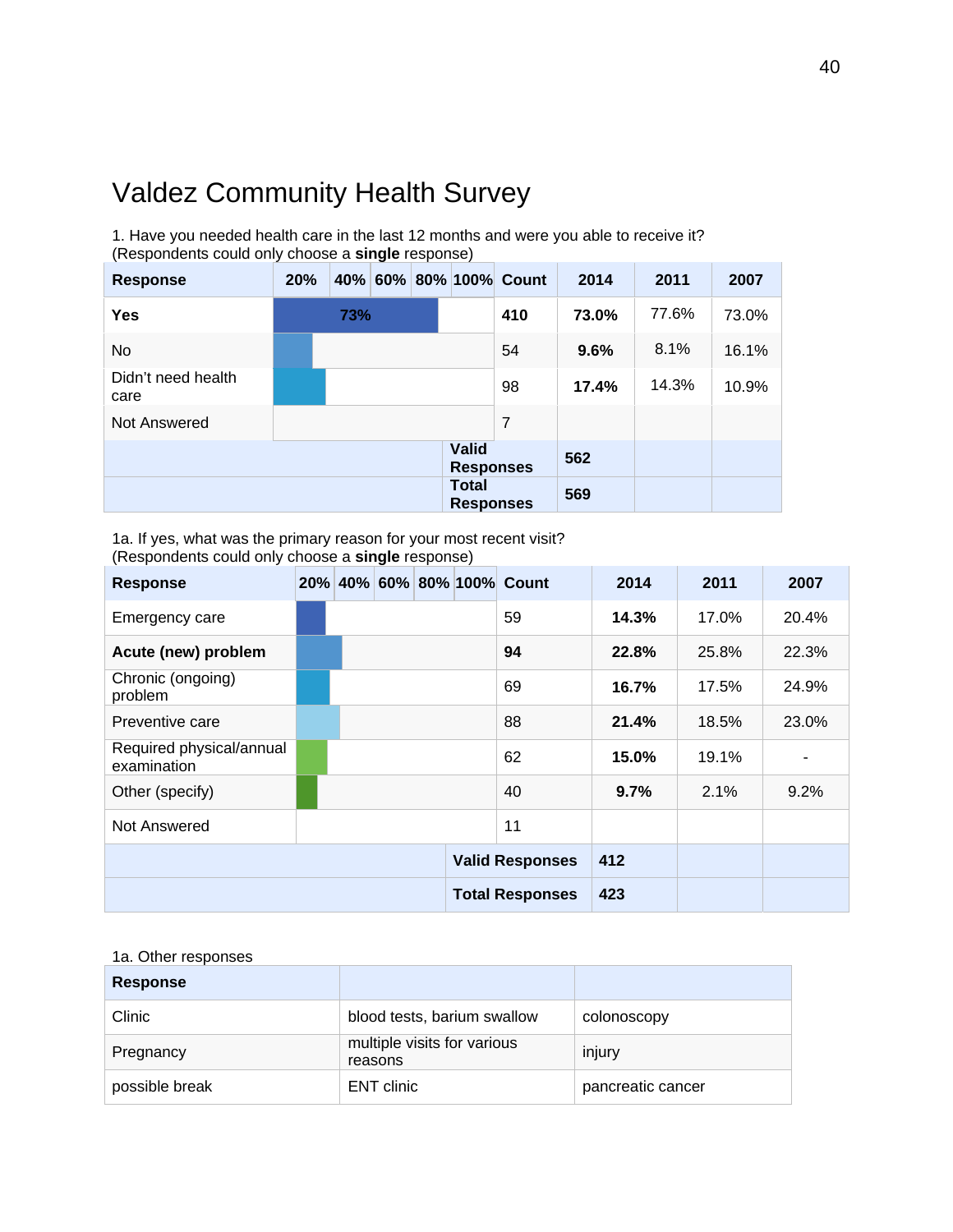| <b>Flu</b>             | ongoing skin cancer surgery       | pregnancy                             |
|------------------------|-----------------------------------|---------------------------------------|
| OВ                     | <b>Pre-Surgery Testing</b>        | nose bleed                            |
| <b>Disabled</b>        | Blood Work & X-rays               | lab work                              |
| accident               | Cesarean operation                | Follow-up from surgery 6<br>years ago |
| blood draw             | O.T.                              | broken bone                           |
| surgery                | <b>Child Birth</b>                | pre-natal                             |
| broken bones           | Lab Tests and Physical<br>Therapy | stitches                              |
| dentist emergency      | Pregnancy                         | birth of baby                         |
| <b>ARC</b>             | Pregnancy                         | blood work                            |
| OΒ                     | heart murmur discovered           | ear specialist                        |
| <b>Valid Responses</b> |                                   | 39                                    |
| <b>Total Responses</b> |                                   | 570                                   |

1b. If no, why couldn't you receive it?

(Respondents could only choose a **single** response)

| <b>Response</b>                                            |  |  | 20% 40% 60% 80% 100% Count | 2014  | 2011  | 2007  |
|------------------------------------------------------------|--|--|----------------------------|-------|-------|-------|
| No insurance/couldn't<br>afford it                         |  |  | 15                         | 39.5% | 42.3% | 32.4% |
| Insurance wouldn't cover<br>it                             |  |  | 1                          | 2.6%  | 3.8%  | 10.8% |
| Couldn't afford co-pay                                     |  |  | 1                          | 2.6%  | 7.7%  | 5.4%  |
| Needed a specialist that<br>was not available<br>in Valdez |  |  | 12                         | 31.6% | 30.8% | 10.8% |
| Services not available                                     |  |  | 1                          | 2.6%  | 3.8%  | 32.4% |
| Confidentiality issues                                     |  |  | 1                          | 2.6%  | 15.4% | ٠     |
| Wanted but couldn't find<br>same gender provider           |  |  | 1                          | 2.6%  |       | ٠     |
| Other (specify)                                            |  |  | 6                          | 15.8% | 3.8%  | 5.4%  |
| Not Answered                                               |  |  | 22                         |       |       |       |
| <b>Valid Responses</b>                                     |  |  | 38                         |       |       |       |
| <b>Total Responses</b>                                     |  |  | 60                         |       |       |       |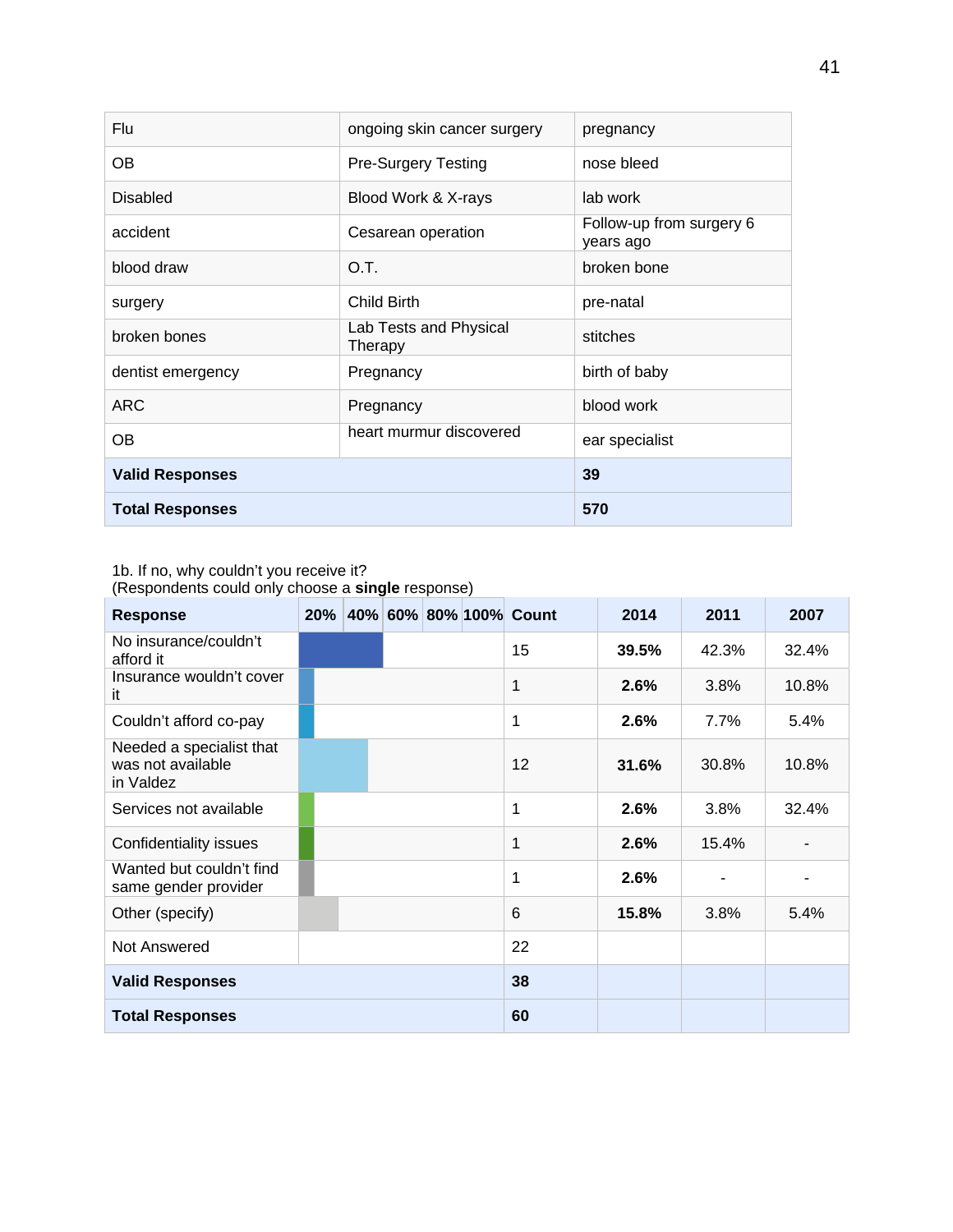| 1b. Other responses                      |                        |                 |
|------------------------------------------|------------------------|-----------------|
| <b>Response</b>                          |                        |                 |
| not sick                                 |                        |                 |
| Have to go to Anchorage                  |                        |                 |
| Native bennies                           |                        |                 |
| Never appointments available when needed |                        |                 |
| not needed                               |                        |                 |
| wasn't sick                              |                        |                 |
|                                          | <b>Valid Responses</b> | $6\phantom{1}6$ |
|                                          | <b>Total Responses</b> | 570             |

1c. If no, what type of health care did you go without? (Mark all that apply) (Respondents were allowed to choose **multiple** responses)

| <b>Response</b>                 |  |  | 20% 40% 60% 80% 100% Count | 2014  | 2011  | 2007  |
|---------------------------------|--|--|----------------------------|-------|-------|-------|
| Basic care                      |  |  | 10                         | 32.3% | 21.4% | 31.3% |
| Preventive care/annual<br>exams |  |  | 9                          | 29.0% | 35.7% | 31.3% |
| <b>Specialist</b>               |  |  | 13                         | 41.9% | 25.0% | 37.5% |
| Chronic (ongoing)<br>problem    |  |  | 11                         | 35.5% | 25.0% | 35.4% |
| Acute (new) problem             |  |  | 6                          | 19.4% | 3.6%  | 18.8% |
| Prescription medications        |  |  | 7                          | 22.6% | 14.3% | 29.2% |
| Other (specify) --              |  |  | 4                          | 12.9% | 14.3% | 16.6% |
| <b>Valid Responses</b>          |  |  | 31                         |       |       |       |
| <b>Total Responses</b>          |  |  | 53                         |       |       |       |

# 1c. Other responses

| <b>Response</b> |                        |                  |
|-----------------|------------------------|------------------|
| skin problem    |                        |                  |
| dental          |                        |                  |
| x-rays          |                        |                  |
| wasn't sick     |                        |                  |
|                 | <b>Valid Responses</b> | $\boldsymbol{A}$ |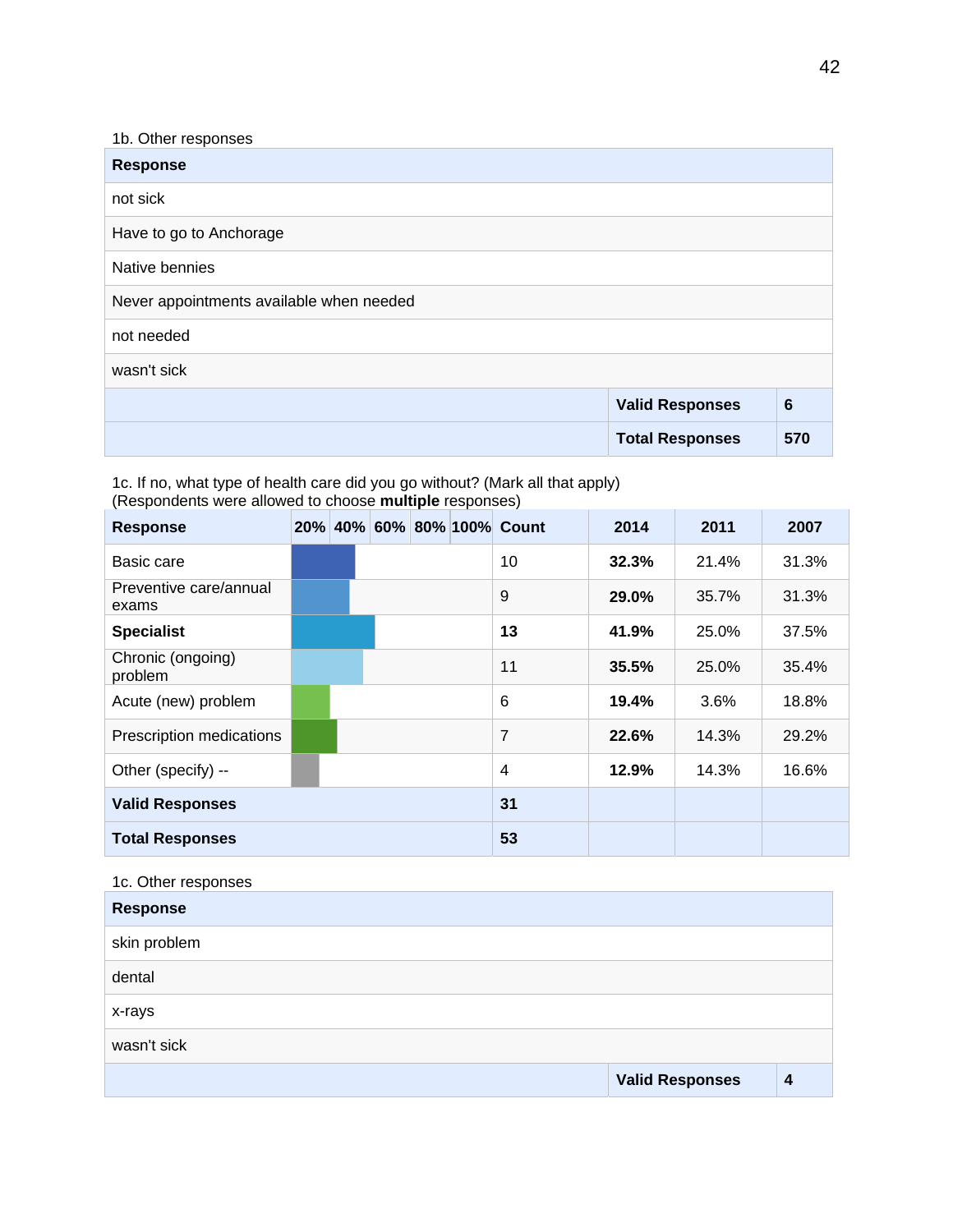2. Do you use the emergency room for your main source of health care? This would be for illness as well as emergencies.

(Respondents could only choose a **single** response)

| <b>Response</b> |  |                        |  | 20% 40% 60% 80% 100% Count | 2014  | 2011  | 2007  |
|-----------------|--|------------------------|--|----------------------------|-------|-------|-------|
| Yes             |  |                        |  | 52                         | 9.4%  | 7.6%  | 9.5%  |
| <b>No</b>       |  |                        |  | 501                        | 90.6% | 92.4% | 90.5% |
| Not Answered    |  |                        |  | 14                         |       |       |       |
|                 |  | <b>Valid Responses</b> |  | 553                        |       |       |       |
|                 |  | <b>Total Responses</b> |  | 567                        |       |       |       |

#### 3. Do you have health insurance?

(Respondents could only choose a **single** response)

| <b>Response</b> | 20% |                  | 40% 60% 80% 100% | Count | 2014  | 2011  | 2007  |
|-----------------|-----|------------------|------------------|-------|-------|-------|-------|
| Yes             |     |                  |                  | 504   | 88.9% | 89.5% | 86.5% |
| No              |     |                  |                  | 60    | 10.6% | 10.1% | 12.5% |
| Don't know      |     |                  |                  | 3     | 0.5%  | 0.4%  | 1.0%  |
|                 |     | <b>Responses</b> |                  | 567   |       |       |       |

## 3a. If yes, where do you get your health insurance?

#### (Respondents could only choose a **single** response)

| <b>Response</b>                                                                   | 20% |                  | 40% 60% 80% 100% | Count | 2014  | 2011  | 2007    |
|-----------------------------------------------------------------------------------|-----|------------------|------------------|-------|-------|-------|---------|
| <b>Employer or spouse's</b><br>employer                                           |     |                  |                  | 377   | 75.4% | 87.2% | $\star$ |
| Health Insurance<br>Marketplace (Enroll<br>Alaska or government<br>website)       |     |                  |                  | 11    | 2.2%  |       | $\star$ |
| Private insurance you<br>purchased outside the<br>Health Insurance<br>Marketplace |     |                  |                  | 25    | 5.0%  | 4.1%  | $\star$ |
| State or federal program<br>(such as Medicaid or<br>Medicare)                     |     |                  |                  | 57    | 11.4% | 6.2%  | $\star$ |
| Other (specify)                                                                   |     |                  |                  | 30    | 6.0%  | 1.4%  | $\star$ |
|                                                                                   |     | <b>Responses</b> |                  | 500   |       |       |         |

\*Not included in survey that year.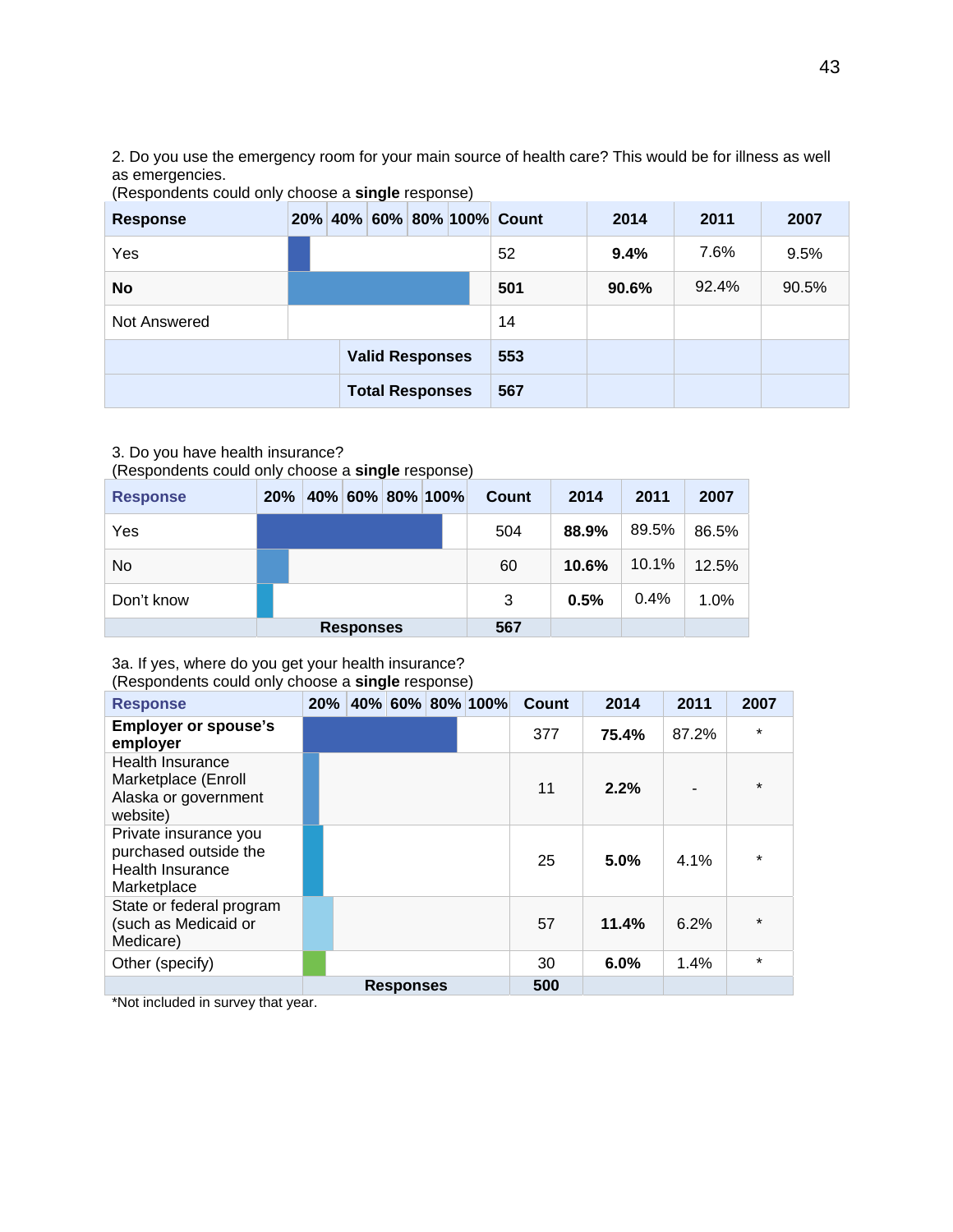#### 3b. If no, why not? (Choose all that apply)

(Respondents were allowed to choose **multiple** responses)

| <b>Response</b>                                    | 20% |                  |  | 40% 60% 80% 100% Count | 2014  | 2011           | 2007    |
|----------------------------------------------------|-----|------------------|--|------------------------|-------|----------------|---------|
| Employer doesn't offer health<br>insurance         |     |                  |  | 18                     | 31.0% | 42.6%          | $\star$ |
| <b>Too expensive</b>                               |     |                  |  | 36                     | 62.1% | 63.8%          | $\ast$  |
| Don't need or believe in<br>health insurance       |     |                  |  | 1                      | 1.7%  | 4.3%           | $\star$ |
| Not eligible for employer<br>health insurance      |     |                  |  | 7                      | 12.1% | 8.5%           | $\star$ |
| Unable to find health<br>insurance                 |     |                  |  | 3                      | 5.2%  | 10.6%          | $\star$ |
| Unable to navigate Health<br>Insurance Marketplace |     |                  |  | 2                      | 3.4%  | $\blacksquare$ | $\star$ |
| Other (specify)                                    |     |                  |  | 14                     | 24.1% | 6.4%           | $\star$ |
|                                                    |     | <b>Responses</b> |  | 58                     |       |                |         |

\*Not included in survey that year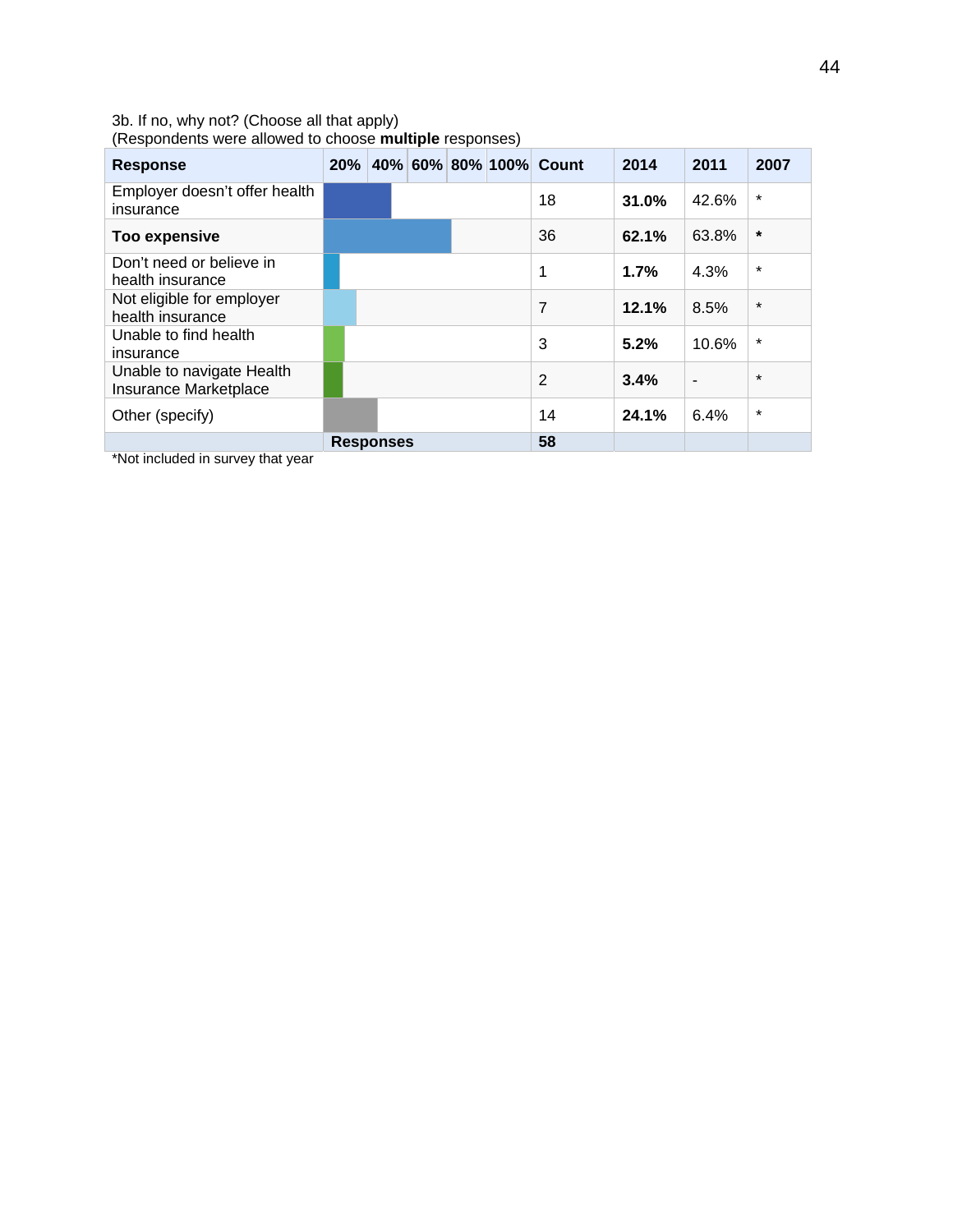4. Does your health insurance cover or do you have additional coverage for:

(Respondents could only choose a **single** response for each topic)

|                                          |              | <b>Yes</b> | <b>No</b> | Don't know | <b>Total</b> |
|------------------------------------------|--------------|------------|-----------|------------|--------------|
| <b>Prescriptions?</b>                    | <b>Count</b> | 449        | 32        | 17         | 498          |
|                                          | 2014         | 90.2%      | 6.4%      | 3.4%       |              |
|                                          | 2011         | 95.2%      | 3.5%      | 1.4%       |              |
|                                          | 2007         | 94.6%      | 3.1%      | 2.3%       |              |
| <b>Treatment for</b><br>substance abuse? | <b>Count</b> | 202        | 60        | 208        | 470          |
|                                          | 2014         | 43.0%      | 12.8%     | 44.3%      |              |
|                                          | 2011         | 55.6%      | 6.8%      | 37.6%      |              |
|                                          | 2007         | 50.2%      | 11.5%     | 38.3%      |              |
| <b>Preventive</b><br>care/annual exam?   | Count        | 388        | 43        | 53         | 484          |
|                                          | 2014         | 80.2%      | 8.9%      | 11.0%      |              |
|                                          | 2011         | 82.5%      | 12.8%     | 4.7%       |              |
|                                          | 2007         | 79.3%      | 13%       | 7.7%       |              |
| Long-term care?<br>(nursing home)        | <b>Count</b> | 119        | 131       | 233        | 483          |
|                                          | 2014         | 24.6%      | 27.1%     | 48.2%      |              |
|                                          | 2011         | 22.2%      | 27.4%     | 50.4%      |              |
|                                          | 2007         | 25.8%      | 40.3%     | 33.9%      |              |
| <b>Dental care?</b>                      | <b>Count</b> | 422        | 56        | 18         | 496          |
|                                          | 2014         | 85.1%      | 11.3%     | 3.6%       |              |
|                                          | 2011         | 91.9%      | 7.9%      | 0.2%       |              |
|                                          | 2007         | 89.5%      | 8.6%      | 2.0%       |              |
| Home health?                             | <b>Count</b> | 89         | 100       | 288        | 477          |
|                                          | 2014         | 18.7%      | 21.0%     | 60.4%      |              |
|                                          | 2011         | 21.2%      | 18.1%     | 60.7%      |              |
|                                          | 2007         | 19.7%      | 32.6%     | 47.7%      |              |
| <b>Vision care?</b>                      | <b>Count</b> | 414        | 43        | 29         | 486          |
|                                          | 2014         | 85.2%      | 8.8%      | 6.0%       |              |
|                                          | 2011         | 87.1%      | 10.1%     | 2.8%       |              |
|                                          | 2007         | 84.2%      | 12.6%     | 3.2%       |              |

#### 5a. Do your dependent children have:

(Respondents could only choose a **single** response for each topic)

|                             |              | Don't have<br>dependent children | <b>Yes</b> | <b>No</b> | Don't know | Total |
|-----------------------------|--------------|----------------------------------|------------|-----------|------------|-------|
| <b>Health</b><br>insurance? | <b>Count</b> | 219                              | 251        | 30        | 9          | 509   |
|                             | 2014         | 43.0%                            | 49.3%      | 5.9%      | 1.8%       |       |
|                             | 2011         | 42.4%                            | 50.8%      | 6.8%      |            |       |
|                             | 2007         | 38.4%                            | 53.1%      | 8.6%      |            |       |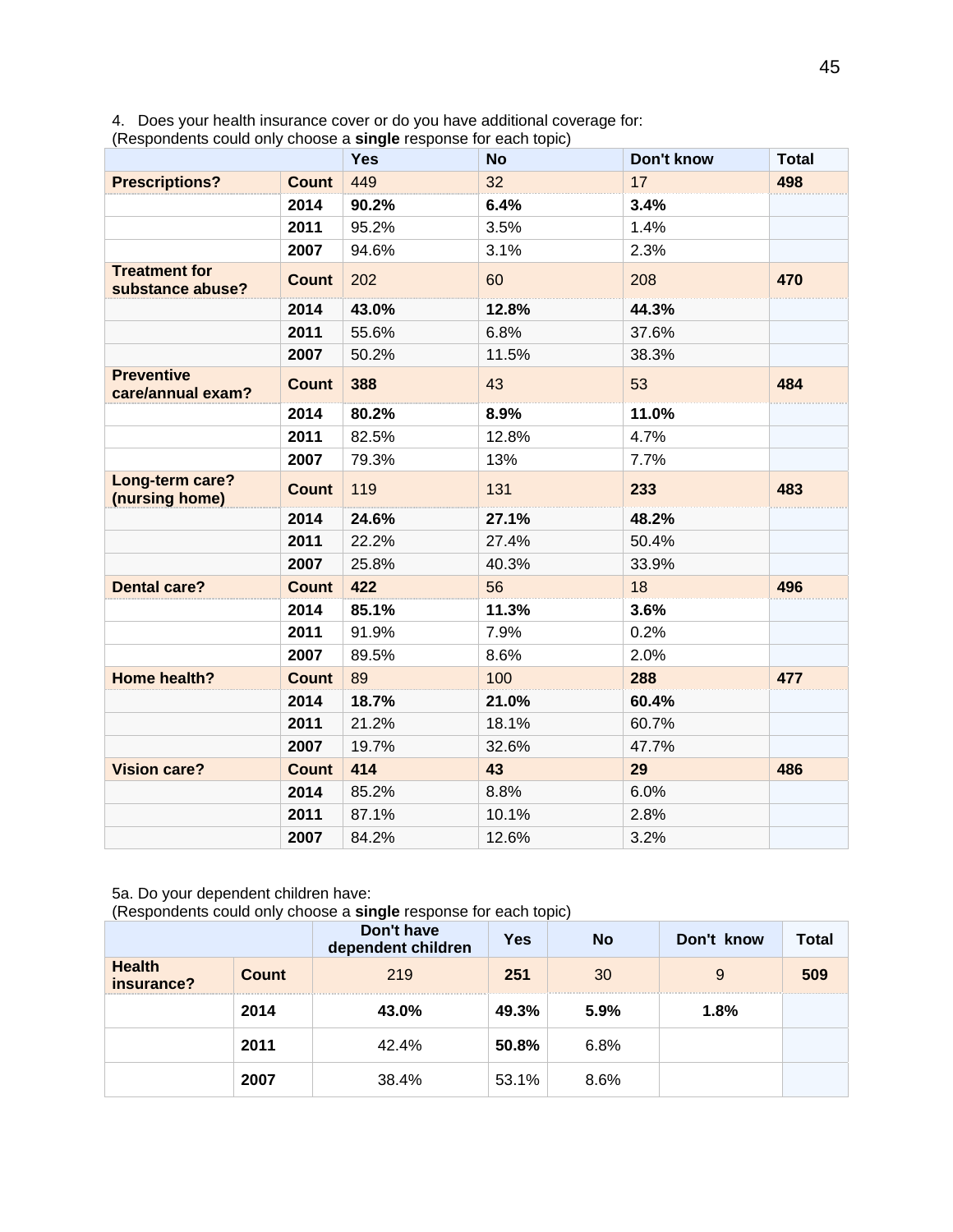#### 5b. Do your dependent children have:

(Respondents could only choose a **single** response for each topic)

|                             |              | Don't have<br>dependent children | Yes         | <b>No</b> | Don't know | Total |
|-----------------------------|--------------|----------------------------------|-------------|-----------|------------|-------|
| <b>Dental</b><br>insurance? | <b>Count</b> | 189                              | 228         | 53        | 10         |       |
|                             | 2014         | 39.4%                            | 47.5% 11.0% |           | 2.1%       |       |
|                             | 2011         | 44.0%                            | 48.2% 7.8%  |           |            |       |
|                             | 2007         | 39.9%                            | 50.5%       | $9.6\%$   |            |       |

6. In the last 12 months, have you needed mental health services (counseling or other help)? (Respondents could only choose a **single** response)

| <b>Response</b> |                        |  | 20% 40% 60% 80% 100% Count | 2014  | 2011     | 2007  |
|-----------------|------------------------|--|----------------------------|-------|----------|-------|
| Yes             |                        |  | 83                         | 15.1% | $13.2\%$ | 16.1% |
| No              |                        |  | 467                        | 84.9% | 86.7%    | 83.9% |
|                 | <b>Responses</b>       |  | 550                        |       |          |       |
|                 | <b>Total Responses</b> |  | 567                        |       |          |       |

6a. If yes, were you or a family member able to receive the needed mental health services? (Respondents could only choose a **single** response)

| <b>Response</b> |                  |  | 20% 40% 60% 80% 100% Count | 2014  | 2011  | 2007  |
|-----------------|------------------|--|----------------------------|-------|-------|-------|
| Yes             |                  |  | 67                         | 74.4% | 65.2% | 63.8% |
| No              |                  |  | 23                         | 25.6% | 34.8% | 36.2% |
|                 | <b>Responses</b> |  | 90                         |       |       |       |

6b. Why couldn't you (or family member) receive needed mental health services? (Choose all that apply) (Respondents were allowed to choose **multiple** responses)

| <b>Response</b>                                                                   | 20% |                  |  | 40% 60% 80% 100% Count | 2014    | 2011       | 2007           |
|-----------------------------------------------------------------------------------|-----|------------------|--|------------------------|---------|------------|----------------|
| No insurance/couldn't<br>afford it                                                |     |                  |  | 8                      | 42.1%   | 34.8%      | 36.4%          |
| Insurance wouldn't cover<br>it                                                    |     |                  |  | $\Omega$               | $0.0\%$ | 8.7%       | ۰              |
| Couldn't afford co-pay                                                            |     |                  |  | 1                      | 5.3%    | 26.1%      | $\blacksquare$ |
| Didn't know where to go                                                           |     |                  |  | 3                      | 15.8%   | 8.7%       | $9.1\%$        |
| Didn't want people to<br>know I/family member<br>needed mental health<br>services |     |                  |  | $\overline{2}$         | 10.5%   | $21.7\%$ * | 27.3%*         |
| Services not available in<br>Valdez (specify)                                     |     |                  |  | 3                      | 15.8%   | 8.7%       | 27.3%          |
| Other (specify)                                                                   |     |                  |  | 6                      | 31.6%   | 4.3%       | 4.3%           |
|                                                                                   |     | <b>Responses</b> |  | 19                     |         |            |                |
|                                                                                   |     |                  |  |                        |         |            |                |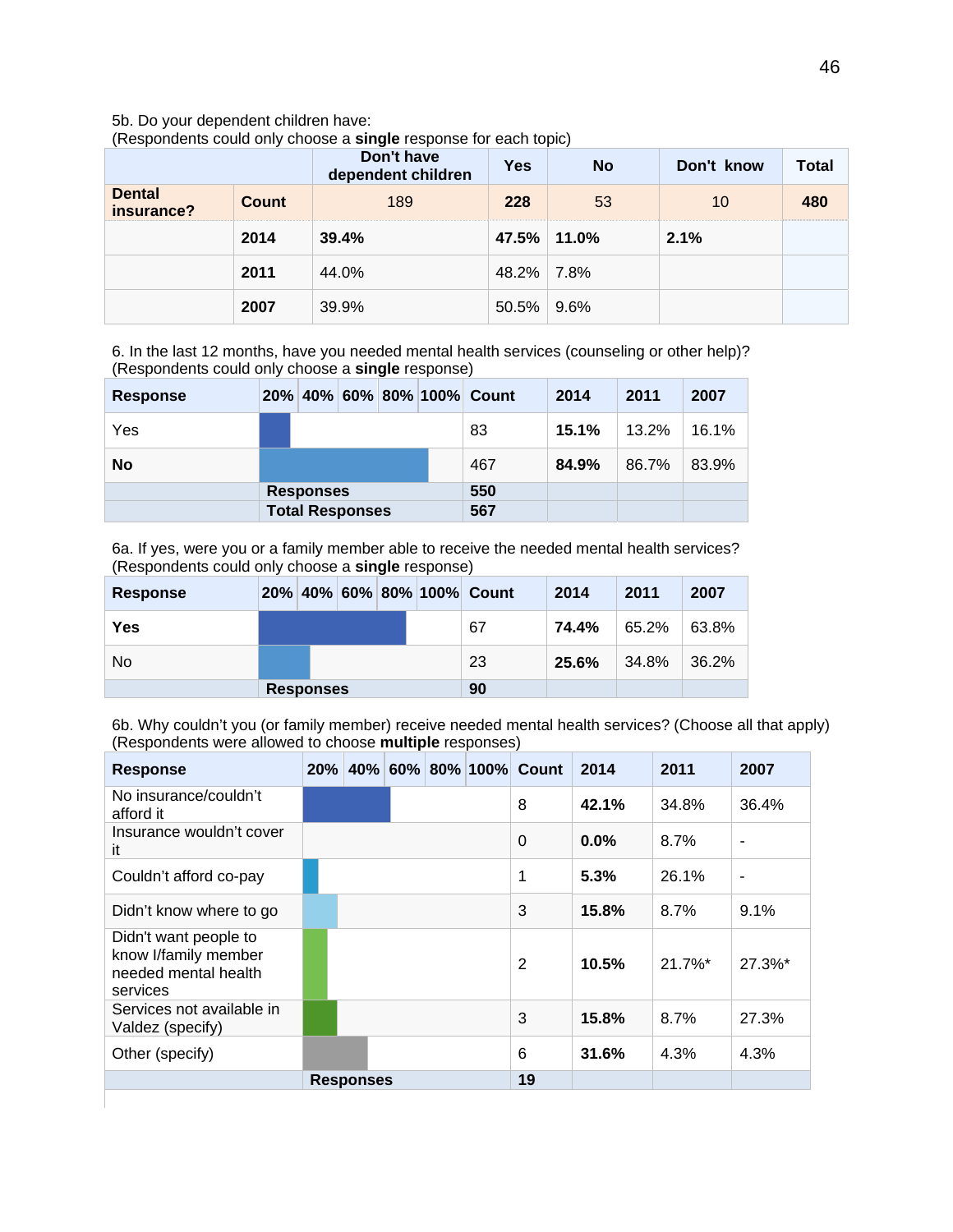| 6b. Other responses                                     |                                  |   |
|---------------------------------------------------------|----------------------------------|---|
| <b>Response</b>                                         |                                  |   |
| No kids                                                 |                                  |   |
| Live in Anchorage                                       |                                  |   |
| Services withheld because not able to pay upfront costs |                                  |   |
| Lost in system - no one would help                      |                                  |   |
| confidentiality                                         |                                  |   |
|                                                         | <b>Valid</b><br><b>Responses</b> | 5 |

7. During the past 12 months, did you ever feel so sad or hopeless almost every day for two weeks or more that you stopped doing some usual activities?

(Respondents could only choose a **single** response)

| <b>Response</b> |                        |  | 20% 40% 60% 80% 100% Count | 2014  | 2011    | 2007    |
|-----------------|------------------------|--|----------------------------|-------|---------|---------|
| Yes             |                        |  | 76                         | 13.5% | $\star$ | $\star$ |
| No              |                        |  | 485                        | 86.5% | $\star$ | $\star$ |
|                 | <b>Responses</b>       |  | 561                        |       |         |         |
|                 | <b>Total Responses</b> |  | 567                        |       |         |         |

\*Not included in survey that year

#### 8. Have you thought about committing suicide at any time in the past 12 months? (Respondents could only choose a **single** response)

| <b>Response</b> | 20% |                        |  | 40%   60%   80%   100% | Count | 2014  | 2011    | 2007    |
|-----------------|-----|------------------------|--|------------------------|-------|-------|---------|---------|
| Yes             |     |                        |  |                        | 28    | 5.0%  | $\star$ | $\star$ |
| No              |     |                        |  |                        | 534   | 95.0% | $\star$ | $\star$ |
|                 |     | <b>Responses</b>       |  |                        | 562   |       |         |         |
|                 |     | <b>Total Responses</b> |  |                        | 565   |       |         |         |

\*Not included in survey that year

9. In the last 12 months, have you needed substance abuse treatment?

(Respondents could only choose a **single** response)

| <b>Response</b> | 20%              |  |  | 40% 60% 80% 100% Count | 2014  | 2011  | 2007    |
|-----------------|------------------|--|--|------------------------|-------|-------|---------|
| Yes             |                  |  |  |                        | 1.1%  | 4.6%  | $\star$ |
| No.             |                  |  |  | 553                    | 98.9% | 95.4% | $\star$ |
|                 | <b>Responses</b> |  |  | 559                    |       |       |         |
| $\mathbf{u}$    |                  |  |  |                        |       |       |         |

\*Not included in survey that year

9a. If yes, were you able to receive the needed substance abuse treatment? (Respondents could only choose a **single** response)

| <b>Response</b> |  |  | 20% 40% 60% 80% 100% Count | 2014  | 2011  | 2007 |
|-----------------|--|--|----------------------------|-------|-------|------|
| Yes             |  |  |                            | 57.1% | 39.1% | *    |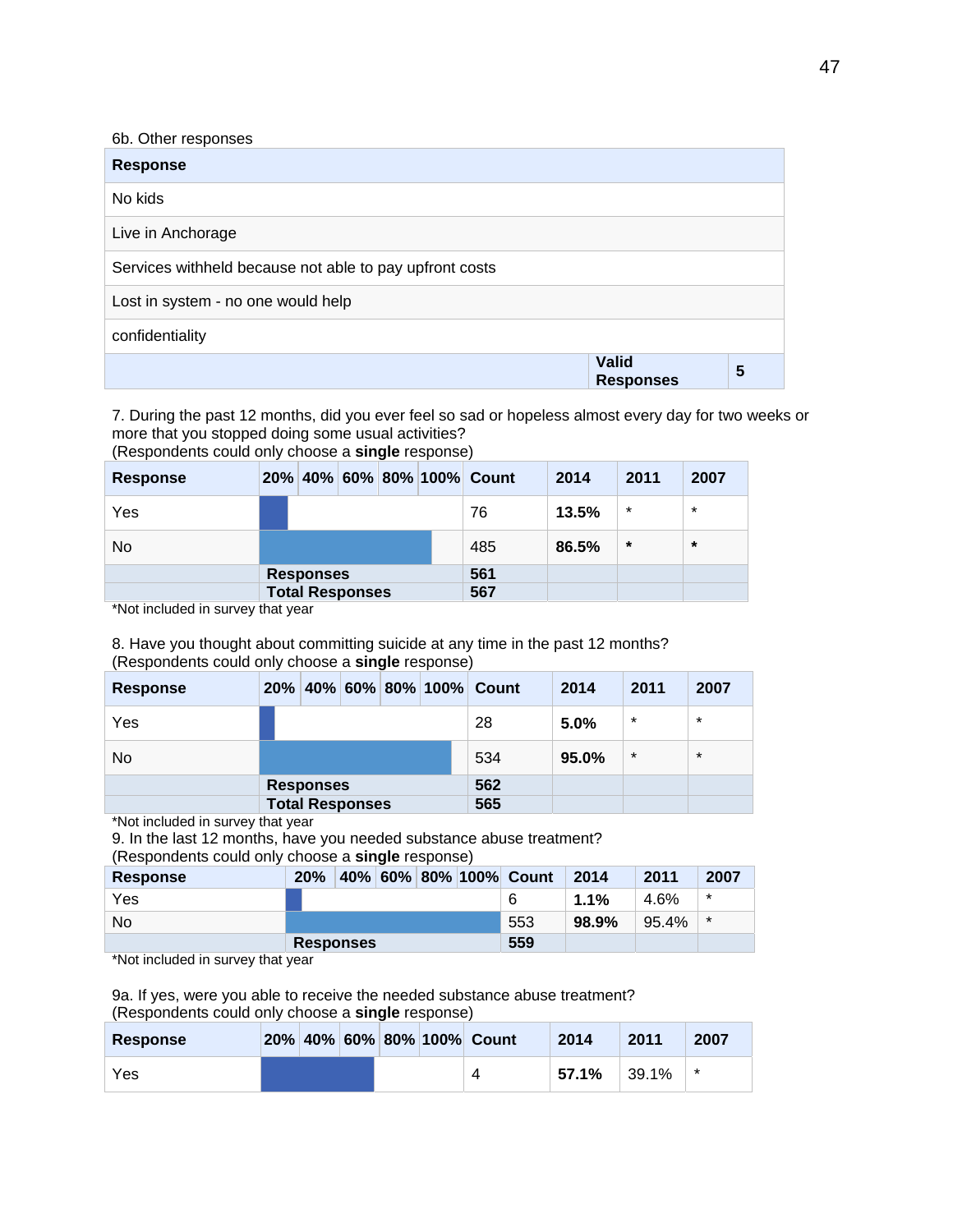| No |                  |  | 42.9% | 60.9% | $\star$ |
|----|------------------|--|-------|-------|---------|
|    | <b>Responses</b> |  |       |       |         |

\*Not included in survey that year

9b. Why couldn't you receive needed substance abuse treatment? (Choose all that apply) (Respondents were allowed to choose **multiple** responses)

| <b>Response</b>                                                           |                  |  | 20% 40% 60% 80% 100% Count | 2014                     | 201   | 2007    |
|---------------------------------------------------------------------------|------------------|--|----------------------------|--------------------------|-------|---------|
| No insurance/couldn't afford it                                           |                  |  | 1                          | 50%                      | 35.7% | $\star$ |
| Insurance wouldn't cover it                                               |                  |  |                            | $\blacksquare$           | 14.3% | $\star$ |
| Couldn't afford co-pay                                                    |                  |  | -                          |                          | 14.3% | $\star$ |
| Didn't know where to go                                                   |                  |  | ۰                          | $\blacksquare$           |       | $\star$ |
| Services not available (specify)                                          |                  |  | ٠                          | $\blacksquare$           | 7.1%  | $\ast$  |
| Didn't want people to know I needed<br>substance abuse treatment services |                  |  | 1                          | 50%                      | 28.6% | $\ast$  |
| Other (specify)                                                           |                  |  |                            | $\overline{\phantom{0}}$ | 14.3% | $\star$ |
|                                                                           | <b>Responses</b> |  | $\overline{2}$             |                          |       |         |

\*Not included in survey that year

#### 9b. No other responses

| <b>Response</b> |                        |     |
|-----------------|------------------------|-----|
|                 | <b>Valid Responses</b> | 0   |
|                 | <b>Total Responses</b> | 570 |

10. Mark any services below that you or a member of your household needed in Valdez during the last 12 months.

(Respondents were allowed to choose **multiple** responses)

| <b>Response</b>                                                        | 20% |                  |  | 40% 60% 80% 100% Count | 2014  | 2011    | 2007    |
|------------------------------------------------------------------------|-----|------------------|--|------------------------|-------|---------|---------|
| Hospice (end of life care)                                             |     |                  |  | 8                      | 1.6%  | $\star$ | $\star$ |
| Respite care                                                           |     |                  |  | 6                      | 1.2%  | $\star$ | $\star$ |
| In-home health care<br>provided by licensed<br>personnel               |     |                  |  | 4                      | 0.8%  | 4.8%    | $\star$ |
| Support for activities of<br>daily living (Personal Care<br>Attendant) |     |                  |  | 15                     | 2.9%  | $\star$ | $\star$ |
| Did not need any of<br>these services                                  |     |                  |  | 485                    | 94.9% | 95.2%   | $\star$ |
|                                                                        |     | <b>Responses</b> |  | 511                    |       |         |         |

\*Not included in survey that year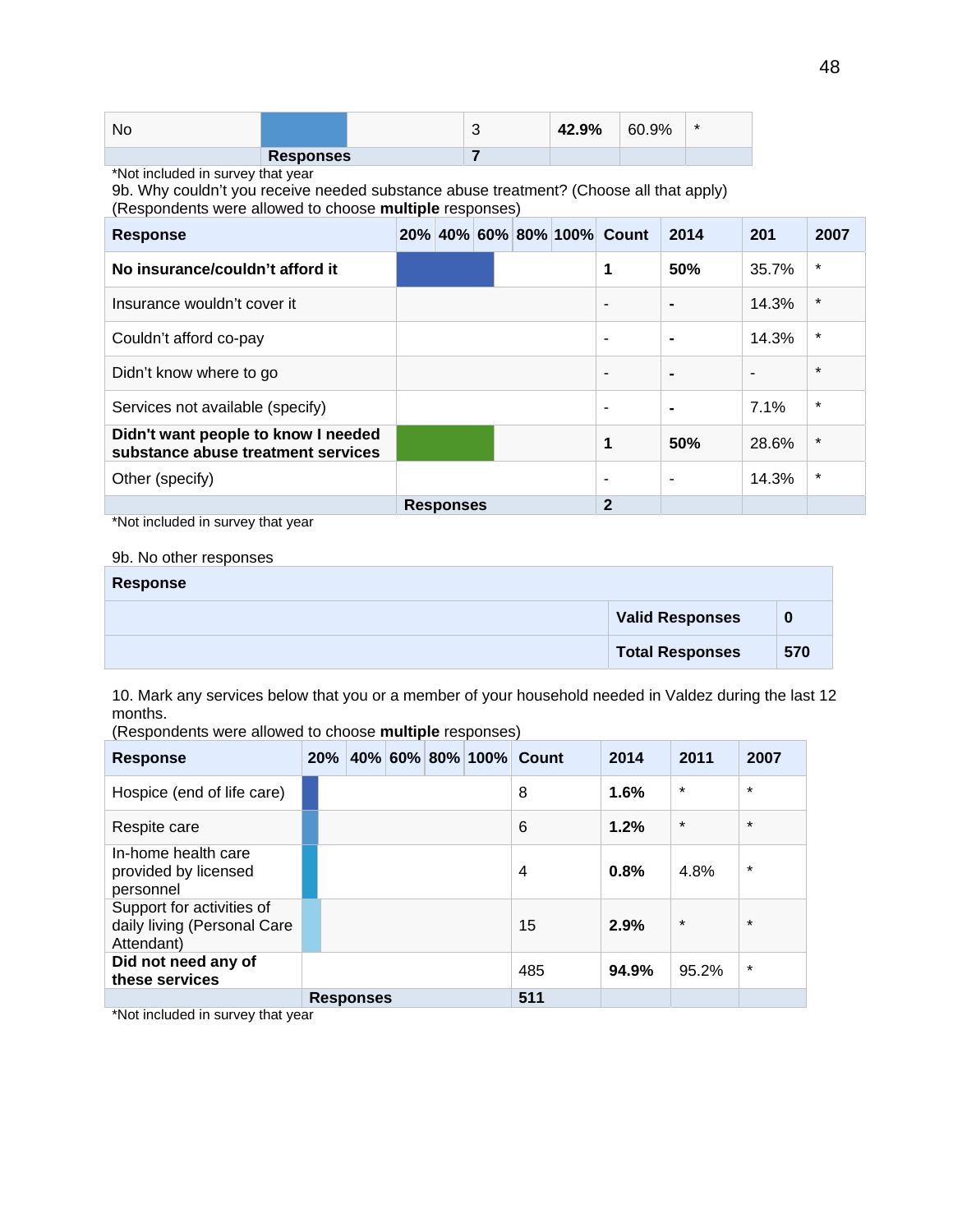| <b>Response</b> |                  |  | 20% 40% 60% 80% 100% Count | 2014  | 2011  | 2007    |
|-----------------|------------------|--|----------------------------|-------|-------|---------|
| Yes             |                  |  | 26                         | 61.9% | 41.7% | $\star$ |
| No.             |                  |  | 16                         | 38.1% | 58.3% | $\star$ |
| Not Answered    |                  |  | 43                         |       |       |         |
|                 | <b>Responses</b> |  | 42                         |       |       |         |

10a. Were you or a member of your household able to receive the needed services? (Respondents could only choose a **single** response)

\*Not included in survey that year

11. In the last 12 months, if you left Valdez to obtain health care elsewhere was it because: (Mark all that apply)

(Respondents were allowed to choose **multiple** responses)

| <b>Response</b>                                                        |                  |  | 20% 40% 60% 80% 100% Count | 2014  | 2011  | 2007* |
|------------------------------------------------------------------------|------------------|--|----------------------------|-------|-------|-------|
| I didn't leave Valdez to obtain<br>health care elsewhere               |                  |  | 191                        | 35.9% | 58.0% | 31.6% |
| Needed specialist<br>opinion/surgery/procedure<br>(specify specialty)  |                  |  | 201                        | 37.8% | 36.8% |       |
| Needed tests that were<br>unavailable in Valdez                        |                  |  | 101                        | 19.0% | 15.6% |       |
| Not insured in Valdez                                                  |                  |  | 11                         | 2.1%  | 1.6%  |       |
| Needed cancer treatment                                                |                  |  | 13                         | 2.4%  |       | 3.8%  |
| Concerns with local care                                               |                  |  | 66                         | 12.4% | 12.6% |       |
| Confidentiality issues                                                 |                  |  | 27                         | 5.1%  | 6.2%  |       |
| Prefer the quality of out of<br>town health care                       |                  |  | 70                         | 13.2% | 12.2% | 2.8%  |
| Employer reimburses travel<br>costs for health care/medical<br>tourism |                  |  | 29                         | 5.5%  | 4.0%  | 7.0%  |
| I had other business to take<br>care of in a larger city               |                  |  | 43                         | 8.1%  | 7.6%  | 11.7% |
| Referred to another provider<br>by your family doctor                  |                  |  | 63                         | 11.8% | 10.4% | 23.7% |
| Other (specify)                                                        |                  |  | 52                         | 9.8%  | 4.6%  |       |
|                                                                        | <b>Responses</b> |  | 532                        |       |       |       |

\*2007 asked this question in an open ended format. 2011 and 2014 gave the above options to choose from and gave an "Other (specify)" to identify reasons not listed. The difference between the 2011 and 2014 numbers and the 2007 numbers may be due to the difference in survey methodology.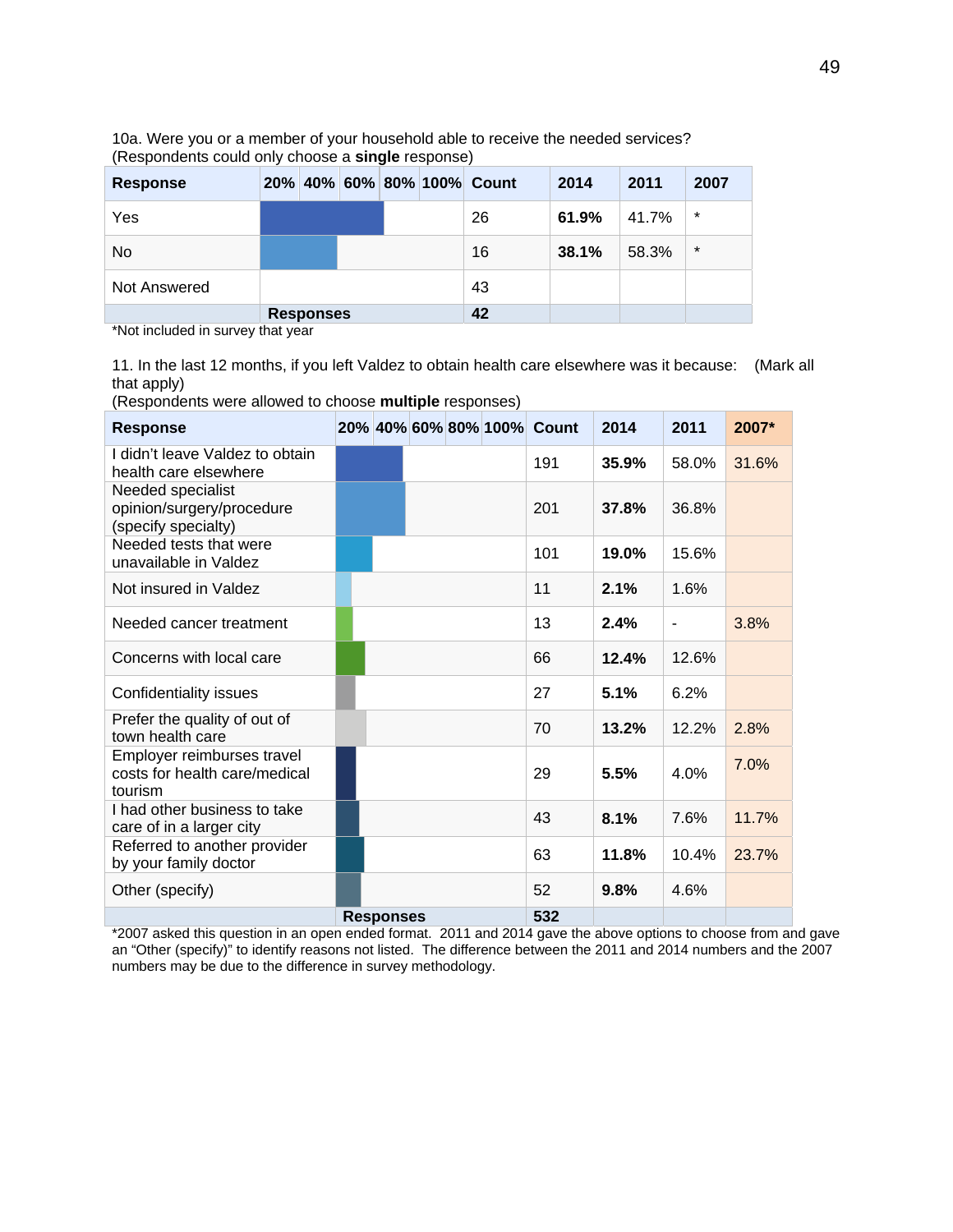### 11. Other responses

| <b>Response</b>               |                                |                                        |
|-------------------------------|--------------------------------|----------------------------------------|
| hip replacement               | Urologist, ophthalmologist     | Endocrinologist                        |
| consult on tooth/oral surgery | Orthopedic                     | NICU for infant children               |
| allergies                     | ophthalmologist                | podiatrist                             |
| CT Scan                       | Children- Ear tubes            | Gynecology                             |
| thyroid                       | anmc                           | Orthopedic surgeon                     |
| Diagnostic mammography        | Foot Surgery                   | ophthalmology                          |
| skin                          | Rheumatology                   | Orthopedic care                        |
| broken legs                   | Medevac for surgery X2         | gyn surgery                            |
| shoulder surgery              | full hysterectomy              | umbilical hernia op.                   |
| orthopedic                    | Daughter sees a specialist in  | advanced mammogram                     |
| surgery                       | <b>MRI</b>                     | <b>OB GYN</b>                          |
| RH Dr.                        | Dermatologist                  | mammogram                              |
| cancer                        | neurology                      | acute back problems                    |
| Endocrinology                 | Vein surgery - result of blood | gastroenterologist, internal medicine  |
| orthopedic surgery            | hearing/vision                 | ophthalmologist                        |
| procedure                     | Rheumatologist                 | ophthalmologist, gastro, dental        |
| allergy; hand surgery         | Back surgery                   | Eye surgery                            |
| orthopedics                   | Trigger finger surgery         | neurologist/pain mgmt.                 |
| knee replacement              | Basel cell carcinoma           | Ophthalmology                          |
| heart & diabetes              | Hearing                        | Oral surgeon                           |
| surgery                       | <b>DENTAL</b>                  | orthopedic / fracture                  |
| surgery                       | Pedi Cardio                    | labor & delivery / gall bladder        |
| orthopedic surgeon            | Orthopedics                    | trimaleal fractures; two surgery & two |
| cardiac                       | Lip Tie Removal                | pain management - shots                |
| orthopedic surgeon            | <b>OBGYN</b>                   | GI                                     |
| back surgeon                  | <b>OBGYN</b>                   | VA                                     |
| chiropractic                  | Whipple procedure              | orthopedic                             |
| oral surgery                  | Dentist/root canal             | <b>MRI</b>                             |
| Mental health /               | dental, skin, OBGYN, etc.      | <b>Internal Medicine</b>               |
| / Neurologist                 | hand and shoulder surgery      |                                        |
|                               | <b>Valid Responses</b>         | 87                                     |
|                               | <b>Total Responses</b>         | 570                                    |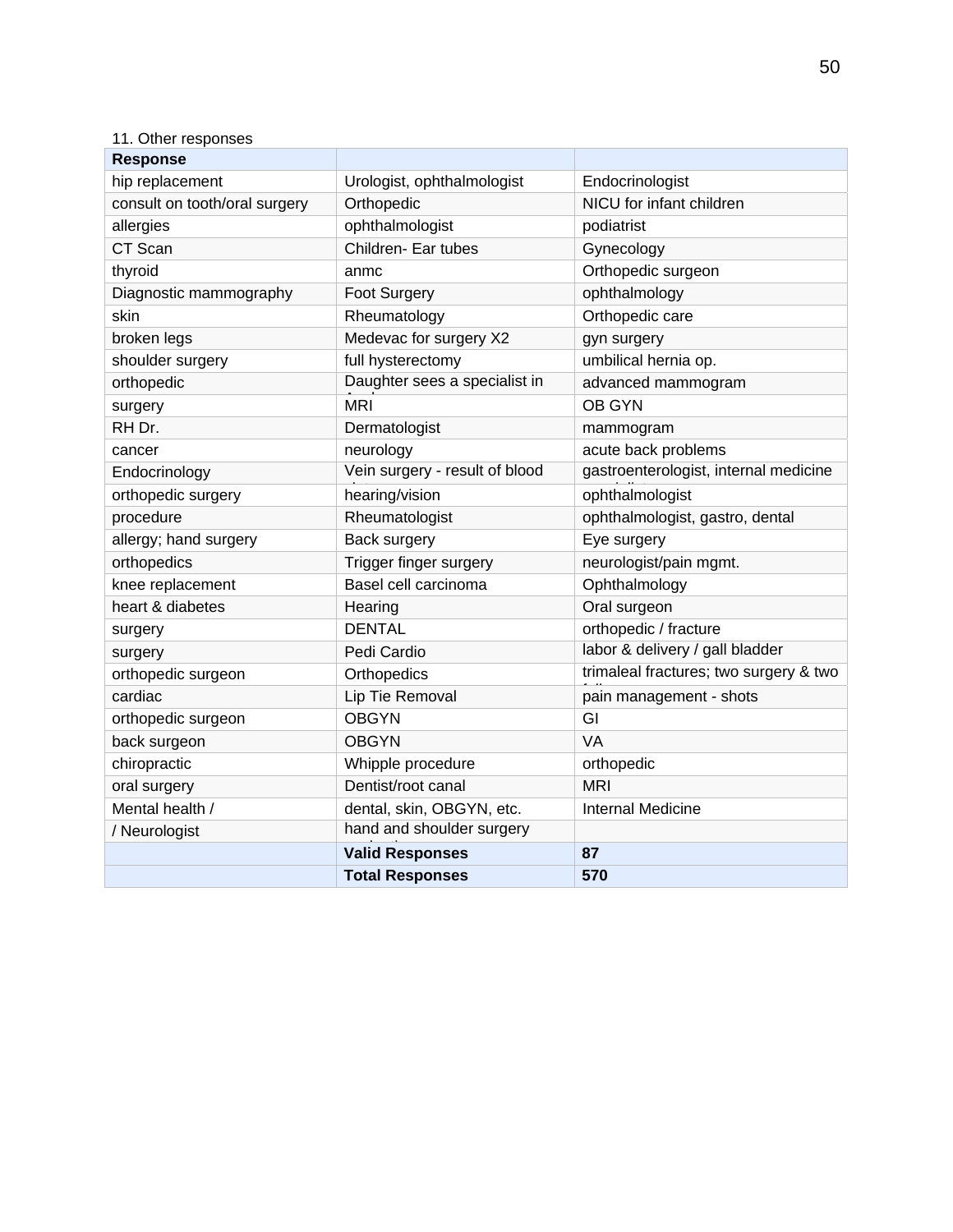| <b>Response</b> | 20% | 40%              | ີ |  | 60% 80% 100% Count | 2014  | 2011    | 2007    |
|-----------------|-----|------------------|---|--|--------------------|-------|---------|---------|
| None            |     |                  |   |  | 172                | 32.9% | $\star$ | $\star$ |
| 1-2 times       |     |                  |   |  | 210                | 40.2% | $\star$ | $\star$ |
| 3-4 times       |     |                  |   |  | 87                 | 16.6% | $\star$ | $\star$ |
| 5 times or more |     |                  |   |  | 54                 | 10.3% | $\star$ | $\star$ |
| Not Answered    |     |                  |   |  | 41                 |       |         |         |
| .               |     | <b>Responses</b> |   |  | 523                |       |         |         |

11a. How times did you leave to obtain healthcare in the last 12 months? (Respondents could only choose a **single** response)

\*Not included in survey that year

12. Do you smoke cigarettes or use smokeless tobacco? (Respondents could only choose a **single** response)

| <b>Response</b>     | 20% |                  |  | 40% 60% 80% 100% Count | 2014  | 2011  | 2007  |
|---------------------|-----|------------------|--|------------------------|-------|-------|-------|
| Every day           |     |                  |  | 61                     | 11.0% | 12.6% | 12.8% |
| Some days           |     |                  |  | 42                     | 7.6%  | 5.9%  | 8.1%  |
| Not at all          |     |                  |  | 450                    | 81.4% | 81.5% | 79.2% |
| <b>Not Answered</b> |     |                  |  | 11                     |       |       |       |
|                     |     | <b>Responses</b> |  | 553                    |       |       |       |

13. Considering all types of alcoholic beverages, during the past 30 days about how many times did you have 5 or more drinks on an occasion? An occasion is considered about 2 hours. (The definition of a drink of alcohol is 1 can/bottle of beer, or 1 glass of wine, or 1 cocktail or 1 shot of liquor)

| (Respondents could only choose a <b>single</b> response) |  |  |                            |       |       |       |
|----------------------------------------------------------|--|--|----------------------------|-------|-------|-------|
| Response                                                 |  |  | 20% 40% 60% 80% 100% Count | 2014  | 2011  | 2007  |
| <b>None</b>                                              |  |  | 373                        | 67.5% | 73.8% | 78.4% |
| 1-2 times                                                |  |  | 115                        | 20.8% | 15.0% | 11.3% |

(Respondents could only choose a **single** response)

| 1-2 times       |                  | 115 | 20.8% | 15.0% | 11.3% |
|-----------------|------------------|-----|-------|-------|-------|
| 3-4 times       |                  | 37  | 6.7%  | 4.8%  | 5.6%  |
| 5 times or more |                  | 28  | 5.1%  | 6.2%  | 4.8%  |
| Not Answered    |                  | 11  |       |       |       |
|                 | <b>Responses</b> | 553 |       |       |       |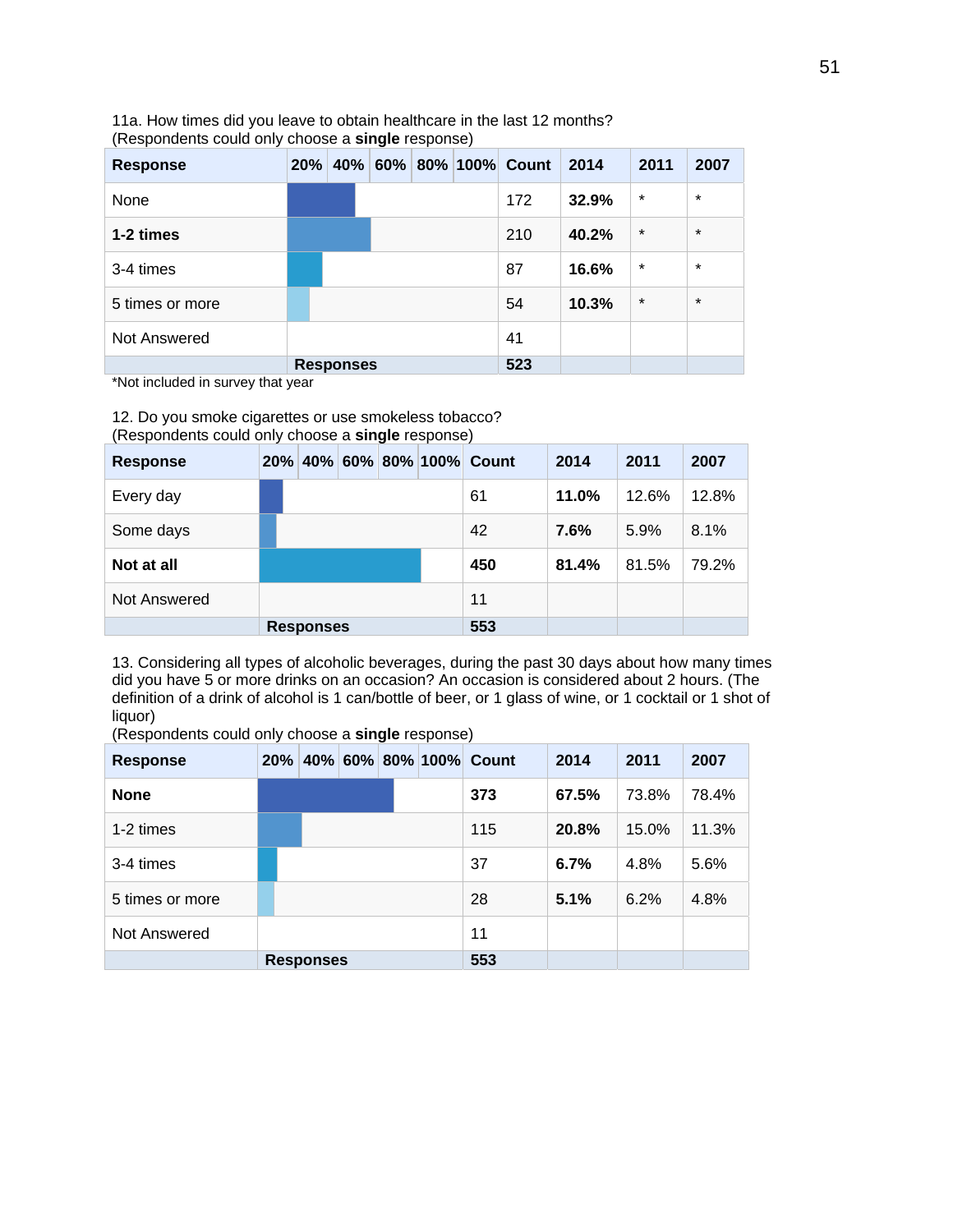14. Would you say that, in general, your physical health is: (Respondents could only choose a **single** response)

| <b>Response</b> | 20% |                  |  | 40% 60% 80% 100% Count | 2014  | 2011  | 2007  |
|-----------------|-----|------------------|--|------------------------|-------|-------|-------|
| Excellent       |     |                  |  | 73                     | 13.3% | 13.9% | 17.5% |
| Very Good       |     |                  |  | 197                    | 35.9% | 35.6% | 38.3% |
| Good            |     |                  |  | 203                    | 37.0% | 39.9% | 31.7% |
| Fair            |     |                  |  | 71                     | 12.9% | 10.0% | 9.9%  |
| Poor            |     |                  |  | 5                      | 0.9%  | 0.6%  | 2.6%  |
| Not Answered    |     |                  |  | 15                     |       |       |       |
|                 |     | <b>Responses</b> |  | 549                    |       |       |       |

15. How many days per week do you engage in physical activity (such as running, walking, aerobics, etc.) for a total of 30 minutes or more?

| <b>Response</b> | 20% |                  |  | 40% 60% 80% 100% | Count | 2014  | 2011  | 2007  |
|-----------------|-----|------------------|--|------------------|-------|-------|-------|-------|
| None            |     |                  |  |                  | 51    | 9.2%  | 9.8%  | 6.6%  |
| 1-2 days        |     |                  |  |                  | 152   | 27.4% | 25.8% | 29.5% |
| 3-4 days        |     |                  |  |                  | 196   | 35.3% | 33.3% | 33.4% |
| 5 or more days  |     |                  |  |                  | 156   | 28.1% | 31.1% | 30.5% |
| Not Answered    |     |                  |  |                  | 9     |       |       |       |
|                 |     | <b>Responses</b> |  |                  | 555   |       |       |       |

(Respondents could only choose a **single** response)

16. Within the past year have you made a personal lifestyle change related to better health? For example, lost weight, changed diet, became more physically active, reduced stress, decreased alcohol or tobacco use.

(Respondents could only choose a **single** response)

| <b>Response</b>                                                                     | 20% | 40%              | 60% | $80\%$ | 100% | Count | 2014  | 2011  | 2007    |
|-------------------------------------------------------------------------------------|-----|------------------|-----|--------|------|-------|-------|-------|---------|
| Permanent lifestyle<br>change                                                       |     |                  |     |        |      | 191   | 34.6% | 38.4% | $\star$ |
| Made lifestyle changes<br>that lasted more than a<br>month but was not<br>permanent |     |                  |     |        |      | 96    | 17.4% | 19.6% | $\star$ |
| Made short-term<br>changes that lasted a<br>month or less                           |     |                  |     |        |      | 68    | 12.3% | 10.3% | $\star$ |
| Considered it but didn't<br>take action                                             |     |                  |     |        |      | 59    | 10.7% | 9.1%  | $\star$ |
| No                                                                                  |     |                  |     |        |      | 138   | 25.0% | 22.7% | $\star$ |
| Not Answered                                                                        |     |                  |     |        |      | 12    |       |       |         |
|                                                                                     |     | <b>Responses</b> |     |        |      | 552   |       |       |         |

\*Not included in survey that year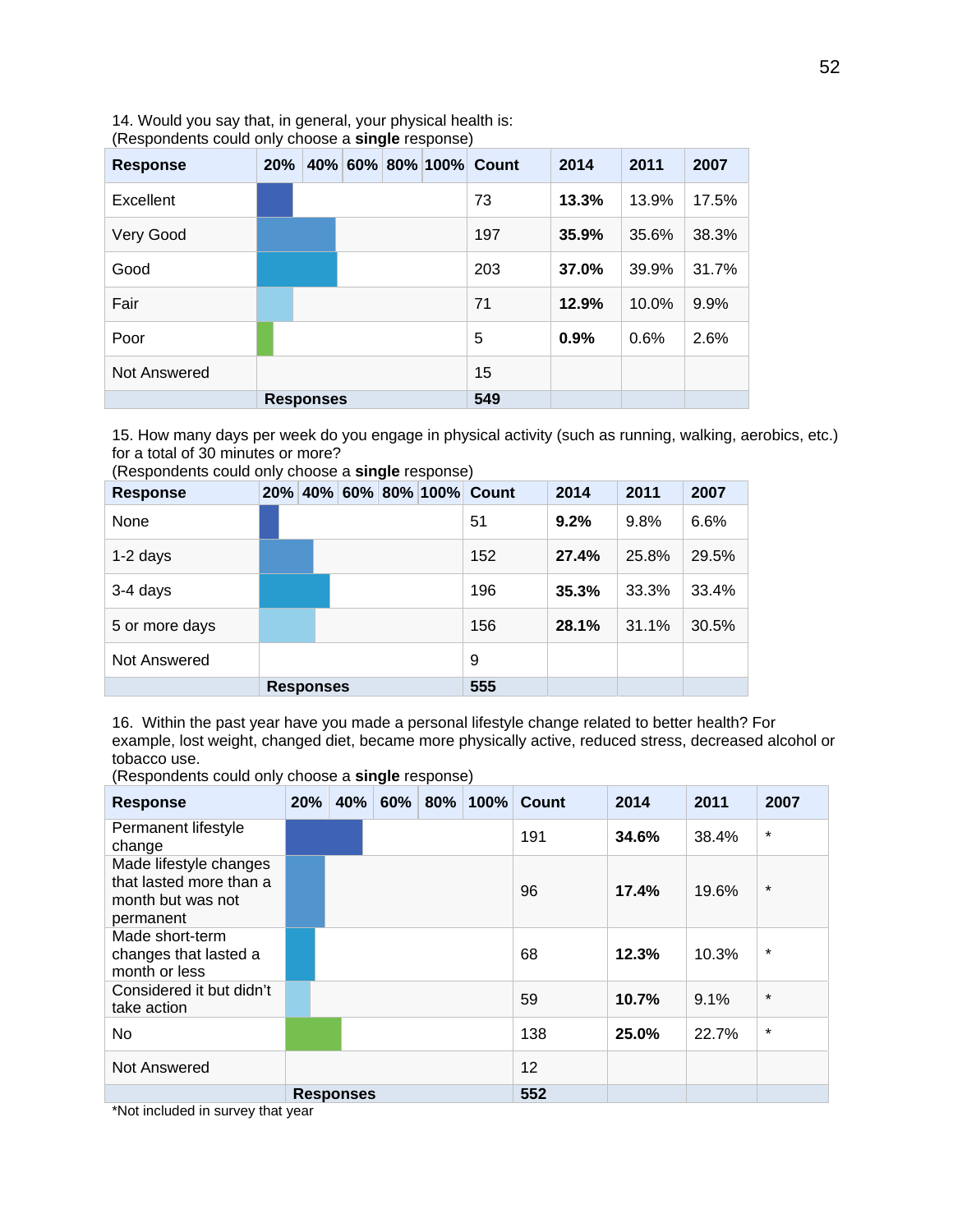17. Do you feel Sound Wellness Alliance Network (SWAN) is making a difference in the health of Valdez residents?

| <b>Response</b> |  |  | 20% 40% 60% 80% 100% Frequency | <b>Count</b> | 2014  | 2011   | 2007    |
|-----------------|--|--|--------------------------------|--------------|-------|--------|---------|
| Yes             |  |  |                                | 258          | 46.8% | 84.0%  | $\star$ |
| No.             |  |  |                                | 34           | 6.2%  | 16.0%  | $\star$ |
| Don't know      |  |  |                                | 259          | 47.0% | $\ast$ | $\star$ |
| Not Answered    |  |  |                                | 13           |       |        |         |
|                 |  |  | <b>Responses</b>               | 551          |       |        |         |

(Respondents could only choose a **single** response)

- Note that "don't know" was not given as an option in 2011 which may negatively impact the ability to meaningfully compare the 2011 and 2014 data.

18. Have you participated in any of the SWAN co-sponsored healthy living events and activities in the past year?

| <b>Response</b> |          |                  |  | 20% 40% 60% 80% 100% Count | 2014  | 2011  | 2007    |
|-----------------|----------|------------------|--|----------------------------|-------|-------|---------|
| Yes             |          |                  |  | 215                        | 39.4% | 41.8% | $\star$ |
| No              |          |                  |  | 331                        | 60.6% | 58.2% | $\star$ |
| Not Answered    |          |                  |  | 17                         |       |       |         |
|                 | $\cdots$ | <b>Responses</b> |  | 546                        |       |       |         |

(Respondents could only choose a **single** response)

\*Not included in survey that year

#### 18a. Which Programs?

(Respondents were allowed to choose **multiple** responses)

| <b>Response</b>                      |                  |  | 20% 40% 60% 80% 100% | Count | 2014  | 2011  | 2007    |
|--------------------------------------|------------------|--|----------------------|-------|-------|-------|---------|
| <b>Healthier You</b>                 |                  |  |                      | 180   | 83.7% | 74.9% | $\ast$  |
| Ski for Free                         |                  |  |                      | 70    | 32.6% | 27.1% | $\star$ |
| Hike Alaska's Wild<br>Kountry (HAWK) |                  |  |                      | 56    | 26.0% | 16.7% | $\star$ |
| <b>Run Series</b>                    |                  |  |                      | 58    | 27.0% | 14.8% | $\star$ |
|                                      | <b>Responses</b> |  |                      | 215   |       |       |         |

19. In the past year have you had an annual exam with a health care provider for preventive purposes? (Respondents could only choose a **single** response)

| <b>Response</b> |                  |  |  |  |  | 20% 40% 60% 80% 100% Count | 2014  | 2011  | 2007  |
|-----------------|------------------|--|--|--|--|----------------------------|-------|-------|-------|
| Yes             |                  |  |  |  |  | 342                        | 61.8% | 62.4% | 61.1% |
| No              |                  |  |  |  |  | 211                        | 38.2% | 37.6% | 38.9% |
| Not Answered    |                  |  |  |  |  | 9                          |       |       |       |
|                 | <b>Responses</b> |  |  |  |  | 553                        |       |       |       |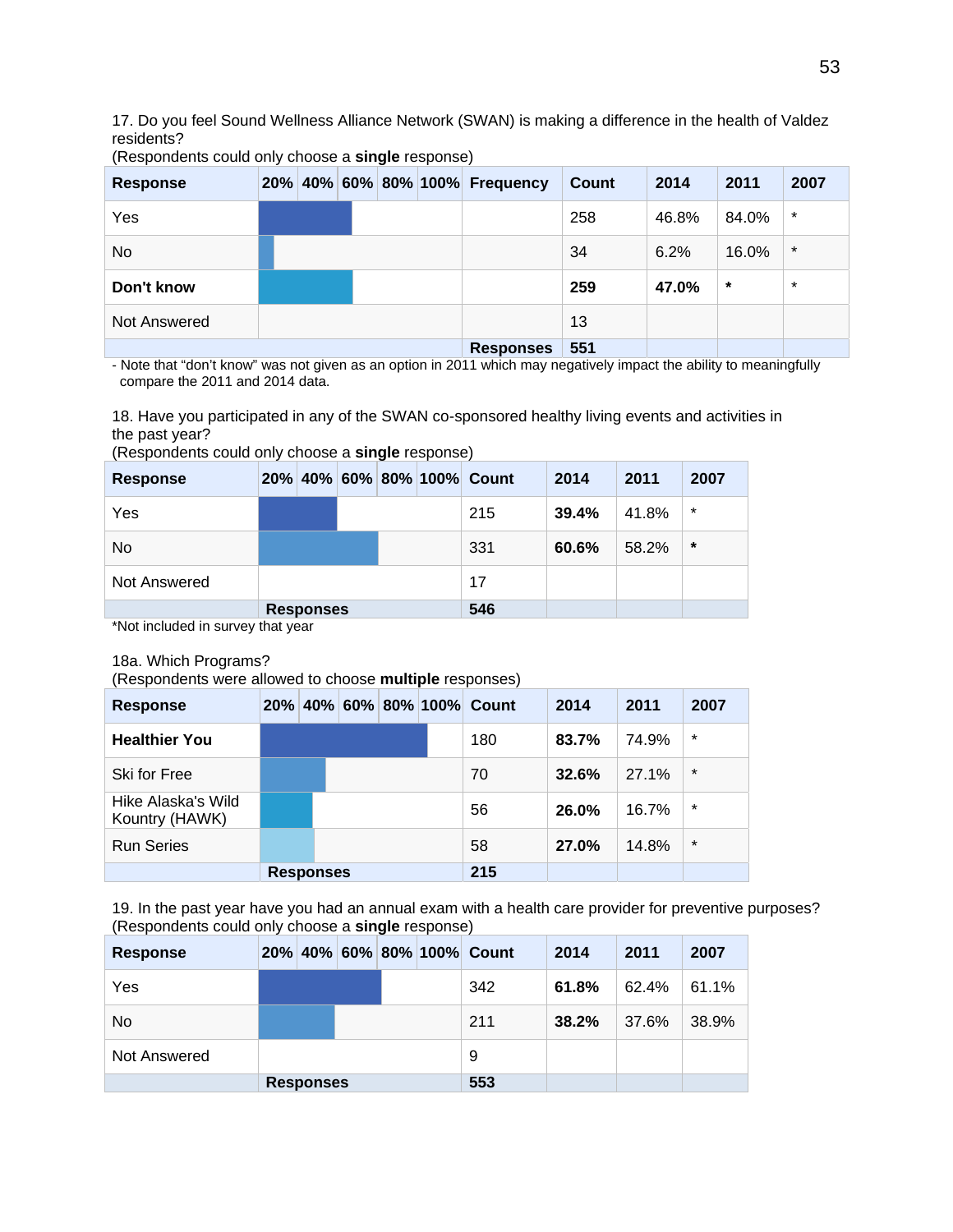20. Have you had biometric screening complete in the past year (cholesterol, blood glucose, Body Mass Index - BMI)?

| <b>Response</b> |                  |  | 20% 40% 60% 80% 100% Count | 2014  | 2011  | 2007 |
|-----------------|------------------|--|----------------------------|-------|-------|------|
| Yes             |                  |  | 303                        | 55.0% | 61.2% |      |
| No              |                  |  | 248                        | 45.0% | 38.8% |      |
| Not Answered    |                  |  | 11                         |       |       |      |
|                 | <b>Responses</b> |  | 551                        |       |       |      |

(Respondents could only choose a **single** response)

20a. Did you take further action based on the results? (Mark all that apply) (Respondents were allowed to choose **multiple** responses)

| <b>Response</b>                                          | $20\%$ |                  |  |  | 40% 60% 80% 100% | Count | 2014  | 2011    | 2007     |
|----------------------------------------------------------|--------|------------------|--|--|------------------|-------|-------|---------|----------|
| Health care provider<br>consultation                     |        |                  |  |  |                  | 53    | 17.8% | 13.8%   | $\star$  |
| Made lifestyle<br>changes (diet or<br>physical activity) |        |                  |  |  |                  | 96    | 32.2% | 32.7%   | $\star$  |
| Went on medication                                       |        |                  |  |  |                  | 28    | 9.4%  | 8.4%    | $\star$  |
| Online research                                          |        |                  |  |  |                  | 32    | 10.7% | 10.4%   | $\star$  |
| Compare new<br>results to previous<br>results            |        |                  |  |  |                  | 91    | 30.5% | 24.6%   | $^\star$ |
| None                                                     |        |                  |  |  |                  | 96    | 32.2% | 39.7%   | $\star$  |
| Other (specify)                                          |        |                  |  |  |                  | 12    | 4.0%  | $\star$ | $\star$  |
|                                                          |        | <b>Responses</b> |  |  |                  | 298   |       |         |          |

\*Not included in survey that year

#### 20a. Other responses

| <b>Response</b>     |                                         |
|---------------------|-----------------------------------------|
| I am healthy & OK   | bought vitamins                         |
| Didn't need to      | no adjustment needed                    |
| Excellent results!  | counseling per employer - due to weight |
| had good score      | Added a vitamin                         |
| diet / consultation | Quit smokingagain                       |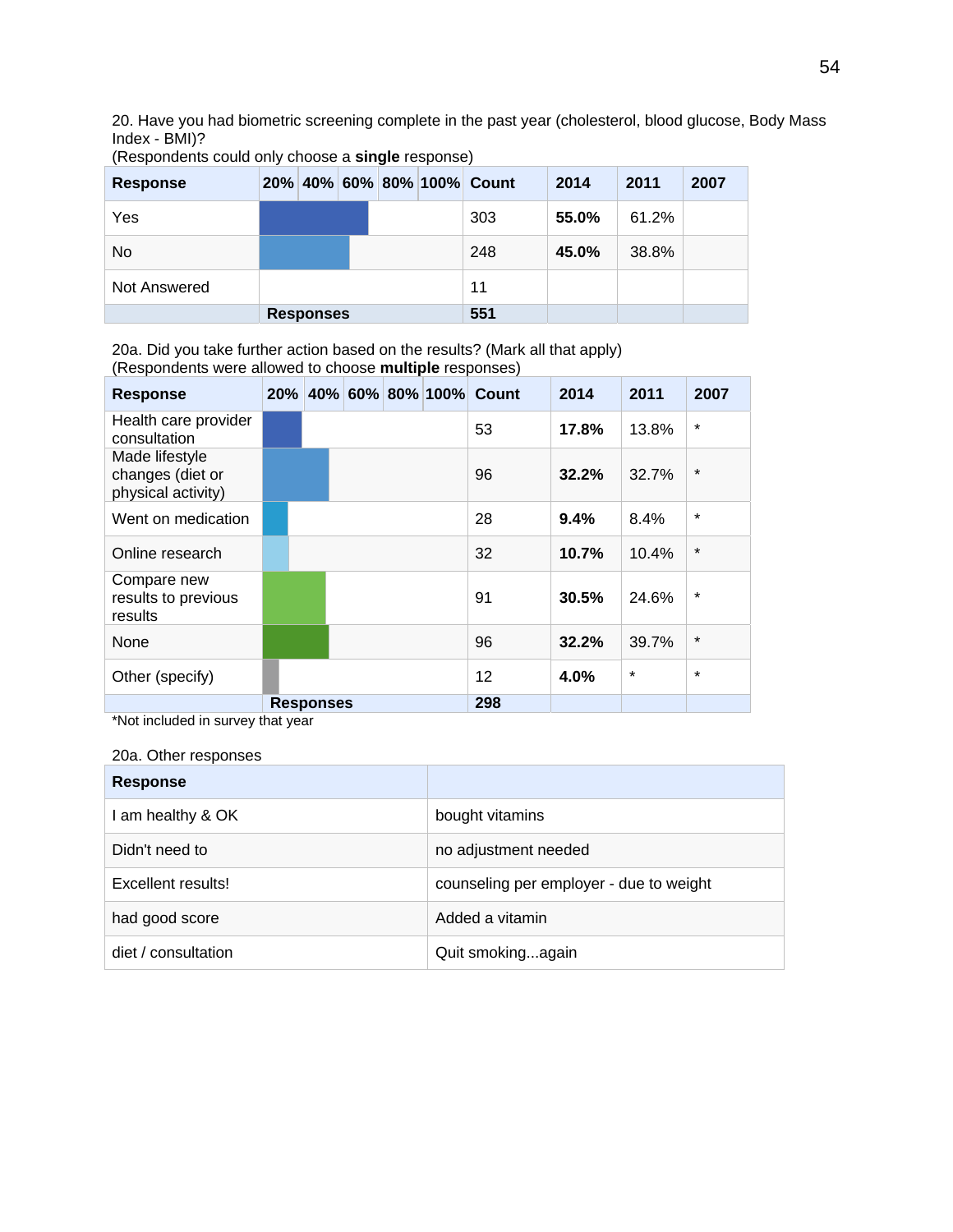21. Please use the chart below to find your height and weight and select the corresponding category. (Respondents could only choose a **single** response)

| <b>Response</b>    | 20% |                  |  | 40% 60% 80% 100% Count | 2014  | $2011*$ | 2007*   |
|--------------------|-----|------------------|--|------------------------|-------|---------|---------|
| A - underweight    |     |                  |  | 7                      | 1.3%  | $\star$ | $\star$ |
| B - Normal         |     |                  |  | 173                    | 33.1% | $\star$ | $\star$ |
| C - Overweight     |     |                  |  | 176                    | 33.7% | $\star$ | $\star$ |
| D - Obese          |     |                  |  | 144                    | 27.6% | 28%**   | 31.8%** |
| E – Morbidly Obese |     |                  |  | 22                     | 4.2%  |         |         |
| Not Answered       |     |                  |  | 39                     |       |         |         |
|                    |     | <b>Responses</b> |  | 522                    |       |         |         |

\*Not included in survey that year.

\*\*2007 and 2012 data from BRFSS for **Valdez/Cordova** census area. 2014 survey data is for Valdez alone.

22. Overall, how satisfied are you with your health care services in Valdez? (Respondents could only choose a **single** response)

| <b>Response</b>      | 20% |                  |  | 40% 60% 80% 100% | Count | 2014  | 2011  | 2007  |
|----------------------|-----|------------------|--|------------------|-------|-------|-------|-------|
| Very satisfied       |     |                  |  |                  | 180   | 33.6% | 31.0% | 41.6% |
| Somewhat satisfied   |     |                  |  |                  | 316   | 59.1% | 60.6% | 47.3% |
| Not at all satisfied |     |                  |  |                  | 39    | 7.3%  | 8.4%  | 11.1% |
| Not Answered         |     |                  |  |                  | 26    |       |       |       |
|                      |     | <b>Responses</b> |  |                  | 535   |       |       |       |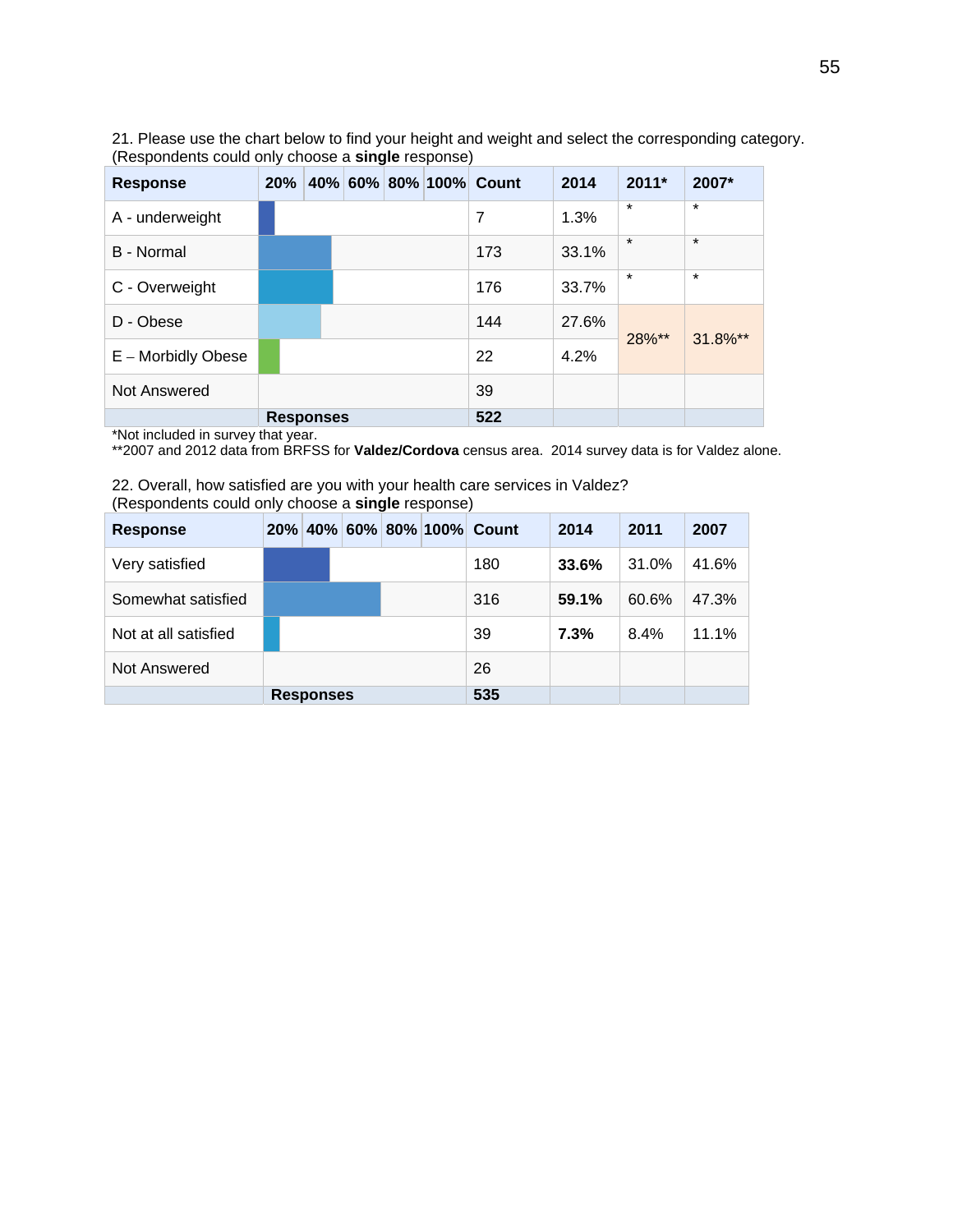| <b>Response</b>                                                                           |                  |  | 20% 40% 60% 80% 100% Count | 2014  | 2011                     | 2007  |
|-------------------------------------------------------------------------------------------|------------------|--|----------------------------|-------|--------------------------|-------|
| <b>Dental Care</b>                                                                        |                  |  | 209                        | 39.3% | 12.4%                    |       |
| Diagnostic services (tests)                                                               |                  |  | 127                        | 23.9% | 16.1%                    | 6.7%  |
| <b>Elderly Care/Assisted Living</b>                                                       |                  |  | 108                        | 20.3% | 19.5%                    | 5.4%  |
| Long term care (Nursing home)                                                             |                  |  | 66                         | 12.4% | 8.1%                     | 4.0%  |
| More specialists/specialty care<br>providers                                              |                  |  | 160                        | 30.1% | 37.7%                    | 19.5% |
| More primary care providers                                                               |                  |  | 187                        | 35.2% | 25.5%                    | 17.4% |
| Mental health services/counseling                                                         |                  |  | 65                         | 12.2% | 3.9%d                    | 3.4%  |
| Female Health care (OBGYN)                                                                |                  |  | 136                        | 25.6% | 12.0%                    | 8.1%  |
| Pediatric care (children's health care)                                                   |                  |  | 69                         | 13.0% | 9.4%                     | 10.7% |
| Substance use rehab/counseling                                                            |                  |  | 57                         | 10.7% | 6.4%                     | 4.0%  |
| Timely access to care in a physician<br>clinic (appointment in a reasonable<br>timeframe) |                  |  | 259                        | 48.7% |                          |       |
| Other (specify)                                                                           |                  |  | 43                         | 8.1%  | $\overline{\phantom{a}}$ |       |
|                                                                                           | <b>Responses</b> |  | 532                        |       |                          |       |

23. What do you consider to be the top three health care needs in Valdez (Choose up to three responses) (Respondents were allowed to choose **multiple** responses)

#### 23. Other responses

| <b>Response</b>                                                                                                     |                                                                                                                                                                                                                                                                                    |                                                             |
|---------------------------------------------------------------------------------------------------------------------|------------------------------------------------------------------------------------------------------------------------------------------------------------------------------------------------------------------------------------------------------------------------------------|-------------------------------------------------------------|
| Emergency coverage                                                                                                  | vision                                                                                                                                                                                                                                                                             | ALL are needed. I don't<br>know what priority is<br>needed. |
| Not responsive to messaging; clinic<br>doesn't return calls. Valdez Clinic<br>lost my girlfriend's medical records. | Valdez needs a doctor clinic that is<br>managed according to current<br>practice standards. The care I<br>receive with my external doctors<br>(waits, billing, safety, medical record<br>notes) is far better than this private<br>clinic.(Ex:Mary Gilson closing daily<br>for 2h! | home health                                                 |
| Dermatologist!                                                                                                      | Ophthalmologist                                                                                                                                                                                                                                                                    | home health                                                 |
| Timely access to care in a clinic is<br>an ongoing problem                                                          | dermatology                                                                                                                                                                                                                                                                        | Better food program in<br>hospital                          |
| None                                                                                                                | Doctors that will stay at the clinic<br>long enough to build a relationship<br>with them.                                                                                                                                                                                          | Needs covered as needed                                     |
| Hospice                                                                                                             | ophthalmologist                                                                                                                                                                                                                                                                    | <b>MRI</b>                                                  |
| do not know                                                                                                         | hospice                                                                                                                                                                                                                                                                            | **OBGYN**YES                                                |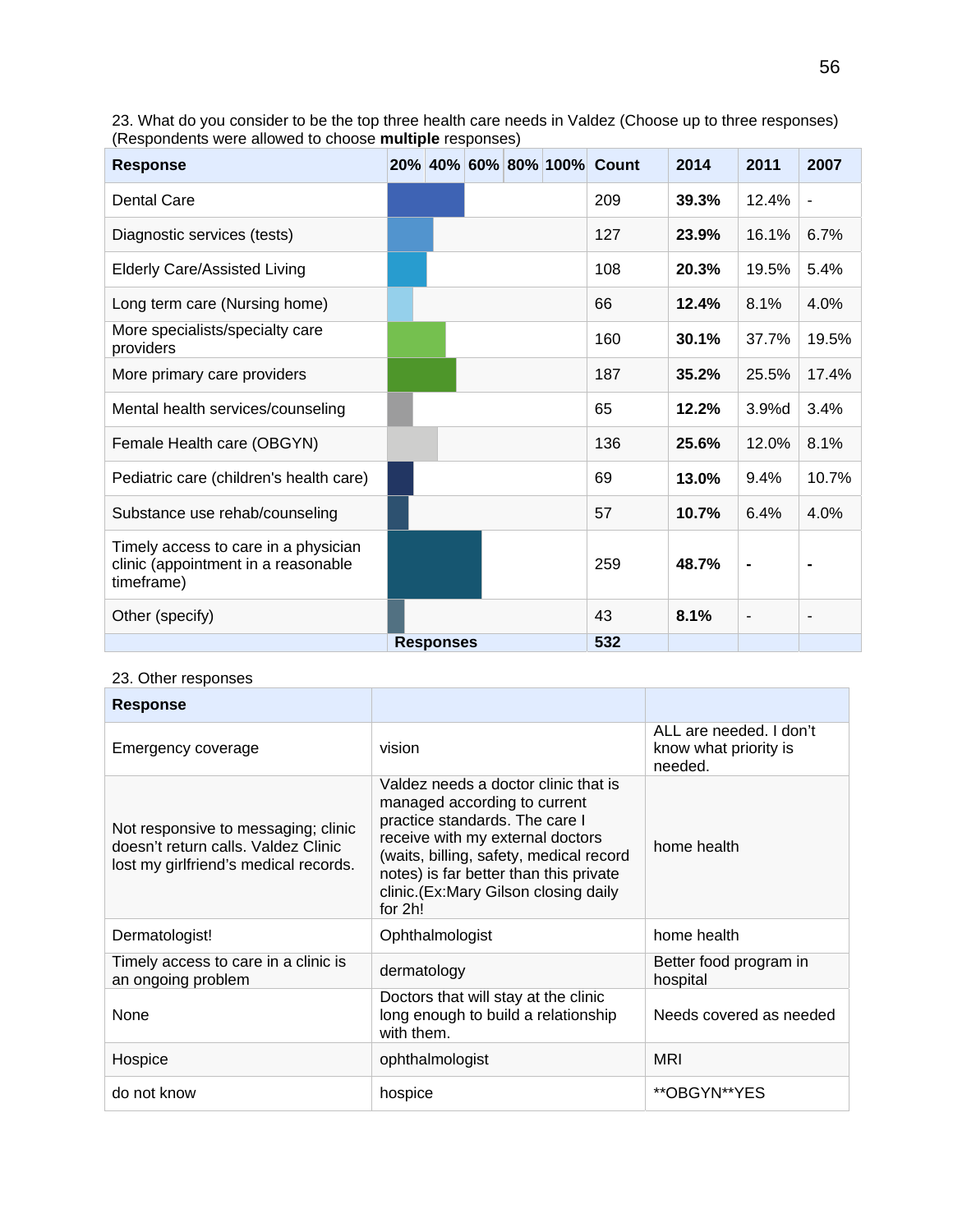| <b>MRI</b>               | <b>MRI</b>                                                                         | vision                                 |
|--------------------------|------------------------------------------------------------------------------------|----------------------------------------|
| vision care              | better pharmacy                                                                    | home health                            |
| whoever needs it         | Rx are difficult to fill! constant<br>(monthly) mistakes w/ clinic and<br>pharmacy | N/A                                    |
| don't know               | access to mid-level care providers                                                 | eye doctor                             |
| Sliding scale fee clinic | <b>Sliding Fee Scale Clinic</b>                                                    | Public health clinic needs<br>staff!!! |
| don't know               | eye doctor                                                                         | vision                                 |
| <b>Valid Responses</b>   |                                                                                    | 39                                     |

24. In the last 12 months did you or your family have to go without basic needs such as food, child care, health care, or clothing?

| <b>Response</b> |                  |  |  |  | 20% 40% 60% 80% 100% Frequency | Count | 2014    | 2011  | 2007  |
|-----------------|------------------|--|--|--|--------------------------------|-------|---------|-------|-------|
| Yes             |                  |  |  |  |                                | 33    | $6.0\%$ | 7.6%  | 8.0%  |
| No              |                  |  |  |  |                                | 520   | 94.0%   | 92.4% | 92.0% |
|                 | <b>Responses</b> |  |  |  |                                | 553   |         |       |       |

(Respondents could only choose a **single** response)

24a. What did you go without? (Mark all that apply)

(Respondents were allowed to choose **multiple** responses)

| <b>Response</b>            | 20% |                  |  | 40% 60% 80% 100% Count | 2014  | 2011                     | 2007  |
|----------------------------|-----|------------------|--|------------------------|-------|--------------------------|-------|
| Health care                |     |                  |  | 19                     | 55.9% | 45.9%                    | 52.0% |
| Dental care                |     |                  |  | 18                     | 52.9% | 48.6%                    | 56.0% |
| Prescriptions              |     |                  |  | 18                     | 52.9% | 37.8%                    | 24.0% |
| Clothing                   |     |                  |  | $\overline{4}$         | 11.8% | 35.1%                    | 16.0% |
| Child care                 |     |                  |  | 3                      | 8.8%  | 18.9%                    | 4.0%  |
| Food                       |     |                  |  | 6                      | 17.6% | 21.6%                    | 12.0% |
| Choosing food we<br>wanted |     |                  |  | 8                      | 23.5% | 40.5%                    | 32.0% |
| Rent/housing               |     |                  |  | $\overline{4}$         | 11.8% | 18.9%                    | 20.0% |
| Heat/fuel/utilities        |     |                  |  | 8                      | 23.5% | 35.1%                    | 12.0% |
| Other (specify)            |     |                  |  | 1                      | 2.9%  | $\overline{\phantom{a}}$ | 4.0%  |
|                            |     | <b>Responses</b> |  | 34                     |       |                          |       |

| 24a. Other    |  |
|---------------|--|
| Response      |  |
| water at home |  |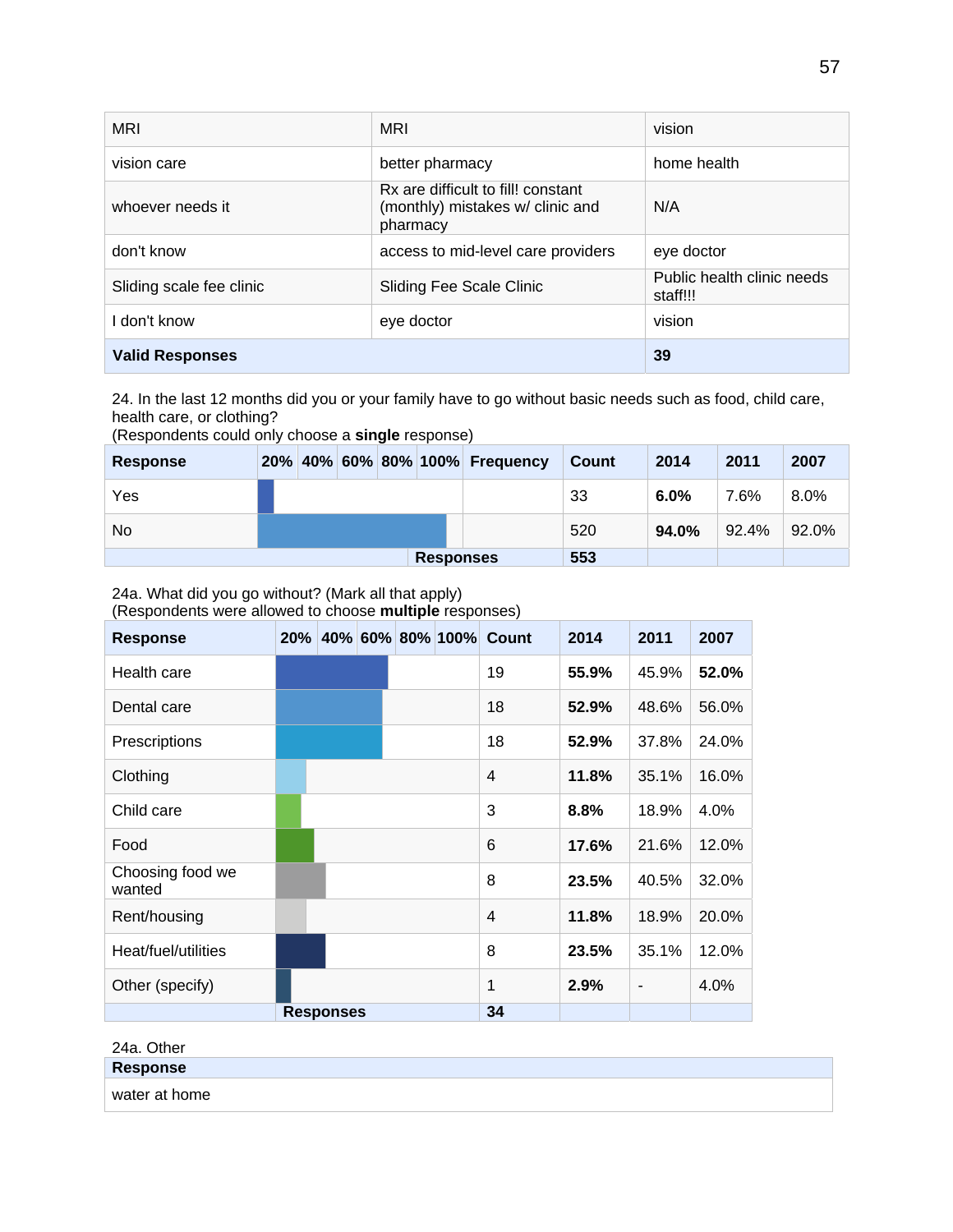25. How much of your total household take-home pay (income after taxes) goes to rent / housing costs? Housing costs are considered any type of payment having to do with housing, such as rent or mortgage payments and utilities.

| <b>Response</b>   | 20% | 40%              |  | 60% 80% 100% Count | 2014  | 2011  | 2007  |
|-------------------|-----|------------------|--|--------------------|-------|-------|-------|
| Less than $33%$   |     |                  |  | 222                | 42.2% | 41.6% | 42.4% |
| Between 33% - 49% |     |                  |  | 181                | 34.4% | 34.2% | 36.3% |
| Between 50% - 74% |     |                  |  | 96                 | 18.3% | 18.0% | 19.1% |
| 75% or more       |     |                  |  | 27                 | 5.1%  | 6.2%  | 2.2%  |
|                   |     | <b>Responses</b> |  | 526                |       |       |       |

(Respondents could only choose a **single** response)

26. Which of the following best describes your race/ ethnic group? (Mark one response) (Respondents could only choose a **single** response)

| <b>Response</b>                          | $20\%$ |                  |  | 40% 60% 80% 100% Count | 2014  | 2011  | 2007  |
|------------------------------------------|--------|------------------|--|------------------------|-------|-------|-------|
| White/Caucasian                          |        |                  |  | 448                    | 82.2% | 89.8% | 85.7% |
| Hispanic/Latino                          |        |                  |  | 17                     | 3.1%  | 2.3%  | 2.0%  |
| <b>Alaskan Native/Native</b><br>American |        |                  |  | 37                     | 6.8%  | 3.3%  | 5.0%  |
| African American                         |        |                  |  | 3                      | 0.6%  | 0.8%  | 1.3%  |
| Filipino                                 |        |                  |  | $\overline{4}$         | 0.7%  | 0.6%  | 0.3%  |
| Pacific Islander                         |        |                  |  | 3                      | 0.6%  | 0.2%  | 1.0%  |
| Asian                                    |        |                  |  | 8                      | 1.5%  | 1.2%  | 1.0%  |
| Multi-ethnic                             |        |                  |  | 15                     | 2.8%  | 0.8%  | 2.0%  |
| Other                                    |        |                  |  | 10                     | 1.8%  | 0.8%  | 1.7%  |
|                                          |        | <b>Responses</b> |  | 545                    |       |       |       |

27. Which income range best describes your annual household income? (Respondents could only choose a **single** response)

| <b>Response</b>        | 20% |                  |  | 40% 60% 80% 100% Count | 2014  | 2011  | 2007  |
|------------------------|-----|------------------|--|------------------------|-------|-------|-------|
| Less than \$10,000     |     |                  |  | 26                     | 4.9%  | 3.7%  | 5.3%  |
| \$10,000 to \$19,999   |     |                  |  | 25                     | 4.7%  | 3.9%  | 6.3%  |
| \$20,000 to \$29,999   |     |                  |  | 35                     | 6.6%  | 5.8%  | 6.3%  |
| \$30,000 to \$39,999   |     |                  |  | 31                     | 5.8%  | 6.9%  | 9.2%  |
| \$40,000 to \$49,999   |     |                  |  | 29                     | 5.4%  | 7.5%  | 8.8%  |
| \$50,000 to \$59,999   |     |                  |  | 45                     | 8.4%  | 8.2%  | 10.6% |
| \$60,000 to \$74,999   |     |                  |  | 61                     | 11.4% | 11.0% | 11.6% |
| \$75,000 to \$99,999   |     |                  |  | 99                     | 18.6% | 17.9% | 16.9% |
| \$100,000 to \$124,999 |     |                  |  | 69                     | 12.9% | 17.0% | 15.8% |
| \$125,000 or more      |     |                  |  | 113                    | 21.2% | 18.1% | 9.2%  |
|                        |     | <b>Responses</b> |  | 533                    |       |       |       |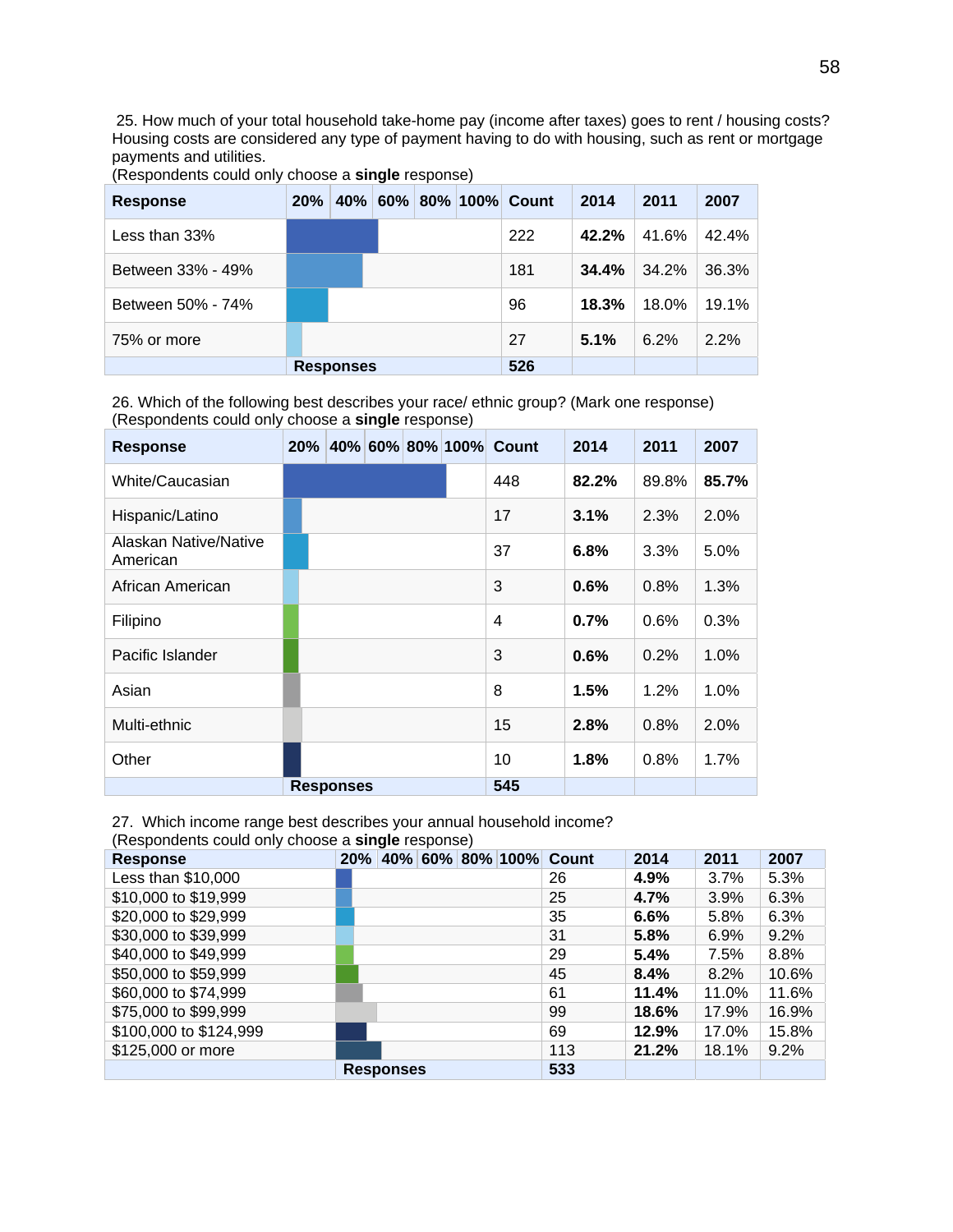#### 28. What is the highest level of education you have completed? (Respondents could only choose a **single** response)

| <b>Response</b>                    | 20% |                  |  | 40% 60% 80% 100% Count | 2014  | 2011  | 2007  |
|------------------------------------|-----|------------------|--|------------------------|-------|-------|-------|
| Less than a high school<br>diploma |     |                  |  | 10                     | 1.8%  | 0.6%  | 2.3%  |
| High school diploma or GED         |     |                  |  | 115                    | 20.9% | 16.2% | 14.3% |
| Some college, no degree            |     |                  |  | 154                    | 28.1% | 29.7% | 42.2% |
| Associates degree                  |     |                  |  | 62                     | 11.3% | 13.7% | 12.3% |
| Four year college degree           |     |                  |  | 126                    | 23.0% | 22.9% | 17.9% |
| Master's degree or higher          |     |                  |  | 82                     | 14.9% | 16.8% | 11.0% |
|                                    |     | <b>Responses</b> |  | 549                    |       |       |       |

#### 29. What is your age in years?

(Respondents could only choose a **single** response)

| <b>Response</b> | 20% | 40% 60% |  | 80% 100% Frequency     | <b>Count</b> |
|-----------------|-----|---------|--|------------------------|--------------|
| $18 - 24$       |     |         |  | 7.8%                   | 43           |
| $25 - 34$       |     |         |  | 18.1%                  | 99           |
| $35 - 44$       |     |         |  | 13.5%                  | 74           |
| $45 - 64$       |     |         |  | 49.6%                  | 272          |
| $65 - 74$       |     |         |  | 8.9%                   | 49           |
| 75 or more      |     |         |  | 2.0%                   | 11           |
| Not Answered    |     |         |  |                        | 12           |
|                 |     |         |  | <b>Valid Responses</b> | 548          |
|                 |     |         |  | <b>Total Responses</b> | 560          |

30. What is your gender?

(Respondents could only choose a **single** response)

| <b>Response</b> | 20% 40% 60% 80% 100% Count |  |     | 2014  | 2011  | 2007  |
|-----------------|----------------------------|--|-----|-------|-------|-------|
| Male            |                            |  | 189 | 35.7% | 31.7% | 33.7% |
| Female          |                            |  | 341 | 64.3% | 68.3% | 66.3% |
| Not Answered    |                            |  | 30  |       |       |       |
|                 | <b>Responses</b>           |  | 530 |       |       |       |

Secondary data - 2010 U.S. Census Bureau population ages for Valdez

| Gender | ℅      |
|--------|--------|
| Male   | 53.30% |
| Female | 46.70% |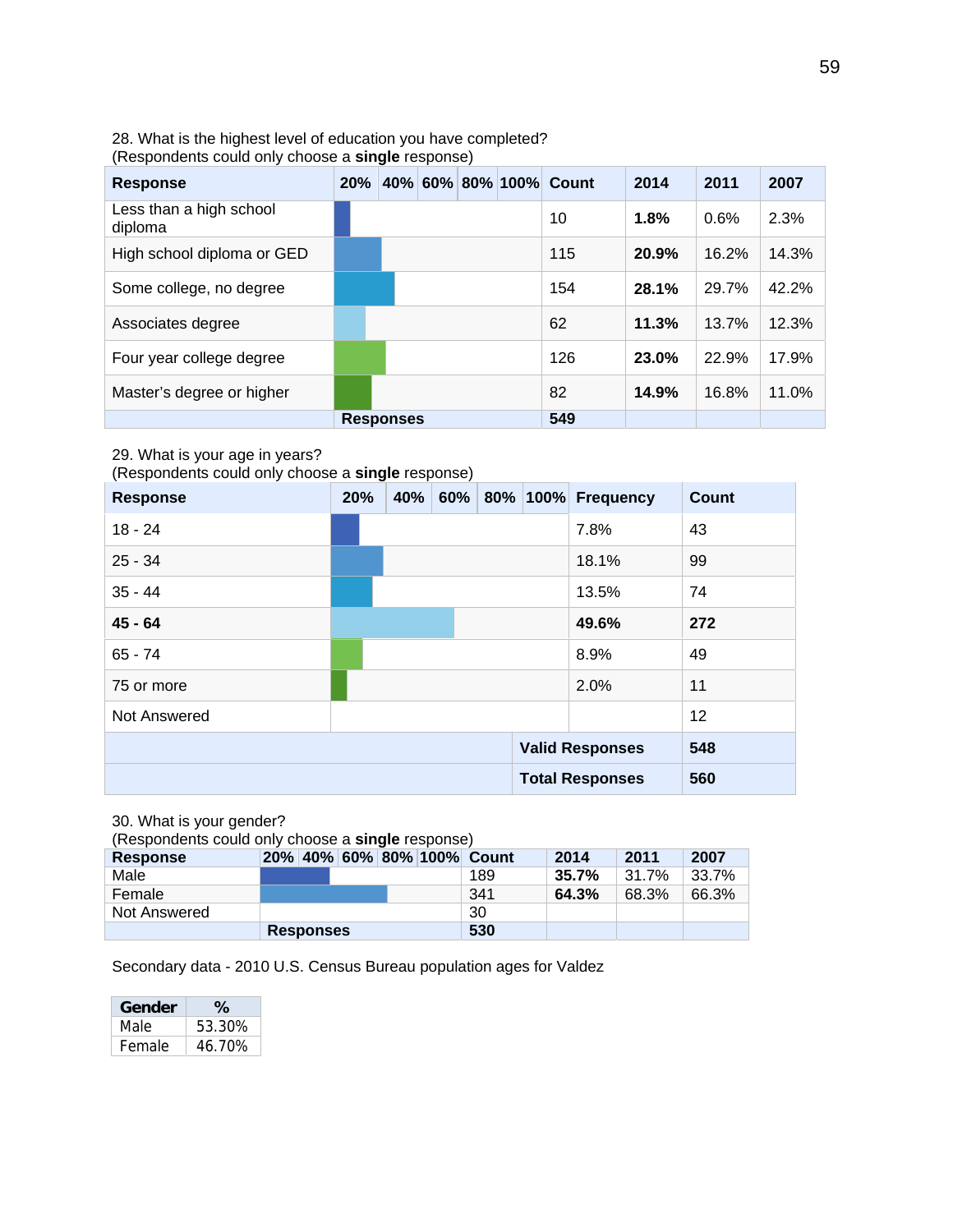# Appendix 4

# **Secondary Data Valdez-Cordova Census Area**

**Secondary data** (BRFSS, NVSS, SAHIE) is only available at the Valdez-Cordova Census Area level. Therefore, to the extent that health status differs significantly between the Valdez-Cordova Census Area and the community of Valdez, health information was not available at that granularity in the secondary data sources.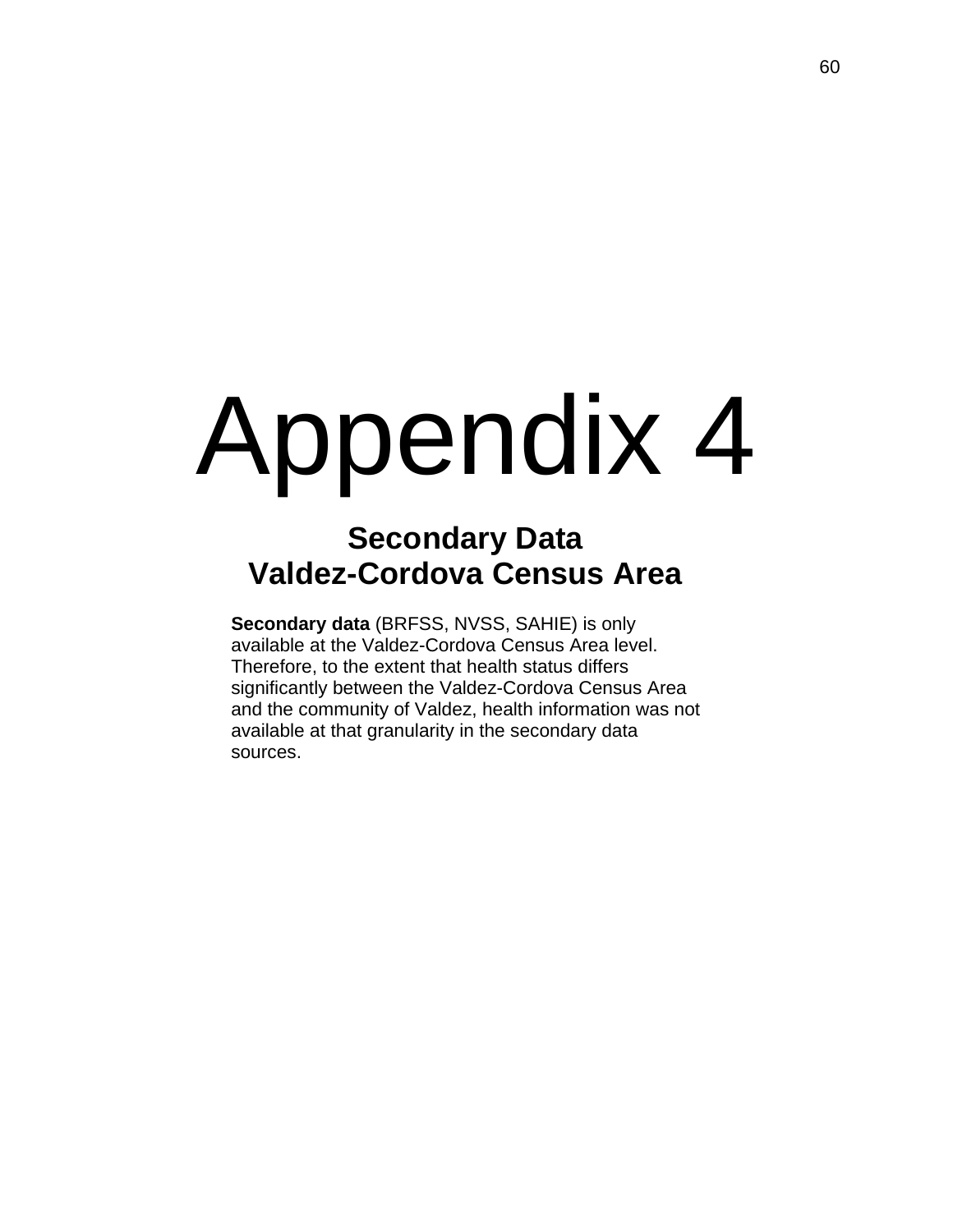# Community/Demographic Profile – Secondary Data **Results**

# **Valdez - 2010**

| Age       | % Population |
|-----------|--------------|
| $0 - 19$  | 27%          |
| $20 - 24$ | 7%           |
| 25-44     | 27%          |
| 45-64     | 33%          |
| 65-74     | 4%           |
| $75+$     | 2%           |

| Race                    | % Population |
|-------------------------|--------------|
| White                   | 81%          |
| <b>Black</b>            | 1%           |
| <b>Alaska Native</b>    | 8%           |
| Asian                   | 2%           |
| Pacific Islander/Samoan | 1%           |
| Some Other Race         | 1%           |
| Two or More Races       | 6%           |

As mentioned above, secondary data is only available at the Valdez-Cordova Census Area level due to source data challenges with small sample sizes and their impact on statistical validity. The following data is for the Valdez-Cordova Census Area.

The population for the Valdez-Cordova Census Area is 9,940. According to future projections provided by ESRI for the Valdez-Cordova Census Area the population is expected to grow slightly over the next five years, by 3.4% or 342 people. Alaska is anticipated to grow by 6.7% or 49,833 people over the next five years, while the US population is expected to grow by 3.6%.

|  | 2013 and 2018 Population - Secondary Data Valdez-Cordova Census Area |  |
|--|----------------------------------------------------------------------|--|
|--|----------------------------------------------------------------------|--|

|                |         |                         | % Change        | <b>Change</b>   |
|----------------|---------|-------------------------|-----------------|-----------------|
|                | 2013    | 2018                    | $(2013 - 2018)$ | $(2013 - 2018)$ |
|                |         |                         |                 |                 |
| Valdez-Cordova | 9,940   | 10,282                  | 3.4%            | 342             |
| Alaska         | 738,934 | 788,767                 | 6.7%            | 49,833          |
| <b>USA</b>     |         | 314,467,933 325,843,774 | 3.6%            | 11,375,841      |
|                |         |                         |                 |                 |
|                |         |                         |                 |                 |

ESRI Business Information Solutions, 2014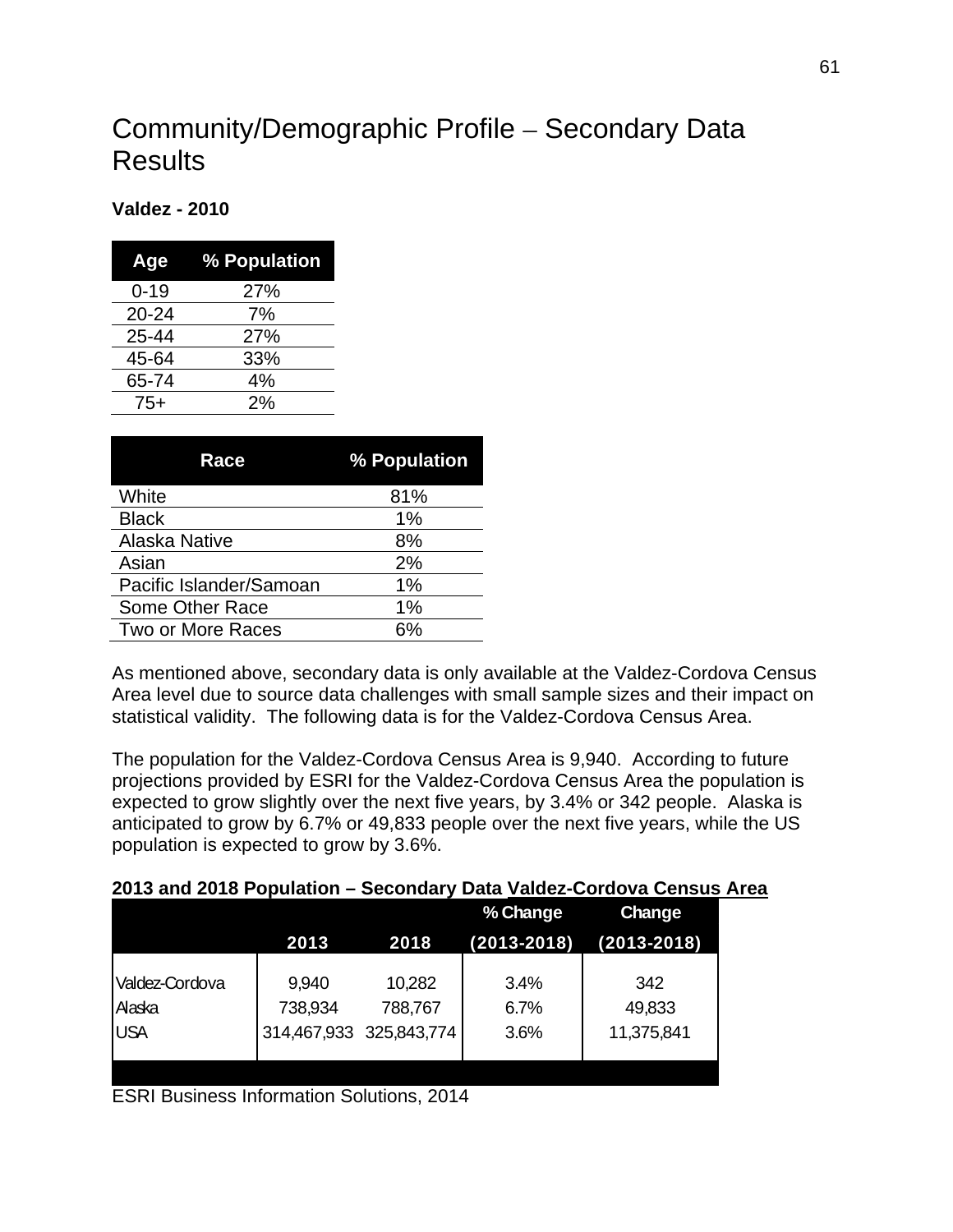# Population by Age

Population was grouped into major age categories for comparison. In general, the Valdez-Cordova Census Area has a significantly higher proportion of people ages 45-64 than Alaska and the Nation. Conversely, the proportion of people ages 25-44 is lower than Alaska and the Nation. The service area population is expected to continue aging over the next five years, as the proportion of people ages 65-74 continues to rise. This will likely cause a rise in health care utilization as older populations tend to utilize health care services at a higher rate. Health needs will also continue to shift toward disease categories that tend to present at an older age.



# **2012 and 2017 Population Age Distribution**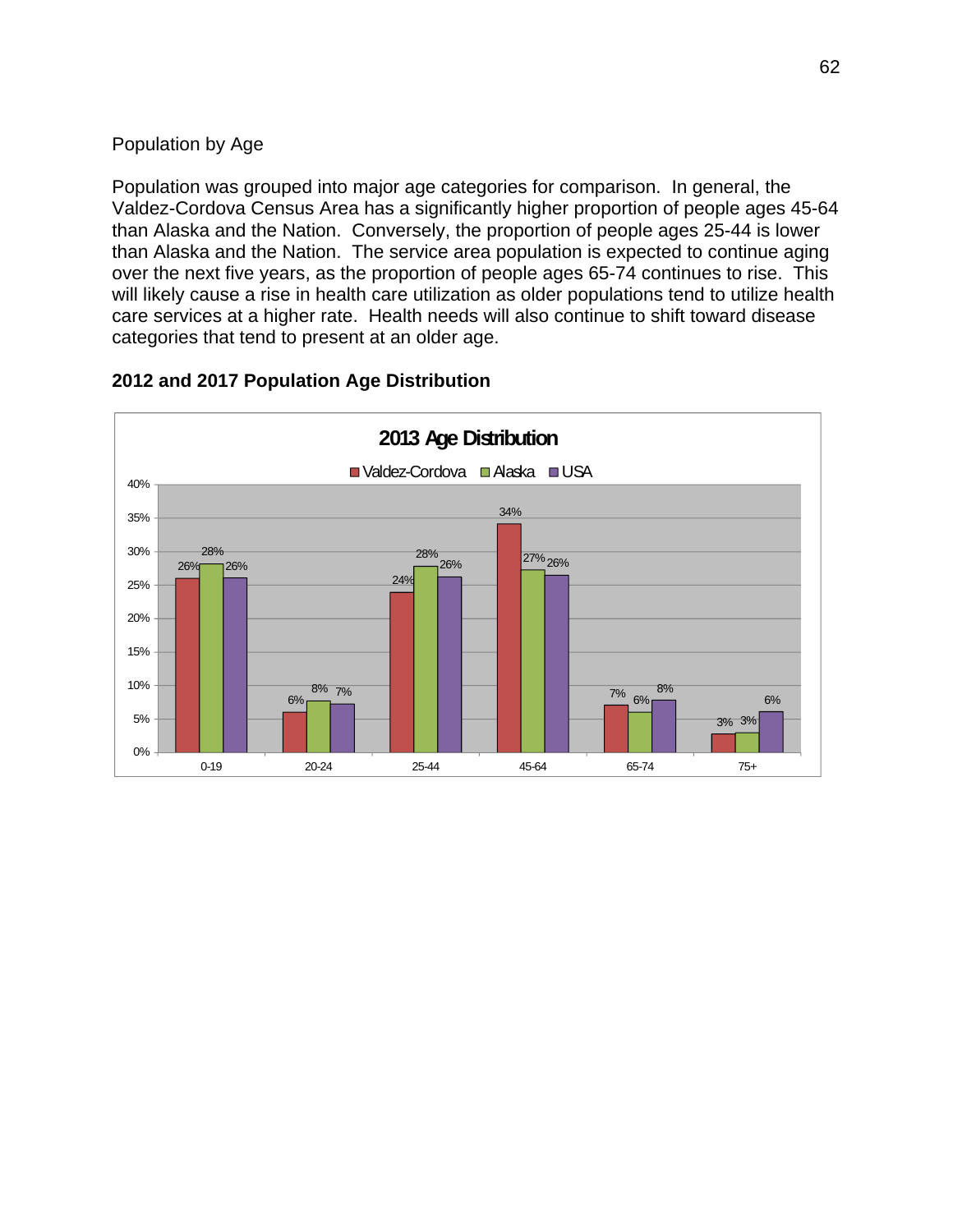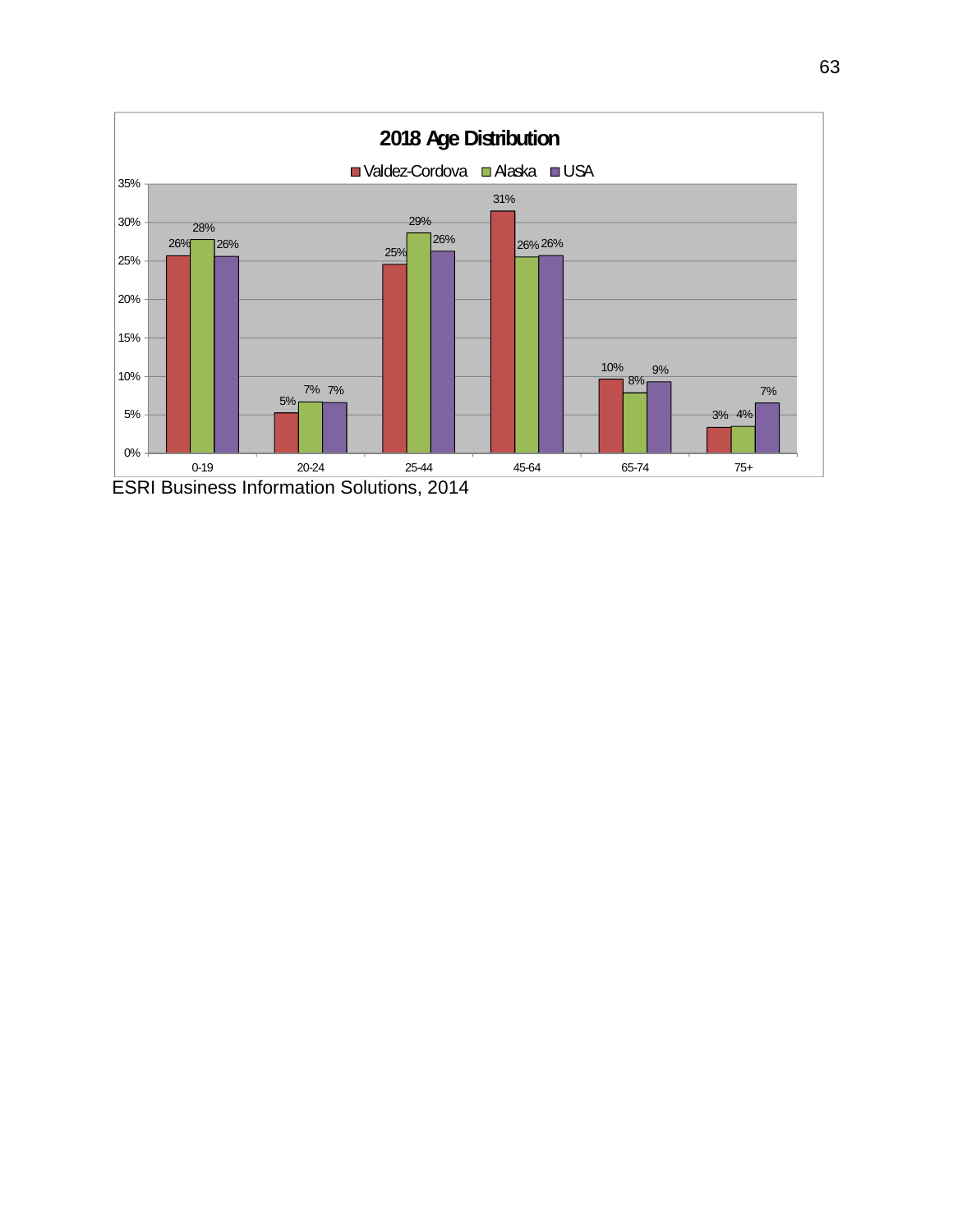# Population by Race and Ethnicity

PVMC's service area is less racially diverse then Alaska, with 72% of the population White Alone. Alaska Natives make up roughly 13% of the population, with Asians making up 5%. It is important for PVMC to continue outreach with all population groups to ensure that the health needs of all population groups within the community are being met.

| 2013 - Population by<br>Race | Valdez-Cordova |                |               | Alaska         | <b>USA</b>    |                |
|------------------------------|----------------|----------------|---------------|----------------|---------------|----------------|
|                              | <b>Number</b>  | <b>Percent</b> | <b>Number</b> | <b>Percent</b> | <b>Number</b> | <b>Percent</b> |
| <b>White Alone</b>           | 7,108          | 72%            | 488,095       | 66%            | 225,133,215   | 72%            |
| <b>Black Alone</b>           | 151            | 2%             | 27,369        | 4%             | 39,908,859    | 13%            |
| Alaska Native Alone          | 1.328          | 13%            | 106.612       | 14%            | 3,031,820     | 1%             |
| Asian Alone                  | 461            | 5%             | 41.380        | 6%             | 15,403,001    | 5%             |
| Pacific Islander Alone       | 68             | 1%             | 7.809         | 1%             | 561.152       | 0%             |
| Some Other Race Alone        | 52             | 1%             | 11.804        | 2%             | 20,674,421    | 7%             |
| Two or More Races            | 772            | 8%             | 55,865        | 8%             | 9,755,465     | 3%             |

# **2013 and 2018 Population by Race**

| 2018 - Population by<br>Race    | Valdez-Cordova |                |               | Alaska         | <b>USA</b>    |         |
|---------------------------------|----------------|----------------|---------------|----------------|---------------|---------|
|                                 | <b>Number</b>  | <b>Percent</b> | <b>Number</b> | <b>Percent</b> | <b>Number</b> | Percent |
| <b>White Alone</b>              | 6.927          | 67%            | 509.096       | 65%            | 228,373,774   | 70%     |
| <b>B</b> lack Alone             | 378            | 4%             | 35,079        | 4%             | 42,035,961    | 13%     |
| l Alaska Native Alone           | 1.321          | 13%            | 111.448       | 14%            | 3.222.728     | 1%      |
| Asian Alone                     | 624            | 6%             | 47.701        | 6%             | 17,066,539    | 5%      |
| <b>I Pacific Islander Alone</b> | 95             | 1%             | 9.026         | 1%             | 614.999       | $0\%$   |
| <b>ISome Other Race Alone</b>   | 54             | $1\%$          | 12.914        | 2%             | 23,445,305    | 7%      |
| Two or More Races               | 883            | 9%             | 63,503        | 8%             | 11,084,468    | 3%      |

ESRI Business Information Solutions, 2014

## Income

Income data was analyzed for the Valdez-Cordova Census Area and compared to the state of Alaska and the Nation. 2013 data reveals that Median household income for the Valdez-Cordova Census Area is higher than Alaska and the Nation. Average household income in Valdez-Cordova Census Area is lower than Alaska but higher than the Nation. Per capita income in Valdez-Cordova is above Alaska and the Nation. Over the next five years, income levels are expected to rise in Valdez-Cordova Census Area, Alaska, and the Nation.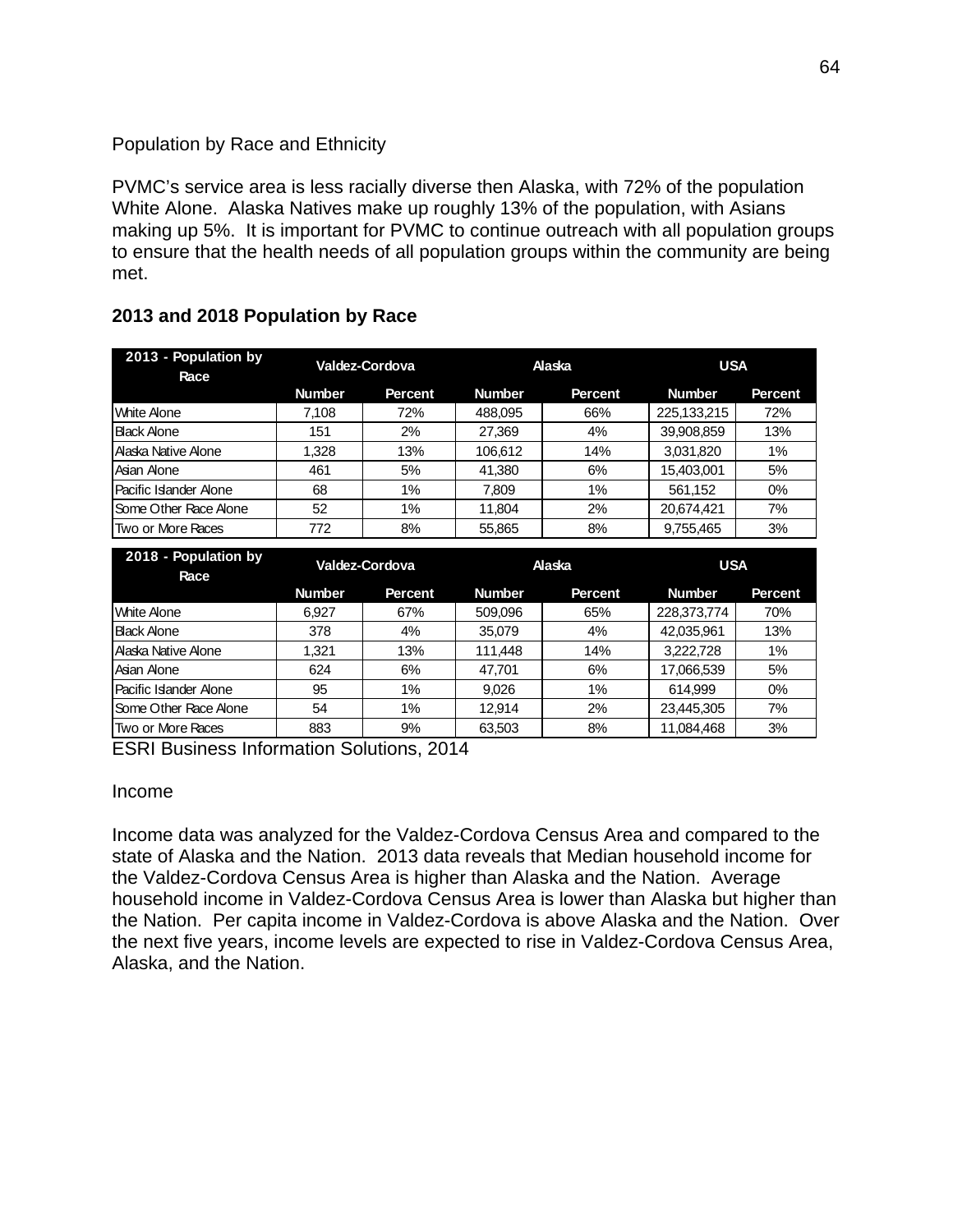# **2012 and 2017 Income Levels**

| 2013                     | Valdez-<br>Cordova | Alaska        | <b>USA</b>    |  |
|--------------------------|--------------------|---------------|---------------|--|
|                          | <b>Number</b>      | <b>Number</b> | <b>Number</b> |  |
| Median Household Income  | 67,308             | 66,464        | 51,314        |  |
| Average Household Income | 82,815             | 84.591        | 71,842        |  |
| Per Capita Income        | 34,725             | 31,882        | 27,567        |  |
|                          |                    |               |               |  |
|                          |                    |               |               |  |
| 2018                     | Valdez-<br>Cordova | Alaska        | <b>USA</b>    |  |
|                          | <b>Number</b>      | <b>Number</b> | <b>Number</b> |  |
| Median Household Income  | 77,300             | 79,499        | 59,580        |  |
| Average Household Income | 94,586             | 98,049        | 83,667        |  |

ESRI Business Information Solutions, 2014

# Secondary Data Results

The County Health Rankings display health rankings of nearly every county in the nation and what influences the health of a county. They measure four types of health factors: health behaviors, clinical care, social and economic and physical environment factors. In turn, each of these factors is based on several measures. A subset of the major health rankings are analyzed in this report.

Overall, the Valdez-Cordova Census Area ranked #9 out of 23 Boroughs/Counties/Census Areas ranked in the state for health outcomes based on the data collected by County Health Rankings.

# Birth Statistics

Rates of low birth rates in a community are often associated with poor health of the mothers. Low birth rates can lead to higher incidences of fetal mortality, inhibited growth, and cognitive developments and chronic disease in later life, and is generally a predictor of newborn health and survival. Low birthweight percentages in the Valdez-Cordova Census Area have been lower than the state and national benchmark from 2012-2014. Rates in the Census Area dropped significantly from 2013 to 2014, while they remained flat nationally.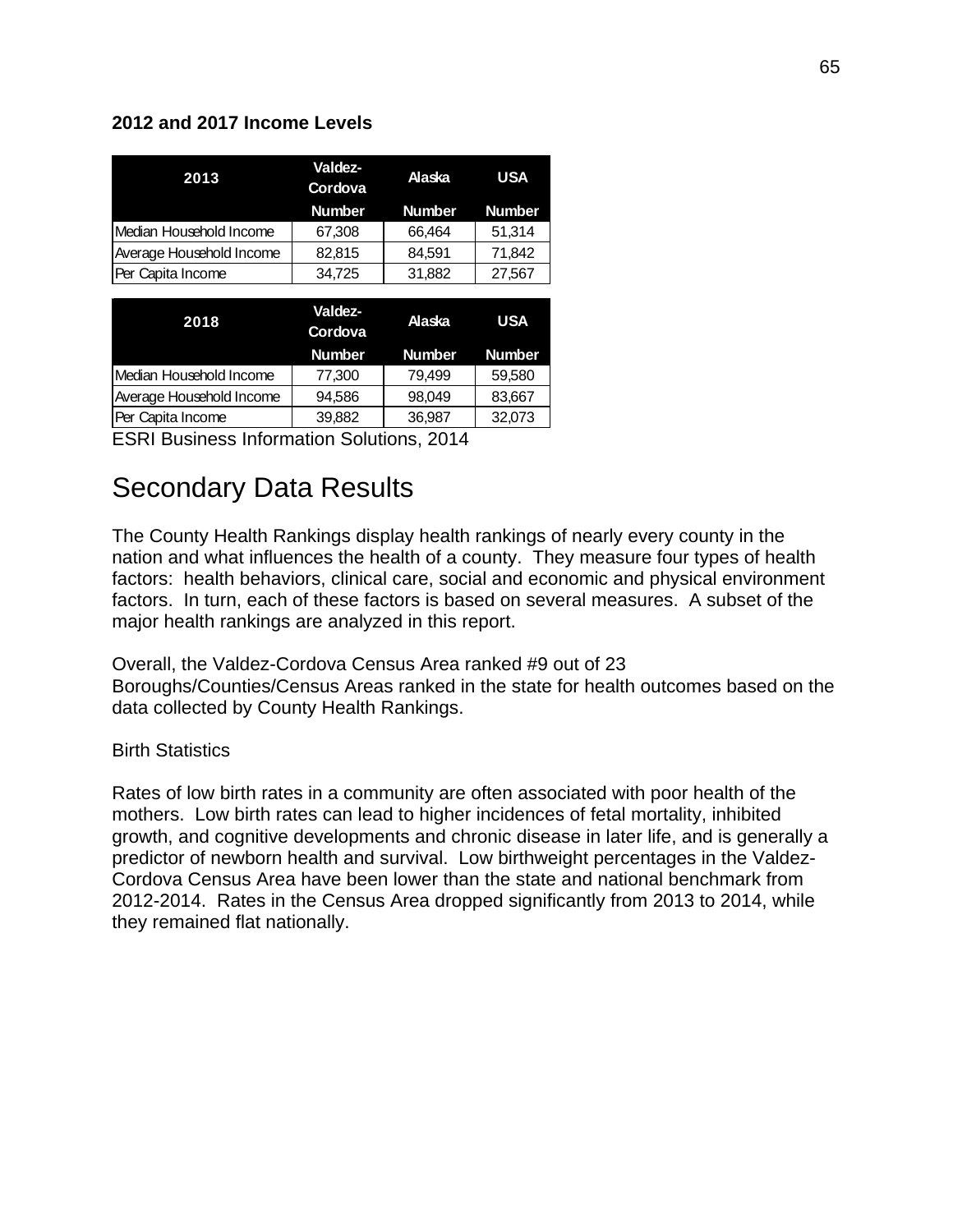

County Health Rankings, 2014

Teen birth rates were also analyzed for the Valdez-Cordova Census Area and compared to Alaska and the Nation. Teen birth rates in the Census Area are significantly lower than Alaska but slightly higher than national benchmarks. The rate has been fairly steady over the past three years. The percentage of children in poverty in the Census Area is significantly lower than in Alaska and slightly lower than the national benchmark, and has remained flat over the past three years. This is an important group as poverty among children can often be associated with many negative health consequences throughout childhood.

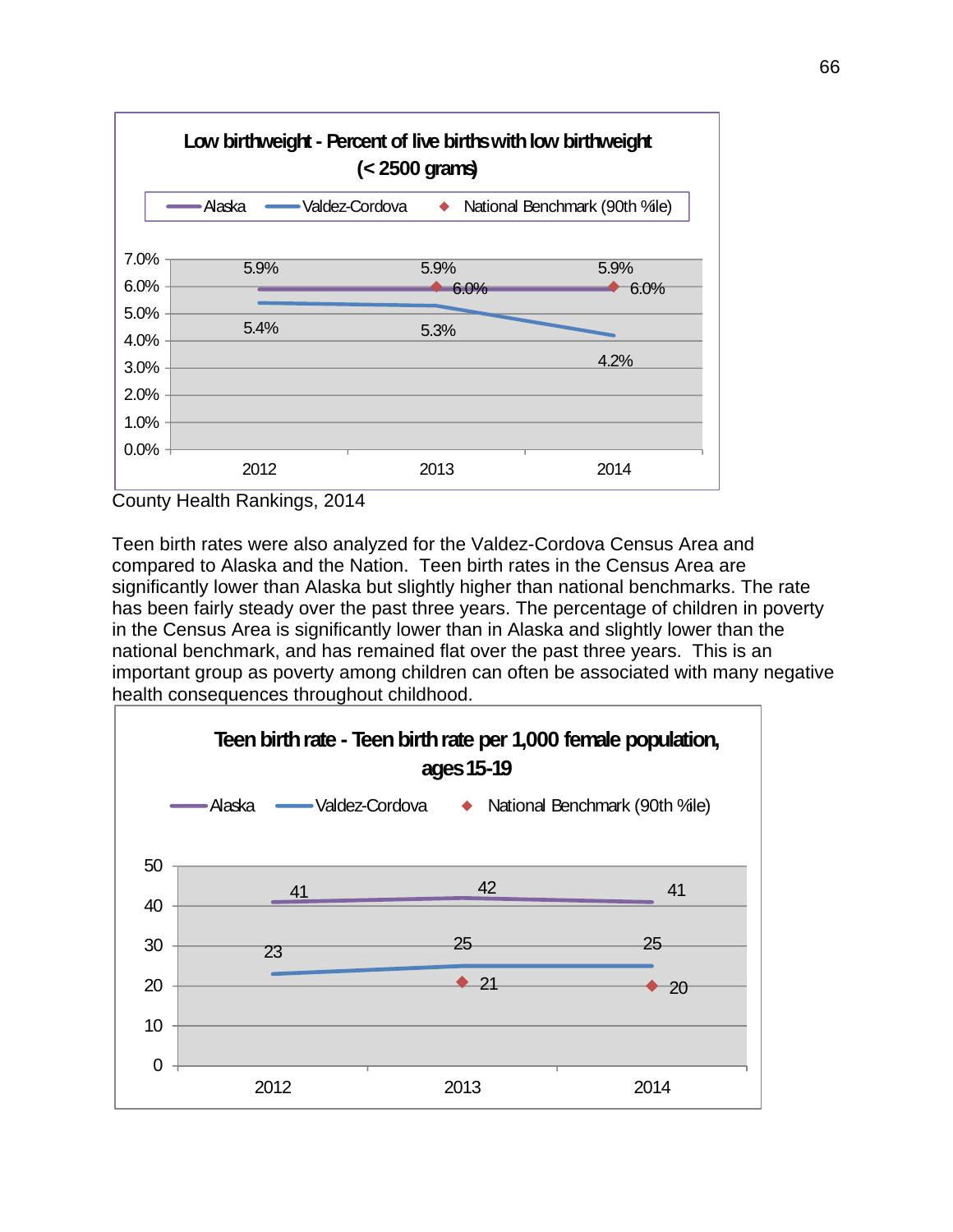

County Health Rankings, 2014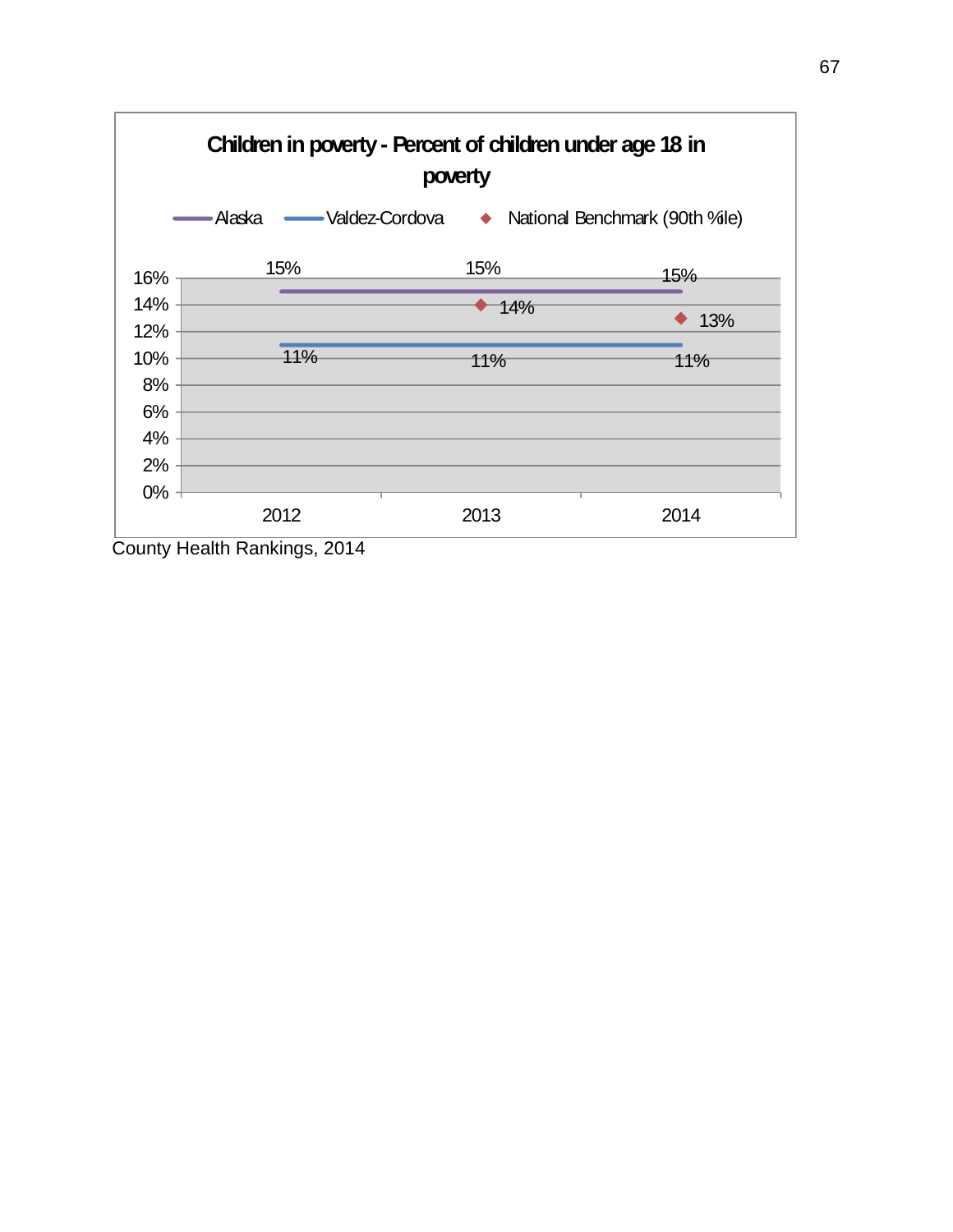# Death Statistics

The top five leading causes of death in the Valdez-Cordova Census Area were analyzed for 2007-2009 and compared to Alaska. Cancer ranks as the number one leading cause of death, followed by heart disease. Rates of unintentional injuries are nearly 50% higher than Alaska, which reflects environmental factors that should be considered as ongoing health issues within the community.

| <b>Cause of Death</b><br>(ICD-10 Codes)                          | <b>Rank</b>    | <b>Deaths</b> | Crude<br>Rate <sup>3</sup> | Age-<br><b>Adjusted</b><br>Rate <sup>4</sup> | AK<br>Rank     | AK<br>Crude<br>Rate <sup>3</sup> | AK Age-<br><b>Adjusted</b><br>Rate <sup>4</sup> |
|------------------------------------------------------------------|----------------|---------------|----------------------------|----------------------------------------------|----------------|----------------------------------|-------------------------------------------------|
| <b>Malignant</b><br><b>Neoplasms (C00-</b><br>C97)               | 1              | 36            | 127.0                      | 157.0                                        | 1              | 126.0                            | 182.9                                           |
| Diseases of the<br>Heart (100-109, 111,<br>113, 120-151)         | $\overline{2}$ | 31            | 109.4                      | 145.3                                        | $\overline{2}$ | 94.9                             | 151.2                                           |
| <b>Unintentional</b><br>Injuries (V01-X59,<br>Y85-Y86)           | 3              | 21            | 74.1                       | 77.1                                         | 3              | 50.0                             | 55.3                                            |
| <b>Cerebrovascular</b><br><b>Diseases (160-169)</b>              | $\overline{4}$ | 12            | $42.3*$                    | 80.8*                                        | 5              | 23.8                             | 43.1                                            |
| <b>Chronic Lower</b><br><b>Respiratory</b><br>Diseases (J40-J47) | 5              | 11            | 38.8*                      | $71.5*$                                      | $\overline{4}$ | 26.8                             | 46.5                                            |
| <b>TOTAL DEATHS</b>                                              |                | 164           | 578.7                      | 769.1                                        |                | 515.6                            | 764.3                                           |

<sup>1</sup> Leading causes with less than 3 deaths are not reported.

<sup>2</sup>Borough or Census Area

<sup>3</sup>Crude rates are per 100,000 population

<sup>4</sup>Age-Adjusted rates are per 100,000 U.S. year 2000 standard population.

\*Rates based on fewer than 20 occurrences are statistically unreliable and should be used with caution.

\*\*Rates based on fewer than 6 occurrences are not reported.

Alaska Bureau of Vital Statistics, 2007-2009

# **Insurance**

Individuals without health insurance often forego care due to high cost, which can lead to a higher prevalence of chronic conditions. The goal of the Affordable Care Act, which took effect in 2014, is to lower the rate of uninsured persons and thereby reduce the negative health consequences stemming from lack of affordable health insurance. The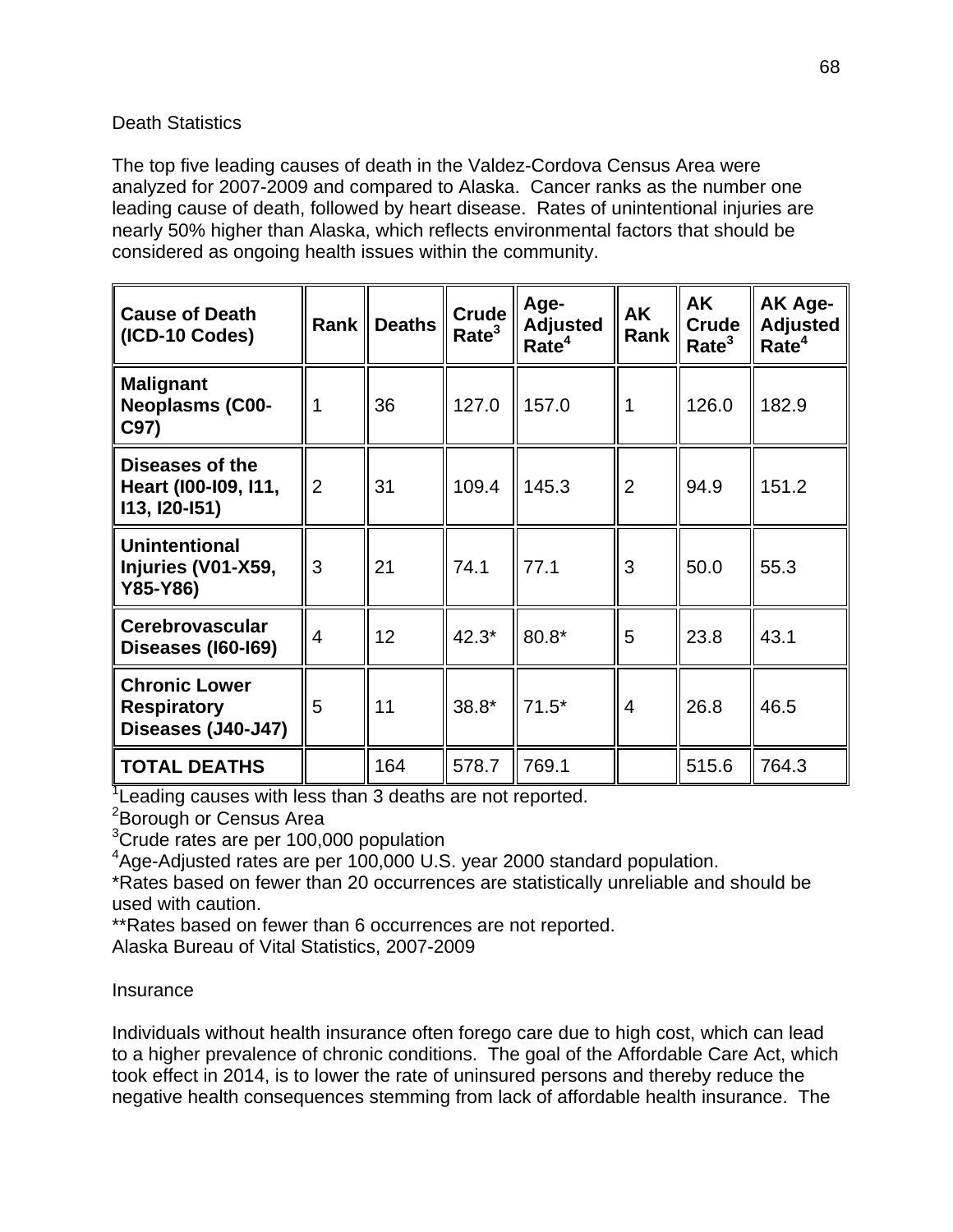uninsured rate in the Valdez-Cordova Census Area is 24%, which is higher than Alaska, and more than double the national benchmark. The uninsured rate based reported by respondents on the community survey however was 10.6%. This is significantly lower than the County Health Rankings rate, and likely reflects a more accurate uninsured rate because it does not include the community of Cordova.



County Health Rankings, 2014

General Population Health

One measure of health among the community included in the County Health Rankings Nationwide study is reported general well-being. Reported general health of "poor or fair health" in the Valdez-Cordova Census Area was higher than Alaska, and both are higher than the Nation. What this means is that the population in the Census Area considers themselves to be less healthy in general compared to other Alaskans. A similar self-reported measure is "poor physical health days," which refer to days in which an individual does not feel well enough to perform daily physical tasks. Rates in the Valdez-Cordova Census Area are also above Alaska and significantly above the National benchmark. Both rates have been rising from 2013 to 2014 in the Census Area, which is a concern as trends in Alaska and nationally have been flat or declining.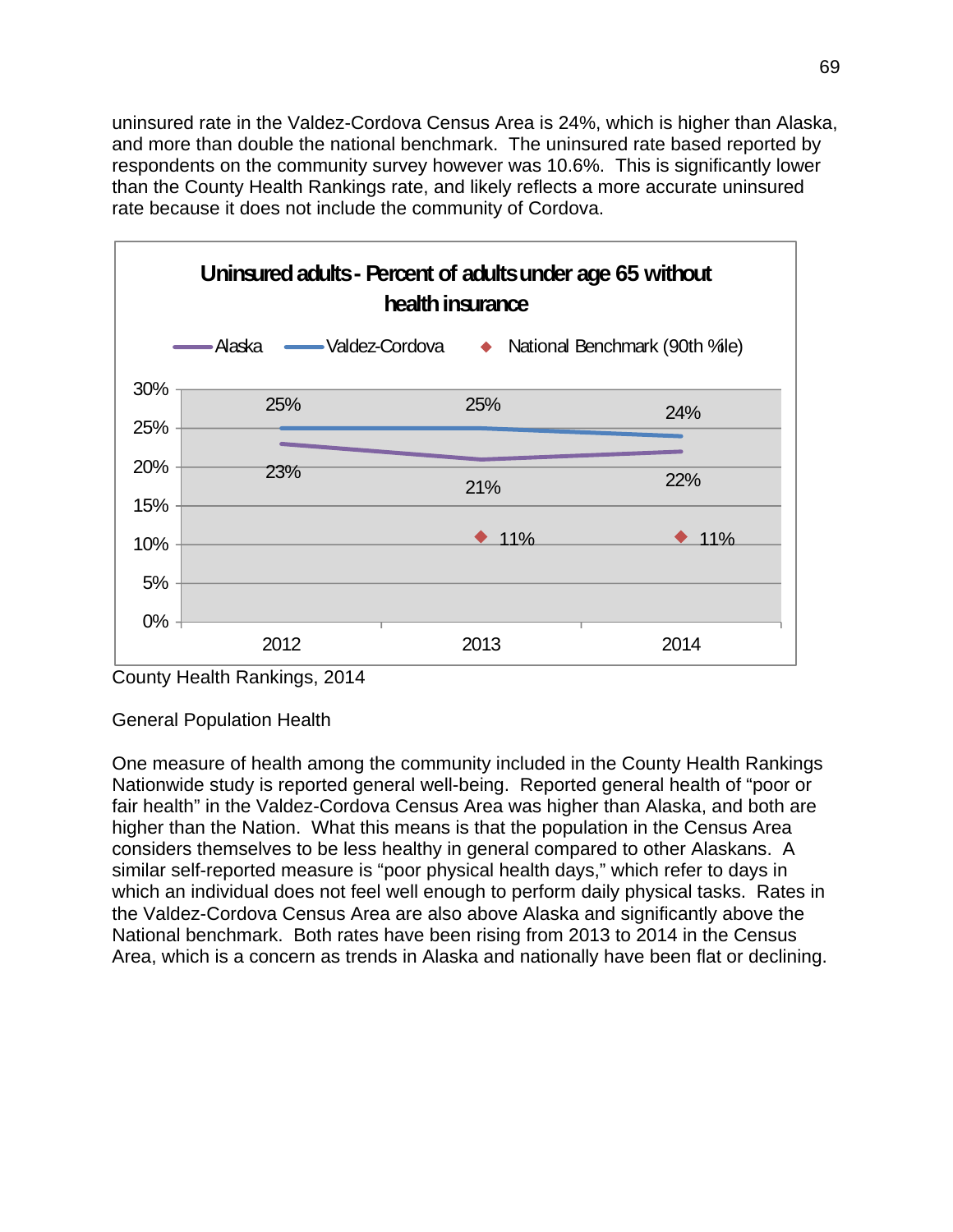



County Health Rankings, 2014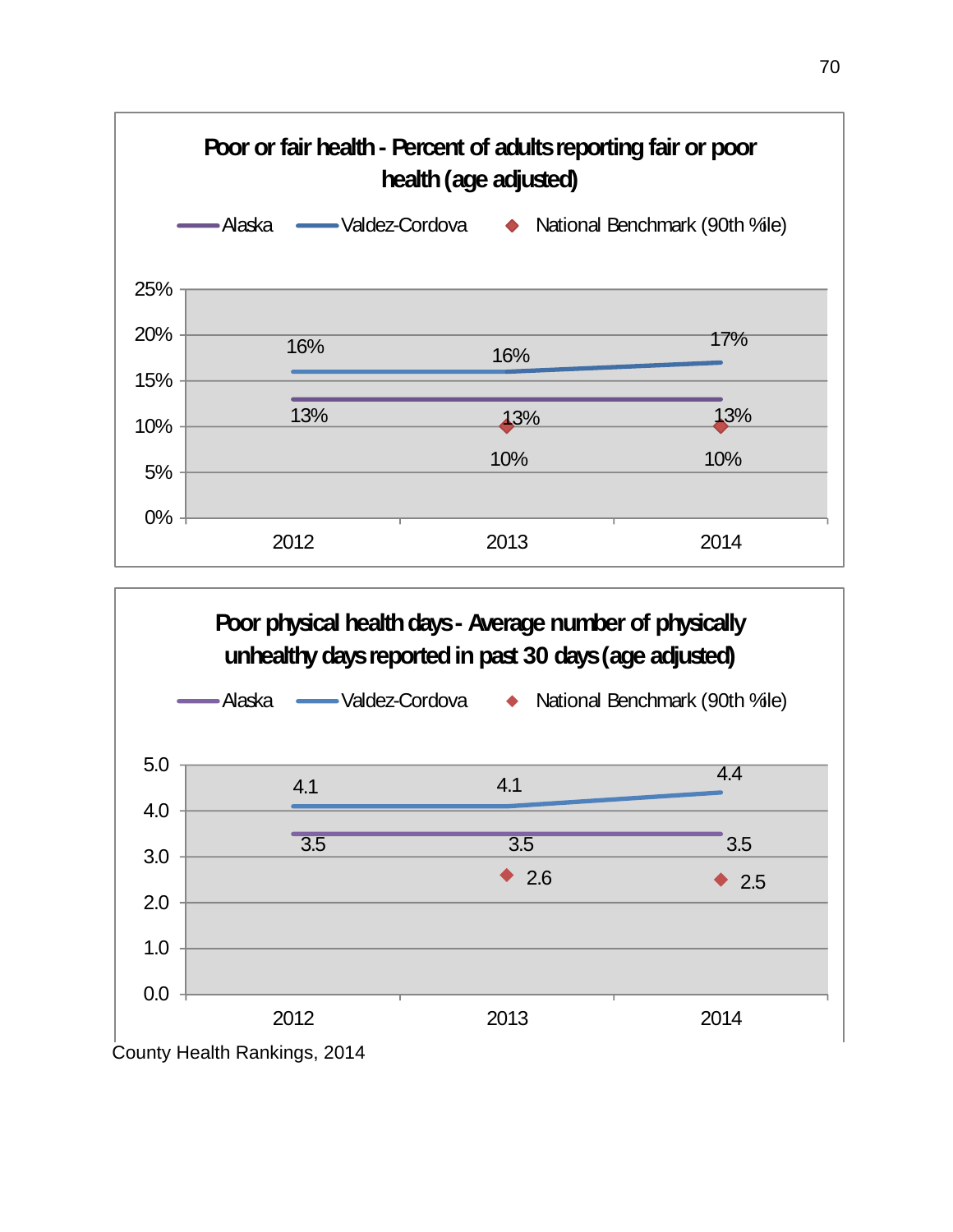A third measure of general health of the population is the percentage of adult obesity. Nationally, the 90<sup>th</sup> percentile benchmark rate has been around 25% of the population. In the Valdez-Cordova Census Area, the percentage of adults who are obese has dropped slightly from 29% in 2013 to 28% in 2014. This falls in line with the Alaska rate which has been steady at 28% over the past three years.



County Health Rankings, 2014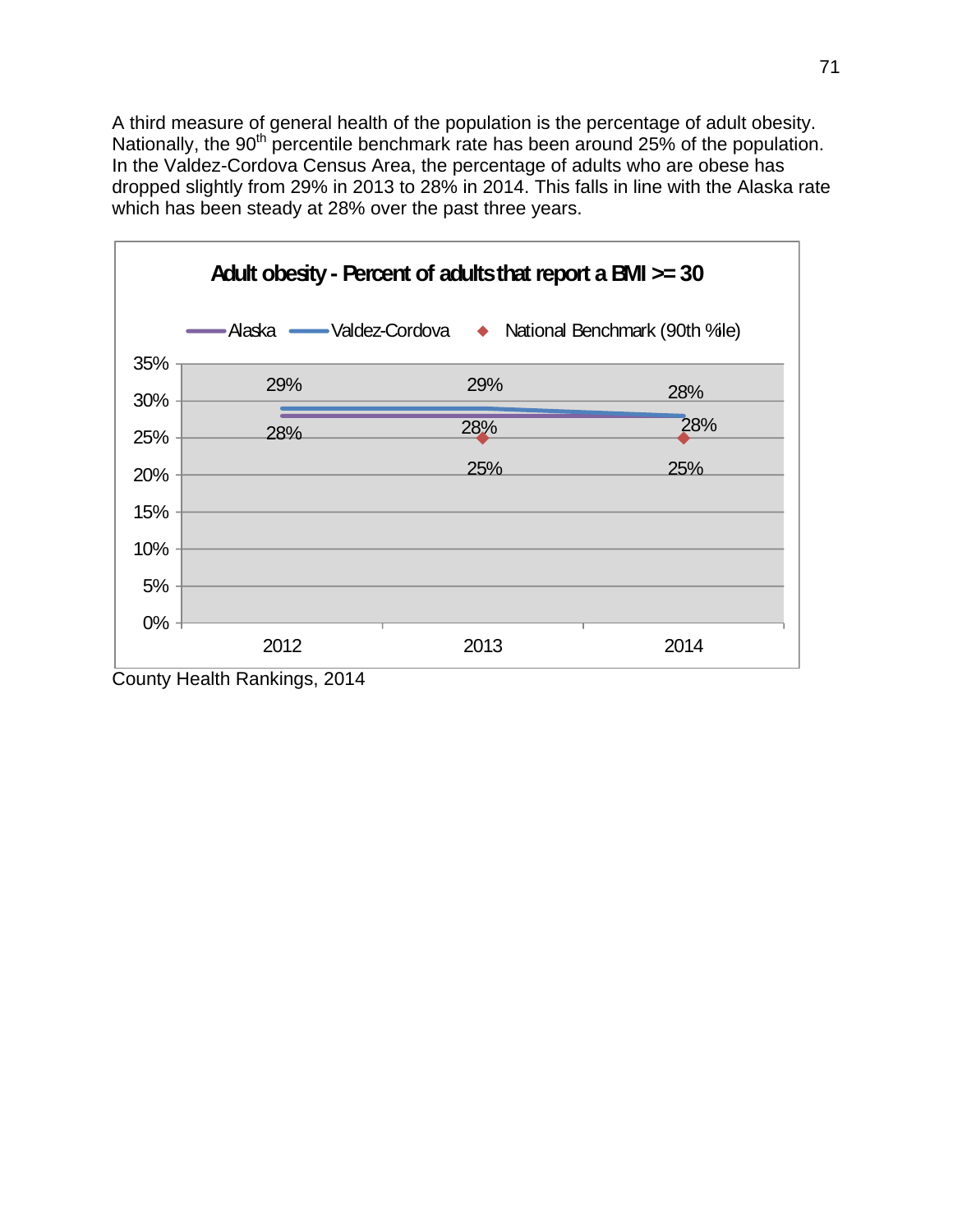Another indicator, "Poor mental health days," refers to the number of days in the previous 30 days when a person indicates their activities are limited due to mental health difficulties. The reported days in the Valdez-Cordova Census Area are higher than Alaska, and significantly above the national benchmark. The rate did drop slightly from 2013 to 2014 in the Census Area which represents an improvement.



County Health Rankings, 2014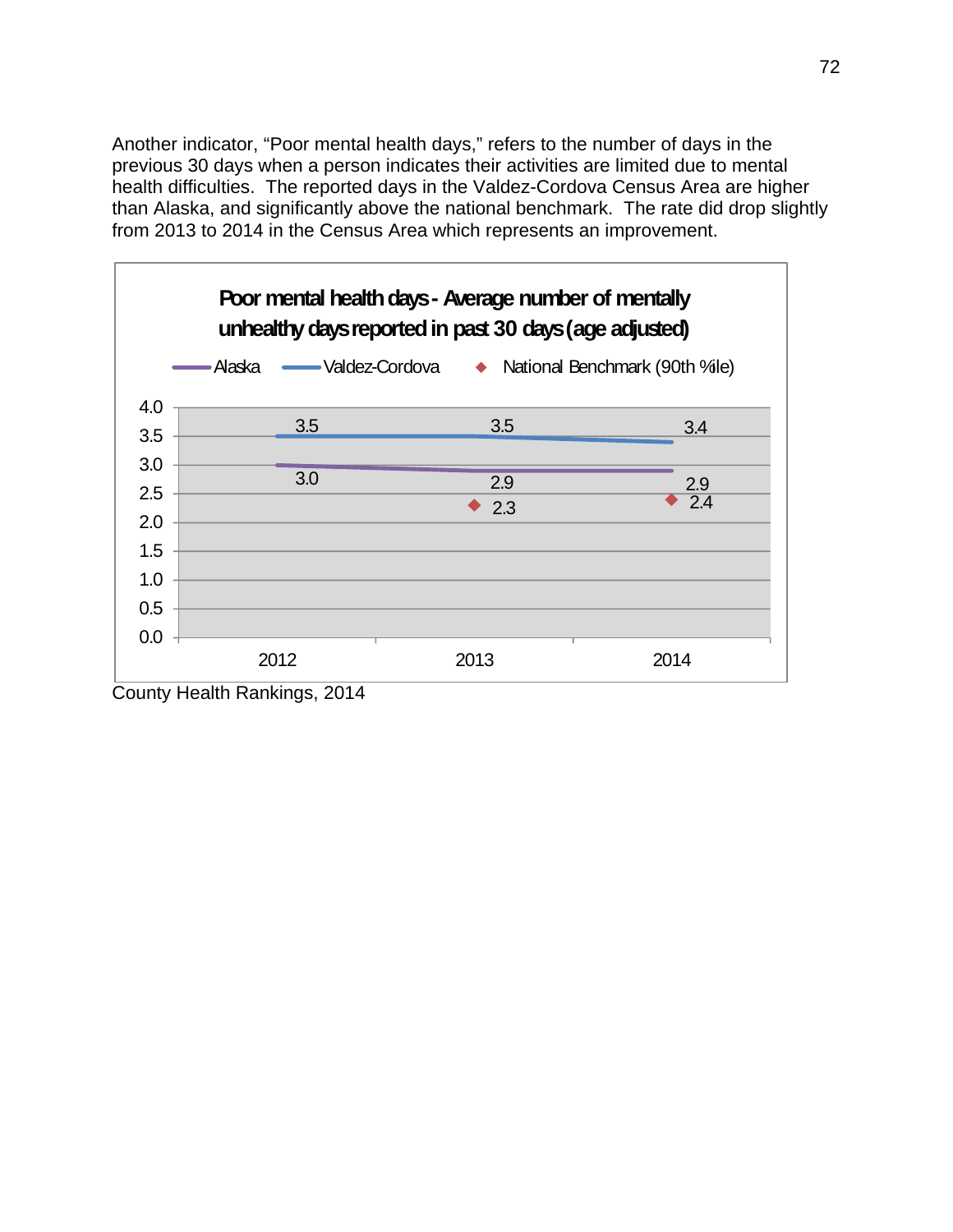## Adult Smoking

Cigarette smoking is identified as a cause of various cancers, cardiovascular disease, and respiratory conditions, as well as low birthweight and other adverse health outcomes. Measuring the prevalence of tobacco use in the population can alert communities to potential adverse health outcomes and can be valuable for assessing the need for cessation programs or the effectiveness of existing programs. The percentage of adults that report smoking in the Valdez-Cordova Census Area has declined from 25% in 2013 to 23% in 2014. These rates remain above Alaska though, and significantly above the national benchmark rate of 14%.



County Health Rankings, 2013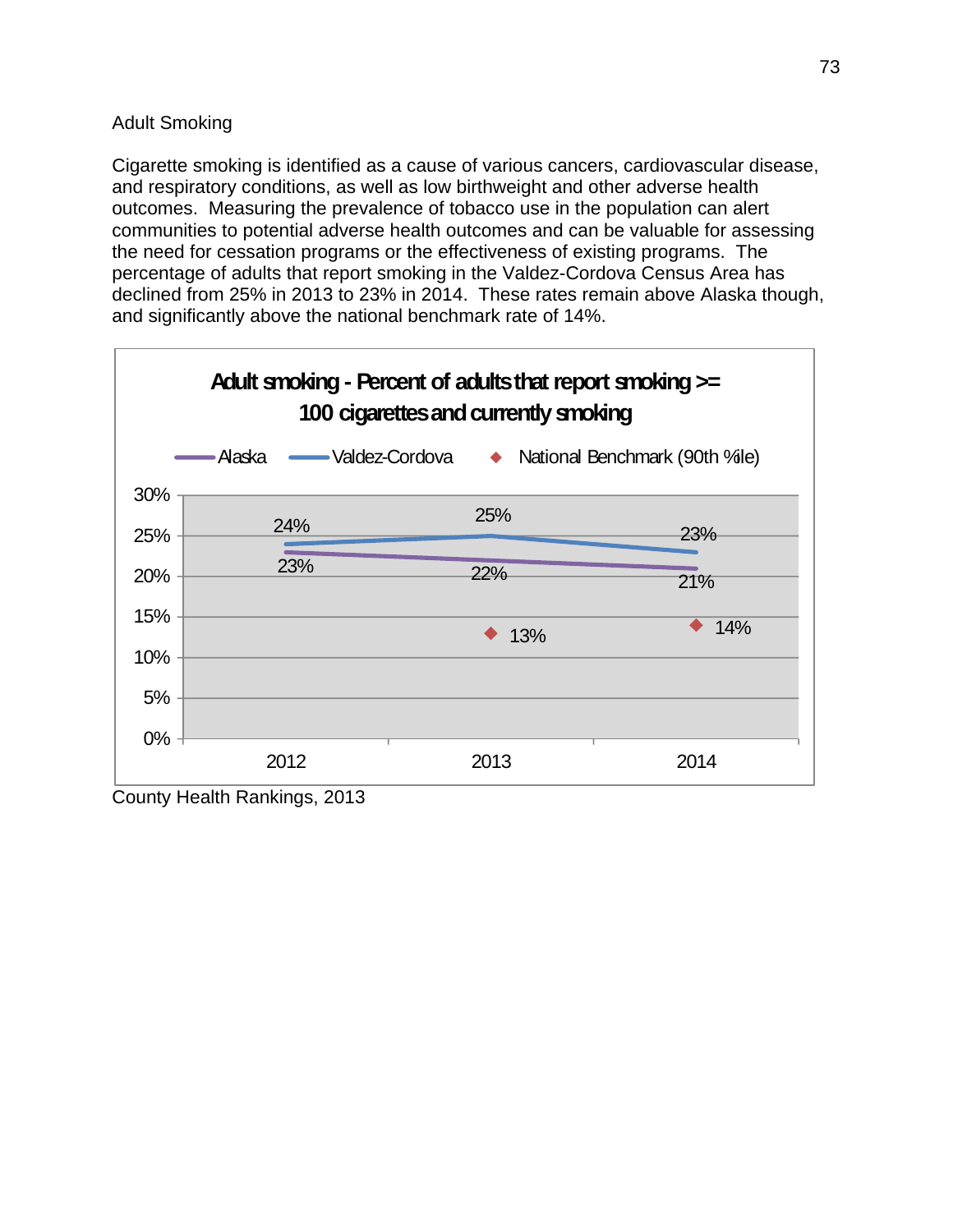Preventable Hospital Stays



Hospitalization for diagnoses treatable in outpatient services suggests that the quality of care provided in the outpatient setting was less than ideal. The measure may also represent a tendency to overuse hospitals as a main source of care. Rates in the Valdez-Cordova Census area have been dropping considerably over the past three years, and in 2014 remain significantly below both the national benchmark as well as Alaska.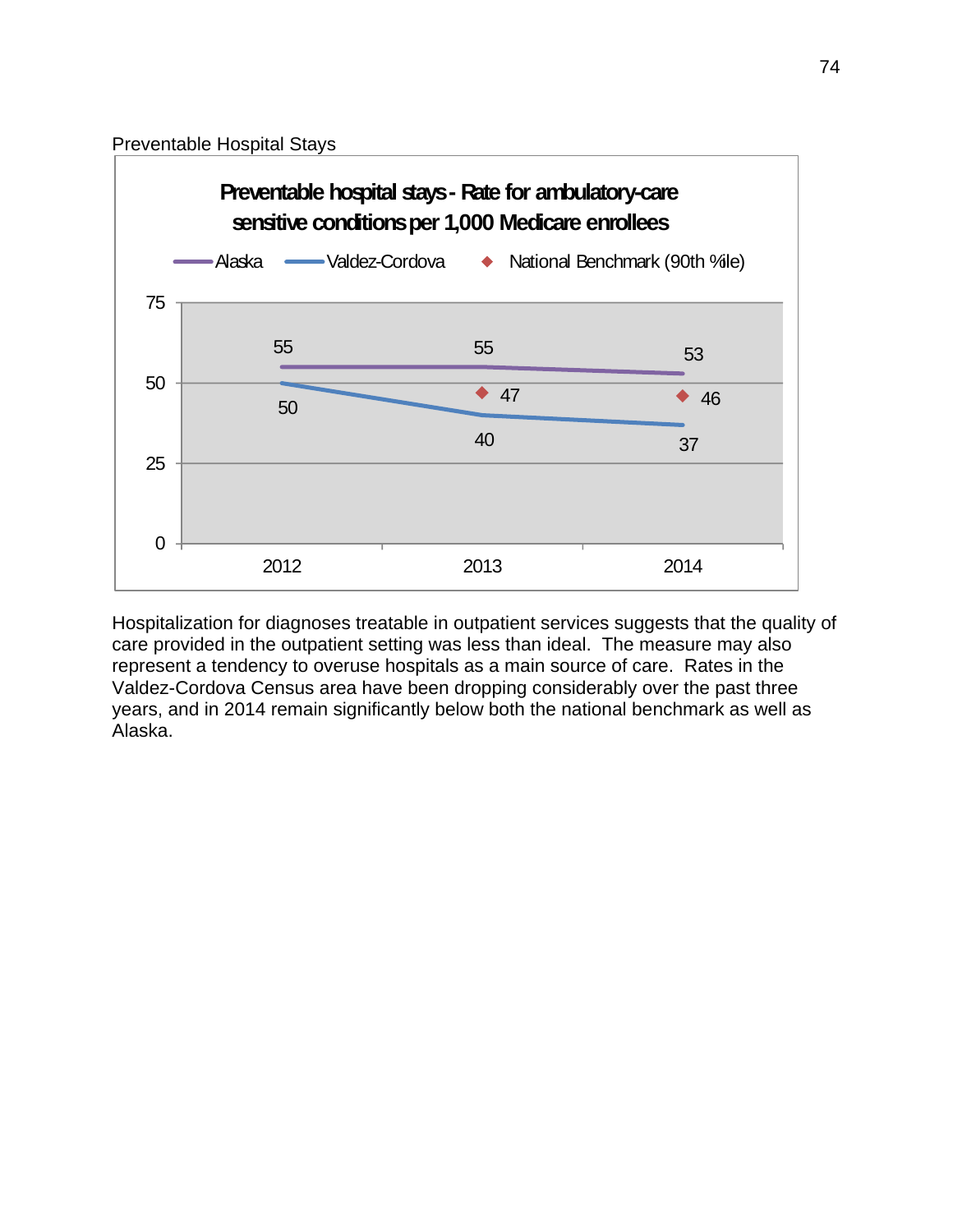County Health Rankings, 2014

# Screening

Screening for potential health issues is a major indicator of future health issues within a community. Diabetes, which is one of the major health issues impacting our society today, was analyzed. Diabetes screening rates in the Valdez-Cordova Census Area have risen significantly in 2014, after a slight drop in 2013. This reflects a great advancement for the Census Area in terms of screening rates toward the national benchmark rate of 90%. Alaska rates also rose from 2013 to 2014 to 75% diabetic screening rates.

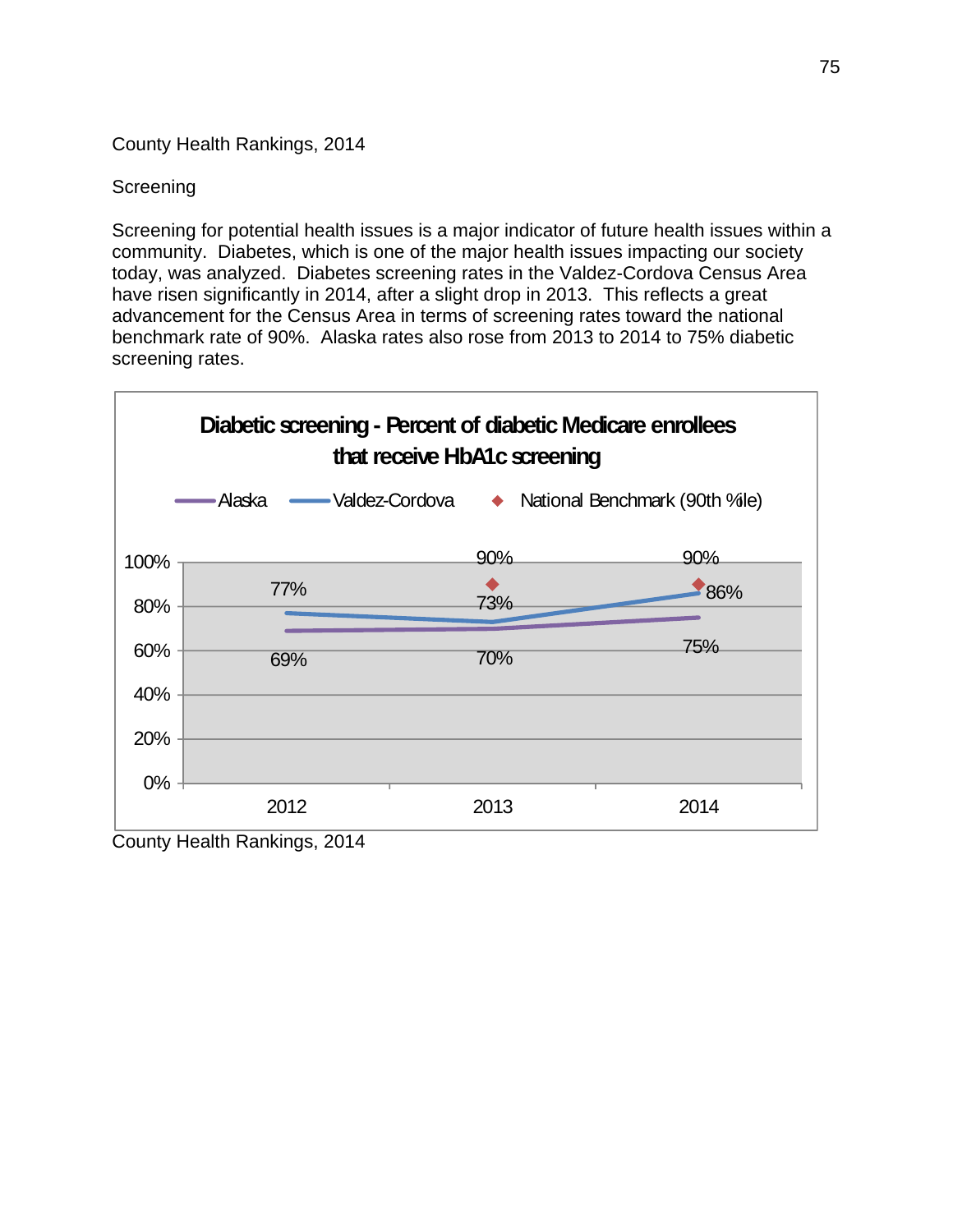Mammography screening rates in the Valdez-Cordova Census Area have fluctuated over the past three years, with a significant drop in screening rates to 54% in 2014. This rate is similar to the Alaska screening rate which also dropped from 57% in 2013 to 54% in 2014. The national benchmark for screening rates are around 71%, well above the Census Area rates.



County Health Rankings, 2014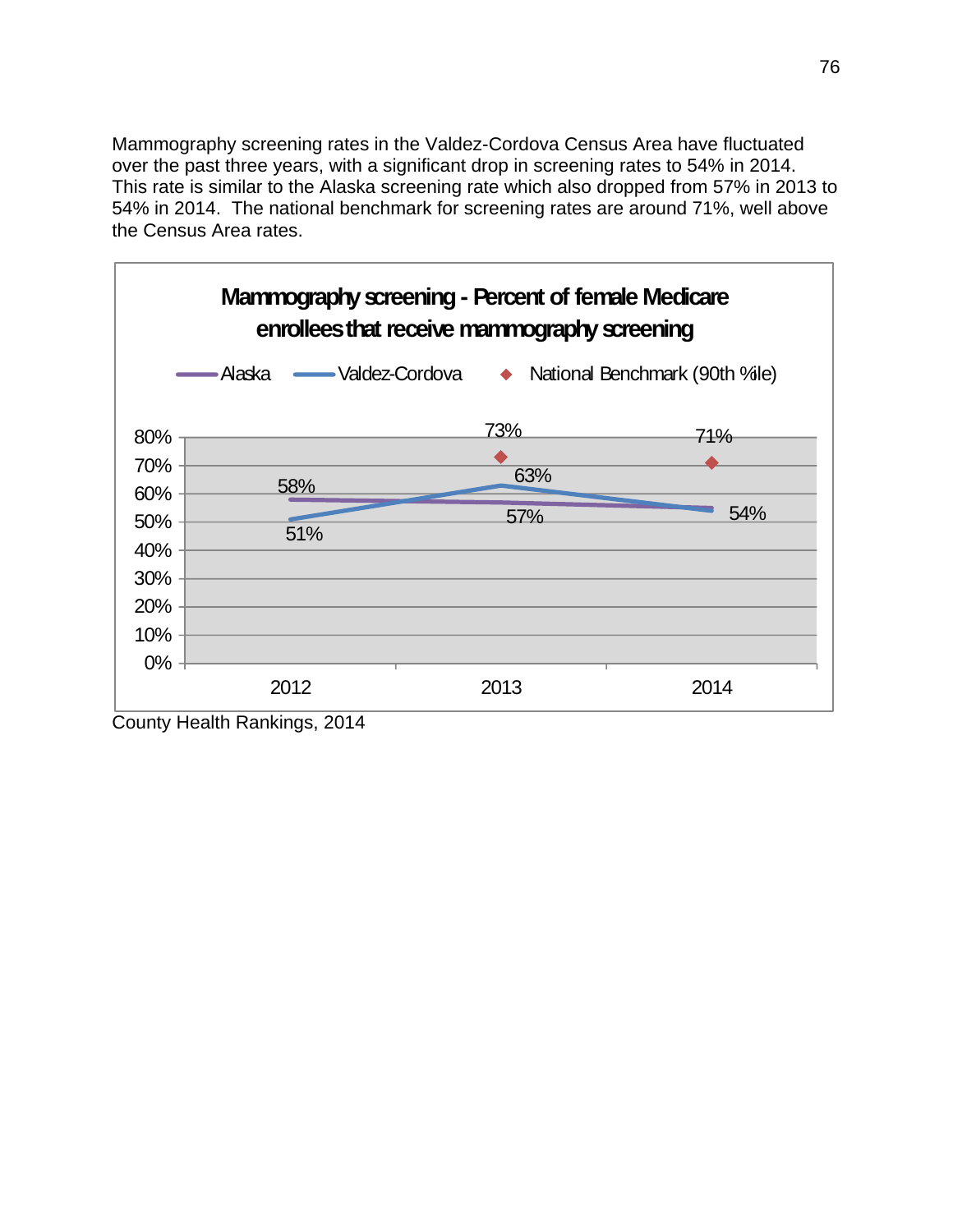# Appendix 5

# Community Resource List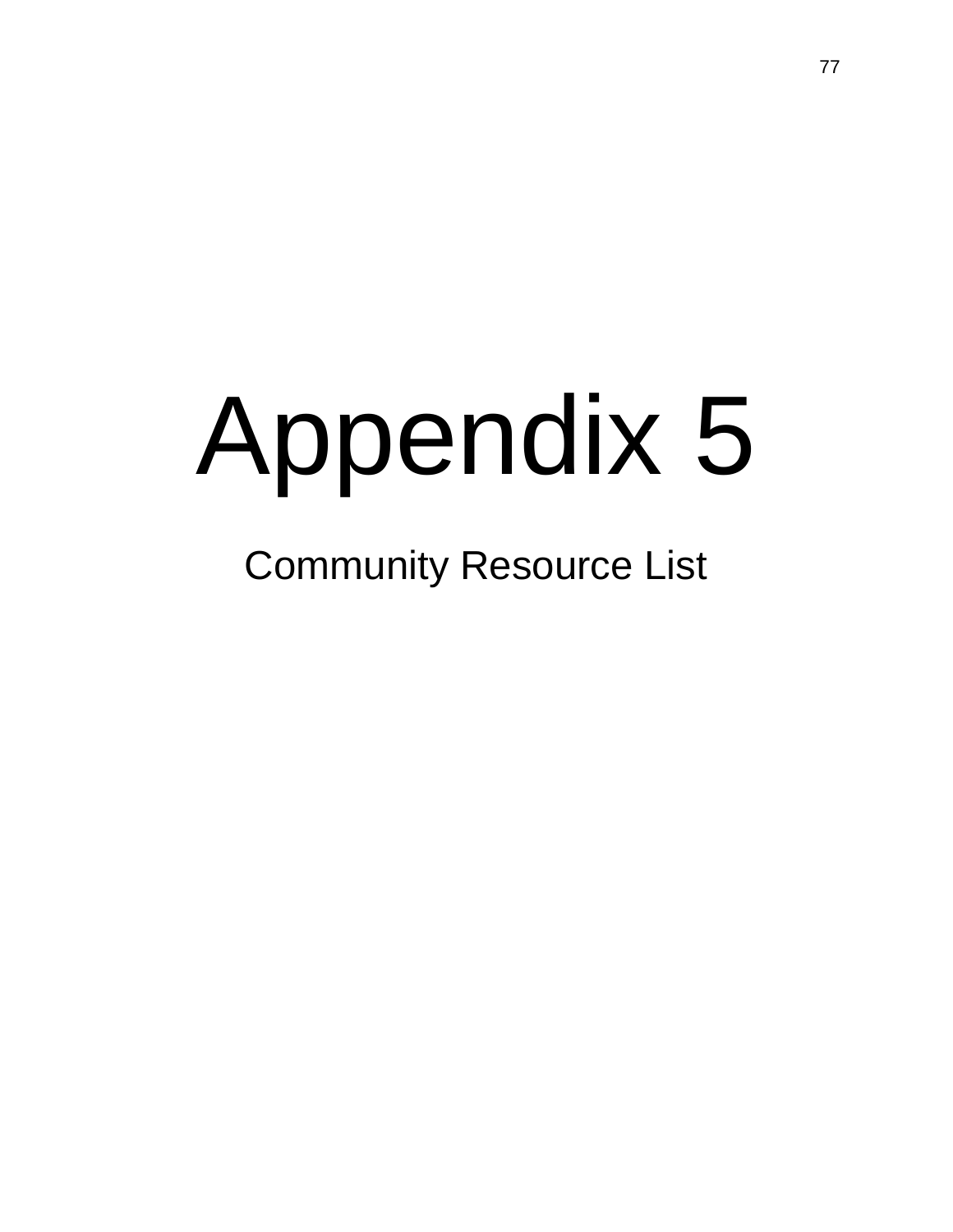Valdez community health care needs are currently served by Providence Valdez Medical Center (PVMC), Valdez Medical Clinic, Valdez Public Health Center, and numerous other wellness, support, counseling and long-term care organizations.

# **Providence Valdez Medical Center**

Hours: Emergency Room 24 hours/day, 7 days/week Business Office: Monday to Friday, 8:00 AM to 5:00 PM Phone: (907) 835-2249 Business Fax: (907) 834-1890 Confidential Fax: (907) 834-1885 Physical Address: 911 Meals Avenue, Valdez Mailing Address: P.O. Box 550, Valdez, AK 99686 Website: www.providence.org/alaska/valdez

- 24-hour Emergency Services
- 11 acute care and 10 long-term care beds
- Obstetrical services, anesthesia, labor & delivery, post-partum care
- Laboratory CLIA-certified
- Imaging services to include ultrasound, CAT scan, and bone densitometry
- Physical, Occupational and Speech Therapy
- Stress testing
- General medical care
- Endoscopy and minor surgical services
- Sleep disorder studies
- Specialty Physician Clinics

### **Providence Valdez Counseling Center**

Hours: Monday to Friday 8:30 AM to 5:30 PM Evening Group Sessions, and Local Emergency On-Call Staff Phone: (907) 835-2838 Fax: (907) 835-5927 Physical Address: 911 Meals Avenue, Valdez Mailing Address: P.O. Box 1050, Valdez, AK 99686 Website: http://www.providence.org/alaska/valdez

- Individual and Group Therapy
- Psychiatric Services & Medication Management
- Substance Abuse Prevention and Treatment
- Outpatient Counseling
- Domestic Violence Intervention & Treatment
- Anger Management
- Case Assessments and Referrals
- Case Management Services
- Prime for Life Youth Group
- Alcohol Drug Information School (ADIS)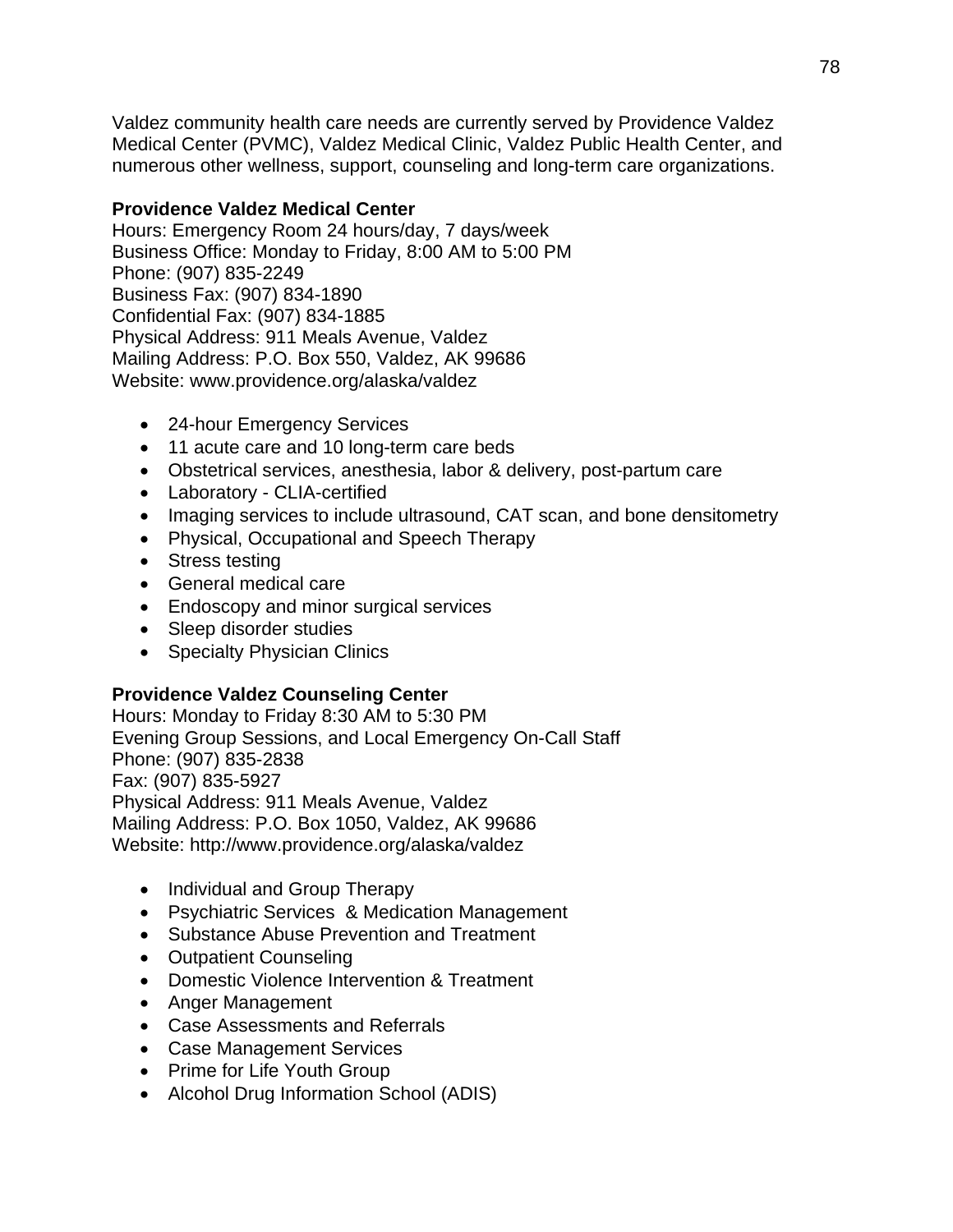- Supervised Visitation
- Parenting Classes
- Couples & Family Counseling
- 24 hour Emergency Services
- Crisis Intervention
- Behavioral Health Disaster Response
- Community Education and Outreach

## **Valdez Medical Clinic**

Hours: Monday to Friday 8:00 AM to 5:00 PM / Closed 12:30-1:45 daily Phone: (907) 835-4811 Fax: (907) 835-5162 Physical Address: 1001 Meals Avenue, Valdez (Adjacent to the hospital) Mailing Address: P.O. Box 1829, Valdez, AK 99686

- Family practice clinic
- Medical treatment by appointment (preferred) or on walk-in basis during business hours
- Physicians provide emergency on-call service at the hospital
- Patient Referrals as appropriate

# **Valdez Public Health Center**

Hours: Monday to Friday 8:00 AM to 4:30 PM Phone: (907) 835-4612 Fax: (907) 835-2419 Physical Address: 1001 Meals Avenue, Valdez Mailing Address: P.O. Box 950, Valdez, AK 99686

- Newborn baby visits and health checks
- Weight and height checks
- Infant and child nutritional information
- Nutritional screening and education, obesity and healthy lifestyle
- Breastfeeding information
- Well-child checks and developmental screenings
- Parenting concerns and information
- Childhood immunizations for children from birth to 18 years
- Infectious disease and tuberculosis screening and service
- Domestic violence and interpersonal violence screening and referral
- Vision screening for all ages
- Emergency Planning
- Family Planning Services or Women and Men:
- Pap Smears, breast screening and birth control
- Reproductive services
- STD Screening
- Services to children and adults sliding scale based on ability to pay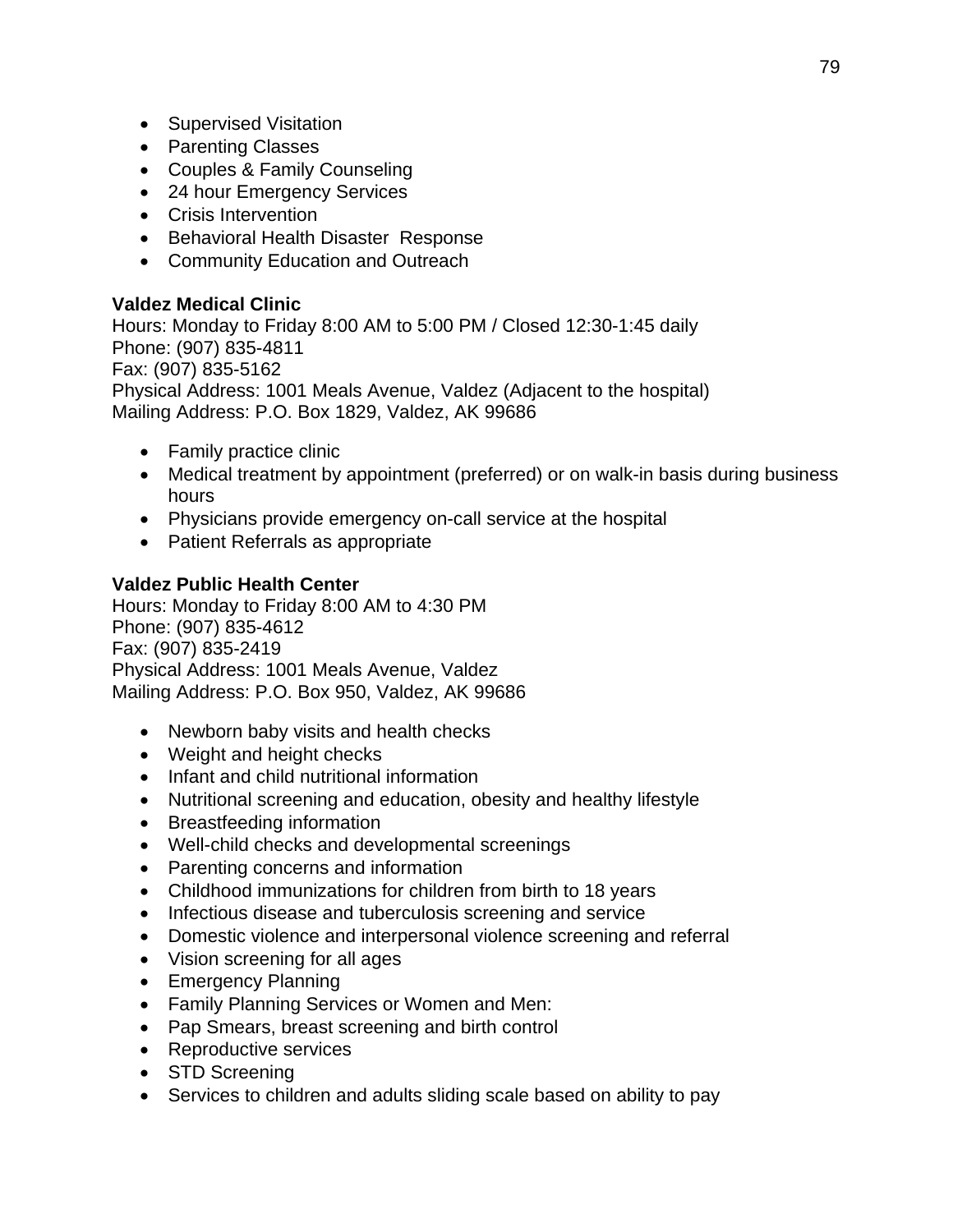- No one will be refused services due to inability to pay
- All services available through in-community and office visits
- Referral services as needed

### **Connecting Ties, Inc.**

Office Hours: Monday to Friday 8:00 AM to 5:00 PM Phone: (907) 835-3274 Fax: (907) 835-3512 Toll free: 866-835-3275 Physical Address: 128 Chenega Street, Ste A, Valdez Mailing Address: P.O. Box 2017, Valdez, AK 99686 Website: http://www.connectingties.org/

Community support and opportunities to individuals who experience a disability. Home and community-based waiver services for: children with complex conditions, Alaskans living independently and persons with developmental disabilities. Medicaid Consumer directed personal care services. Fee agent for Medicaid. Low-cost voucher for local transportation needs. We are here to help or assist you in any way we can, to make your life more enjoyable and enable you to attain the necessary services to live in the community of your choice in a safe and healthy environment.

### **Valdez Food Bank**

Hours: Thursday, 3:00 PM to 4:30 PM prep and 4:00 PM to 6:00 PM distribution Phone: (907) 835-3663 Physical Address: 278 Rich Hwy., Valdez Mailing Address: P.O. Box 848, Valdez, AK 99686 Website: http://www.foodbankofalaska.org

Our mission is to assist people in need and lacking sufficient nutrition through regularly scheduled distribution of basic food items. Our clients are underemployed, on disability, unemployed, or experiencing circumstances beyond control. The Valdez Food Bank also provides other types of emergency assistance such as heating, electricity, dental services, medical prescriptions and treatment. Such assistance is awarded on a case by case basis by the board and requires evidence of actual dire need. This assistance is given in the absence of other available sources.

### **Valdez Senior Citizens Center**

Hours: Monday to Friday 8:00 AM to 4:00 PM Phone: (907) 835-5032 Fax: (907) 835-2518 Physical Address: 1300 E. Hanagita Place, Valdez Mailing Address: P.O. Box 1635, Valdez, AK 99686 Website: http://www.valdezseniorcenter.org

 Home delivered and congregate meals to seniors & adults with disabilities 7 days per week Noon to 1:00 PM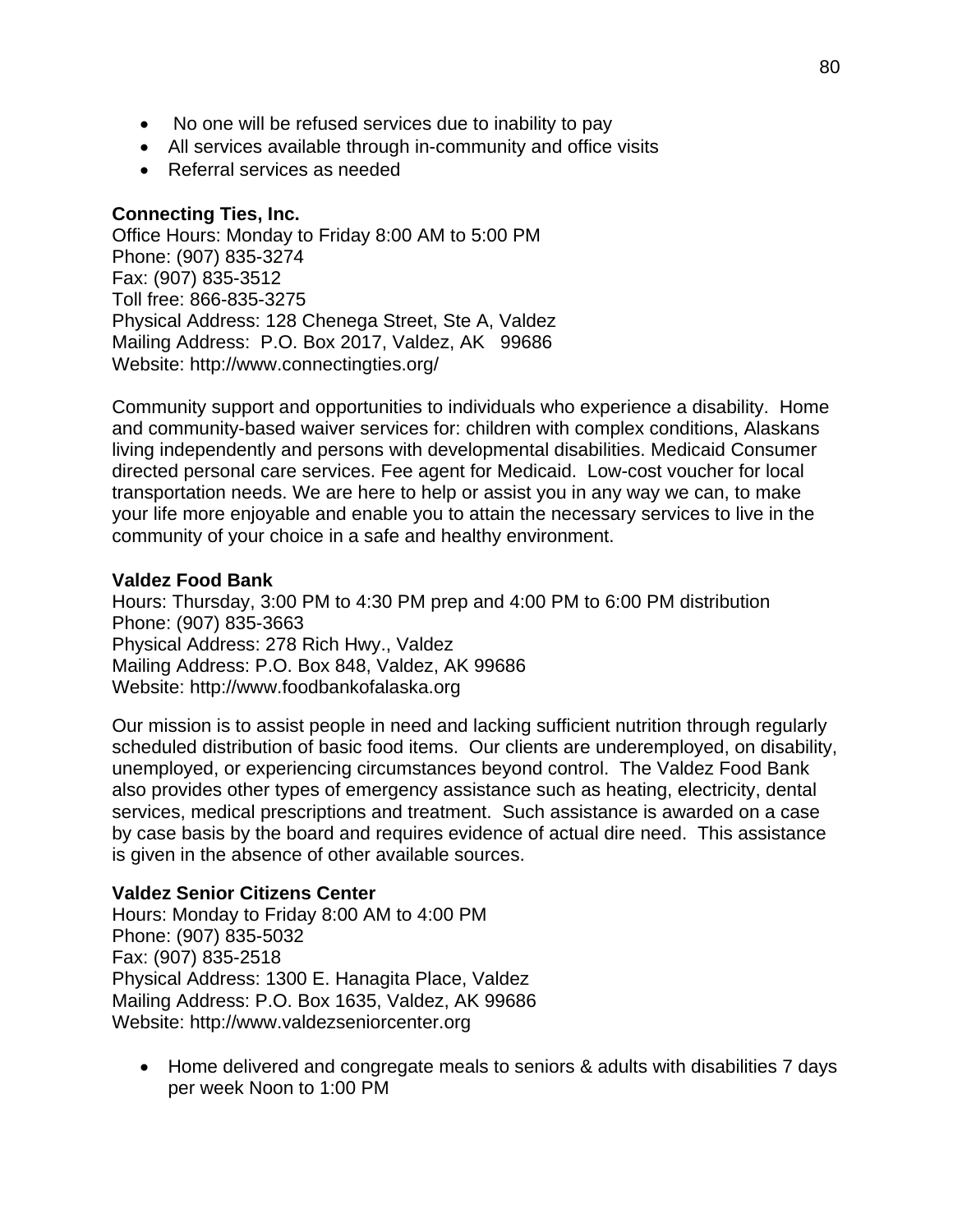- Personal care Attendants & Medicaid Choice Waiver services to eligible adults
- Exercise programs, swim programs, activities, crafts, and transportation for individuals unable to drive

# **Sound Wellness Alliance Network (SWAN)**

Varied Hours: Monday to Friday 8:00 AM to 1:00 PM Phone: (907) 834-1807 Fax: (907) 834-1890 Physical Address: 911 Meals Avenue, Valdez Mailing Address: P.O. Box 550, Valdez, AK 99686 Website: www.swanalaska.org

SWAN's mission is to promote health and wellness for all. In partnership with other local organizations our programming includes:

- Ski for Free Free Nordic ski checkout
- $\bullet$  Healthier You A three month event engaging the community to make healthy positive change.
- Know Your Numbers Providing Biometric Screenings at no cost
- Valdez Run Series a series of 5K's and half-marathons throughout the summer months

# **Bodies in Balance**

Phone: (907) 831-0884 or (907) 835-9114 Physical Address: 225 Harbor Dr., Valdez (next to Anadyr) Mailing Address: P.O. Box 631, Valdez, AK 99686

Massage Therapy

### **Frontier Community Services**

Hours: Monday to Friday 8:00 AM to 5:00 PM Phone: (907) 835-4504 Fax: (907) 835-4527 Mailing Address: P.O. Box 1310, Valdez, AK 99686 Website: www.fcsonline.org



Frontier Community Services, nationally accredited through the Council on Accreditation (COA), provides independent living support to Adults with Physical and Developmental Disabilities (APDD), Children with Complex Medical Conditions (CCMC), Intellectual and Developmental Disabilities (IDD) and Alaskans Living Independently (ALI). The Home and Community Based waiver services we provide in Valdez are assisted living, respite care, nursing oversight, chore services, supported employment, day habilitation,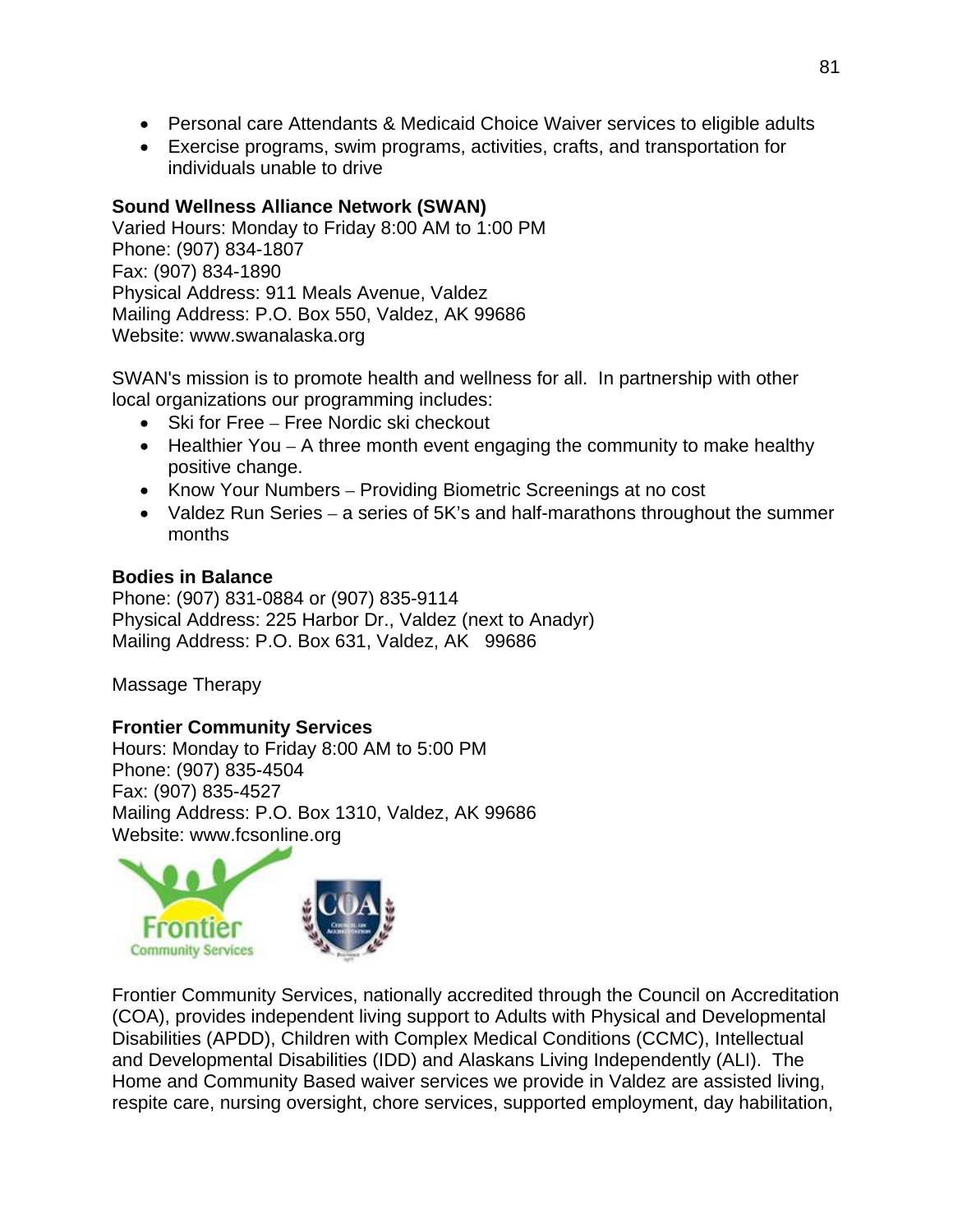supported living, and care coordination. We are committed to providing the highest level of care for our consumers and will continue to expand our services to meet the needs of all the people living in this special community. Our aim is to provide choices to local residents in need of services to ensure their health, safety, and quality of life.

# **Valdez Hospital Auxiliary**

Physical Address: 911 Meals Ave, Valdez Mailing Address: P.O. Box 94, Valdez, AK 99686

- Hospital gift shop
- Health education
- Safe Sitter program
- Infant car seat program
- Education brochures
- Newborn gift bags
- Healthcare scholarship

The Valdez Community Hospital Auxiliary also provides support to hospital and community services through the purchase of equipment, and by volunteer efforts. Membership is open to all interested individuals willing to support the Auxiliary's activities through personal volunteering.

# **Local Emergency Planning Committee (LEPC)**

Office hours: 8:00 AM to 10:00 PM Phone: (907) 834-3467 or 1-907-835-9119 Fax: (907) 834-3411 Mailing Address: P.O. Box 601, Valdez, AK 99686 Website: http://www.valdezlepc.org/

- Provides community right-to-know reporting on hazardous and toxic chemicals
- Provides emergency planning services for the community of Valdez

# **Arctic Chiropractic**

Hours: Monday to Friday 9:00am to 1:00pm and 3:00pm to 6:00pm Phone: (907) 835-8777 Fax: (907) 835-8702 Physical Address: 501 E. Bremner Mailing Address: P. O. Box 1706, Valdez, AK 99686

- Primary focus of neck pain, back pain, headaches, and migraines
- Chiropractic adjustments
- Massage therapy
- Vibration therapy
- EMS therapy
- DOT and Sports Physicals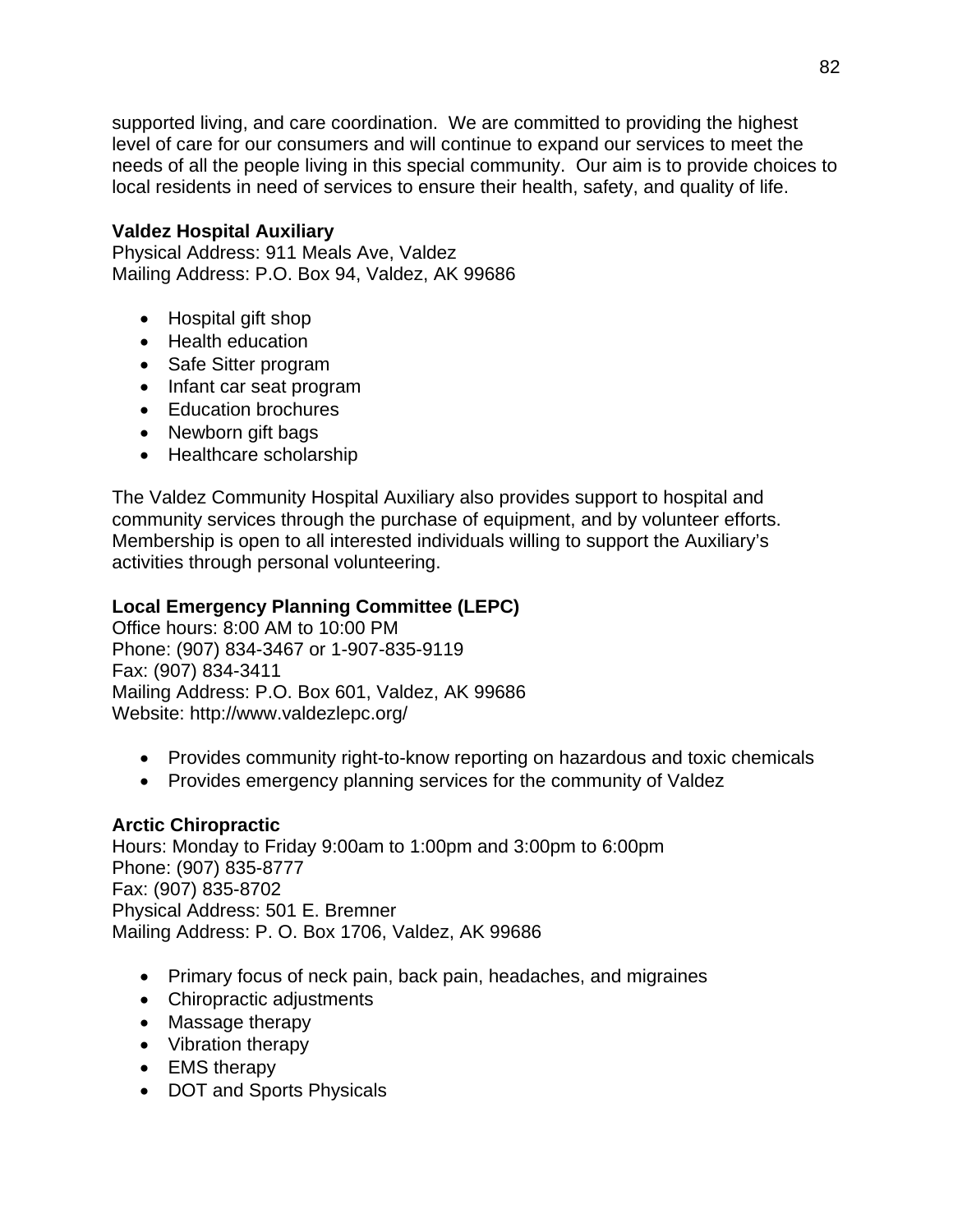\* Now accepting Medicaid for patients under 21

#### **Valdez Native Tribe**

Phone: (907) 835-4951 Fax: (907) 835-5589 Physical Address: 750 Zurich Loop Road, Valdez Mailing Address: P.O. Box 1108, Valdez, AK 99686

#### **Village Pharmacy**

Hours: Monday to Thursday 9:00 AM to 1:00 PM and 2:00 PM to 6:00 PM Friday 9:00 AM to 1:00 PM and 2:00 PM to 7:00 PM Saturday 10:00 AM to 12:00 PM Phone: (907) 835-3737 Fax: (907) 835-5757 Physical Address: 109 E. Pioneer Dr., Valdez Mailing Address: P.O. Box 248, Valdez, AK 99686

- Prescription pharmacy
- $\bullet$  Health related products
- Physician's Formula Cosmetics (hypo-allergenic)

#### **PWSCC Health & Fitness Center**

Hours: Monday through Friday, 5:00 AM to 8:45 PM Saturday and Sunday, 9:00 AM to 8:45 PM Phone: (907) 834-1684 Fax: (907) 834-1691 Physical Address: 303 Lowe Street, Valdez, AK 99686 Mailing Address: P.O. Box 397, Valdez, AK 99686 Website: http://www.pwscc.edu/health-fitness

Full gym, including weight room, cardio floor, exercise classes, showers, and towel service.

Home of the Ski for Free program: Free access to Nordic ski equipment (skis, boots, poles), snowshoes, GPS units, headlamps, gaiters- membership not required for this access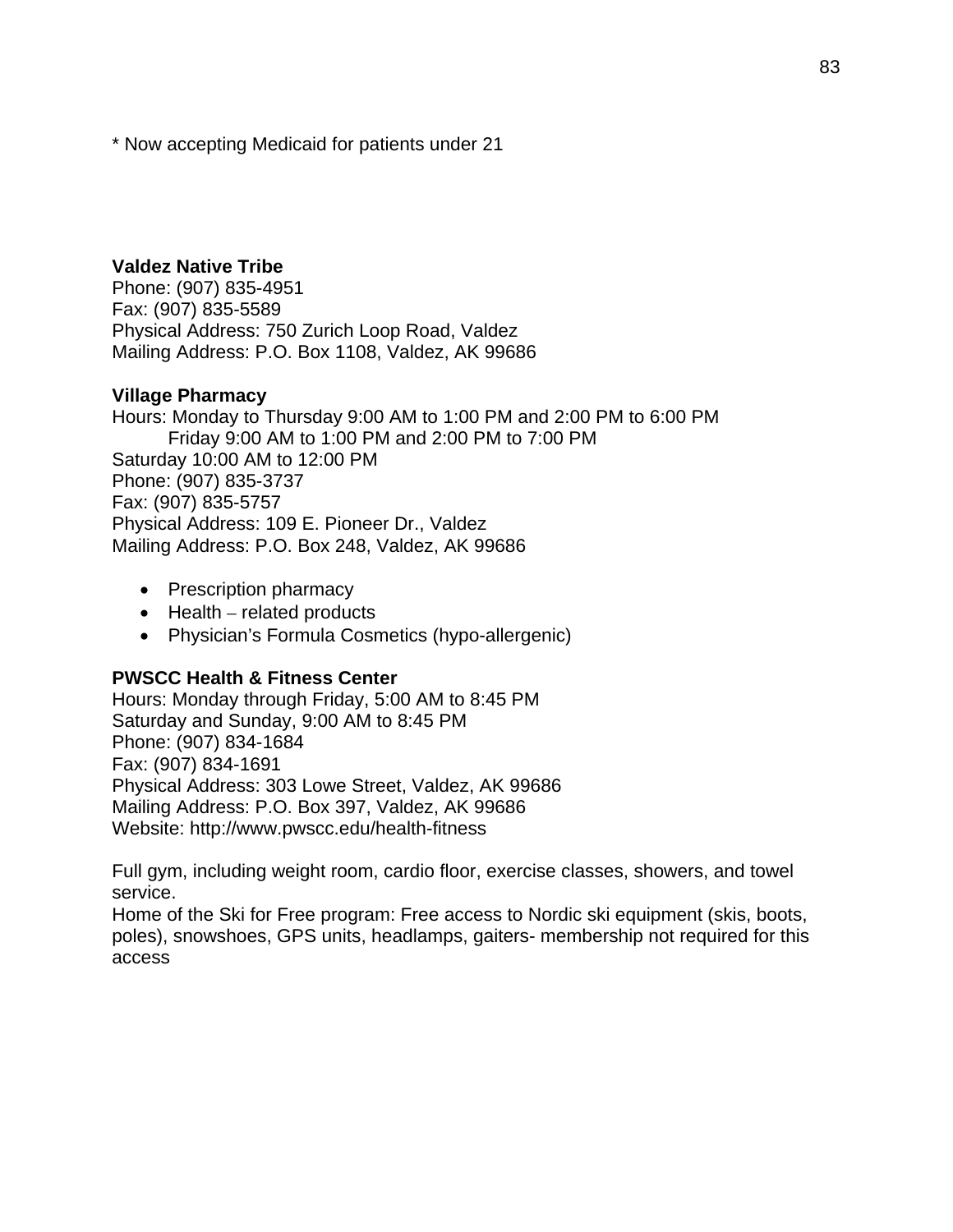# Appendix 6

Providence Valdez Medical Center Valdez, Alaska

Community Health Needs Assessment Executive Summary and Implementation Plan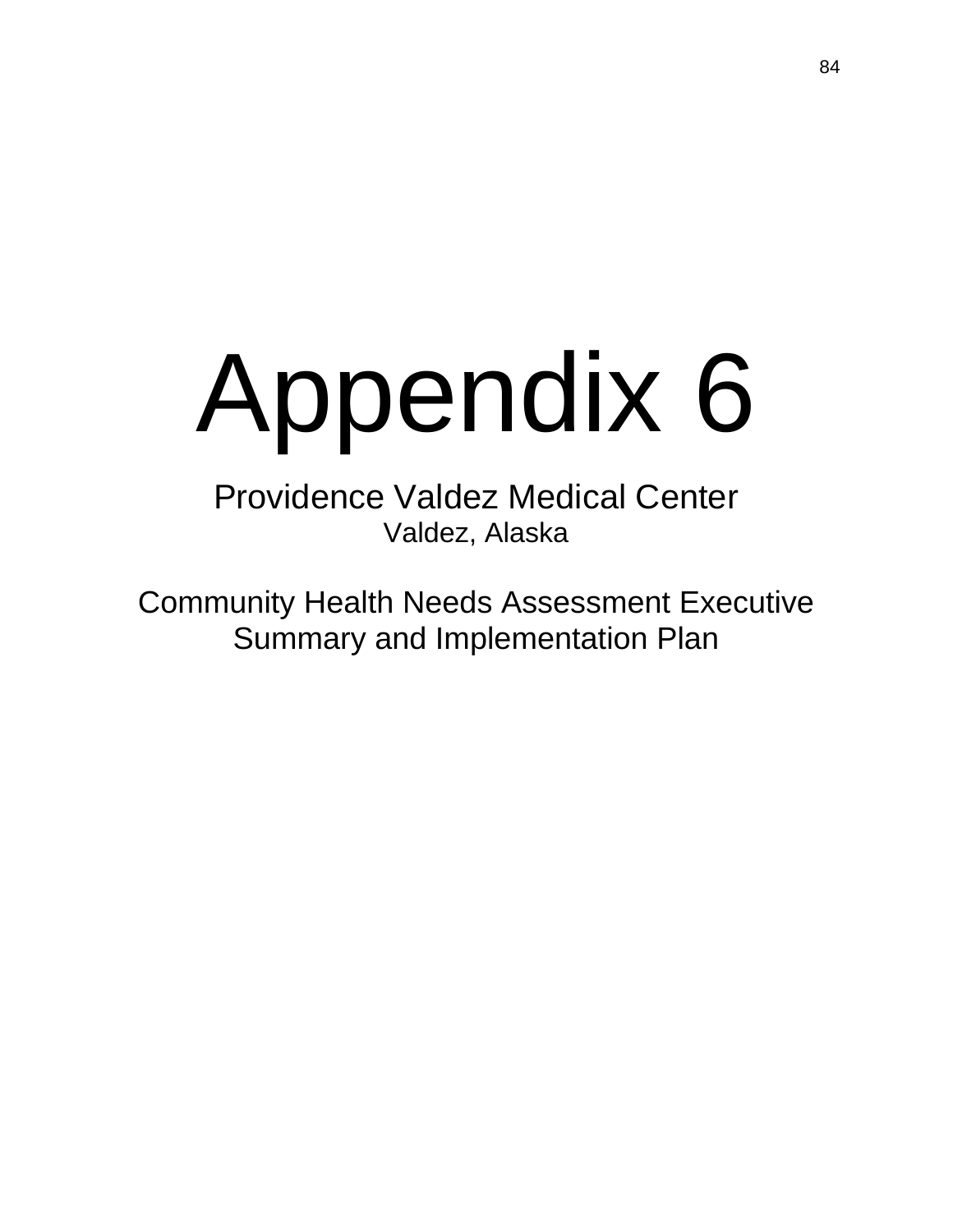| <b>Completion Date</b>                                                                                 | October 2014 (Board approved October 20, 2014)<br>$\blacksquare$                                                                                                                                                                                                                                                                                                                                                                                                                                                                                                                                                                                                                                                                                                                                                                                                                                                                                                                                                                                                                                                                                                                                                                                                                                                         |
|--------------------------------------------------------------------------------------------------------|--------------------------------------------------------------------------------------------------------------------------------------------------------------------------------------------------------------------------------------------------------------------------------------------------------------------------------------------------------------------------------------------------------------------------------------------------------------------------------------------------------------------------------------------------------------------------------------------------------------------------------------------------------------------------------------------------------------------------------------------------------------------------------------------------------------------------------------------------------------------------------------------------------------------------------------------------------------------------------------------------------------------------------------------------------------------------------------------------------------------------------------------------------------------------------------------------------------------------------------------------------------------------------------------------------------------------|
| <b>Service</b>                                                                                         | Providence Valdez Medical Center (PVMC) serves the Valdez community in the Alaska<br>$\blacksquare$                                                                                                                                                                                                                                                                                                                                                                                                                                                                                                                                                                                                                                                                                                                                                                                                                                                                                                                                                                                                                                                                                                                                                                                                                      |
| <b>Area/Region/Ministry</b>                                                                            | Region                                                                                                                                                                                                                                                                                                                                                                                                                                                                                                                                                                                                                                                                                                                                                                                                                                                                                                                                                                                                                                                                                                                                                                                                                                                                                                                   |
| Sponsor                                                                                                | Barbara Bigelow, Chief Executive<br>$\blacksquare$                                                                                                                                                                                                                                                                                                                                                                                                                                                                                                                                                                                                                                                                                                                                                                                                                                                                                                                                                                                                                                                                                                                                                                                                                                                                       |
| <b>Planning/Mission</b><br><b>Team</b>                                                                 | Monica Anderson, Chief Mission Integration Officer<br>٠<br>Nathan Johnson, Strategic Planning<br>$\blacksquare$                                                                                                                                                                                                                                                                                                                                                                                                                                                                                                                                                                                                                                                                                                                                                                                                                                                                                                                                                                                                                                                                                                                                                                                                          |
| Workgroup<br><b>Participants</b>                                                                       | See Attachment 1: Providence and Community Advisory Group<br>٠                                                                                                                                                                                                                                                                                                                                                                                                                                                                                                                                                                                                                                                                                                                                                                                                                                                                                                                                                                                                                                                                                                                                                                                                                                                           |
| <b>Brief Description of</b><br><b>How the Community</b><br><b>Benefit Plan Was</b><br><b>Developed</b> | In early 2014 Providence Valdez Medical Center (PVMC) initiated the process of<br>$\blacksquare$<br>conducting a community health needs assessment (CHNA) along with a coalition of<br>experts and key community stakeholders that served as the CHNA Advisory Group (See<br>attachment 1 below)<br>Both primary and secondary data was collected. Over 550 health needs surveys were<br>п<br>completed by community members. This survey information was combined with state<br>and national data to help give a picture of the health status and needs in the Valdez<br>community.<br>The Valdez CHNA data was analyzed and grouped into 10 areas of need. The areas of<br>п<br>need were reviewed by community members, agency leaders, public health<br>representatives, providers, and community leaders (the advisory group). The group<br>identified three of the ten issues as top community needs based on community impact,<br>ability to affect the need and linkages to other community initiatives.<br>PVMC leadership reviewed the top health needs, considered the community's advice and<br>$\blacksquare$<br>Advisory Group input, and evaluated previous community benefit investments in order to<br>develop a community benefit/CHNA implementation plan that responds to community<br>health needs. |
| <b>Geographic Definition</b>                                                                           | The CHNA assessed the greater Valdez community. PVMC is the only hospital located in<br>٠<br>Valdez.                                                                                                                                                                                                                                                                                                                                                                                                                                                                                                                                                                                                                                                                                                                                                                                                                                                                                                                                                                                                                                                                                                                                                                                                                     |
| <b>Targeted</b><br><b>Subpopulations</b>                                                               | The CHNA assessed the broad Valdez community. The assessment was designed to<br>٠<br>capture specific demographic information, barriers to care, basic needs, insurance status,<br>health status and other risk factors that would identify and affect subpopulations of the<br>greater Valdez community.                                                                                                                                                                                                                                                                                                                                                                                                                                                                                                                                                                                                                                                                                                                                                                                                                                                                                                                                                                                                                |

 $\Gamma$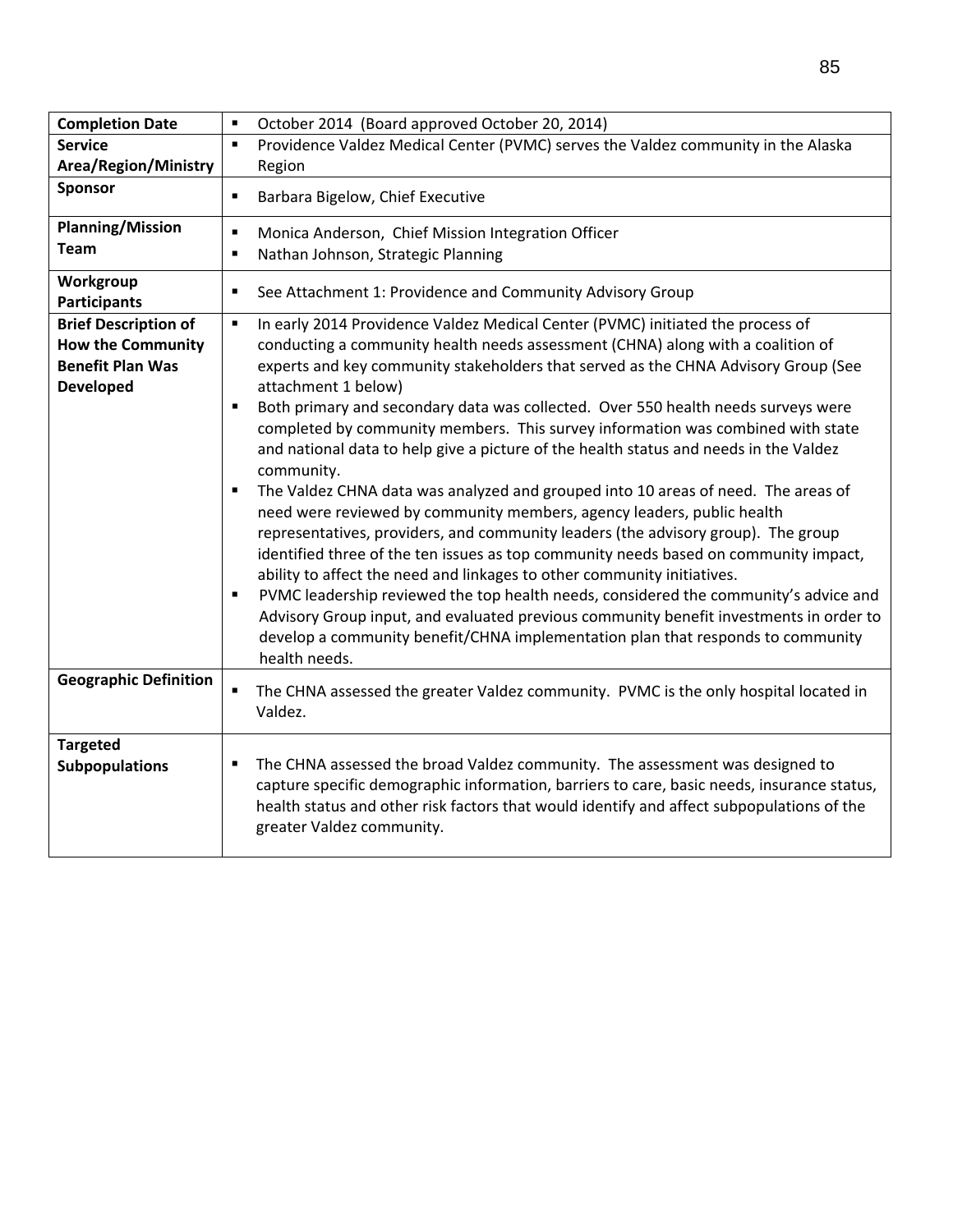| <b>Major Issues/Needs</b>    | 1. Overweight/Lack of Physical Activity                                                           |
|------------------------------|---------------------------------------------------------------------------------------------------|
| <b>Identified Within the</b> | Roughly 2 out of 3 Valdez adults are either overweight or obese. The obesity rate for Valdez      |
| Community                    | adults is over 3% greater than the rate for Alaskan adults as a whole. Being overweight or        |
|                              | obese is directly linked to some of the most life-threatening conditions and diseases, such as    |
|                              | diabetes, cancer, coronary heart disease, high blood pressure and stroke. This threat to the      |
|                              | health and well being of Valdez residents is compounded by Valdez's remoteness and                |
|                              | climate. The remote location of Valdez makes fresh healthy foods costly and its rainy             |
|                              | northern climate makes outdoor activity more challenging for during the dark and rainy            |
|                              | season.                                                                                           |
|                              | 2. Availability and Access to Primary Care Services                                               |
|                              | Improved availability and access to primary care services were identified by the community        |
|                              | as a significant issue. Nearly 50% of the survey respondents identified "Timely access to care    |
|                              | in a physician clinic (appointment in a reasonable timeframe)" as one of the top 3 health care    |
|                              |                                                                                                   |
|                              | needs in Valdez. According to survey respondents and stakeholder interviews, access to            |
|                              | primary care in Valdez has been challenged with issues of clinic through-put, maintaining         |
|                              | sufficient physician-to-population ratios, physician recruitment and retention, appointments      |
|                              | that are 2-3 weeks out and long wait times. Roughly 1 in 10 respondents indicated they use        |
|                              | the emergency room as their main source of healthcare.                                            |
|                              | 3. Mental Health/Substance Abuse                                                                  |
|                              | Poor mental health and the related issue of substance abuse were identified as problems in        |
|                              | the Valdez community. Rainy climates and long dark winters are known to negatively impact         |
|                              | mental health and are frequently associated with increased incidence of substance abuse.          |
|                              | Roughly 1 in 7 Valdez adults report needing mental health services in the last 12 months. The     |
|                              | same number of respondents report having felt so sad or hopeless almost every day for two         |
|                              | weeks or more in the last 12 months that they stopped doing some usual activities. Roughly        |
|                              | 1 in 20 Valdez adults report having thought about committing suicide ('suicide ideation')         |
|                              | during the past 12 months. Drug and alcohol abuse are closely associated with mental illness      |
|                              | and health. Roughly 1 in 20 Valdez residents report having engaged in binge drinking within       |
|                              | the past 30 days.                                                                                 |
| <b>Implementation Plan</b>   | 1. Overweight/Lack of Physical Activity                                                           |
| (How Providence is           | • Increase support for Sound Wellness Alliance Network coordination and planning by               |
| Addressing the Major         | adopting the Collective Impact Framework of community change. Providence Valdez                   |
| Issues/Needs                 | Medical Center along with support from the Providence Health and Services Alaska                  |
| (projects/programs -         | (PHSA) region will serve as a fundamental "backbone" element in the coordination of               |
| Implementation               | community collaboration surrounding the effort to address overweight and lack of                  |
| Strategy)                    | physical activity in Valdez.                                                                      |
|                              | 2. Availability and Access to Primary Care Services                                               |
|                              | • Collaborate with Valdez Medical Clinic to explore and establish a primary care delivery         |
|                              | model that will address primary care access, wait times and scheduling problems and               |
|                              | reduce inappropriate emergency department utilization.                                            |
|                              | 3. Mental Health/Substance Abuse                                                                  |
|                              | Identify tele-psyche initiatives that may help expand access to needed mental health<br>$\bullet$ |
|                              | and substance abuse services.                                                                     |
|                              | Implement a 'well-being' plan to address the mental health needs of the mental health             |
|                              | services providers to reduce burnout and turnover and review industry pay scale to                |
|                              |                                                                                                   |
|                              | determine if PVMC pay is sufficiently competitive to attract and retain qualified mental          |
|                              | health service providers.                                                                         |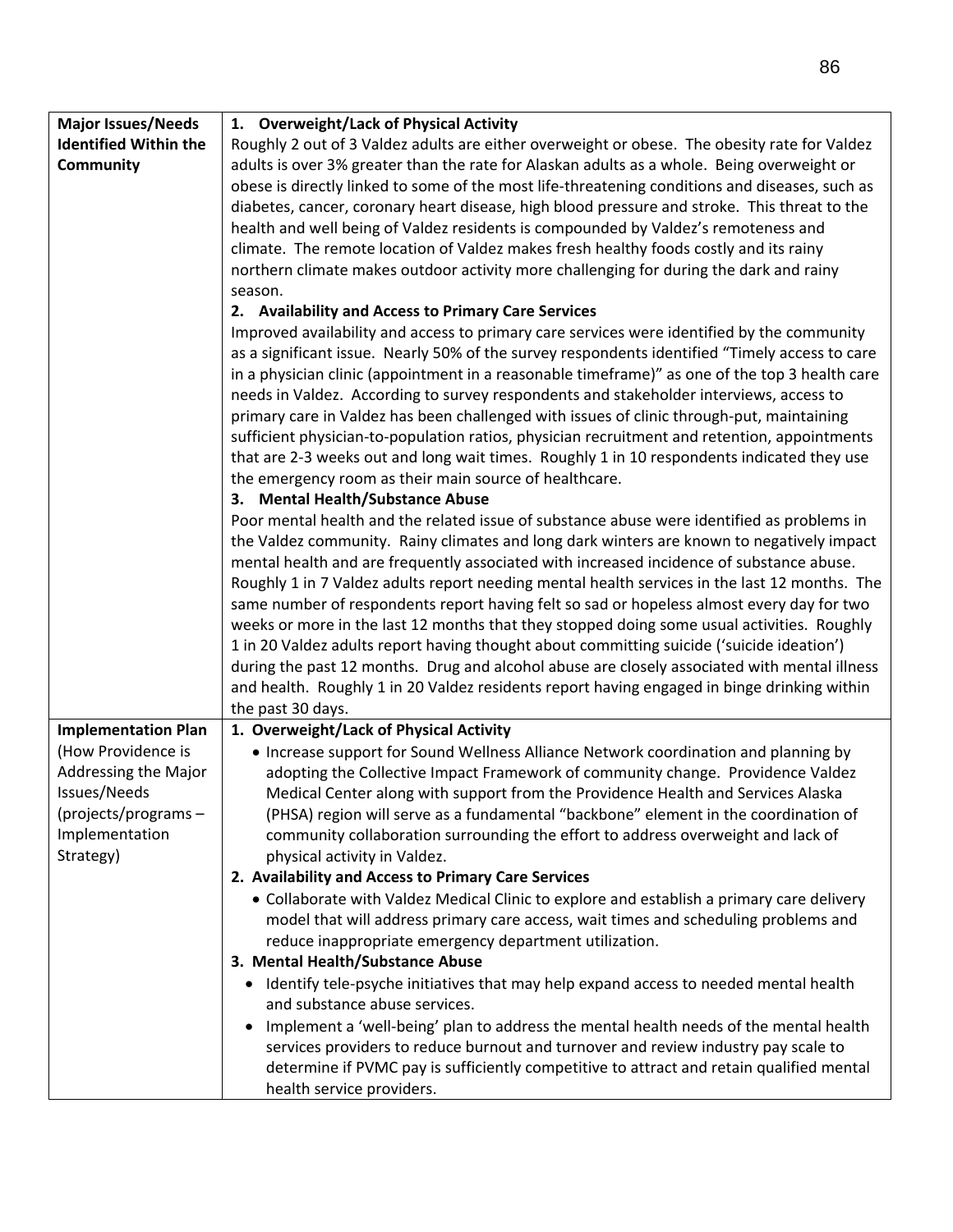|                                         | • Engage in more aggressive community outreach and education surrounding mental                               |
|-----------------------------------------|---------------------------------------------------------------------------------------------------------------|
|                                         | health issues, awareness, and available services.                                                             |
|                                         | Collaborate with school counseling program to better address mental health needs of<br>the children of Valdez |
| <b>Why Providence</b>                   | Leveraging community assets through collaborative efforts is the most effective and                           |
| <b>Selected These</b>                   | sustainable way to address community problems. Rather than establish isolated initiatives to                  |
| Projects/Programs/                      | address community need, PVMC chose strategies that involved collaboration with other key                      |
| collaborations                          | community stakeholders to address needs identified in the Valdez needs assessment.                            |
| <b>How Others in the</b>                | 1. Overweight/Lack of Physical Activity                                                                       |
| <b>Community Are</b>                    | • Sound Wellness Alliance Network (SWAN) coordinates a number of programs aimed at                            |
| <b>Addressing the Major</b>             | getting Valdez residents to work to improve their health and engage in physical activity                      |
| <b>Issues/Needs</b>                     | (i.e. Ski For Free, Healthier You, Know Your Numbers Campaign, Run Series, Valdez                             |
|                                         | Library Health Books and Hike Alaska's Wild Kountry).                                                         |
|                                         | • The City of Valdez Parks and Recreation continues to offer a wide variety of                                |
|                                         | opportunities for physical activity in Valdez and is an active partner with SWAN.                             |
|                                         | 2. Availability and Access to Primary Care Services                                                           |
|                                         | • Valdez Medical Clinic works to attract and retain primary care physicians to meet                           |
|                                         | community need.                                                                                               |
|                                         | 3. Mental Health/Substance Abuse                                                                              |
|                                         | • Valdez Schools counseling program for school age children.                                                  |
|                                         | • Alcoholics' Anonymous group offered 7 days a week.                                                          |
| <b>Major Issues/Needs</b>               | PVMC's implementation plan includes elements that address all three of the top health                         |
| that Are Not                            | priorities identified by the Valdez CHNA advisory group and the CHNA.                                         |
| <b>Addressed by</b>                     |                                                                                                               |
| <b>Providence or Others</b>             |                                                                                                               |
| in the Community                        |                                                                                                               |
| <b>Goals and Objectives</b>             | 1. Overweight/Lack of Physical Activity                                                                       |
| of the Community<br><b>Benefit Plan</b> | • Increased prevalence of Valdez residents reporting their health as 'good' or<br>'excellent'.                |
|                                         | • Decreased prevalence of overweight and obesity in Valdez.                                                   |
|                                         | 2. Availability and Access to Primary Care Services                                                           |
|                                         | Increase access to primary care services by reducing wait times and time to scheduled                         |
|                                         | appointment.                                                                                                  |
|                                         | • Reduced prevalence of people reporting using the emergency room as their primary<br>form of health care.    |
|                                         | 3. Mental Health/Substance Abuse                                                                              |
|                                         | Maintain consistency in qualified mental health service providers to meet community<br>$\bullet$<br>need.     |
|                                         | Increased awareness of symptoms of mental health issues and of service available in<br>Valdez.                |
|                                         | Improved mental health indicators for Valdez residents                                                        |